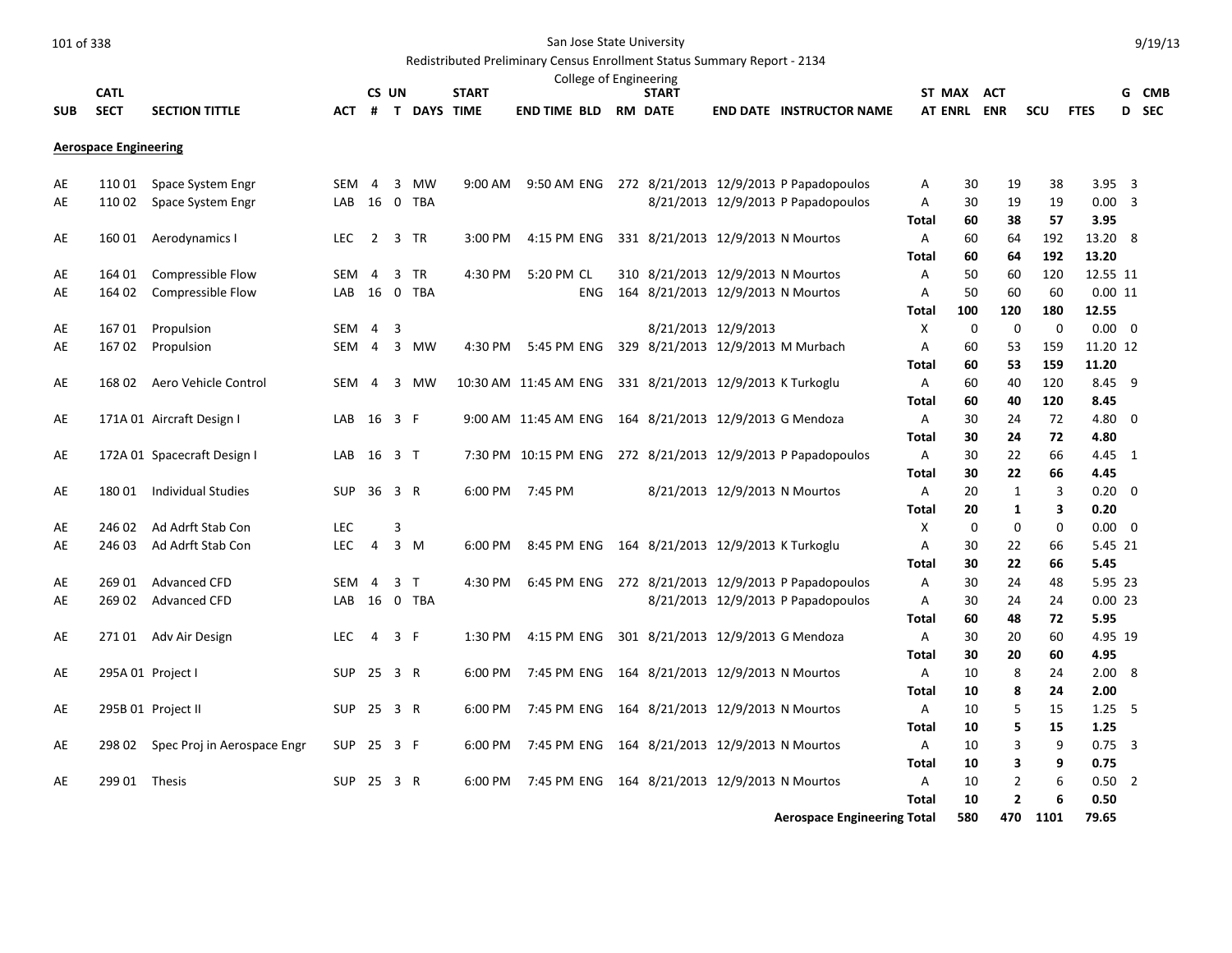|                 |                  |                              |                   |                          |                  |               |              | College of Engineering                     |                                  |                           |                                     |                |             |                |             |                            |   |            |
|-----------------|------------------|------------------------------|-------------------|--------------------------|------------------|---------------|--------------|--------------------------------------------|----------------------------------|---------------------------|-------------------------------------|----------------|-------------|----------------|-------------|----------------------------|---|------------|
|                 | <b>CATL</b>      |                              |                   | CS UN                    |                  |               | <b>START</b> |                                            | <b>START</b>                     |                           |                                     | ST MAX         |             | ACT            |             |                            | G | <b>CMB</b> |
| <b>SUB</b>      | <b>SECT</b>      | <b>SECTION TITTLE</b>        | ACT               |                          |                  | # T DAYS TIME |              | <b>END TIME BLD</b>                        | <b>RM DATE</b>                   |                           | <b>END DATE INSTRUCTOR NAME</b>     | <b>AT ENRL</b> |             | <b>ENR</b>     | <b>SCU</b>  | <b>FTES</b>                | D | <b>SEC</b> |
| <b>Aviation</b> |                  |                              |                   |                          |                  |               |              |                                            |                                  |                           |                                     |                |             |                |             |                            |   |            |
| AVIA            | 201              | Intro to Aviation            | <b>SEM</b>        | 4                        | 3                | TR            |              | 10:30 AM 11:45 AM IS                       | 216 8/21/2013 12/9/2013 G Falcon |                           |                                     | Α              | 50          | 49             | 147         | 9.80                       | 0 |            |
| AVIA            | 202              | Intro to Aviation            | <b>SEM</b>        |                          | 3                |               |              |                                            |                                  |                           |                                     | Χ              | 0           | 0              | 0           | $0.00 \quad 0$             |   |            |
|                 |                  |                              |                   |                          |                  |               |              |                                            |                                  |                           |                                     | Total          | 50          | 49             | 147         | 9.80                       |   |            |
| AVIA            | 3101             | Aircrft Theor & Dsgn         | <b>LEC</b>        |                          | 3                |               |              |                                            |                                  |                           |                                     | X              | $\mathbf 0$ | 0              | 0           | $0.00 \quad 0$             |   |            |
| AVIA            | 31 11            | Aircrft Theor & Dsgn         | LAB               |                          | $\mathbf 0$      |               |              |                                            |                                  |                           |                                     | Χ              | 0           | 0              | 0           | 0.00                       | 0 |            |
|                 |                  |                              |                   |                          |                  |               |              |                                            |                                  |                           |                                     | Total          | 0           | 0              | 0           | 0.00                       |   |            |
| AVIA            | 42 01            | <b>Aircraft Systems</b>      | <b>LEC</b>        | $\overline{2}$           |                  | 3 M           | 6:00 PM      | 7:45 PM HGH                                | 124 8/21/2013 12/9/2013 D Neal   |                           |                                     | Α              | 44          | 41             | 82          | $8.20 \ 0$                 |   |            |
| AVIA            | 42 11            | <b>Aircraft Systems</b>      | LAB               | 16                       | $0 \quad W$      |               | 6:00 PM      | 8:45 PM RHV                                | 120 8/21/2013 12/9/2013 D Neal   |                           |                                     | Α              | 22          | 21             | 21          | $0.00\,$                   | 0 |            |
| <b>AVIA</b>     | 42 12            | <b>Aircraft Systems</b>      | LAB 16 0 T        |                          |                  |               | 6:00 PM      | 8:45 PM RHV                                | 120 8/21/2013 12/9/2013 D Neal   |                           |                                     | Α              | 22          | 20             | 20          | $0.00 \quad 0$             |   |            |
|                 |                  |                              |                   |                          |                  |               |              |                                            |                                  |                           |                                     | Total          | 88          | 82             | 123         | 8.20                       |   |            |
| AVIA            | 68 01            | Avionics/Airb Comm           | <b>LEC</b>        | $\overline{2}$           |                  | $3 \quad W$   |              | 9:00 AM 10:45 AM IS                        |                                  |                           | 117 8/21/2013 12/9/2013 T Brown Jr. | A              | 30          | 31             | 62          | $6.20 \quad 0$             |   |            |
| AVIA            | 68 11            | Avionics/Airb Comm           | LAB               | 16                       | 0 M              |               |              | 9:00 AM 11:45 AM IS                        |                                  |                           | 117 8/21/2013 12/9/2013 T Brown Jr. | Α              | 30          | 31             | 31          | 0.00                       | 0 |            |
|                 |                  |                              |                   |                          |                  |               |              |                                            |                                  |                           |                                     | Total          | 60          | 62             | 93          | 6.20                       |   |            |
| AVIA            | 7301             | Air Traffic Control          | <b>LEC</b>        |                          | 3                |               |              |                                            |                                  |                           |                                     | X              | 0           | 0              | $\mathbf 0$ | $0.00 \quad 0$             |   |            |
|                 |                  |                              |                   |                          |                  |               |              |                                            |                                  |                           |                                     | <b>Total</b>   | 0           | 0              | 0           | 0.00                       |   |            |
| AVIA            | 7801             | Intro Avia Mgmt              | LEC.              | $\overline{2}$           |                  | 3 MW          |              | 10:30 AM 11:45 AM IS                       | 216 8/21/2013 12/9/2013 G Falcon |                           |                                     | Α              | 50          | 34             | 102         | $6.80\quad 0$              |   |            |
|                 |                  |                              |                   |                          |                  |               |              |                                            |                                  |                           |                                     | Total          | 50          | 34             | 102         | 6.80                       |   |            |
| AVIA            | 91 01            | Air Turbine Engnes           | <b>LEC</b>        | $\overline{2}$           |                  | 3 TR          | 3:00 PM      | 4:15 PM IS                                 | 216 8/21/2013 12/9/2013 D Romano |                           |                                     | Α              | 50          | 23             | 69          | $4.60 \quad 0$             |   |            |
|                 |                  |                              |                   |                          |                  |               |              |                                            |                                  |                           |                                     | Total          | 50          | 23             | 69          | 4.60                       |   |            |
| AVIA            |                  | 177 01 Genl Av Ops & Mgmt    | LEC.              | 2                        |                  | 3 MW          | 7:30 AM      | 8:45 AM IS                                 | 216 8/21/2013 12/9/2013 V Collom |                           |                                     | Α              | 50          | 33             | 99          | $6.60 \quad 0$             |   |            |
|                 |                  |                              |                   |                          |                  |               |              |                                            |                                  |                           |                                     | Total          | 50          | 33             | 99          | 6.60                       |   |            |
| AVIA            |                  | 178 01 Airport Plan & Mgmt   | <b>LEC</b>        | $\overline{2}$           |                  | 3 W           | 3:00 PM      | 5:45 PM IS                                 | 216 8/21/2013 12/9/2013 W Wei    |                           |                                     | A              | 60          | 50             | 150         | 10.00                      | 0 |            |
|                 |                  |                              |                   |                          |                  |               |              |                                            |                                  |                           |                                     | Total          | 60          | 50             | 150         | 10.00                      |   |            |
| AVIA            | 18001            | <b>Individual Studies</b>    | <b>SUP</b>        | 36                       |                  | 1 TBA         |              | IS                                         | 116 8/21/2013 12/9/2013 W Wei    |                           |                                     | Α              | 10          | $\mathbf 0$    | $\mathbf 0$ | $0.00 \quad 0$             |   |            |
| AVIA            | 18003            | <b>Individual Studies</b>    | <b>SUP</b>        |                          |                  | 36 3 TBA      |              | IS                                         | 116 8/21/2013 12/9/2013 W Wei    |                           |                                     | A              | 10          | 0              | 0           | $0.00 \ 0$                 |   |            |
| AVIA            |                  | 180H 01 Individual Studies   | <b>SUP</b>        |                          |                  | 36 1 TBA      |              | IS                                         | 116 8/21/2013 12/9/2013 W Wei    |                           |                                     | Α              | 10          | $\overline{2}$ | 2           | 0.13                       | 0 |            |
| AVIA            |                  | 180H 02 Individual Studies   | SUP 36 2 TBA      |                          |                  |               |              | IS                                         | 116 8/21/2013 12/9/2013 W Wei    |                           |                                     | A              | 10          | $\overline{2}$ | 4           | $0.27 \quad 0$             |   |            |
|                 |                  |                              |                   |                          |                  |               |              |                                            |                                  |                           |                                     | Total          | 40          | 4              | 6           | 0.40                       |   |            |
| AVIA            | 190 01           | Senior Capstone              | <b>LEC</b>        |                          | $\overline{3}$   |               |              |                                            |                                  |                           |                                     | X              | $\mathbf 0$ | 0              | $\Omega$    | $0.00\,$                   | 0 |            |
| AVIA            | 190 02           | Senior Capstone              | <b>LEC</b>        | 2                        |                  | 3 TBA         |              |                                            |                                  | 8/21/2013 12/9/2013 W Wei |                                     | Α              | 20          | 6              | 18          | $1.20 \quad 0$             |   |            |
|                 |                  |                              |                   |                          |                  |               |              |                                            |                                  |                           |                                     | Total          | 20          | 6              | 18          | 1.20                       |   |            |
| AVIA            | 19201            | Instru Flight Tech           | <b>LEC</b>        |                          | 3                |               |              |                                            |                                  |                           |                                     | X              | $\Omega$    | 0              | 0           | $0.00 \quad 0$             |   |            |
| AVIA            | 192 11           | Instru Flight Tech           | LAB               |                          | $\boldsymbol{0}$ |               |              |                                            |                                  |                           |                                     | Χ              | 0           | 0              | 0           | 0.00                       | 0 |            |
|                 |                  |                              |                   |                          |                  |               |              |                                            | 116 8/21/2013 12/9/2013 P Kutler |                           |                                     | Total          | 0           | 0              | 0           | 0.00                       |   |            |
| AVIA<br>AVIA    | 193 01<br>193 11 | Aerodynamics<br>Aerodynamics | <b>LEC</b><br>LAB | $\overline{2}$<br>16 O T | 3 R              |               |              | 9:00 AM 10:45 AM IS<br>9:00 AM 11:45 AM IS | 133 8/21/2013 12/9/2013 P Kutler |                           |                                     | Α<br>Α         | 22<br>22    | 30<br>30       | 60<br>30    | $6.00 \quad 0$<br>$0.00\,$ | 0 |            |
|                 |                  |                              |                   |                          |                  |               |              |                                            |                                  |                           |                                     | <b>Total</b>   | 44          | 60             | 90          | 6.00                       |   |            |
| AVIA            | 195 03           | Intern Avia Indust           | SUP               |                          |                  | 36 3 TBA      |              | IS                                         | 116 8/21/2013 12/9/2013 W Wei    |                           |                                     | A              | 15          | 10             | 30          | 2.00                       | 0 |            |
|                 |                  |                              |                   |                          |                  |               |              |                                            |                                  |                           |                                     |                |             |                |             |                            |   |            |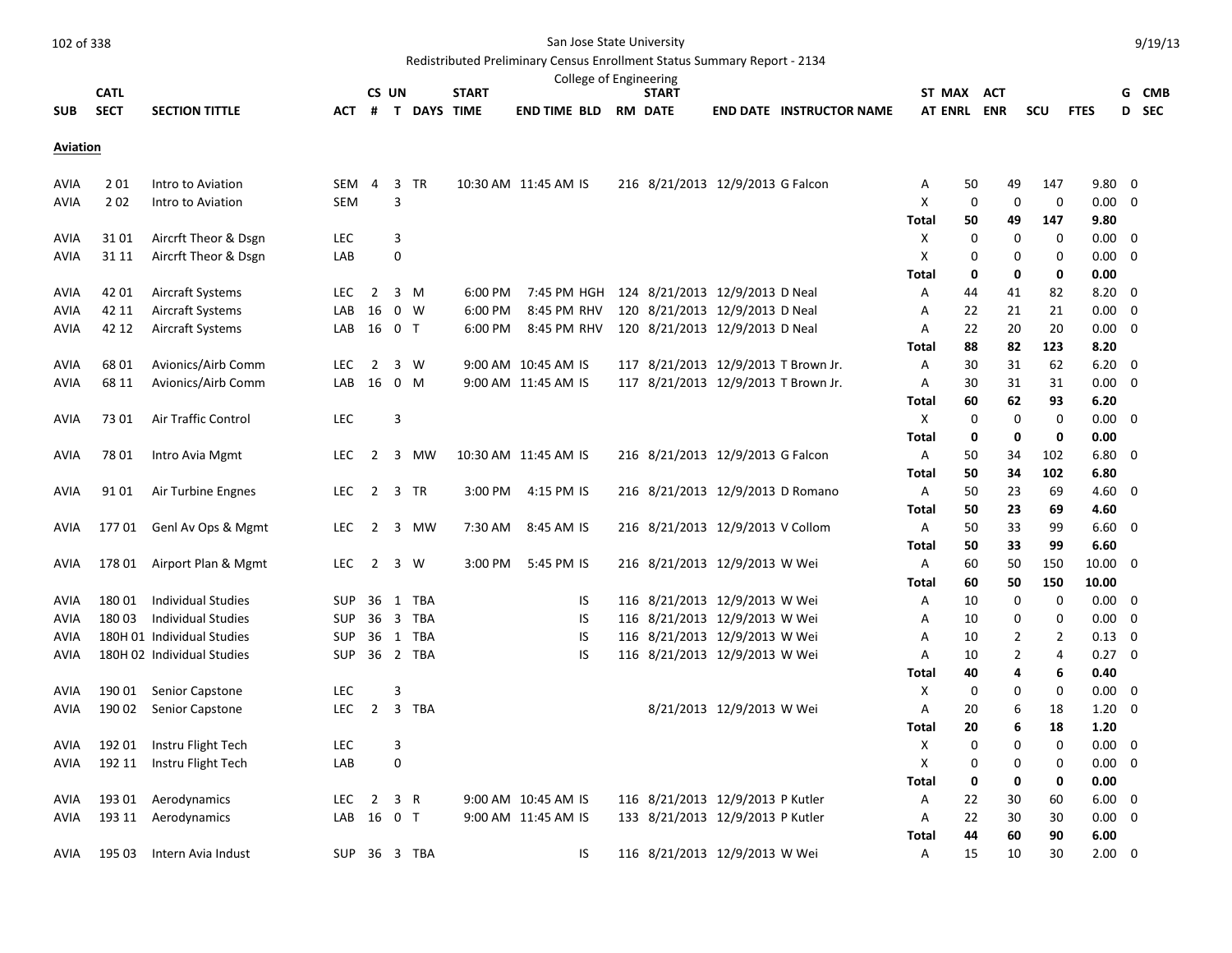| 103 of 338 |             |                       |     |     |       |      |              | San Jose State University                                                       |                |                                 |                       |        |            |     |             | 9/19/13 |
|------------|-------------|-----------------------|-----|-----|-------|------|--------------|---------------------------------------------------------------------------------|----------------|---------------------------------|-----------------------|--------|------------|-----|-------------|---------|
|            |             |                       |     |     |       |      |              | <b>Redistributed Preliminary Census Enrollment Status Summary Report - 2134</b> |                |                                 |                       |        |            |     |             |         |
|            |             |                       |     |     |       |      |              | College of Engineering                                                          |                |                                 |                       |        |            |     |             |         |
|            | <b>CATL</b> |                       |     |     | CS UN |      | <b>START</b> |                                                                                 | <b>START</b>   |                                 |                       | ST MAX | ACT        |     |             | G CMB   |
| <b>SUB</b> | <b>SECT</b> | <b>SECTION TITTLE</b> | ACT | # 1 |       | DAYS | TIME         | END TIME BLD                                                                    | <b>RM DATE</b> | <b>END DATE INSTRUCTOR NAME</b> | <b>AT ENRL</b>        |        | <b>ENR</b> | scu | <b>FTES</b> | D SEC   |
|            |             |                       |     |     |       |      |              |                                                                                 |                |                                 | Total                 | 15     | 10         | 30  | 2.00        |         |
|            |             |                       |     |     |       |      |              |                                                                                 |                |                                 | <b>Aviation Total</b> | 527    | 413        | 927 | 61.80       |         |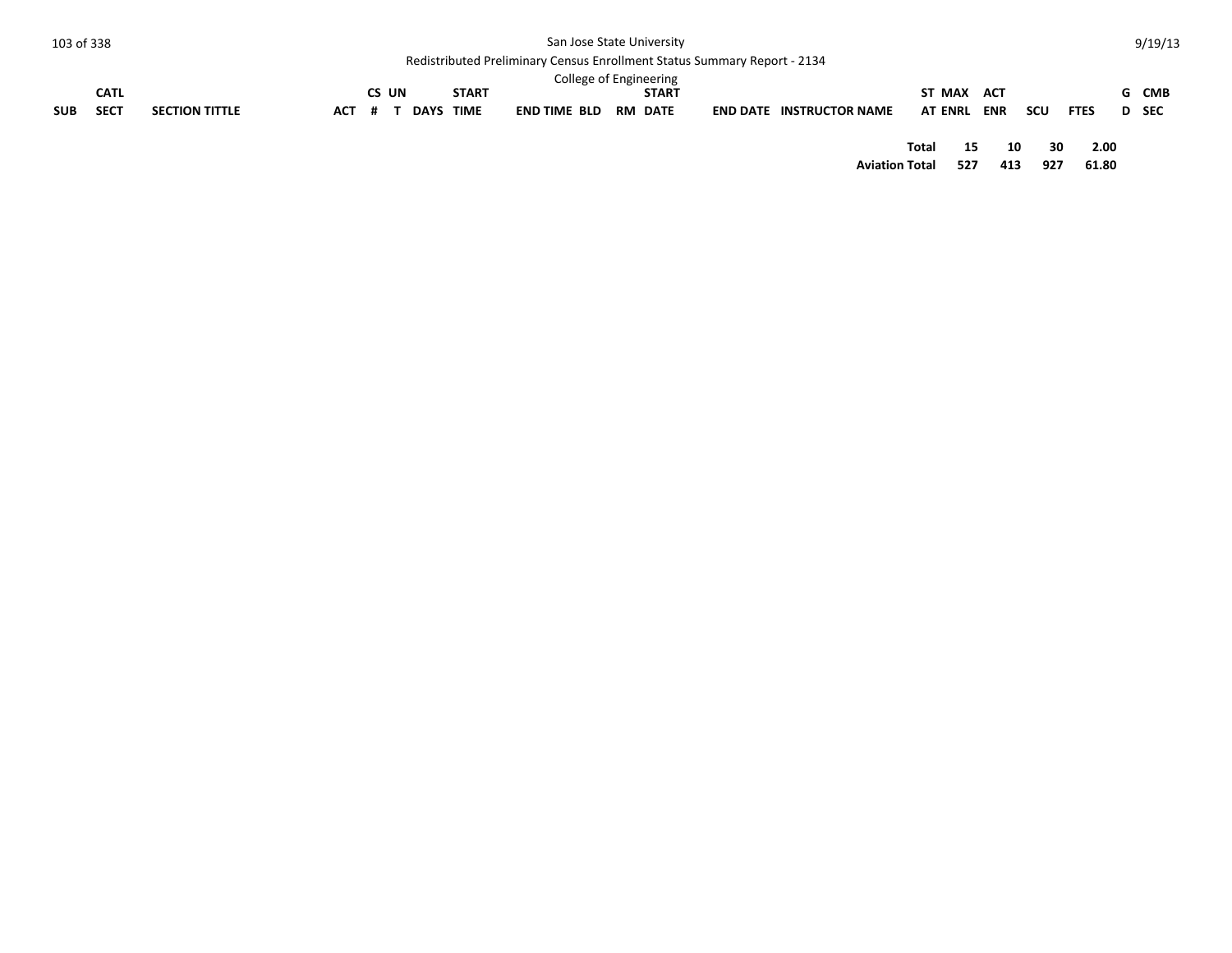## Redistributed Preliminary Census Enrollment Status Summary Report - 2134

|            |                             |                              |            |                |                |                    |              |                       |  | College of Engineering                     |                             |                                     |                |             |             |             |                |                          |                |  |
|------------|-----------------------------|------------------------------|------------|----------------|----------------|--------------------|--------------|-----------------------|--|--------------------------------------------|-----------------------------|-------------------------------------|----------------|-------------|-------------|-------------|----------------|--------------------------|----------------|--|
|            | <b>CATL</b>                 |                              |            |                | CS UN          |                    | <b>START</b> |                       |  | <b>START</b>                               |                             |                                     | ST MAX ACT     |             |             |             |                |                          | G CMB          |  |
| <b>SUB</b> | <b>SECT</b>                 | <b>SECTION TITTLE</b>        | <b>ACT</b> | #              |                | <b>T DAYS TIME</b> |              | <b>END TIME BLD</b>   |  | <b>RM DATE</b>                             |                             | <b>END DATE INSTRUCTOR NAME</b>     |                |             | AT ENRL ENR | SCU         | <b>FTES</b>    |                          | D SEC          |  |
|            | <b>Chemical Engineering</b> |                              |            |                |                |                    |              |                       |  |                                            |                             |                                     |                |             |             |             |                |                          |                |  |
| <b>BME</b> | 115 01                      | Intro Biomed Engr            | <b>LEC</b> |                | 4              |                    |              |                       |  |                                            |                             |                                     | X              | $\mathbf 0$ | 0           | 0           | $0.00 \quad 0$ |                          |                |  |
| <b>BME</b> | 115 02                      | Intro Biomed Engr            | LAB        |                | 0              |                    |              |                       |  |                                            |                             |                                     | Χ              | 0           | 0           | 0           | $0.00 \quad 0$ |                          |                |  |
| <b>BME</b> | 115 03                      | Intro Biomed Engr            | <b>LEC</b> | 2              |                | 4 TR               | 3:00 PM      | 4:15 PM BBC           |  | 220 8/21/2013 12/9/2013 B Hawkins          |                             |                                     | Α              | 48          | 48          | 144         | 13.87 16       |                          |                |  |
| <b>BME</b> | 115 04                      | Intro Biomed Engr            | LAB        | 16             |                | 0 F                | 1:30 PM      | 4:15 PM ENG           |  | 233 8/21/2013 12/9/2013 B Hawkins          |                             |                                     | A              | 40          | 17          | 17          | $0.00 \quad 3$ |                          |                |  |
| <b>BME</b> | 115 05                      | Intro Biomed Engr            | LAB        | 16             | 0 F            |                    |              | 9:00 AM 11:45 AM ENG  |  | 233 8/21/2013 12/9/2013 B Hawkins          |                             |                                     | A              | 18          | 16          | 16          | 0.00           | 5                        |                |  |
| <b>BME</b> | 115 06                      | Intro Biomed Engr            | LAB        | 16             | 0 R            |                    |              | 9:00 AM 11:45 AM ENG  |  | 233 8/21/2013 12/9/2013 S Rao              |                             |                                     | Α              | 18          | 15          | 15          | 0.008          |                          |                |  |
|            |                             |                              |            |                |                |                    |              |                       |  |                                            |                             |                                     | Total          | 124         | 96          | 192         | 13.87          |                          |                |  |
| <b>BME</b> |                             | 198A 01 Senior Project I     | <b>LEC</b> | $\overline{2}$ | 2 F            |                    | 9:00 AM      | 9:50 AM ENG           |  | 335 8/21/2013 12/9/2013 B Hawkins          |                             |                                     | $\overline{A}$ | 20          | 9           | 9           | $1.20 \ 0$     |                          |                |  |
| <b>BME</b> |                             | 198A 02 Senior Project I     | LAB        | 16             | 0 F            |                    |              | 10:00 AM 12:45 PM ENG |  | 335 8/21/2013 12/9/2013 B Hawkins          |                             |                                     | A              | 20          | 9           | 9           | $0.00 \quad 0$ |                          |                |  |
|            |                             |                              |            |                |                |                    |              |                       |  |                                            |                             |                                     | Total          | 40          | 18          | 18          | 1.20           |                          |                |  |
| <b>CHE</b> | 109 01                      | <b>Heat Trans Electr</b>     | <b>LEC</b> | $\overline{2}$ |                | 3 TR               | 4:30 PM      | 5:45 PM ENG           |  |                                            |                             | 331 8/21/2013 12/9/2013 F Erogbogbo | A              | 75          | 33          | 99          | 6.70           |                          | 2 C            |  |
| ME         | 109 01                      | <b>Heat Trans Electr</b>     | <b>LEC</b> | $\overline{2}$ |                | 3 TR               | 4:30 PM      | 5:45 PM ENG           |  |                                            |                             | 331 8/21/2013 12/9/2013 F Erogbogbo | Α              | 0           | $\bf{0}$    | $\mathbf 0$ | 0.00           |                          | 0 <sup>C</sup> |  |
| <b>CHE</b> | 109 02                      | <b>Heat Trans Electr</b>     | LEC        |                | 3              |                    |              |                       |  |                                            |                             |                                     | Х              | $\Omega$    | 0           | 0           | $0.00 \ 0$     |                          |                |  |
| ME.        | 109 02                      | <b>Heat Trans Electr</b>     | <b>LEC</b> |                | 3              |                    |              |                       |  |                                            |                             |                                     | X              | $\mathbf 0$ | 0           | 0           | $0.00 \quad 0$ |                          |                |  |
|            |                             |                              |            |                |                |                    |              |                       |  |                                            |                             |                                     | Total          | 75          | 33          | 99          | 6.70           |                          |                |  |
| <b>CHE</b> | 115 01                      | Indus Chem Calc              | <b>LEC</b> | $\overline{2}$ |                | 3 <sub>T</sub>     | 1:30 PM      | 3:10 PM ENG           |  | 333 8/21/2013 12/9/2013 C Komives          |                             |                                     | Α              | 40          | 40          | 80          | 8.25           | - 5                      |                |  |
| <b>CHE</b> | 115 02                      | Indus Chem Calc              | LAB        | 15 0 R         |                |                    | 1:30 PM      | 5:15 PM ENG           |  | 333 8/21/2013 12/9/2013 C Komives          |                             |                                     | Α              | 40          | 40          | 40          | 0.00           | - 5                      |                |  |
|            |                             |                              |            |                |                |                    |              |                       |  |                                            |                             |                                     | Total          | 80          | 80          | 120         | 8.25           |                          |                |  |
| <b>CHE</b> | 158 01                      | Kin and React Des            | SEM        | 4              |                | 3 M                | 1:30 PM      | 3:10 PM ENG           |  | 333 8/21/2013 12/9/2013 M Mcneil           |                             |                                     | Α              | 40          | 32          | 64          | $6.65$ 5       |                          |                |  |
| <b>CHE</b> | 15802                       | Kin and React Des            | LAB        |                | 0              |                    |              |                       |  |                                            |                             |                                     | X              | $\mathbf 0$ | $\mathbf 0$ | 0           | 0.00           | $\overline{0}$           |                |  |
| <b>CHE</b> | 15803                       | Kin and React Des            | LAB        | 16             |                | 0 W                | 1:30 PM      | 4:15 PM ENG           |  | 333 8/21/2013 12/9/2013 M Mcneil           |                             |                                     | A              | 40          | 33          | 33          | 0.006          |                          |                |  |
|            |                             |                              |            |                |                |                    |              |                       |  |                                            |                             |                                     | Total          | 80          | 65          | 97          | 6.65           |                          |                |  |
| <b>CHE</b> |                             | 160B 01 Unit Oper II         | <b>SEM</b> | $\overline{4}$ |                | 4 MW               |              | 9:00 AM 10:15 AM ENG  |  | 333 8/21/2013 12/9/2013 C Komives          |                             |                                     | Α              | 40          | 32          | 96          | 8.87 5         |                          |                |  |
| <b>CHE</b> |                             | 160B 02 Unit Oper II         | LAB        | 16 0 R         |                |                    |              | 9:00 AM 11:45 AM ENG  |  | 333 8/21/2013 12/9/2013 C Komives          |                             |                                     | A              | 40          | 32          | 32          | 0.005          |                          |                |  |
|            |                             |                              |            |                |                |                    |              |                       |  |                                            |                             |                                     | Total          | 80          | 64          | 128         | 8.87           |                          |                |  |
| <b>CHE</b> |                             | 161 01 Proc Sfty Engr Ethics | <b>SEM</b> | 4              |                | 1 M                |              | 10:30 AM 11:20 AM ENG |  | 333 8/21/2013 12/9/2013 X Sinha            |                             |                                     | Α              | 40          | 39          | 39          | $2.60 \quad 0$ |                          |                |  |
|            |                             |                              |            |                |                |                    |              |                       |  |                                            |                             |                                     | Total          | 40          | 39          | 39          | 2.60           |                          |                |  |
| <b>CHE</b> |                             | 161L 01 UG ChE Engr Lab      | <b>LEC</b> | 2              |                | 2 M                | 3:30 PM      | 4:20 PM ENG           |  | 333 8/21/2013 12/9/2013 M Mcneil           |                             |                                     | A              | 30          | 27          | 27          | $3.60 \quad 0$ |                          |                |  |
| <b>CHE</b> |                             | 161L 02 UG ChE Engr Lab      | LAB        | 16             | 0 F            |                    |              | 9:00 AM 11:45 AM ENG  |  | 205 8/21/2013 12/9/2013 Q Doan             |                             |                                     | Α              | 12          | 9           | 9           | 0.00           | $\overline{\phantom{0}}$ |                |  |
| <b>CHE</b> |                             | 161L 03 UG ChE Engr Lab      | LAB        | 16 0 F         |                |                    | 12:00 PM     | 2:45 PM ENG           |  | 205 8/21/2013 12/9/2013 M Mcneil           |                             |                                     | Α              | 12          | 9           | 9           | $0.00 \quad 0$ |                          |                |  |
| <b>CHE</b> |                             | 161L 04 UG ChE Engr Lab      | <b>LEC</b> |                | $\overline{2}$ |                    |              |                       |  |                                            |                             |                                     | X              | 0           | $\mathbf 0$ | 0           | 0.00           | $\overline{\mathbf{0}}$  |                |  |
| <b>CHE</b> |                             | 161L 05 UG ChE Engr Lab      | LAB        | 16             | 0 F            |                    | 3:00 PM      | 5:45 PM ENG           |  | 205 8/21/2013 12/9/2013 R Bran             |                             |                                     | A              | 12          | 9           | 9           | 0.00           | $\overline{\phantom{0}}$ |                |  |
|            |                             |                              |            |                |                |                    |              |                       |  |                                            |                             |                                     | Total          | 66          | 54          | 54          | 3.60           |                          |                |  |
| <b>CHE</b> | 162 01                      | <b>Engr Stat Analysis</b>    | <b>SEM</b> |                | 3              |                    |              |                       |  |                                            |                             |                                     | X              | $\mathbf 0$ | $\mathbf 0$ | $\mathbf 0$ | $0.00 \quad 0$ |                          |                |  |
| <b>ISE</b> | 162 01                      | <b>Engr Stat Analysis</b>    | <b>SEM</b> |                | 3              |                    |              |                       |  |                                            |                             |                                     | X              | 0           | 0           | 0           | 0.00           | 0                        |                |  |
| <b>CHE</b> | 162 02                      | <b>Engr Stat Analysis</b>    | SEM 4      |                |                | 3 <sub>T</sub>     | 6:00 PM      |                       |  | 8:45 PM ENG 343 8/21/2013 12/9/2013 C Chen |                             |                                     | Α              | 65          | 0           | $\mathbf 0$ | 0.00           |                          | 8 C            |  |
|            |                             |                              |            |                |                |                    |              |                       |  |                                            |                             |                                     | <b>Total</b>   | 65          | 0           | 0           | 0.00           |                          |                |  |
| <b>CHE</b> | 18001                       | Individual Studies           | <b>SUP</b> |                |                | 36 1 TBA           |              |                       |  |                                            | 8/21/2013 12/9/2013 G Young |                                     | A              | 25          | $\Omega$    | $\Omega$    | $0.00\,$       | - 0                      |                |  |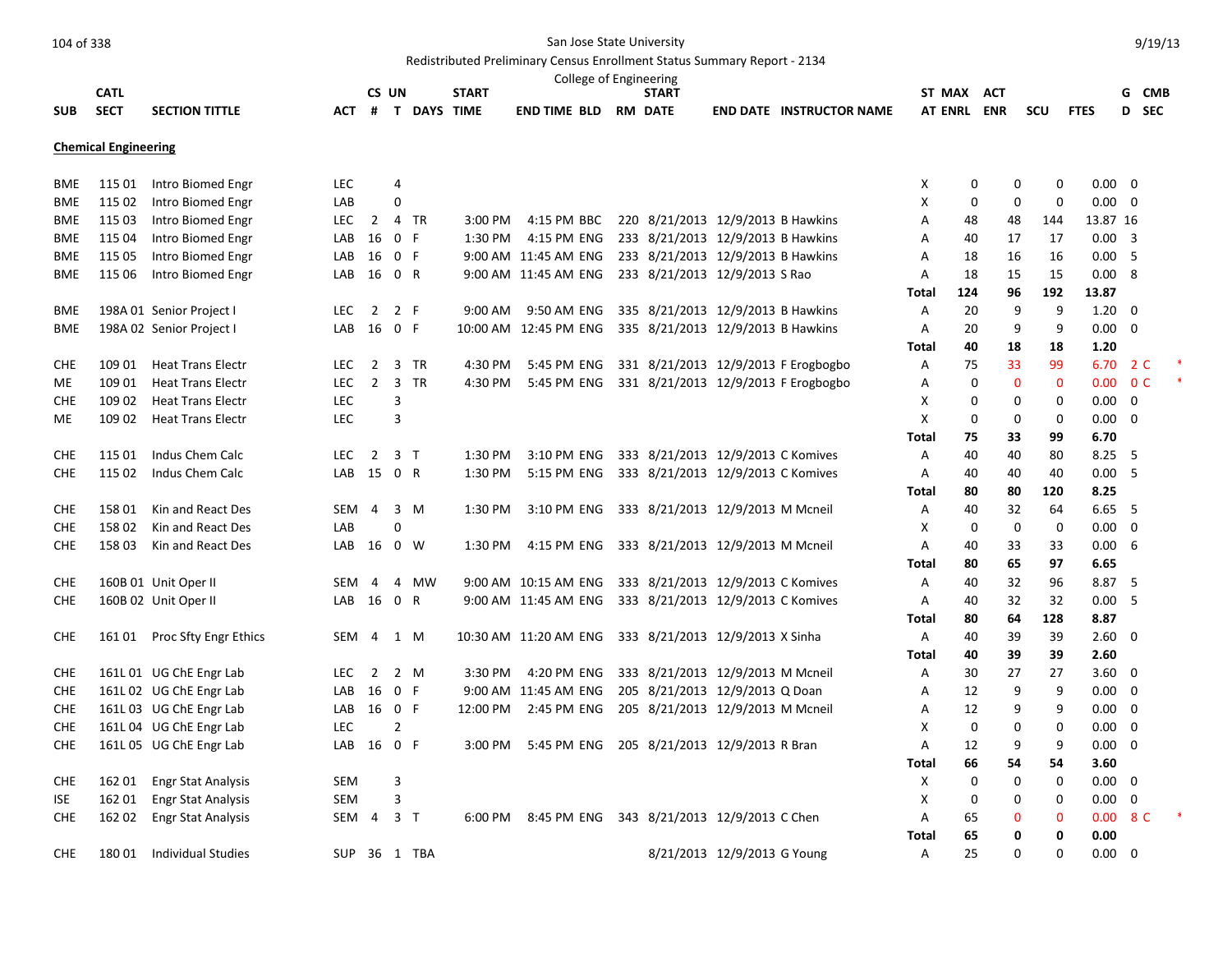|            | <b>CATL</b> |                           |                  | CS UN          |                |                    | <b>START</b> |                      | College of Engineering |     | <b>START</b>                        |                              |                                   | ST MAX         |      | <b>ACT</b>     |             |                | G CMB          |  |
|------------|-------------|---------------------------|------------------|----------------|----------------|--------------------|--------------|----------------------|------------------------|-----|-------------------------------------|------------------------------|-----------------------------------|----------------|------|----------------|-------------|----------------|----------------|--|
| <b>SUB</b> | <b>SECT</b> | <b>SECTION TITTLE</b>     | <b>ACT</b>       | #              |                | <b>T DAYS TIME</b> |              | <b>END TIME BLD</b>  |                        |     | <b>RM DATE</b>                      |                              | <b>END DATE INSTRUCTOR NAME</b>   | <b>AT ENRL</b> |      | <b>ENR</b>     | scu         | <b>FTES</b>    | D SEC          |  |
|            |             |                           |                  |                |                |                    |              |                      |                        |     |                                     |                              |                                   |                |      |                |             |                |                |  |
| <b>CHE</b> | 18002       | <b>Individual Studies</b> | <b>SUP</b>       | 36             |                | 2 TBA              |              |                      |                        |     |                                     | 8/21/2013 12/9/2013 G Young  |                                   | A              | 25   | 0              | 0           | $0.00 \quad 0$ |                |  |
| <b>CHE</b> | 18003       | <b>Individual Studies</b> | <b>SUP</b>       |                |                | 36 3 TBA           |              |                      |                        |     |                                     | 8/21/2013 12/9/2013 G Young  |                                   | Α              | 25   | 0              | 0           | $0.00 \quad 0$ |                |  |
|            |             |                           |                  |                |                |                    |              |                      |                        |     |                                     |                              |                                   | Total          | 75   | 0              | 0           | 0.00           |                |  |
| <b>CHE</b> | 190 01      | Intro to Tran Phen        | <b>LEC</b>       | 2              | 3 <sub>1</sub> |                    |              | 9:00 AM 10:40 AM ENG |                        |     | 340 8/21/2013 12/9/2013 G Young     |                              |                                   | A              | 40   | 35             | 70          | $7.30\quad 6$  |                |  |
| <b>CHE</b> | 190 02      | Intro to Tran Phen        | LAB              | 15 0 R         |                |                    |              | 9:00 AM 11:45 AM ENG |                        |     | 340 8/21/2013 12/9/2013 G Young     |                              |                                   | A              | 40   | 35             | 35          | 0.006          |                |  |
|            |             |                           |                  |                |                |                    |              |                      |                        |     |                                     |                              |                                   | Total          | 80   | 70             | 105         | 7.30           |                |  |
| <b>CHE</b> | 192 01      | Intro Biochem Engr        | SEM              | $\overline{4}$ | 3              | <b>MW</b>          | 4:30 PM      | 5:45 PM ENG          |                        |     | 401 8/21/2013 12/9/2013 X Sinha     |                              |                                   | Α              | 40   | 17             | 51          | $3.65$ 5       |                |  |
|            |             |                           |                  |                |                |                    |              |                      |                        |     |                                     |                              |                                   | <b>Total</b>   | 40   | 17             | 51          | 3.65           |                |  |
| <b>CHE</b> | 199 01      | Special Topics ChE & MatE | SEM 4            |                | 3              | R                  | 6:00 PM      | 8:45 PM ENG          |                        |     | 403 8/21/2013 12/9/2013 M Privitera |                              |                                   | Α              | 40   | 19             | 57          | 4.05           | 5 C            |  |
| MATE       | 19901       | Special Topics ChE & MatE | SEM              | 4              | 3              | R                  | 6:00 PM      | 8:45 PM ENG          |                        |     | 403 8/21/2013 12/9/2013 M Privitera |                              |                                   | A              | 0    | $\mathbf 0$    | $\mathbf 0$ | 0.00           | 0 <sup>C</sup> |  |
|            |             |                           |                  |                |                |                    |              |                      |                        |     |                                     |                              |                                   | Total          | 40   | 19             | 57          | 4.05           |                |  |
| <b>CHE</b> | 21801       | Adv Ch E Kinetics         | SEM <sub>5</sub> |                |                | 3 W                | 6:00 PM      | 8:45 PM ENG          |                        |     | 333 8/21/2013 12/9/2013 D Hussey    |                              |                                   | A              | 40   | 21             | 63          | 5.25 21        |                |  |
|            |             |                           |                  |                |                |                    |              |                      |                        |     |                                     |                              |                                   | Total          | 40   | 21             | 63          | 5.25           |                |  |
| <b>CHE</b> | 29701       | Spec Top Ch Engr          | SEM              | 5              | 3 <sub>1</sub> |                    | 6:00 PM      | 8:45 PM ENG          |                        |     | 403 8/21/2013 12/9/2013 C Komives   |                              |                                   | A              | 40   | 12             | 12          | 3.00 12        |                |  |
|            |             |                           |                  |                |                |                    |              |                      |                        |     |                                     |                              |                                   | Total          | 40   | 12             | 12          | 3.00           |                |  |
| <b>CHE</b> | 298 01      | Master's Project          | <b>SUP</b>       | 25             | 1 F            |                    | 3:00 PM      | 4:00 PM ENG          |                        |     | 329 8/21/2013 12/9/2013 A Diaz      |                              |                                   | A              | 40   | 0              | 0           | $0.00 \quad 0$ |                |  |
| <b>CHE</b> | 298 02      | Master's Project          | <b>SUP</b>       | 25             | 2 F            |                    | 3:00 PM      | 4:00 PM ENG          |                        |     | 329 8/21/2013 12/9/2013 A Diaz      |                              |                                   | Α              | 40   | 6              | 12          | $1.00\quad 6$  |                |  |
| <b>CHE</b> | 298 03      | Master's Project          | SUP              |                |                | 25 1 TBA           |              |                      |                        |     |                                     | 8/21/2013 12/9/2013 M Mcneil |                                   | Α              | 40   | 1              | 1           | $0.08$ 1       |                |  |
| <b>CHE</b> | 298 04      | Master's Project          | <b>SUP</b>       |                |                | 25 2 TBA           |              |                      |                        |     |                                     | 8/21/2013 12/9/2013 M Mcneil |                                   | A              | 40   | $\overline{2}$ | 4           | $0.33$ 2       |                |  |
|            |             |                           |                  |                |                |                    |              |                      |                        |     |                                     |                              |                                   | Total          | 160  | 9              | 17          | 1.42           |                |  |
| <b>CHE</b> | 299 01      | <b>Master's Thesis</b>    | <b>SUP</b>       | 25             | 3 F            |                    | 3:00 PM      | 4:00 PM ENG          |                        | 329 | 8/21/2013 12/9/2013 A Diaz          |                              |                                   | A              | 40   | 1              | 3           | $0.25 \quad 1$ |                |  |
| <b>CHE</b> | 299 02      | Master's Thesis           | <b>SUP</b>       |                |                | 25 3 TBA           |              |                      |                        |     |                                     | 8/21/2013 12/9/2013 M Mcneil |                                   | Α              | 40   | 0              | 0           | $0.00 \quad 0$ |                |  |
|            |             |                           |                  |                |                |                    |              |                      |                        |     |                                     |                              |                                   | <b>Total</b>   | 80   | 1              | 3           | 0.25           |                |  |
|            |             |                           |                  |                |                |                    |              |                      |                        |     |                                     |                              | <b>Chemical Engineering Total</b> |                | 1205 | 598            | 1055        | 76.65          |                |  |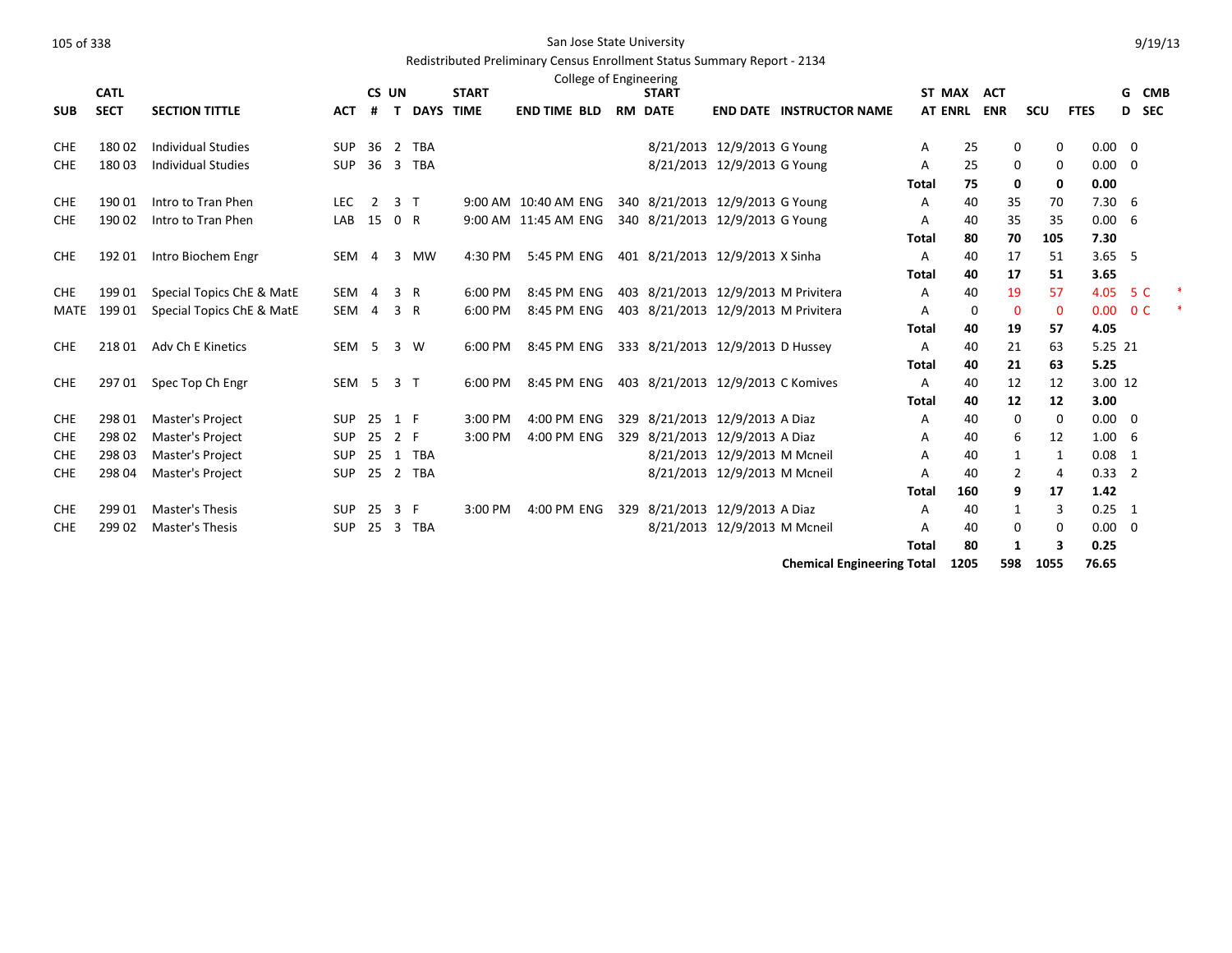|            |             |                                              |            |                |              |               |              | College of Engineering                       |                                    |                                    |              |             |             |             |                |                          |            |
|------------|-------------|----------------------------------------------|------------|----------------|--------------|---------------|--------------|----------------------------------------------|------------------------------------|------------------------------------|--------------|-------------|-------------|-------------|----------------|--------------------------|------------|
|            | <b>CATL</b> |                                              |            | CS UN          |              |               | <b>START</b> |                                              | <b>START</b>                       |                                    |              |             | ST MAX ACT  |             |                | G                        | <b>CMB</b> |
| <b>SUB</b> | <b>SECT</b> | <b>SECTION TITTLE</b>                        | <b>ACT</b> |                |              | # T DAYS TIME |              | <b>END TIME BLD</b>                          | <b>RM DATE</b>                     | <b>END DATE INSTRUCTOR NAME</b>    |              |             | AT ENRL ENR | <b>SCU</b>  | <b>FTES</b>    | D                        | SEC        |
|            |             | <b>Civil &amp; Environmental Engineering</b> |            |                |              |               |              |                                              |                                    |                                    |              |             |             |             |                |                          |            |
| <b>CE</b>  | 801         | <b>Plane Surveying</b>                       | <b>SEM</b> | $\overline{2}$ |              | 3 TR          | 7:30 AM      | 8:20 AM ENG                                  | 331 8/21/2013 12/9/2013 J Wright   |                                    | Α            | 48          | 55          | 110         | 11.05 1        |                          |            |
| CE         | 802         | <b>Plane Surveying</b>                       | LAB        | 16 0 T         |              |               | 10:30 AM     | 1:20 PM ENG                                  | 132 8/21/2013 12/9/2013 J Wright   |                                    | Α            | 16          | 19          | 19          | $0.00 \quad 1$ |                          |            |
| <b>CE</b>  | 803         | <b>Plane Surveying</b>                       | LAB        | 16 0 T         |              |               | 1:30 PM      | 4:20 PM ENG                                  | 132 8/21/2013 12/9/2013 J Wright   |                                    | Α            | 16          | 19          | 19          | $0.00 \ 0$     |                          |            |
| CE         | 804         | <b>Plane Surveying</b>                       | LAB        |                | 0            |               |              |                                              |                                    |                                    | X            | 0           | 0           | $\mathbf 0$ | $0.00 \quad 0$ |                          |            |
| <b>CE</b>  | 805         | <b>Plane Surveying</b>                       | SEM        |                |              | 2 3 TR        | 9:00 AM      | 9:50 AM DMH 162 8/21/2013 12/9/2013 J Wright |                                    |                                    | A            | 32          | 23          | 46          | $4.65 \quad 1$ |                          |            |
| CE         | 806         | Plane Surveying                              | LAB        |                | $\Omega$     |               |              |                                              |                                    |                                    | X            | $\mathbf 0$ | 0           | $\mathbf 0$ | $0.00 \quad 0$ |                          |            |
| СE         | 807         | <b>Plane Surveying</b>                       | LAB        | 16 0 R         |              |               | 1:30 PM      | 4:20 PM ENG                                  | 132 8/21/2013 12/9/2013 J Wright   |                                    | Α            | 16          | 18          | 18          | $0.00 \quad 1$ |                          |            |
| CE         | 808         | <b>Plane Surveying</b>                       | LAB        | 16             | 0 R          |               | 10:30 AM     | 1:20 PM ENG                                  | 132 8/21/2013 12/9/2013 J Wright   |                                    | Α            | 16          | 17          | 17          | 0.00           | $\mathbf 0$              |            |
| <b>CE</b>  | 809         | <b>Plane Surveying</b>                       | LAB        | 16 0 T         |              |               | 4:30 PM      | 7:20 PM ENG                                  | 132 8/21/2013 12/9/2013 J Wright   |                                    | Α            | 16          | 5           | 5           | $0.00\,$       | $\overline{\phantom{0}}$ |            |
|            |             |                                              |            |                |              |               |              |                                              |                                    |                                    | Total        | 160         | 156         | 234         | 15.70          |                          |            |
| CE         | 20 01       | Graphics/CAD/Prog                            | <b>SEM</b> | $\overline{2}$ |              | 3 TR          | 9:00 AM      | 9:50 AM SH                                   | 344 8/21/2013 12/9/2013 N Cam      |                                    | Α            | 48          | 50          | 100         | 10.00          | $\mathbf 0$              |            |
| CE         | 20 02       | Graphics/CAD/Prog                            | LAB        | 16             | 0 R          |               | 10:30 AM     | 1:20 PM ENG                                  | 394 8/21/2013 12/9/2013 X Wang     |                                    | Α            | 16          | 17          | 17          | 0.00           | 0                        |            |
| CE         | 20 03       | Graphics/CAD/Prog                            | LAB        | 16             | 0 R          |               | 1:30 PM      | 4:20 PM ENG                                  | 394 8/21/2013 12/9/2013 X Wang     |                                    | Α            | 16          | 18          | 18          | 0.00           | $\overline{\mathbf{0}}$  |            |
| CE         | 20 04       | Graphics/CAD/Prog                            | LAB        | 16 0 R         |              |               | 6:00 PM      | 8:45 PM ENG                                  | 407 8/21/2013 12/9/2013 N Cam      |                                    | Α            | 16          | 15          | 15          | $0.00 \quad 0$ |                          |            |
| CE         | 20 05       | Graphics/CAD/Prog                            | <b>SEM</b> |                | 3            |               |              |                                              |                                    |                                    | X            | $\mathbf 0$ | $\mathbf 0$ | $\mathbf 0$ | 0.00           | $\mathbf 0$              |            |
| CE         | 20 06       | Graphics/CAD/Prog                            | LAB        |                | $\mathbf 0$  |               |              |                                              |                                    |                                    | X            | 0           | $\mathbf 0$ | $\mathbf 0$ | $0.00 \quad 0$ |                          |            |
| <b>CE</b>  | 20 07       | Graphics/CAD/Prog                            | LAB        |                | 0            |               |              |                                              |                                    |                                    | X            | 0           | 0           | 0           | $0.00 \quad 0$ |                          |            |
| CE         | 20 08       | Graphics/CAD/Prog                            | <b>SEM</b> | $\overline{2}$ |              | 3 MW          | 7:30 AM      | 8:20 AM ENG                                  | 401 8/21/2013 12/9/2013 X Wang     |                                    | Α            | 32          | 32          | 64          | $6.45 \quad 1$ |                          |            |
| CE         | 2009        | Graphics/CAD/Prog                            | LAB        | 16 0 W         |              |               | 10:30 AM     | 1:20 PM ENG                                  | 394 8/21/2013 12/9/2013 X Wang     |                                    | Α            | 16          | 14          | 14          | $0.00 \quad 1$ |                          |            |
| СE         | 20 10       | Graphics/CAD/Prog                            | LAB 16 0 W |                |              |               | 1:30 PM      | 4:20 PM ENG                                  | 394 8/21/2013 12/9/2013 X Wang     |                                    | Α            | 16          | 18          | 18          | $0.00 \quad 0$ |                          |            |
|            |             |                                              |            |                |              |               |              |                                              |                                    |                                    | <b>Total</b> | 160         | 164         | 246         | 16.45          |                          |            |
| <b>CE</b>  | 95 01       | Theory App Statics                           | LEC.       | $\overline{2}$ |              | 3 MW          |              | 9:00 AM 10:15 AM CL                          | 202 8/21/2013 12/9/2013 M Maaz     |                                    | A            | 45          | 53          | 159         | 10.80          | $\overline{4}$           |            |
| CE         | 95 02       | Theory App Statics                           | <b>LEC</b> | $\overline{2}$ |              | 3 TR          |              | 9:00 AM 10:15 AM CL                          | 202 8/21/2013 12/9/2013 S Vukazich |                                    | Α            | 45          | 53          | 159         | 11.00          | 8                        |            |
| CE         | 95 03       | Theory App Statics                           | <b>LEC</b> | $\overline{2}$ |              | 3 MW          |              | 9:00 AM 10:15 AM HGH                         | 124 8/21/2013 12/9/2013 B Dao      |                                    | Α            | 45          | 47          | 141         | 9.502          |                          |            |
|            |             |                                              |            |                |              |               |              |                                              |                                    |                                    | <b>Total</b> | 135         | 153         | 459         | 31.30          |                          |            |
| <b>CE</b>  | 99 01       | <b>Intro Statics</b>                         | <b>LEC</b> |                |              | 2 2 MW        | 9:00 AM      | 9:50 AM ENG                                  | 329 8/21/2013 12/9/2013 X Wang     |                                    | Α            | 45          | 51          | 102         | 6.97 5         |                          |            |
|            |             |                                              |            |                |              |               |              |                                              |                                    |                                    | <b>Total</b> | 45          | 51          | 102         | 6.97           |                          |            |
| CE         | 112 01      | Mech of Matls                                | <b>LEC</b> | $\overline{2}$ |              | 3 MW          |              | 9:00 AM 10:15 AM ENG                         | 331 8/21/2013 12/9/2013 D Merrick  |                                    | Α            | 45          | 47          | 141         | 9.80 8         |                          |            |
| СE         | 112 02      | Mech of Matls                                | <b>LEC</b> | $\overline{2}$ |              | 3 TR          |              | 1:30 PM 2:45 PM ENG                          | 486 8/21/2013 12/9/2013 M Maaz     |                                    | Α            | 45          | 51          | 153         | 10.45 5        |                          |            |
| CE         | 112 03      | Mech of Matls                                | <b>LEC</b> | $\overline{2}$ |              | 3 MW          |              | 10:30 AM 11:45 AM ENG                        | 329 8/21/2013 12/9/2013 D Merrick  |                                    | Α            | 45          | 46          | 138         | $9.35 \quad 3$ |                          |            |
| <b>CE</b>  | 112 04      | Mech of Matls                                | <b>LEC</b> | $\overline{2}$ |              | 3 TR          |              | 10:30 AM 11:45 AM ENG                        |                                    | 331 8/21/2013 12/9/2013 K McMullin | Α            | 45          | 45          | 135         | $9.10 \quad 2$ |                          |            |
| CE         | 11205       | Mech of Matls                                | <b>LEC</b> | $2^{\circ}$    |              | 3 MW          |              | 10:30 AM 11:45 AM CL                         | 226 8/21/2013 12/9/2013 B Dao      |                                    | A            | 60          | 28          | 84          | 5.60           | $\overline{\mathbf{0}}$  |            |
|            |             |                                              |            |                |              |               |              |                                              |                                    |                                    | <b>Total</b> | 240         | 217         | 651         | 44.30          |                          |            |
| CE         | 120 01      | Construc Matl Lab                            | LAB        |                | 1            |               |              |                                              |                                    |                                    | Х            | 0           | 0           | 0           | 0.00           | $\overline{0}$           |            |
| СE         | 120 02      | <b>Construc Matl Lab</b>                     | LAB        | 16 1 M         |              |               | 6:00 PM      | 8:50 PM ENG                                  | 134 8/21/2013 12/9/2013 M Maaz     |                                    | Α            | 16          | 15          | 15          | $1.00 \t 0$    |                          |            |
| CE         | 12003       | Construc Matl Lab                            | LAB        |                | $\mathbf{1}$ |               |              |                                              |                                    |                                    | X            | 0           | 0           | 0           | 0.00           | $\mathbf 0$              |            |
| CE         | 120 04      | Construc Matl Lab                            | LAB        | 16 1 W         |              |               | 6:00 PM      | 8:50 PM ENG                                  | 134 8/21/2013 12/9/2013 M Maaz     |                                    | A            | 16          | 15          | 15          | $1.02 \quad 1$ |                          |            |
| <b>CE</b>  | 120 05      | Construc Matl Lab                            | LAB        | 16 1 M         |              |               | 3:00 PM      | 5:50 PM ENG                                  | 134 8/21/2013 12/9/2013 M Maaz     |                                    | A            | 16          | 15          | 15          | $1.02 \quad 1$ |                          |            |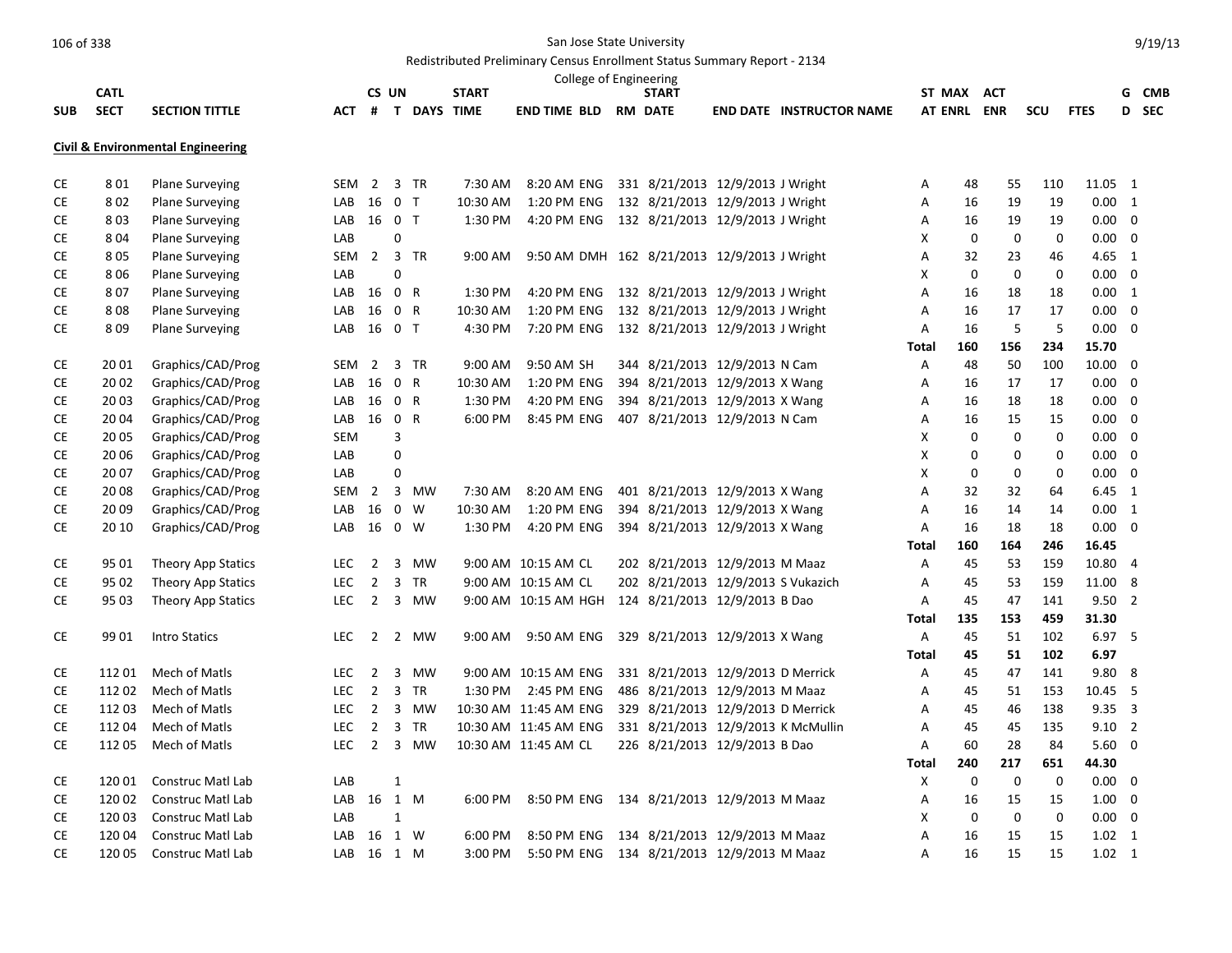|            | <b>CATL</b>      |                                      |            | CS UN          |                |               | <b>START</b>       |                             | College of Engineering | <b>START</b>                     |                                          |                   | ST MAX ACT     |            |           |                 | G              | <b>CMB</b> |
|------------|------------------|--------------------------------------|------------|----------------|----------------|---------------|--------------------|-----------------------------|------------------------|----------------------------------|------------------------------------------|-------------------|----------------|------------|-----------|-----------------|----------------|------------|
| <b>SUB</b> | <b>SECT</b>      | <b>SECTION TITTLE</b>                | <b>ACT</b> |                |                | # T DAYS TIME |                    | <b>END TIME BLD RM DATE</b> |                        |                                  | <b>END DATE INSTRUCTOR NAME</b>          |                   | <b>AT ENRL</b> | <b>ENR</b> | SCU       | <b>FTES</b>     |                | D SEC      |
| CE         | 120 06           | Construc Matl Lab                    | LAB        | 16 1 T         |                |               | 6:00 PM            | 8:50 PM ENG                 |                        | 134 8/21/2013 12/9/2013 M Maaz   |                                          | Α                 | 16             | 15         | 15        | $1.03 \quad 2$  |                |            |
|            |                  |                                      |            |                |                |               |                    |                             |                        |                                  |                                          | <b>Total</b>      | 64             | 60         | 60        | 4.07            |                |            |
| <b>CE</b>  | 121 01           | <b>Transp Engrg</b>                  | <b>LEC</b> | $\overline{2}$ |                | 3 MW          |                    | 12:00 PM 12:50 PM ENG       |                        | 341 8/21/2013 12/9/2013 J Botha  |                                          | Α                 | 48             | 50         | 100       | 10.00 0         |                |            |
| CE         | 121 02           | <b>Transp Engrg</b>                  | LAB        | 16             |                | $0 \t M$      | 1:30 PM            | 4:20 PM ENG                 |                        | 339 8/21/2013 12/9/2013 S Koosha |                                          | Α                 | 16             | 17         | 17        | $0.00\,$        | $\overline{0}$ |            |
| CE         | 12103            | <b>Transp Engrg</b>                  | LAB        | 16 0 W         |                |               | 1:30 PM            | 4:20 PM ENG                 |                        | 339 8/21/2013 12/9/2013 S Koosha |                                          | Α                 | 16             | 14         | 14        | $0.00 \quad 0$  |                |            |
| <b>CE</b>  | 121 04           | <b>Transp Engrg</b>                  | LAB        | 16 0 T         |                |               | 1:30 PM            | 4:20 PM ENG                 |                        | 339 8/21/2013 12/9/2013 J Botha  |                                          | A                 | 16             | 19         | 19        | 0.00            | $\overline{0}$ |            |
| CE         | 121 05           | <b>Transp Engrg</b>                  | <b>LEC</b> |                |                | 2 3 MW        | 12:00 PM           | 12:50 PM ENG                |                        | 303 8/21/2013 12/9/2013 S Koosha |                                          | A                 | 32             | 27         | 54        | $5.40 \quad 0$  |                |            |
| <b>CE</b>  | 121 06           | <b>Transp Engrg</b>                  | LAB        | 16             |                | $0$ M         | 6:00 PM            | 8:50 PM ENG                 |                        | 395 8/21/2013 12/9/2013 S Koosha |                                          | A                 | 16             | 16         | 16        | $0.00 \quad 0$  |                |            |
| CE         | 121 07           | <b>Transp Engrg</b>                  | LAB        | 16 0 W         |                |               | 6:00 PM            | 8:50 PM ENG                 |                        | 395 8/21/2013 12/9/2013 S Koosha |                                          | Α                 | 16             | 11         | 11        | $0.00 \quad 0$  |                |            |
|            |                  |                                      |            |                |                |               |                    |                             |                        |                                  |                                          | <b>Total</b>      | 160            | 154        | 231       | 15.40           |                |            |
| <b>CE</b>  |                  | 122 01 Traffic Engrg                 | SEM 4      |                | 3 R            |               | 1:30 PM            | 4:15 PM ENG                 |                        | 395 8/21/2013 12/9/2013 D Pitton |                                          | Α                 | 26             | 30         | 90        | 6.204           |                |            |
|            |                  |                                      |            |                |                |               |                    |                             |                        |                                  |                                          | <b>Total</b>      | 26             | 30         | 90        | 6.20            |                |            |
| <b>CE</b>  | 123 01           | Highway & Stree Des                  | SEM        | $\overline{4}$ | 3 T            |               | 1:30 PM            | 4:15 PM ENG                 |                        | 401 8/21/2013 12/9/2013 S Koosha |                                          | A                 | 26<br>26       | 35<br>35   | 105       | 7.20<br>7.20    | $\overline{4}$ |            |
| CE         | 130 01           | <b>CE Econ Analysis</b>              | LEC.       | $\overline{2}$ |                | 2 MW          | 8:00 AM            | 8:50 AM ENG                 |                        | 301 8/21/2013 12/9/2013 S Fakhry |                                          | Total<br>Α        | 30             | 31         | 105<br>62 | 4.30            | - 5            |            |
| <b>CE</b>  | 130 02           | <b>CE Econ Analysis</b>              | <b>LEC</b> | $2^{\circ}$    |                | 2 MW          | 7:30 AM            | 8:20 AM ENG                 |                        | 329 8/21/2013 12/9/2013 J Tang   |                                          | Α                 | 35             | 39         | 78        | $5.23 \quad 1$  |                |            |
|            |                  |                                      |            |                |                |               |                    |                             |                        |                                  |                                          | <b>Total</b>      | 65             | 70         | 140       | 9.53            |                |            |
| CE         | 131 01           | Intr to Const Engr                   | <b>LEC</b> | $\overline{2}$ | 3 R            |               | 1:30 PM            | 4:15 PM ENG                 |                        |                                  | 401 8/21/2013 12/9/2013 H Tooryani       | Α                 | 30             | 33         | 99        | $6.65$ 1        |                |            |
| <b>CE</b>  | 13102            | Intr to Const Engr                   | <b>LEC</b> | $\overline{2}$ | 3 R            |               | 6:00 PM            | 8:45 PM ENG                 |                        | 327 8/21/2013 12/9/2013 H Park   |                                          | Α                 | 30             | 25         | 75        | $5.10$ 2        |                |            |
|            |                  |                                      |            |                |                |               |                    |                             |                        |                                  |                                          | Total             | 60             | 58         | 174       | 11.75           |                |            |
| <b>CE</b>  | 132 01           | Constr Meth & Equip                  | SEM        | $\overline{4}$ |                | 3 M           | 1:30 PM            | 4:15 PM ENG                 |                        | 395 8/21/2013 12/9/2013 J Pyeon  |                                          | A                 | 26             | 23         | 69        | 4.95 7          |                |            |
|            |                  |                                      |            |                |                |               |                    |                             |                        |                                  |                                          | Total             | 26             | 23         | 69        | 4.95            |                |            |
| <b>CE</b>  | 134 01           | Proj Mgt Const                       | SEM 4      |                |                | 3 W           | 1:30 PM            | 4:15 PM ENG                 |                        | 340 8/21/2013 12/9/2013 J Pyeon  |                                          | A                 | 26             | 31         | 93        | $6.65$ 9        |                |            |
|            |                  |                                      |            |                |                |               |                    |                             |                        |                                  |                                          | Total             | 26             | 31         | 93        | 6.65            |                |            |
| CE         | 140 01           | Soil Mech                            | SEM        | 2              |                | 4 TR          |                    | 9:00 AM 10:15 AM ENG        |                        |                                  | 329 8/21/2013 12/9/2013 L Sullivan-Green | А                 | 48             | 50         | 150       | 13.67 5         |                |            |
| <b>CE</b>  | 140 02           | Soil Mech                            | LAB        | 16             | 0 <sub>T</sub> |               | 1:30 PM            | 4:20 PM ENG                 |                        | 209 8/21/2013 12/9/2013 D Lin    |                                          | Α                 | 16             | 16         | 16        | $0.00 \quad 3$  |                |            |
| CE         | 140 03           | Soil Mech                            | LAB        | 16             | 0 R            |               | 1:30 PM            | 4:20 PM ENG                 |                        | 209 8/21/2013 12/9/2013 D Lin    |                                          | А                 | 16             | 18         | 18        | $0.00 \quad 1$  |                |            |
| <b>CE</b>  | 140 04           | Soil Mech                            | LAB        | 16 0 W         |                |               | 1:30 PM            | 4:20 PM ENG                 |                        | 209 8/21/2013 12/9/2013 D Lin    |                                          | Α                 | 16             | 16         | 16        | 0.00 1          |                |            |
|            |                  |                                      |            |                |                |               |                    |                             |                        |                                  |                                          | <b>Total</b>      | 96             | 100        | 200       | 13.67           |                |            |
| <b>CE</b>  | 142 01           | <b>Const Dewater</b>                 | SEM        | 4              | 3 R            |               | 1:30 PM            | 4:15 PM ENG                 |                        | 329 8/21/2013 12/9/2013 B Dao    |                                          | Α                 | 26             | 10         | 30        | $2.25 \quad 5$  |                |            |
|            |                  |                                      | SEM 2      |                |                | 3 TR          |                    |                             |                        | 341 8/21/2013 12/9/2013 J Lee    |                                          | <b>Total</b><br>Α | 26<br>48       | 10         | 30<br>100 | 2.25<br>10.15 3 |                |            |
| CE<br>CE   | 150 01<br>150 02 | Hydro and Hydrau<br>Hydro and Hydrau | LAB        | 16             | 0 <sub>T</sub> |               | 8:00 AM<br>1:30 PM | 8:50 AM ENG<br>4:20 PM ENG  |                        | 150 8/21/2013 12/9/2013 J Lee    |                                          | Α                 | 16             | 50<br>17   | 17        | $0.00 \quad 1$  |                |            |
| <b>CE</b>  | 150 03           | Hydro and Hydrau                     | LAB        | 16             |                | $0 \quad W$   | 1:30 PM            | 4:20 PM ENG                 |                        | 150 8/21/2013 12/9/2013 J Lee    |                                          | A                 | 16             | 17         | 17        | $0.00 \quad 1$  |                |            |
| CE         | 150 04           | Hydro and Hydrau                     | LAB        | 16             | 0 R            |               | 1:30 PM            | 4:20 PM ENG                 |                        | 150 8/21/2013 12/9/2013 J Lee    |                                          | Α                 | 16             | 16         | 16        | 0.00 1          |                |            |
|            |                  |                                      |            |                |                |               |                    |                             |                        |                                  |                                          | <b>Total</b>      | 96             | 100        | 150       | 10.15           |                |            |
| CE         | 152 01           | Engr Hydrology                       | SEM        | 4              |                | 3 M           | 1:30 PM            | 4:15 PM ENG                 |                        | 338 8/21/2013 12/9/2013 W Wang   |                                          | Α                 | 26             | 21         | 63        | 4.55 7          |                |            |
|            |                  |                                      |            |                |                |               |                    |                             |                        |                                  |                                          | <b>Total</b>      | 26             | 21         | 63        | 4.55            |                |            |
| CE         | 154 01           | <b>Hydraulic Design</b>              | SEM 4      |                |                | 3 W           | 1:30 PM            | 4:15 PM ENG                 |                        | 338 8/21/2013 12/9/2013 R Kaur   |                                          | А                 | 26             | 24         | 72        | 4.90 2          |                |            |
|            |                  |                                      |            |                |                |               |                    |                             |                        |                                  |                                          | <b>Total</b>      | 26             | 24         | 72        | 4.90            |                |            |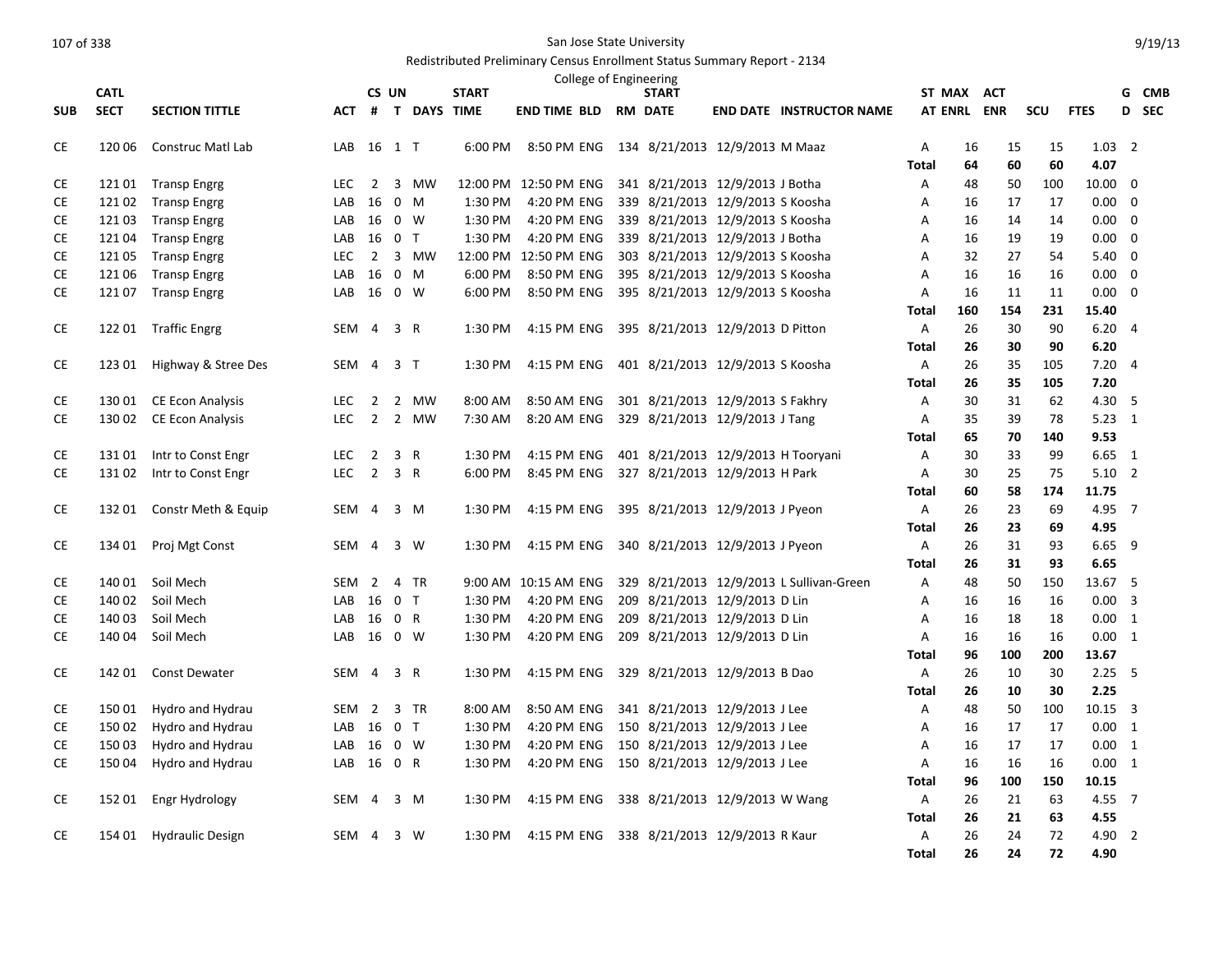|                        | <b>CATL</b>      |                                          |                  |                | CS UN                   |                   | <b>START</b>       | College of Engineering      | <b>START</b>                                                         |                           |                                        | ST MAX ACT     |             |              |              |                        | G | <b>CMB</b> |
|------------------------|------------------|------------------------------------------|------------------|----------------|-------------------------|-------------------|--------------------|-----------------------------|----------------------------------------------------------------------|---------------------------|----------------------------------------|----------------|-------------|--------------|--------------|------------------------|---|------------|
|                        |                  |                                          |                  |                |                         |                   |                    |                             |                                                                      |                           |                                        |                |             |              |              |                        |   | D SEC      |
| <b>SUB</b>             | <b>SECT</b>      | <b>SECTION TITTLE</b>                    |                  |                |                         | ACT # T DAYS TIME |                    | <b>END TIME BLD RM DATE</b> |                                                                      |                           | <b>END DATE INSTRUCTOR NAME</b>        | <b>AT ENRL</b> |             | <b>ENR</b>   | SCU          | <b>FTES</b>            |   |            |
| CE                     | 16001            | <b>Struc Anlys</b>                       | SEM 2            |                |                         | 3 TR              |                    | 10:30 AM 11:20 AM CL        | 202 8/21/2013 12/9/2013 S Vukazich                                   |                           |                                        | Α              | 48          | 51           | 102          | 10.40 4                |   |            |
| <b>CE</b>              | 160 02           | <b>Struc Anlys</b>                       | LAB              | 16 0 M         |                         |                   | 1:30 PM            | 4:20 PM ENG                 | 340 8/21/2013 12/9/2013 S Vukazich                                   |                           |                                        | Α              | 16          | 18           | 18           | $0.00 \quad 1$         |   |            |
| CE                     | 160 03           | <b>Struc Anlys</b>                       | LAB              | 16 0 T         |                         |                   | 1:30 PM            | 4:20 PM ENG                 | 340 8/21/2013 12/9/2013 S Vukazich                                   |                           |                                        | А              | 16          | 17           | 17           | $0.00 \quad 0$         |   |            |
| CE                     | 16004            | <b>Struc Anlys</b>                       | LAB              | 16 0 R         |                         |                   | 1:30 PM            | 4:20 PM ENG                 | 340 8/21/2013 12/9/2013 S Vukazich                                   |                           |                                        | Α              | 16          | 16           | 16           | $0.00 \quad 3$         |   |            |
|                        |                  |                                          |                  |                |                         |                   |                    |                             |                                                                      |                           |                                        | <b>Total</b>   | 96          | 102          | 153          | 10.40                  |   |            |
| <b>CE</b>              | 162 01           | <b>Struc Concrete Des</b>                | SEM              | 4              |                         | 3 TR              |                    | 10:30 AM 11:20 AM ENG       |                                                                      |                           | 329 8/21/2013 12/9/2013 A Al-Manaseer  | Α              | 48          | 51           | 102          | 10.25 1                |   |            |
| <b>CE</b>              | 162 02           | <b>Struc Concrete Des</b>                | LAB              | 16 0 T         |                         |                   | 1:30 PM            | 4:20 PM ENG                 |                                                                      |                           | 335 8/21/2013 12/9/2013 A Al-Manaseer  | А              | 16          | 18           | 18           | $0.00 \ 0$             |   |            |
| CE                     | 162 03           | <b>Struc Concrete Des</b>                | LAB              | 16 0 R         |                         |                   | 1:30 PM            | 4:20 PM ENG                 |                                                                      |                           | 335 8/21/2013 12/9/2013 A Al-Manaseer  | Α              | 16          | 17           | 17           | $0.00 \quad 0$         |   |            |
| <b>CE</b>              | 162 04           | <b>Struc Concrete Des</b>                | LAB              | 16 0 W         |                         |                   | 1:30 PM            | 4:20 PM ENG                 |                                                                      |                           | 335 8/21/2013 12/9/2013 A Al-Manaseer  | Α              | 16          | 16           | 16           | 0.00 1                 |   |            |
|                        |                  |                                          |                  |                |                         |                   |                    |                             |                                                                      |                           |                                        | Total          | 96          | 102          | 153          | 10.25                  |   |            |
| CE                     | 164 01           | Design Wood Struc                        | SEM 4            |                |                         | $3 \, M$          | 1:30 PM            | 4:15 PM ENG                 |                                                                      |                           | 131 8/21/2013 12/9/2013 K McMullin     | Α              | 26          | 28           | 84           | $5.90\quad 6$          |   |            |
|                        |                  |                                          |                  |                |                         |                   |                    |                             |                                                                      |                           |                                        | Total          | 26          | 28           | 84           | 5.90                   |   |            |
| CE                     | 165 01           | <b>Erthquk Resis Dsgn</b>                | SEM 5            |                |                         | 3 W               | 1:30 PM            | 4:15 PM ENG                 |                                                                      |                           | 131 8/21/2013 12/9/2013 K McMullin     | Α              | 26          | 26           | 78           | 5.80 12                |   |            |
|                        |                  |                                          |                  |                |                         |                   |                    |                             |                                                                      |                           |                                        | Total          | 26          | 26           | 78           | 5.80                   |   |            |
| CE                     | 170 01           | Prin Environ Engr                        | <b>LEC</b>       | $\overline{2}$ |                         | 3 MW              | 9:00 AM            | 9:50 AM SH                  | 344 8/21/2013 12/9/2013 M Htay                                       |                           |                                        | Α              | 48          | 53           | 106          | 10.70 2                |   |            |
| CE                     | 170 02           | Prin Environ Engr                        | LAB              | 16             | 0 M                     |                   | 1:30 PM            | 4:20 PM ENG                 | 336 8/21/2013 12/9/2013 M Htay                                       |                           |                                        | Α              | 16          | 17           | 17           | $0.00 \quad 1$         |   |            |
| CE                     | 170 03           | <b>Prin Environ Engr</b>                 | LAB              | 16             | 0 M                     |                   | 6:00 PM            | 8:45 PM ENG                 | 336 8/21/2013 12/9/2013 M Htay                                       |                           |                                        | Α              | 16          | 21           | 21           | 0.00 1                 |   |            |
| CE                     | 170 04           | Prin Environ Engr                        | LAB              | 16 0 W         |                         |                   | 12:00 PM           | 3:45 PM ENG                 | 336 8/21/2013 12/9/2013 M Htay                                       |                           |                                        | Α              | 16          | 15           | 15           | $0.00 \quad 0$         |   |            |
|                        |                  |                                          |                  |                |                         |                   |                    |                             |                                                                      |                           |                                        | <b>Total</b>   | 96          | 106          | 159          | 10.70                  |   |            |
| <b>CE</b>              | 172 01           | Solid Waste Mgt Engr                     | SEM              | 5              |                         | 3 W               | 3:00 PM            | 5:45 PM ENG                 | 301 8/21/2013 12/9/2013 M Htay                                       |                           |                                        | Α              | 26          | 11           | 33           | $2.30$ 2               |   |            |
|                        |                  |                                          |                  |                |                         |                   |                    |                             |                                                                      |                           |                                        | <b>Total</b>   | 26          | 11           | 33           | 2.30                   |   |            |
| CE.                    | 174 01           | Wtr Dist WW Coll                         | SEM 5            |                |                         | 3 W               | 6:00 PM            | 8:45 PM ENG                 |                                                                      |                           | 301 8/21/2013 12/9/2013 A Mutsuddy     | Α              | 26          | 27           | 81           | 5.45 1                 |   |            |
|                        |                  |                                          |                  |                |                         |                   |                    |                             |                                                                      |                           |                                        | <b>Total</b>   | 26          | 27           | 81           | 5.45                   |   |            |
| CE                     | 18001            | <b>Indiv Studies</b>                     | <b>SUP</b>       |                |                         | 36 1 TBA          |                    |                             |                                                                      | 8/21/2013 12/9/2013 J Lee |                                        | Α              | 10          | $\mathbf{1}$ | $\mathbf{1}$ | $0.07$ 0               |   |            |
|                        |                  |                                          |                  |                |                         |                   |                    |                             |                                                                      |                           |                                        | <b>Total</b>   | 10          | $\mathbf{1}$ | $\mathbf{1}$ | 0.07                   |   |            |
| <b>CE</b>              | 18101            | Civ Eng Systems                          | SEM              | 5              | 3                       | MW                |                    | 9:00 AM 10:15 AM CL         | 127 8/21/2013 12/9/2013 J Botha                                      |                           |                                        | А              | 16          | 17           | 51           | $3.40 \quad 0$         |   |            |
| CE                     | 18102            | Civ Eng Systems                          | SEM              | 5              |                         | 3 MW              | 4:30 PM            | 5:45 PM CL                  | 127 8/21/2013 12/9/2013 J Botha                                      |                           |                                        | Α              | 16          | 16           | 48           | $3.25 \quad 1$         |   |            |
| CE                     | 18103            | Civ Eng Systems                          | SEM              |                | 3                       |                   |                    |                             |                                                                      |                           |                                        | х              | 0           | 0            | 0            | $0.00 \quad 0$         |   |            |
| CE                     | 18104            | Civ Eng Systems                          | SEM              |                | 3                       |                   |                    |                             |                                                                      |                           |                                        | х              | 0           | 0            | 0            | $0.00 \quad 0$         |   |            |
| CE                     | 18105            | Civ Eng Systems                          | SEM              |                | $\mathsf 3$             |                   |                    |                             |                                                                      |                           |                                        | х              | 0           | 0            | 0            | $0.00 \quad 0$         |   |            |
| СE                     | 181 06           | Civ Eng Systems                          | <b>SEM</b>       |                | $\overline{\mathbf{3}}$ |                   |                    |                             |                                                                      |                           |                                        | X              | $\mathbf 0$ | $\mathbf 0$  | $\Omega$     | $0.00\,$               | 0 |            |
| CE                     | 18107            | Civ Eng Systems                          | SEM 5            |                |                         | $3 \, M$          | 6:00 PM            | 8:45 PM ENG                 | 338 8/21/2013 12/9/2013 S Fakhry                                     |                           |                                        | Α              | 16          | 10           | 30           | $2.00 \quad 0$         |   |            |
|                        |                  |                                          |                  |                |                         |                   |                    |                             |                                                                      |                           |                                        | Total          | 48          | 43           | 129          | 8.65                   |   |            |
| <b>CE</b>              | 190 01           | Numer Solu CE Prob                       | <b>LEC</b>       | $\overline{2}$ | 2 <sub>T</sub>          |                   | 6:00 PM            | 7:50 PM ENG                 | 232 8/21/2013 12/9/2013 N Pham                                       |                           |                                        | А              | 30          | 35           | 70           | 4.83 5                 |   |            |
| <b>CE</b>              | 190 02           | Numer Solu CE Prob                       | <b>LEC</b>       |                | $2 \quad 2 \quad R$     |                   | 6:00 PM            | 7:50 PM CL                  | 218 8/21/2013 12/9/2013 N Pham                                       |                           |                                        | Α              | 30          | 29           | 58           | $3.93$ 2               |   |            |
|                        |                  |                                          |                  |                |                         |                   |                    |                             |                                                                      |                           |                                        | <b>Total</b>   | 60          | 64<br>34     | 128          | 8.77                   |   |            |
| <b>CE</b><br><b>CE</b> | 192 01<br>192 02 | Prob Models for CE<br>Prob Models for CE | SEM<br>SEM 2 2 F | $\overline{2}$ |                         | 2 M               | 6:00 PM<br>8:00 AM | 7:50 PM ENG<br>9:50 AM ENG  | 232 8/21/2013 12/9/2013 J Mukhar<br>303 8/21/2013 12/9/2013 J Mukhar |                           |                                        | Α<br>Α         | 35<br>30    | 36           | 68<br>72     | $4.63 \quad 3$<br>4.90 | 3 |            |
|                        |                  |                                          |                  |                |                         |                   |                    |                             |                                                                      |                           |                                        | Total          | 65          | 70           | 140          | 9.53                   |   |            |
| CE                     | 222 01           | Transp Engr Plan                         | SEM 5            |                | 3 <sub>T</sub>          |                   | 6:00 PM            | 8:45 PM ENG                 |                                                                      |                           | 327 8/21/2013 12/9/2013 J Bhattacharya | A              | 26          | 24           | 72           | 6.00 24                |   |            |
|                        |                  |                                          |                  |                |                         |                   |                    |                             |                                                                      |                           |                                        |                |             |              |              |                        |   |            |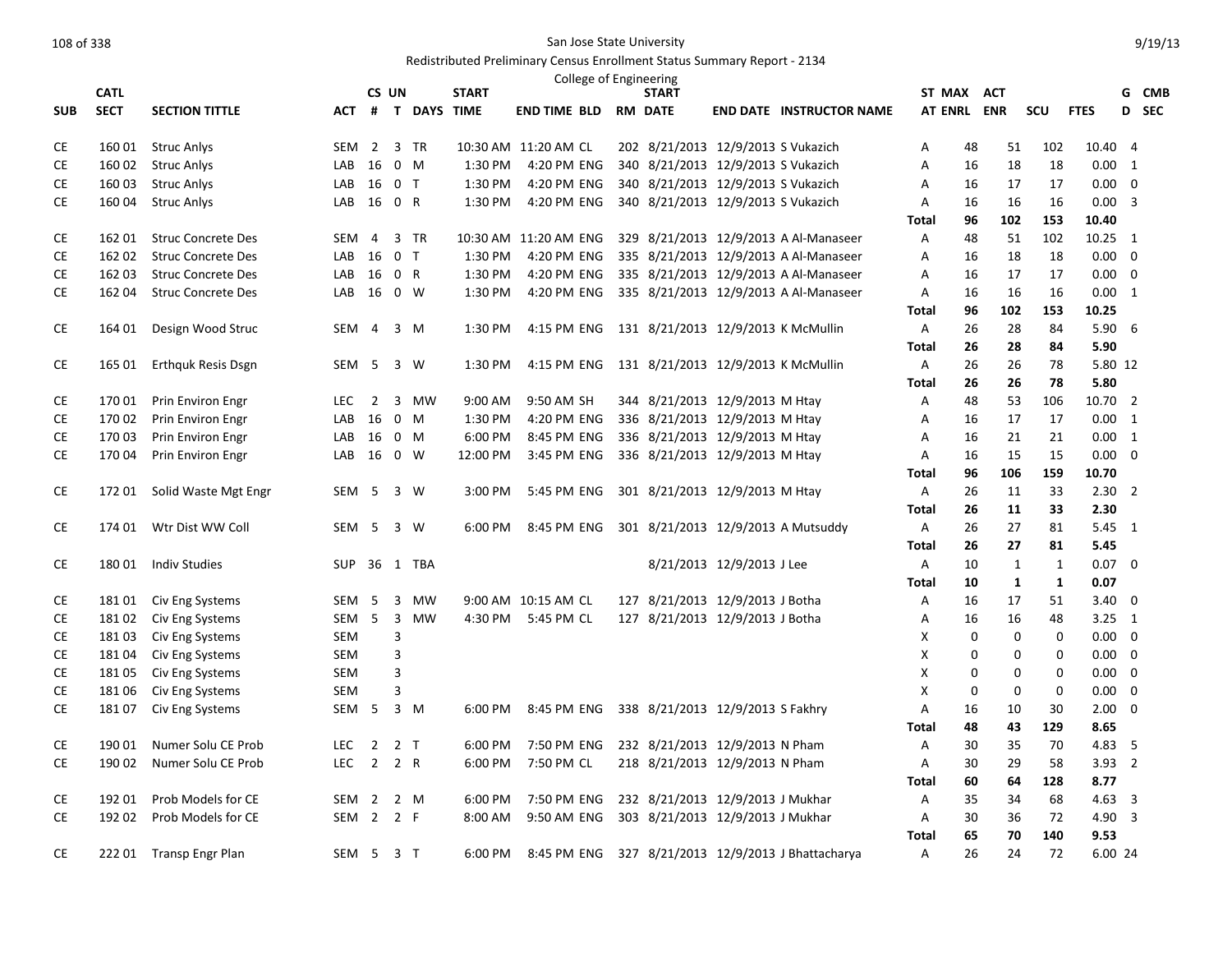| 109 of 338 |             |                             |                  |                |     |               |              | San Jose State University                                                |                                   |                             |                                                    |                   |             |                |             |                  |       | 9/19/13 |
|------------|-------------|-----------------------------|------------------|----------------|-----|---------------|--------------|--------------------------------------------------------------------------|-----------------------------------|-----------------------------|----------------------------------------------------|-------------------|-------------|----------------|-------------|------------------|-------|---------|
|            |             |                             |                  |                |     |               |              | Redistributed Preliminary Census Enrollment Status Summary Report - 2134 |                                   |                             |                                                    |                   |             |                |             |                  |       |         |
|            |             |                             |                  |                |     |               |              | College of Engineering                                                   |                                   |                             |                                                    |                   |             |                |             |                  |       |         |
|            | <b>CATL</b> |                             |                  | CS UN          |     |               | <b>START</b> |                                                                          | <b>START</b>                      |                             |                                                    |                   | ST MAX ACT  |                |             |                  | G CMB |         |
| <b>SUB</b> | <b>SECT</b> | <b>SECTION TITTLE</b>       | ACT              |                |     | # T DAYS TIME |              | <b>END TIME BLD</b>                                                      | <b>RM DATE</b>                    |                             | <b>END DATE INSTRUCTOR NAME</b>                    |                   |             | AT ENRL ENR    | scu         | <b>FTES</b>      | D SEC |         |
|            |             |                             |                  |                |     |               |              |                                                                          |                                   |                             |                                                    |                   |             |                |             |                  |       |         |
|            |             |                             |                  |                |     |               |              |                                                                          |                                   |                             |                                                    | Total             | 26<br>26    | 24<br>31       | 72<br>93    | 6.00<br>7.75 31  |       |         |
| CE         | 226 01      | <b>Topics in Transp Eng</b> | SEM <sub>5</sub> |                | 3 R |               | 6:00 PM      | 8:45 PM ENG 232 8/21/2013 12/9/2013 W Tanda                              |                                   |                             |                                                    | A<br>Total        | 26          | 31             | 93          | 7.75             |       |         |
| CE         | 23201       | Const Est Cost Ana          | SEM              | 5              |     | 3 M           | 6:00 PM      | 8:45 PM ENG                                                              |                                   |                             | 329 8/21/2013 12/9/2013 H Tooryani                 | A                 | 26          | 39             | 117         | 9.75 39          |       |         |
|            |             |                             |                  |                |     |               |              |                                                                          |                                   |                             |                                                    | Total             | 26          | 39             | 117         | 9.75             |       |         |
| CE         | 234 01      | Const Law                   | SEM <sub>5</sub> |                |     | 3 W           | 6:00 PM      | 8:45 PM ENG                                                              |                                   |                             | 329 8/21/2013 12/9/2013 L Battersby                | $\mathsf{A}$      | 26          | 31             | 93          | 7.75 31          |       |         |
|            |             |                             |                  |                |     |               |              |                                                                          |                                   |                             |                                                    | Total             | 26          | 31             | 93          | 7.75             |       |         |
| CE         | 245 01      | Geotech/Struc Sem           | <b>SEM</b>       |                | 3   |               |              |                                                                          |                                   |                             |                                                    | $\times$          | $\mathbf 0$ | $\mathbf 0$    | $\mathbf 0$ | $0.00 \quad 0$   |       |         |
|            |             |                             |                  |                |     |               |              |                                                                          |                                   |                             |                                                    | <b>Total</b>      | 0           | 0              | $\mathbf 0$ | 0.00             |       |         |
| CE         | 246 01      | Soil Dynamics               | SEM <sub>5</sub> |                |     | 3 M           | 6:00 PM      | 8:45 PM ENG                                                              |                                   |                             | 340 8/21/2013 12/9/2013 L Sullivan-Green           | $\mathsf{A}$      | 26          | 21             | 63          | 5.20 20          |       |         |
|            |             |                             |                  |                |     |               |              |                                                                          |                                   |                             |                                                    | Total             | 26          | 21             | 63          | 5.20             |       |         |
| CE         | 251 01      | Hydr Open Channels          | SEM <sub>5</sub> |                | 3 M |               | 6:00 PM      | 8:45 PM ENG 327 8/21/2013 12/9/2013 L Xu                                 |                                   |                             |                                                    | $\overline{A}$    | 28          | 24             | 72          | 6.00 24          |       |         |
|            |             |                             |                  |                |     |               |              |                                                                          |                                   |                             |                                                    | Total             | 28          | 24             | 72          | 6.00             |       |         |
| CE         | 258 01      | <b>GIS Water Eng</b>        | SEM 5 3 W        |                |     |               | 6:00 PM      | 8:45 PM ENG 338 8/21/2013 12/9/2013 S Tanverakul                         |                                   |                             |                                                    | A                 | 26          | 28             | 84          | 7.00 28          |       |         |
|            |             |                             |                  |                |     |               |              |                                                                          |                                   |                             |                                                    | <b>Total</b>      | 26          | 28             | 84          | 7.00             |       |         |
| CE         | 260 01      | <b>Matrix Anal Struct</b>   | <b>SEM</b>       |                | 3   |               |              |                                                                          |                                   |                             |                                                    | X                 | 0           | $\mathbf 0$    | 0           | $0.00 \quad 0$   |       |         |
| <b>CE</b>  | 260 02      | <b>Matrix Anal Struct</b>   | SEM <sub>5</sub> |                | 3 R |               | 6:00 PM      | 8:45 PM CL                                                               | 234 8/21/2013 12/9/2013 A Singhal |                             |                                                    | A                 | 32          | 26             | 78          | 6.50 26          |       |         |
|            |             |                             |                  |                |     |               |              |                                                                          |                                   |                             |                                                    | <b>Total</b>      | 32          | 26             | 78          | 6.50             |       |         |
| <b>CE</b>  | 265 01      | Adv Seismic Design          | <b>SEM</b>       |                | 3   |               |              |                                                                          |                                   |                             |                                                    | $\mathsf{x}$      | 0           | $\mathbf 0$    | $\mathbf 0$ | $0.00 \t 0$      |       |         |
| CE         | 265 02      | Adv Seismic Design          | SEM <sub>5</sub> |                |     | 3 W           | 6:00 PM      | 8:45 PM ENG                                                              |                                   |                             | 131 8/21/2013 12/9/2013 K McMullin                 | Α                 | 26          | 22             | 66          | 5.45 21          |       |         |
|            |             |                             |                  |                |     |               |              |                                                                          |                                   |                             |                                                    | Total             | 26          | 22             | 66          | 5.45             |       |         |
| CE         | 27201       | <b>Biological Processes</b> | SEM              | $\overline{4}$ | 3 R |               | 6:00 PM      | 8:45 PM ENG                                                              | 395 8/21/2013 12/9/2013 A Alba    |                             |                                                    | A<br><b>Total</b> | 26<br>26    | 9<br>9         | 27<br>27    | $2.25$ 9<br>2.25 |       |         |
| CE         | 274 01      | <b>WWater Plant Des</b>     | SEM 5 3 T        |                |     |               | 6:00 PM      | 8:45 PM ENG 395 8/21/2013 12/9/2013 J Mukhar                             |                                   |                             |                                                    | A                 | 26          | 23             | 69          | 5.75 23          |       |         |
|            |             |                             |                  |                |     |               |              |                                                                          |                                   |                             |                                                    | Total             | 26          | 23             | 69          | 5.75             |       |         |
| CE         | 298 01      | <b>Special Problems</b>     | <b>SUP</b>       | 25             |     | 3 TBA         |              |                                                                          |                                   |                             | 8/21/2013 12/9/2013 L Sullivan-Green               | A                 | 10          | $\mathbf{1}$   | 3           | $0.25$ 1         |       |         |
| <b>CE</b>  | 298 02      | <b>Special Problems</b>     | <b>SUP</b>       |                |     | 25 3 TBA      |              |                                                                          |                                   | 8/21/2013 12/9/2013 J Pyeon |                                                    | A                 | 10          | 5              | 15          | $1.25 - 5$       |       |         |
| <b>CE</b>  | 298 03      | <b>Special Problems</b>     |                  |                |     | SUP 25 3 TBA  |              |                                                                          |                                   |                             | 8/21/2013 12/9/2013 K McMullin                     | A                 | 5           | $\mathbf{1}$   | 3           | $0.25 \quad 1$   |       |         |
|            |             |                             |                  |                |     |               |              |                                                                          |                                   |                             |                                                    | Total             | 25          | $\overline{ }$ | 21          | 1.75             |       |         |
| <b>CE</b>  | 299 01      | <b>Masters Thesis</b>       | <b>SUP</b>       | 25             |     | 3 TBA         |              |                                                                          |                                   |                             | 8/21/2013 12/9/2013 A Al-Manaseer                  | Α                 | 10          | 1              | 3           | $0.25$ 1         |       |         |
| CE         | 299 02      | <b>Masters Thesis</b>       | <b>SUP</b>       |                |     | 25 3 TBA      |              |                                                                          |                                   |                             | 8/21/2013 12/9/2013 L Sullivan-Green               | A                 | 10          | 1              | 3           | $0.25$ 1         |       |         |
|            |             |                             |                  |                |     |               |              |                                                                          |                                   |                             |                                                    | <b>Total</b>      | 20          | $\overline{2}$ | 6           | 0.50             |       |         |
|            |             |                             |                  |                |     |               |              |                                                                          |                                   |                             | <b>Civil &amp; Environmental Engineering Total</b> |                   | 2377        | 2324           | 5169        | 365.45           |       |         |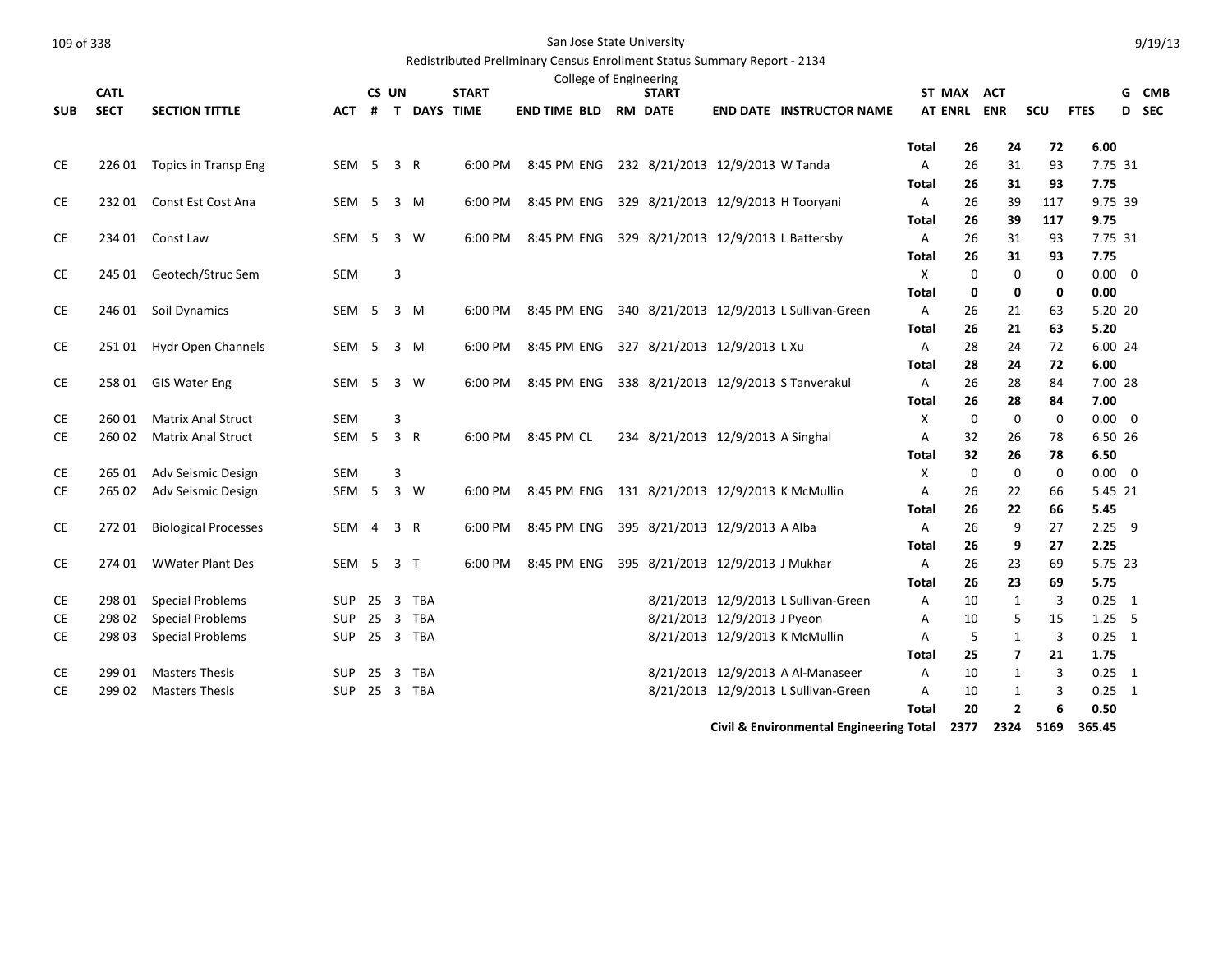|             |                             |                                   |            |                |                |                   |                       | College of Engineering | Redistributed Preliminary Census Enrollment Status Summary Report - 2134 |                                       |             |             |             |             |                |                          |       |  |
|-------------|-----------------------------|-----------------------------------|------------|----------------|----------------|-------------------|-----------------------|------------------------|--------------------------------------------------------------------------|---------------------------------------|-------------|-------------|-------------|-------------|----------------|--------------------------|-------|--|
|             | <b>CATL</b>                 |                                   |            | CS UN          |                |                   | <b>START</b>          |                        | <b>START</b>                                                             |                                       | ST MAX ACT  |             |             |             |                |                          | G CMB |  |
| <b>SUB</b>  | <b>SECT</b>                 | <b>SECTION TITTLE</b>             |            |                |                | ACT # T DAYS TIME |                       | <b>END TIME BLD</b>    | <b>RM DATE</b>                                                           | <b>END DATE INSTRUCTOR NAME</b>       | AT ENRL ENR |             |             | scu         | <b>FTES</b>    |                          | D SEC |  |
|             | <b>Computer Engineering</b> |                                   |            |                |                |                   |                       |                        |                                                                          |                                       |             |             |             |             |                |                          |       |  |
| <b>CMPE</b> | 30 01                       | Programming Concept & Meth LEC    |            |                |                | 1 3 MW            | 11:00 AM 11:50 AM ENG |                        | 337 8/21/2013 12/9/2013 H Ozemek                                         |                                       | Α           | 60          | 60          | 120         | 12.00 0        |                          |       |  |
| <b>CMPE</b> | 30 02                       | Programming Concept & Meth        | LAB        | 16             | 0 R            |                   | 5:30 PM               | 8:20 PM ENG            | 405 8/21/2013 12/9/2013 C Abboud                                         |                                       | A           | 30          | 31          | 31          | $0.00 \quad 0$ |                          |       |  |
| <b>CMPE</b> | 30 03                       | Programming Concept & Meth        | LAB 16     |                | 0 W            |                   | 5:30 PM               | 8:20 PM ENG            | 405 8/21/2013 12/9/2013 C Abboud                                         |                                       | Α           | 30          | 30          | 30          | $0.00 \quad 0$ |                          |       |  |
| <b>CMPE</b> | 30 04                       | Programming Concept & Meth        | LAB        |                | 0              |                   |                       |                        |                                                                          |                                       | X           | 0           | 0           | 0           | $0.00 \t 0$    |                          |       |  |
| <b>CMPE</b> | 30 05                       | Programming Concept & Meth        | LEC.       |                | 3              |                   |                       |                        |                                                                          |                                       | X           | 0           | 0           | 0           | $0.00 \quad 0$ |                          |       |  |
| <b>CMPE</b> | 3006                        | Programming Concept & Meth        | LAB        |                | 0              |                   |                       |                        |                                                                          |                                       | X           | 0           | 0           | 0           | $0.00\,$       | $\overline{\phantom{0}}$ |       |  |
| <b>CMPE</b> | 30 07                       | Programming Concept & Meth        | LEC        | 1              | 3 F            |                   | 8:00 AM               | 9:50 AM ENG            | 337 8/21/2013 12/9/2013 P Kang                                           |                                       | Α           | 30          | 30          | 60          | 6.00           | $\overline{\mathbf{0}}$  |       |  |
| <b>CMPE</b> | 30 08                       | Programming Concept & Meth        | LAB        | 16             | 0 <sup>5</sup> |                   |                       | 8:30 AM 11:20 AM ENG   | 405 8/21/2013 12/9/2013 P Kang                                           |                                       | Α           | 30          | 30          | 30          | 0.00           | $\overline{\mathbf{0}}$  |       |  |
| <b>CMPE</b> | 30 09                       | Programming Concept & Meth        | LEC        | 1              |                | 3 MW              | 9:00 AM               | 9:50 AM ENG            | 337 8/21/2013 12/9/2013 H Ozemek                                         |                                       | Α           | 30          | 27          | 54          | 5.40           | $\overline{\phantom{0}}$ |       |  |
| <b>CMPE</b> | 30 10                       | Programming Concept & Meth        | $LAB$ 16   |                | 0 F            |                   |                       | 8:30 AM 11:20 AM ENG   | 405 8/21/2013 12/9/2013 H Ozemek                                         |                                       | Α           | 30          | 26          | 26          | 0.00           | $\overline{\mathbf{0}}$  |       |  |
|             |                             |                                   |            |                |                |                   |                       |                        |                                                                          |                                       | Total       | 240         | 234         | 351         | 23.40          |                          |       |  |
| <b>CMPE</b> | 5001                        | <b>Object Orient Concept Meth</b> | <b>LEC</b> |                | 3              |                   |                       |                        |                                                                          |                                       | Х           | 0           | 0           | 0           | $0.00 \quad 0$ |                          |       |  |
| <b>CMPE</b> | 5002                        | <b>Object Orient Concept Meth</b> | LAB        | 16             | 0 <sub>T</sub> |                   | 1:30 PM               | 4:20 PM ENG            | 489 8/21/2013 12/9/2013 C Tarng                                          |                                       | Α           | 25          | 26          | 26          | 0.00           | $\overline{\mathbf{0}}$  |       |  |
| <b>CMPE</b> | 5003                        | <b>Object Orient Concept Meth</b> | LAB        | 16             | 0 R            |                   | 1:30 PM               | 4:20 PM ENG            | 489 8/21/2013 12/9/2013 C Tarng                                          |                                       | A           | 25          | 28          | 28          | $0.00 \quad 0$ |                          |       |  |
| <b>CMPE</b> | 50 04                       | <b>Object Orient Concept Meth</b> | <b>LEC</b> | 1              |                | 3 TR              | 4:30 PM               | 5:20 PM ENG            | 337 8/21/2013 12/9/2013 C Tarng                                          |                                       | Α           | 100         | 63          | 126         | 12.60 0        |                          |       |  |
| <b>CMPE</b> | 50 05                       | <b>Object Orient Concept Meth</b> | LAB        |                | 0              |                   |                       |                        |                                                                          |                                       | X           | $\mathbf 0$ | $\mathbf 0$ | $\mathbf 0$ | 0.00           | $\overline{\mathbf{0}}$  |       |  |
| <b>CMPE</b> | 50 06                       | <b>Object Orient Concept Meth</b> | $LAB$ 16   |                |                | 0 W               | 1:30 PM               | 4:20 PM ENG            | 489 8/21/2013 12/9/2013 C Tarng                                          |                                       | A           | 25          | 9           | 9           | 0.00           | $\overline{\phantom{0}}$ |       |  |
|             |                             |                                   |            |                |                |                   |                       |                        |                                                                          |                                       | Total       | 175         | 126         | 189         | 12.60          |                          |       |  |
| <b>CMPE</b> | 102 01                      | <b>Embedded Software</b>          | SEM        | $\overline{4}$ |                | 3 MW              | 12:00 PM              | 1:15 PM CL             | 226 8/21/2013 12/9/2013 A Bindal                                         |                                       | A           | 50          | 42          | 126         | 8.40 OC        |                          |       |  |
| SE          | 102 01                      | <b>Embedded Software</b>          | SEM        | $\overline{4}$ |                | 3 MW              | 12:00 PM              | 1:15 PM CL             | 226 8/21/2013 12/9/2013 A Bindal                                         |                                       | Α           | $\mathbf 0$ | $\Omega$    | $\mathbf 0$ | $0.00 \t 0 C$  |                          |       |  |
| <b>CMPE</b> | 102 02                      | <b>Embedded Software</b>          | SEM 4      |                |                | 3 MW              | 10:30 AM 11:45 AM ENG |                        |                                                                          | 325 8/21/2013 12/9/2013 H Katircioglu | A           | 50          | 42          | 126         | 8.40 0 C       |                          |       |  |
| SE          | 102 02                      | <b>Embedded Software</b>          | SEM 4      |                |                | 3 MW              | 10:30 AM 11:45 AM ENG |                        |                                                                          | 325 8/21/2013 12/9/2013 H Katircioglu | A           | 0           | $\mathbf 0$ | $\mathbf 0$ | $0.00 \t 0 C$  |                          |       |  |
|             |                             |                                   |            |                |                |                   |                       |                        |                                                                          |                                       | Total       | 100         | 84          | 252         | 16.80          |                          |       |  |
|             | CMPE 110 01                 | <b>Embedded Electron</b>          | SEM        | $\overline{4}$ | 3              | MW                | 10:30 AM 11:20 AM SH  |                        | 344 8/21/2013 12/9/2013 A Bindal                                         |                                       | A           | 50          | 26          | 52          | $5.20 \ 0$     |                          |       |  |
|             | CMPE 110 02                 | Embedded Electron                 | LAB        | 16             |                | $0 \t M$          |                       | 1:30 PM 4:20 PM ENG    | 286 8/21/2013 12/9/2013 A Bindal                                         |                                       | Α           | 25          | 26          | 26          | $0.00 \quad 0$ |                          |       |  |
|             | CMPE 110 03                 | <b>Embedded Electron</b>          | LAB        |                | 0              |                   |                       |                        |                                                                          |                                       | X           | $\mathbf 0$ | $\mathbf 0$ | 0           | 0.00           | $\overline{\mathbf{0}}$  |       |  |
|             | CMPE 110 04                 | <b>Embedded Electron</b>          | LAB        |                | 0              |                   |                       |                        |                                                                          |                                       | X           | 0           | 0           | 0           | 0.00           | $\overline{\mathbf{0}}$  |       |  |
|             |                             |                                   |            |                |                |                   |                       |                        |                                                                          |                                       | Total       | 75          | 52          | 78          | 5.20           |                          |       |  |
| <b>CMPE</b> | 12001                       | Computer Org & Arch               | SEM        | $\overline{4}$ | $\mathbf{3}$   | MW                | 1:30 PM               | 2:45 PM ENG            | 325 8/21/2013 12/9/2013 M Qiu                                            |                                       | Α           | 40          | 35          | 105         | 7.00           | 0 <sup>C</sup>           |       |  |
| <b>SE</b>   | 120 01                      | Computer Org & Arch               | SEM        | $\overline{4}$ |                | 3 MW              | 1:30 PM               | 2:45 PM ENG            | 325 8/21/2013 12/9/2013 M Qiu                                            |                                       | A           | $\mathbf 0$ | $\Omega$    | $\mathbf 0$ | $0.00 \t 0 C$  |                          |       |  |
|             |                             |                                   |            |                |                |                   |                       |                        |                                                                          |                                       | Total       | 40          | 35          | 105         | 7.00           |                          |       |  |
| <b>CMPE</b> | 124 01                      | Digital Design I                  | SEM        | $\overline{4}$ | 3              | MW                | 8:00 AM               | 8:50 AM ENG            | 337 8/21/2013 12/9/2013 H Ozemek                                         |                                       | Α           | 40          | 43          | 86          | $8.60 \quad 0$ |                          |       |  |
|             | CMPE 124 02                 | Digital Design I                  | LAB 16     |                | $0$ M          |                   | 1:30 PM               |                        | 4:20 PM ENG 278 8/21/2013 12/9/2013 H Ozemek                             |                                       | A           | 20          | 22          | 22          | 0.00           | $\Omega$                 |       |  |

CMPE 124 03 Digital Design I LAB 16 0 W 1:30 PM 4:20 PM ENG 278 8/21/2013 12/9/2013 H Ozemek A 20 21 21 0.00 0 CMPE 125 01 Digital Design 2 SEM 4 3 MW 12:00 PM 12:50 PM ENG 337 8/21/2013 12/9/2013 D Hung A 40 24 48 4.80 0 CMPE 125 02 Digital Design 2 CMB 16 0 M 2:30 PM 5:20 PM ENG 288 8/21/2013 12/9/2013 D Hung A 24 24 24 0.00 0

9/19/13

**Total 80 86 129 8.60**

**Total 64 48 72 4.80**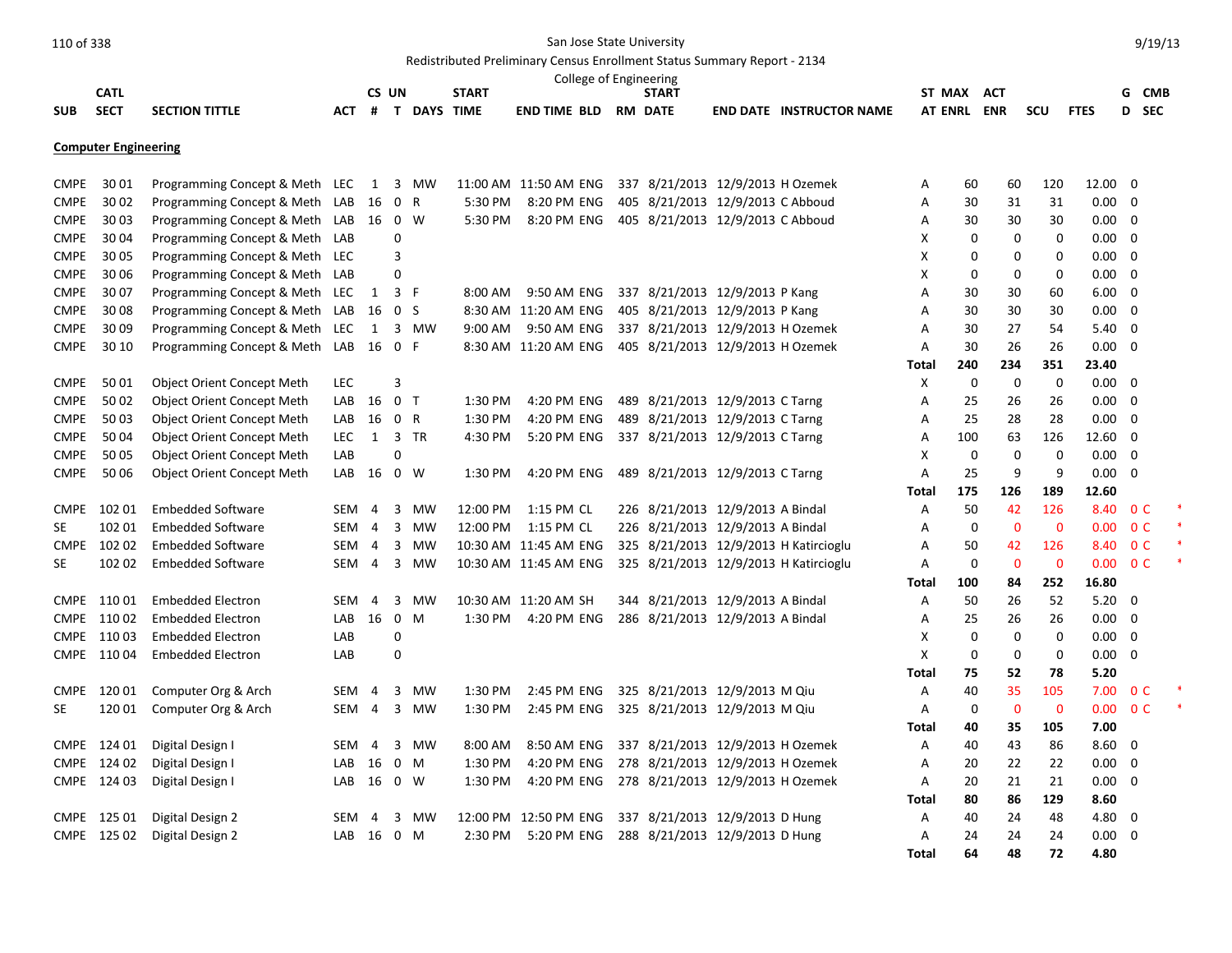# Redistributed Preliminary Census Enrollment Status Summary Report - 2134

|             |             |                          |                  |                |                |               |              | College of Engineering                   |                                   |                     |                                    |              |                |                               |                          |                         |                |  |
|-------------|-------------|--------------------------|------------------|----------------|----------------|---------------|--------------|------------------------------------------|-----------------------------------|---------------------|------------------------------------|--------------|----------------|-------------------------------|--------------------------|-------------------------|----------------|--|
|             | <b>CATL</b> |                          |                  |                | CS UN          |               | <b>START</b> |                                          | <b>START</b>                      |                     |                                    | ST MAX ACT   |                |                               |                          |                         | G CMB          |  |
| <b>SUB</b>  | <b>SECT</b> | <b>SECTION TITTLE</b>    | АСТ              |                |                | # T DAYS TIME |              | END TIME BLD                             | <b>RM DATE</b>                    |                     | <b>END DATE INSTRUCTOR NAME</b>    | AT ENRL ENR  |                | <b>SCU</b>                    | <b>FTES</b>              |                         | D SEC          |  |
|             | CMPE 126 01 | Alg & Data Str Des       | <b>LEC</b>       | $\overline{4}$ |                | 3 TR          | 1:30 PM      | 2:20 PM ENG                              | 331 8/21/2013 12/9/2013 X Su      |                     |                                    | Α            | 48<br>46       | 92                            | $9.25 \quad 1$           |                         |                |  |
|             | CMPE 126 02 | Alg & Data Str Des       | LAB              | 16             | 0 <sub>T</sub> |               | 2:30 PM      | 5:20 PM ENG                              | 206 8/21/2013 12/9/2013 X Su      |                     |                                    | Α            | 24<br>23       | 23                            | 0.00 1                   |                         |                |  |
|             | CMPE 126 03 | Alg & Data Str Des       | LAB              | 16             | 0 R            |               | 2:30 PM      | 5:20 PM ENG                              | 206 8/21/2013 12/9/2013 X Su      |                     |                                    | Α            | 23<br>24       | 23                            | $0.00 \ 0$               |                         |                |  |
|             |             |                          |                  |                |                |               |              |                                          |                                   |                     |                                    | Total        | 96<br>92       | 138                           | 9.25                     |                         |                |  |
|             | CMPE 127 01 | Microproc Design 1       | SEM              | $\overline{4}$ |                | 3 MW          | 1:30 PM      | 2:20 PM ENG                              | 403 8/21/2013 12/9/2013 H Li      |                     |                                    | A            | 40<br>23       | 46                            | $4.60$ 0                 |                         |                |  |
|             | CMPE 127 02 | Microproc Design 1       | LAB              |                | $\Omega$       |               |              |                                          |                                   |                     |                                    | X            | $\mathbf 0$    | $\mathbf 0$<br>0              | 0.00                     | $\overline{\mathbf{0}}$ |                |  |
|             | CMPE 127 03 | Microproc Design 1       | LAB 16 0 T       |                |                |               | 4:30 PM      | 7:20 PM ENG                              | 268 8/21/2013 12/9/2013 H Li      |                     |                                    | A            | 20<br>23       | 23                            | $0.00 \quad 0$           |                         |                |  |
|             |             |                          |                  |                |                |               |              |                                          |                                   |                     |                                    | Total        | 46<br>60       | 69                            | 4.60                     |                         |                |  |
| <b>CMPE</b> | 130 01      | Adv Alg Des              | LEC              | $\overline{2}$ |                | 3 TR          | 3:00 PM      | 4:15 PM ENG                              | 403 8/21/2013 12/9/2013 Y Park    |                     |                                    | A            | 40<br>22       | 66                            | 4.45 1                   |                         |                |  |
|             |             |                          |                  |                |                |               |              |                                          |                                   |                     |                                    | <b>Total</b> | 22<br>40       | 66                            | 4.45                     |                         |                |  |
| <b>CMPE</b> | 131 01      | Software Engr I          | <b>SEM</b>       |                | 3              |               |              |                                          |                                   |                     |                                    | Х            | 0              | 0<br>0                        | $0.00 \quad 0$           |                         |                |  |
| <b>SE</b>   | 13101       | Software Engr I          | <b>SEM</b>       |                | 3              |               |              |                                          |                                   |                     |                                    | X            | $\mathbf 0$    | $\mathbf 0$<br>$\mathbf 0$    | 0.00                     | $\overline{0}$          |                |  |
| <b>CMPE</b> | 131 02      | Software Engr I          | SEM 4            |                |                | 3 MW          | 12:00 PM     | 1:15 PM ENG                              | 339 8/21/2013 12/9/2013 W Yu      |                     |                                    | Α            | 45<br>45       | 135                           | 9.00                     |                         | 0 <sup>C</sup> |  |
| <b>SE</b>   | 13102       | Software Engr I          | SEM              | $\overline{4}$ |                | 3 MW          | 12:00 PM     | 1:15 PM ENG                              | 339 8/21/2013 12/9/2013 W Yu      |                     |                                    | A            | $\mathbf 0$    | $\mathbf{0}$<br>$\mathbf 0$   | $0.00 \quad 0 \text{ C}$ |                         |                |  |
|             | CMPE 13103  | Software Engr I          | SEM              | -4             |                | 3 TR          | 3:00 PM      | 4:45 PM ENG                              | 189 8/21/2013 12/9/2013 K Perry   |                     |                                    | A            | 45<br>32       | 96                            | 6.50                     |                         | 2 C            |  |
| <b>SE</b>   | 13103       | Software Engr I          | SEM              | $\overline{4}$ |                | 3 TR          | 3:00 PM      | 4:45 PM ENG                              | 189 8/21/2013 12/9/2013 K Perry   |                     |                                    | A            | $\mathbf 0$    | $\mathbf{0}$<br>$\mathbf{0}$  | 0.00 <sub>1</sub>        | 0 <sup>C</sup>          |                |  |
|             |             |                          |                  |                |                |               |              |                                          |                                   |                     |                                    | Total        | 90<br>77       | 231                           | 15.50                    |                         |                |  |
|             | CMPE 137 01 | Mobile Software Engineer | SEM              | 5              | $\overline{3}$ | <b>MW</b>     | 1:30 PM      | 2:45 PM DMH 359 8/21/2013 12/9/2013 W Yu |                                   |                     |                                    | Α            | 34<br>40       | 102                           | 6.80                     |                         | 0 <sup>C</sup> |  |
| SE          | 13701       | Mobile Software Engineer | SEM <sub>5</sub> |                |                | 3 MW          | 1:30 PM      | 2:45 PM DMH 359 8/21/2013 12/9/2013 W Yu |                                   |                     |                                    | A            | 0              | $\mathbf 0$<br>$\mathbf 0$    | 0.00                     | 0 <sup>C</sup>          |                |  |
|             |             |                          |                  |                |                |               |              |                                          |                                   |                     |                                    | Total        | 40<br>34       | 102                           | 6.80                     |                         |                |  |
|             | CMPE 138 01 | Database Systems I       | SEM              | $\overline{4}$ |                | 3 MW          | 1:30 PM      | 2:45 PM ENG                              | 337 8/21/2013 12/9/2013 KLi       |                     |                                    | A            | 22<br>30       | 66                            | 4.40 0                   |                         |                |  |
|             |             |                          |                  |                |                |               |              |                                          |                                   |                     |                                    | Total        | 22<br>30       | 66                            | 4.40                     |                         |                |  |
| <b>CMPE</b> | 140 01      | Comp Arch & Design       | SEM              | 4              | 3              | MW            |              | 10:00 AM 10:50 AM ENG                    | 337 8/21/2013 12/9/2013 D Hung    |                     |                                    | Α            | 21<br>30       | 42                            | $4.20 \ 0$               |                         |                |  |
| <b>CMPE</b> | 140 02      | Comp Arch & Design       | LAB              | 16             |                | $0 \quad W$   | 2:30 PM      | 5:20 PM ENG                              | 288 8/21/2013 12/9/2013 D Hung    |                     |                                    | Α            | 21<br>30<br>60 | 21                            | 0.00                     | $\overline{\mathbf{0}}$ |                |  |
| <b>CMPE</b> | 142 01      | <b>Operating Systems</b> | SEM              | $\overline{4}$ |                | 3 R           | 6:00 PM      | 8:45 PM CL                               | 202 8/21/2013 12/9/2013 J Gomez   |                     |                                    | Total<br>Α   | 42<br>32<br>50 | 63<br>96                      | 4.20<br>$6.40 \quad 0$   |                         |                |  |
|             |             |                          |                  |                |                |               |              |                                          |                                   |                     |                                    | Total        | 50<br>32       | 96                            | 6.40                     |                         |                |  |
|             | CMPE 146 01 | <b>RT Embedded CoDes</b> | <b>SEM</b>       |                | 3              |               |              |                                          |                                   |                     |                                    | X            | $\mathbf 0$    | $\mathbf 0$<br>0              | $0.00 \quad 0$           |                         |                |  |
| <b>CMPE</b> | 146 02      | <b>RT Embedded CoDes</b> | LAB              |                | $\pmb{0}$      |               |              |                                          |                                   |                     |                                    | X            | 0              | 0<br>0                        | $0.00 \quad 0$           |                         |                |  |
|             |             |                          |                  |                |                |               |              |                                          |                                   |                     |                                    | Total        | 0              | 0<br>0                        | 0.00                     |                         |                |  |
| <b>CMPE</b> | 148 01      | Comptr Networks I        | SEM              | $\overline{4}$ |                | 3 TR          | 1:30 PM      | 2:45 PM CL                               | 202 8/21/2013 12/9/2013 R Fatoohi |                     |                                    | Α            | 36<br>50       | 108                           | 7.20                     |                         | 0 <sup>C</sup> |  |
| <b>SE</b>   | 148 01      | Comptr Networks I        | SEM              | $\overline{4}$ |                | 3 TR          | 1:30 PM      | 2:45 PM CL                               | 202 8/21/2013 12/9/2013 R Fatoohi |                     |                                    | Α            | $\mathbf 0$    | $\overline{0}$<br>$\mathbf 0$ | 0.00                     | 0 <sup>C</sup>          |                |  |
|             |             |                          |                  |                |                |               |              |                                          |                                   |                     |                                    | Total        | 50<br>36       | 108                           | 7.20                     |                         |                |  |
|             | CMPE 152 01 | <b>Compiler Design</b>   | <b>SEM</b>       | $\overline{4}$ |                | 3 TR          | 3:00 PM      | 3:50 PM ENG                              |                                   |                     | 325 8/21/2013 12/9/2013 M Robinson | A            | 60<br>31       | 62                            | 6.20                     | $\overline{\mathbf{0}}$ |                |  |
|             | CMPE 152 02 | <b>Compiler Design</b>   | LAB              | 16             |                | 0 TR          | 4:00 PM      | 5:45 PM ENG                              |                                   |                     | 492 8/21/2013 12/9/2013 M Robinson | Α            | 30<br>31       | 31                            | $0.00 \quad 0$           |                         |                |  |
|             |             |                          |                  |                |                |               |              |                                          |                                   |                     |                                    | Total        | 90<br>62       | 93                            | 6.20                     |                         |                |  |
|             | CMPE 165 01 | SW Engl Process Mgt      | SEM 4            |                | 3              |               |              |                                          |                                   | 8/21/2013 12/9/2013 |                                    | Х            | 0              | 0<br>0                        | $0.00 \quad 0$           |                         |                |  |
| SE          | 165 01      | SW Engl Process Mgt      | <b>SEM</b>       |                | 3              |               |              |                                          |                                   |                     |                                    | X            | 0              | 0<br>0                        | 0.00                     | $\mathbf 0$             |                |  |
| <b>CMPE</b> | 165 02      | SW Engl Process Mgt      | SEM              | $\overline{4}$ |                | 3 MW          | 4:30 PM      | 5:45 PM ENG                              | 325 8/21/2013 12/9/2013 C Tarng   |                     |                                    | Α            | 40<br>29       | 87                            | 5.80                     | 0 <sup>C</sup>          |                |  |
| SE          | 165 02      | SW Engl Process Mgt      | SEM 4            |                |                | 3 MW          | 4:30 PM      | 5:45 PM ENG                              | 325 8/21/2013 12/9/2013 C Tarng   |                     |                                    | A            | $\Omega$       | $\Omega$<br>$\Omega$          | 0.00                     | 0 <sup>C</sup>          |                |  |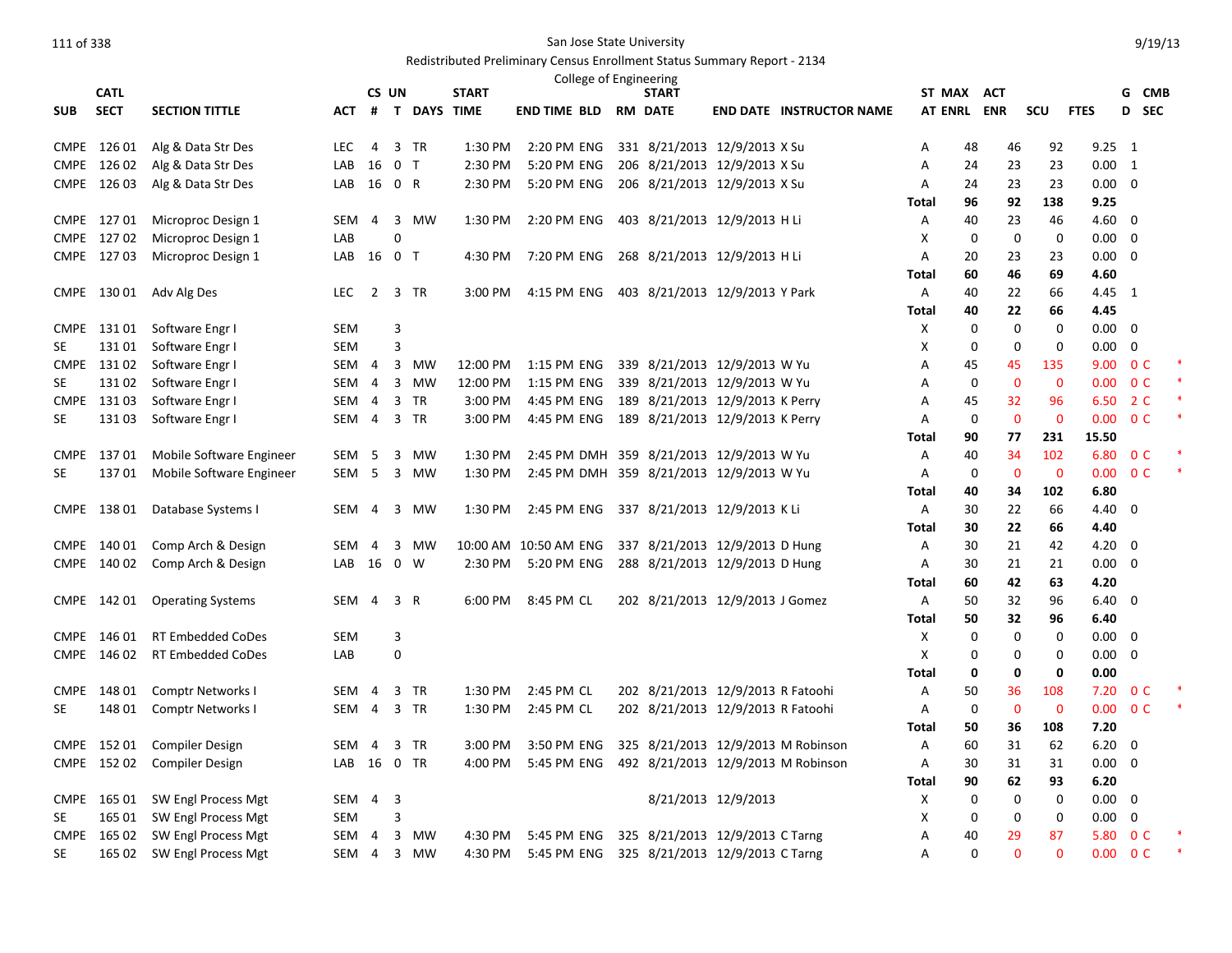Redistributed Preliminary Census Enrollment Status Summary Report - 2134

|             |             |                                   |            |                |                |           |                    |              |  | College of Engineering          |                             |                                       |                |                   |                   |                   |               |                         |                |  |
|-------------|-------------|-----------------------------------|------------|----------------|----------------|-----------|--------------------|--------------|--|---------------------------------|-----------------------------|---------------------------------------|----------------|-------------------|-------------------|-------------------|---------------|-------------------------|----------------|--|
|             | <b>CATL</b> |                                   |            | CS UN          |                |           | <b>START</b>       |              |  | <b>START</b>                    |                             |                                       | ST MAX         |                   | <b>ACT</b>        |                   |               |                         | G CMB          |  |
| <b>SUB</b>  | <b>SECT</b> | <b>SECTION TITTLE</b>             | АСТ        | #              |                |           | <b>T DAYS TIME</b> | end time bld |  | <b>RM DATE</b>                  |                             | <b>END DATE INSTRUCTOR NAME</b>       | <b>AT ENRL</b> |                   | <b>ENR</b>        | scu               | <b>FTES</b>   | D                       | <b>SEC</b>     |  |
|             |             |                                   |            |                |                |           |                    |              |  |                                 |                             |                                       |                |                   |                   |                   |               |                         |                |  |
|             |             |                                   |            |                |                |           |                    |              |  |                                 |                             |                                       | <b>Total</b>   | 40<br>$\mathbf 0$ | 29<br>$\mathbf 0$ | 87<br>$\mathbf 0$ | 5.80          | $\overline{0}$          |                |  |
|             | CMPE 172 01 | <b>Enterprise Software</b>        | <b>LEC</b> |                | 3              |           |                    |              |  |                                 |                             |                                       | X              |                   |                   |                   | 0.00          |                         |                |  |
| SE.         | 17201       | <b>Enterprise Software</b>        | LEC        |                | 3              |           |                    |              |  |                                 |                             |                                       | X              | 0                 | 0                 | 0                 | 0.00          | 0                       |                |  |
|             | CMPE 172 02 | <b>Enterprise Software</b>        | LEC        |                | 3              |           |                    |              |  |                                 |                             |                                       | х              | 0                 | 0                 | 0                 | 0.00          | $\mathbf 0$             |                |  |
| <b>SE</b>   | 17202       | <b>Enterprise Software</b>        | <b>LEC</b> |                | 3              |           |                    |              |  |                                 |                             |                                       | X              | $\mathbf 0$       | $\mathbf 0$       | 0                 | 0.00          | $\mathbf 0$             |                |  |
|             | CMPE 172 03 | <b>Enterprise Software</b>        | <b>LEC</b> | $\overline{2}$ | $\overline{3}$ | W         | 6:00 PM            | 8:45 PM CL   |  |                                 |                             | 202 8/21/2013 12/9/2013 S Silberman   | A              | 25                | 27                | 81                | 5.40          |                         | 0 <sup>c</sup> |  |
| <b>SE</b>   | 17203       | <b>Enterprise Software</b>        | <b>LEC</b> | $\overline{2}$ | 3 W            |           | 6:00 PM            | 8:45 PM CL   |  |                                 |                             | 202 8/21/2013 12/9/2013 S Silberman   | A              | $\mathbf 0$       | $\mathbf 0$       | $\mathbf{0}$      | 0.00          |                         | 0 <sup>C</sup> |  |
|             | CMPE 172 04 | <b>Enterprise Software</b>        | <b>LEC</b> |                | 3              |           |                    |              |  |                                 |                             |                                       | X              | $\mathbf 0$       | 0                 | 0                 | 0.00          | $\overline{0}$          |                |  |
|             |             |                                   |            |                |                |           |                    |              |  |                                 |                             |                                       | Total          | 25                | 27                | 81                | 5.40          |                         |                |  |
| <b>CMPE</b> | 18001       | <b>Individual Studies</b>         | <b>SUP</b> | 36             | 1              | TBA       |                    |              |  |                                 | 8/21/2013 12/9/2013 L Chang |                                       | Α              | 30                | $6\phantom{1}6$   | 6                 | 0.40          |                         | 0 <sup>C</sup> |  |
| SE          | 18001       | <b>Individual Studies</b>         | <b>SUP</b> | 36             |                | 1 TBA     |                    |              |  |                                 | 8/21/2013 12/9/2013 L Chang |                                       | Α              | $\mathbf 0$       | $\mathbf 0$       | $\mathbf{0}$      | 0.00          |                         | 0 <sup>C</sup> |  |
|             | CMPE 180 03 | Individual Studies                | <b>SUP</b> | 36             |                | 3 TBA     |                    |              |  |                                 | 8/21/2013 12/9/2013 L Chang |                                       | Α              | 50                | 3                 | 9                 | 0.60          |                         | 0 <sup>C</sup> |  |
| <b>SE</b>   | 18003       | <b>Individual Studies</b>         | <b>SUP</b> | 36             |                | 3 TBA     |                    |              |  |                                 | 8/21/2013 12/9/2013 L Chang |                                       | A              | 0                 | $\mathbf 0$       | $\mathbf{0}$      | 0.00          |                         | 0 <sup>C</sup> |  |
|             | CMPE 180 31 | <b>Individual Studies</b>         | <b>SUP</b> |                | 3              |           |                    |              |  |                                 |                             |                                       | х              | 0                 | 0                 | 0                 | $0.00\,$      | $\overline{\mathbf{0}}$ |                |  |
| <b>SE</b>   | 180 31      | <b>Individual Studies</b>         | <b>SUP</b> |                | 3              |           |                    |              |  |                                 |                             |                                       | X              | $\mathbf 0$       | 0                 | 0                 | $0.00\,$      | $\overline{0}$          |                |  |
|             | CMPE 180 32 | <b>Individual Studies</b>         | <b>SUP</b> | 36             | 3 TR           |           | 3:00 PM            | 4:15 PM ENG  |  | 189 8/21/2013 12/9/2013 K Perry |                             |                                       | Α              | 45                | 34                | 102               | 8.50 34 C     |                         |                |  |
| <b>SE</b>   | 180 32      | <b>Individual Studies</b>         | <b>SUP</b> | 36             | 3 TR           |           | 3:00 PM            | 4:15 PM ENG  |  | 189 8/21/2013 12/9/2013 K Perry |                             |                                       | Α              | $\mathbf 0$       | $\mathbf 0$       | $\mathbf{0}$      | 0.00          |                         | 0 <sup>C</sup> |  |
|             | CMPE 180 38 | <b>Individual Studies</b>         | <b>SUP</b> | 36             |                | 3 MW      | 1:30 PM            | 2:45 PM ENG  |  | 337 8/21/2013 12/9/2013 K Li    |                             |                                       | A              | 30                | 23                | 69                | 5.75 23 C     |                         |                |  |
| <b>SE</b>   | 18038       | Individual Studies                | <b>SUP</b> | 36             |                | 3 MW      | 1:30 PM            | 2:45 PM ENG  |  | 337 8/21/2013 12/9/2013 KLi     |                             |                                       | A              | 0                 | $\mathbf{0}$      | $\mathbf 0$       | 0.00          | 0 <sup>C</sup>          |                |  |
|             | CMPE 180 42 | <b>Individual Studies</b>         | <b>SUP</b> |                | 3              |           |                    |              |  |                                 |                             |                                       | X              | $\mathbf 0$       | 0                 | 0                 | 0.00          | $\overline{0}$          |                |  |
| SE          | 180 42      | <b>Individual Studies</b>         | <b>SUP</b> |                | 3              |           |                    |              |  |                                 |                             |                                       | х              | 0                 | 0                 | 0                 | 0.00          | $\overline{\mathbf{0}}$ |                |  |
|             | CMPE 180 90 | <b>Individual Studies</b>         | <b>SUP</b> | 36             |                | 3 MW      | 1:30 PM            | 2:45 PM CL   |  |                                 |                             | 202 8/21/2013 12/9/2013 H Katircioglu | A              | 60                | 35                | 105               | 8.75 35 C     |                         |                |  |
| <b>SE</b>   | 180 90      | <b>Individual Studies</b>         | <b>SUP</b> | 36             |                | 3 MW      | 1:30 PM            | 2:45 PM CL   |  |                                 |                             | 202 8/21/2013 12/9/2013 H Katircioglu | Α              | $\mathbf 0$       | $\mathbf 0$       | $\mathbf{0}$      | $0.00 \t 0 C$ |                         |                |  |
|             | CMPE 180 92 | Individual Studies                | <b>SUP</b> | 36             | 3 TR           |           | 1:30 PM            | 2:45 PM ENG  |  | 189 8/21/2013 12/9/2013 K Li    |                             |                                       | A              | 120               | 63                | 189               | 15.75 63 C    |                         |                |  |
| <b>SE</b>   | 18092       | <b>Individual Studies</b>         | <b>SUP</b> | 36             | 3 TR           |           | 1:30 PM            | 2:45 PM ENG  |  | 189 8/21/2013 12/9/2013 K Li    |                             |                                       | A              | $\mathbf 0$       | $\overline{0}$    | $\mathbf{0}$      | $0.00 \t 0 C$ |                         |                |  |
| <b>CMPE</b> | 180 94      | Individual Studies                | <b>SUP</b> | 36             |                | 3 MW      | 3:00 PM            | 4:15 PM ENG  |  | 189 8/21/2013 12/9/2013 F Lin   |                             |                                       | Α              | 120               | 66                | 198               | 16.45 65 C    |                         |                |  |
| <b>SE</b>   | 180 94      | <b>Individual Studies</b>         | <b>SUP</b> | 36             | $\overline{3}$ | <b>MW</b> | 3:00 PM            | 4:15 PM ENG  |  | 189 8/21/2013 12/9/2013 F Lin   |                             |                                       | A              | $\mathbf 0$       | $\overline{0}$    | $\mathbf{0}$      | 0.00          | 0 <sup>C</sup>          |                |  |
|             |             |                                   |            |                |                |           |                    |              |  |                                 |                             |                                       | Total          | 455               | 230               | 678               | 56.20         |                         |                |  |
|             | CMPE 18701  | Soft-Quality & Test               | <b>SEM</b> |                | 3              |           |                    |              |  |                                 |                             |                                       | х              | $\mathbf 0$       | $\mathbf 0$       | $\mathbf 0$       | $0.00 \t 0$   |                         |                |  |
| <b>SE</b>   | 18701       | Soft-Quality & Test               | <b>SEM</b> |                | 3              |           |                    |              |  |                                 |                             |                                       | х              | $\mathbf 0$       | $\mathbf 0$       | 0                 | 0.00          | $\mathbf 0$             |                |  |
| <b>CMPE</b> | 18702       | Soft-Quality & Test               | SEM        | 4              | 3              | R         | 6:00 PM            | 8:45 PM ENG  |  | 331 8/21/2013 12/9/2013 Z Gao   |                             |                                       | Α              | 40                | 32                | 96                | 6.40          |                         | 0 <sup>C</sup> |  |
| <b>SE</b>   | 18702       | Soft-Quality & Test               | SEM        | $\overline{4}$ | 3 R            |           | 6:00 PM            | 8:45 PM ENG  |  | 331 8/21/2013 12/9/2013 Z Gao   |                             |                                       | Α              | $\mathbf 0$       | $\mathbf 0$       | $\mathbf{0}$      | 0.00          |                         | 0 <sup>C</sup> |  |
|             |             |                                   |            |                |                |           |                    |              |  |                                 |                             |                                       | Total          | 40                | 32                | 96                | 6.40          |                         |                |  |
| <b>CMPE</b> |             | 195A 01 Sr Design Project I       | LAB        | 16             | 1 R            |           | 12:00 PM           | 2:45 PM ENG  |  | 337 8/21/2013 12/9/2013 K Perry |                             |                                       | Α              | 30                | 23                | 23                | 1.53          |                         | 0 <sup>C</sup> |  |
| <b>SE</b>   |             | 195A 01 Sr Design Project I       | LAB        | 16             | 1 R            |           | 12:00 PM           | 2:45 PM ENG  |  | 337 8/21/2013 12/9/2013 K Perry |                             |                                       | Α              | 0                 | $\mathbf 0$       | $\mathbf{0}$      | 0.00          |                         | 0 <sup>C</sup> |  |
|             |             |                                   |            |                |                |           |                    |              |  |                                 |                             |                                       | Total          | 30                | 23                | 23                | 1.53          |                         |                |  |
|             |             | CMPE 195B 01 Sr Design Project II | LAB        | 16             | 3 R            |           | 12:00 PM           | 2:45 PM ENG  |  | 337 8/21/2013 12/9/2013 K Perry |                             |                                       | Α              | 30                | 34                | 102               | 6.80          |                         | 0 <sup>C</sup> |  |
| SE          |             | 195B 01 Sr Design Project II      | LAB        | 16             | 3 R            |           | 12:00 PM           | 2:45 PM ENG  |  | 337 8/21/2013 12/9/2013 K Perry |                             |                                       | Α              | 0                 | $\mathbf 0$       | $\mathbf 0$       | 0.00          |                         | 0 <sup>C</sup> |  |
|             |             | CMPE 195B 02 Sr Design Project II | LAB        |                | 3              |           |                    |              |  |                                 |                             |                                       | X              | $\Omega$          | $\Omega$          | 0                 | 0.00          | $\mathbf 0$             |                |  |
| SE          |             | 195B 02 Sr Design Project II      | LAB        |                | 3              |           |                    |              |  |                                 |                             |                                       | X              | $\Omega$          | $\Omega$          |                   | 0<br>0.00     | $\Omega$                |                |  |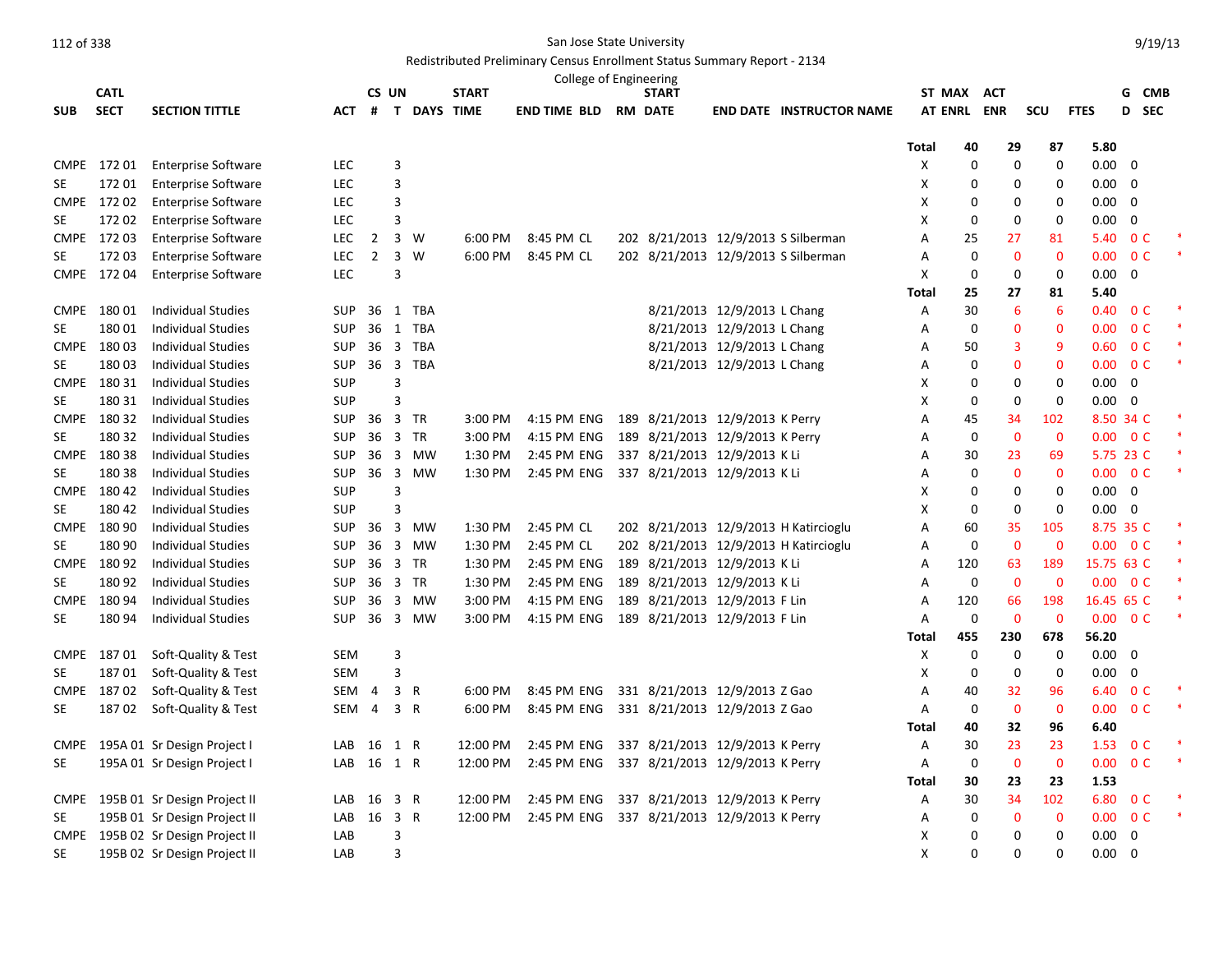## Redistributed Preliminary Census Enrollment Status Summary Report - 2134

|             |             |                              |            |                |                |                |              | College of Engineering |                                    |                     |                                 |                |          |              |                |                   |                         |                |  |
|-------------|-------------|------------------------------|------------|----------------|----------------|----------------|--------------|------------------------|------------------------------------|---------------------|---------------------------------|----------------|----------|--------------|----------------|-------------------|-------------------------|----------------|--|
|             | <b>CATL</b> |                              |            |                | CS UN          |                | <b>START</b> |                        | <b>START</b>                       |                     |                                 | ST MAX         |          | <b>ACT</b>   |                |                   |                         | G CMB          |  |
| <b>SUB</b>  | <b>SECT</b> | <b>SECTION TITTLE</b>        | ACT        | #              |                | T DAYS TIME    |              | <b>END TIME BLD</b>    | <b>RM DATE</b>                     |                     | <b>END DATE INSTRUCTOR NAME</b> | <b>AT ENRL</b> |          | <b>ENR</b>   | <b>SCU</b>     | <b>FTES</b>       | D                       | <b>SEC</b>     |  |
| <b>CMPE</b> |             | 195B 03 Sr Design Project II | LAB        | 16             | 3 F            |                | 1:00 PM      | 7:00 PM ENG            | 278 8/21/2013 12/9/2013            |                     |                                 | Α              | 15       | 3            | 9              | 0.60              |                         | 0 <sup>c</sup> |  |
| <b>SE</b>   |             | 195B 03 Sr Design Project II | LAB        | 16             | 3 F            |                | $1:00$ PM    | 7:00 PM ENG            | 278 8/21/2013 12/9/2013            |                     |                                 | A              | 0        | $\mathbf{0}$ | $\overline{0}$ | 0.00 <sub>1</sub> |                         | 0 <sup>C</sup> |  |
|             |             |                              |            |                |                |                |              |                        |                                    |                     |                                 | Total          | 45       | 37           | 111            | 7.40              |                         |                |  |
| <b>CMPE</b> | 200 01      | Comp Architecture            | SEM        | -5             |                | 3 M            | 6:00 PM      | 8:45 PM CL             | 226 8/21/2013 12/9/2013 D Hung     |                     |                                 | Α              | 72       | 27           | 81             | 6.75 27           |                         |                |  |
|             |             |                              |            |                |                |                |              |                        |                                    |                     |                                 | Total          | 72       | 27           | 81             | 6.75              |                         |                |  |
| <b>CMPE</b> | 202 01      | <b>SW Systems Engr</b>       | LEC.       | 1              |                | 3 M            | 6:00 PM      | 8:45 PM CL             | 202 8/21/2013 12/9/2013 M Fayad    |                     |                                 | Α              | 60       | 49           | 147            | 12.25 49          |                         |                |  |
| <b>CMPE</b> | 20202       | <b>SW Systems Engr</b>       | <b>LEC</b> | 1              |                | 3 R            | 6:00 PM      | 8:45 PM ENG            | 343 8/21/2013 12/9/2013 M Fayad    |                     |                                 | Α              | 60       | 56           | 168            | 14.00 56          |                         |                |  |
| <b>CMPE</b> | 20203       | <b>SW Systems Engr</b>       | LEC        |                | 3              |                |              |                        |                                    |                     |                                 | Х              | 0        | $\mathbf 0$  | 0              | $0.00 \ 0$        |                         |                |  |
| <b>CMPE</b> | 202 04      | <b>SW Systems Engr</b>       | LEC.       | 1              | 3S             |                |              | 9:00 AM 11:45 AM ENG   | 189 8/21/2013 12/9/2013 P Nguyen   |                     |                                 | A              | 140      | 138          | 414            | 34.50 ##          |                         |                |  |
|             |             |                              |            |                |                |                |              |                        |                                    |                     |                                 | Total          | 260      | 243          | 729            | 60.75             |                         |                |  |
| <b>CMPE</b> | 203 01      | SW Engr Management           | LEC.       | 1              |                | 3 <sub>T</sub> | 6:00 PM      | 8:45 PM IS             | 216 8/21/2013 12/9/2013 M Fayad    |                     |                                 | Α              | 55       | 41           | 123            | 10.25 41          |                         |                |  |
| CMPE        | 20302       | SW Engr Management           | <b>LEC</b> | 1              |                | 3 TR           | 3:00 PM      | 4:15 PM CL             | 202 8/21/2013 12/9/2013 M Fayad    |                     |                                 | Α              | 55       | 12           | 36             | 3.00 12           |                         |                |  |
| <b>CMPE</b> | 203 03      | SW Engr Management           | <b>LEC</b> |                | 3              |                |              |                        |                                    |                     |                                 | Х              | 0        | $\mathbf 0$  | 0              | 0.00              | $\overline{\mathbf{0}}$ |                |  |
| CMPE        | 203 04      | SW Engr Management           | LEC        |                | 3              |                |              |                        |                                    |                     |                                 | х              | 0        | 0            | $\mathbf 0$    | $0.00 \quad 0$    |                         |                |  |
|             | CMPE 203 05 | SW Engr Management           | LEC.       | 1              |                | 3 MW           | 4:30 PM      | 5:45 PM ENG            | 189 8/21/2013 12/9/2013 K Perry    |                     |                                 | A              | 90       | 86           | 258            | 21.50 86          |                         |                |  |
|             |             |                              |            |                |                |                |              |                        |                                    |                     |                                 | Total          | 200      | 139          | 417            | 34.75             |                         |                |  |
| <b>CMPE</b> | 206 01      | Comp Netwrk Design           | <b>SEM</b> | -5             | 3 <sub>T</sub> |                | 6:00 PM      | 8:45 PM CL             | 226 8/21/2013 12/9/2013 R Fatoohi  |                     |                                 | A              | 35       | 28           | 84             | 7.00 28           |                         |                |  |
| <b>CMPE</b> | 206 02      | Comp Netwrk Design           | SEM        | - 5            | 3 R            |                | 6:00 PM      | 8:45 PM IS             | 216 8/21/2013 12/9/2013 R Fatoohi  |                     |                                 | Α              | 35       | 32           | 96             | 8.00 32           |                         |                |  |
|             |             |                              |            |                |                |                |              |                        |                                    |                     |                                 | Total          | 70       | 60           | 180            | 15.00             |                         |                |  |
| <b>CMPE</b> | 20701       | Net Prog & Appl              | LEC        | 4              |                | 3 MW           | 3:00 PM      | 4:15 PM ENG            | 303 8/21/2013 12/9/2013 Y Park     |                     |                                 | Α              | 30       | 23           | 69             | 5.75 23           |                         |                |  |
| <b>CMPE</b> | 20702       | Net Prog & Appl              | LEC        |                | 3              |                |              |                        |                                    |                     |                                 | Х              | 0        | $\mathbf 0$  | 0              | $0.00 \quad 0$    |                         |                |  |
|             | CMPE 207 03 | Net Prog & Appl              | LEC.       | 4              |                | 3 M            | 6:00 PM      | 8:45 PM CL             | 225 8/21/2013 12/9/2013 R Sinn     |                     |                                 | Α              | 30       | 23           | 69             | 5.70 22           |                         |                |  |
|             |             |                              |            |                |                |                |              |                        |                                    |                     |                                 | Total          | 60       | 46           | 138            | 11.45             |                         |                |  |
| <b>CMPE</b> | 208 01      | Net Arch & Proto             | LEC        | 4              |                | 3 W            | 6:00 PM      | 8:45 PM CL             | 225 8/21/2013 12/9/2013 R Fatoohi  |                     |                                 | Α              | 45<br>45 | 17<br>17     | 51<br>51       | 4.25 17<br>4.25   |                         |                |  |
| <b>CMPE</b> | 209 01      | <b>Network Security</b>      | LEC        | 1              |                | 3 R            | 6:00 PM      | 8:45 PM CL             | 226 8/21/2013 12/9/2013 X Su       |                     |                                 | Total<br>A     | 60       | 42           | 126            | 10.50 42 C        |                         |                |  |
|             |             |                              |            |                |                |                |              |                        |                                    |                     |                                 | <b>Total</b>   | 60       | 42           | 126            | 10.50             |                         |                |  |
| <b>CMPE</b> | 22001       | System Software              | SEM        | - 5            | 3 T            |                | 6:00 PM      | 8:45 PM CL             | 222 8/21/2013 12/9/2013 M Qiu      |                     |                                 | A              | 72       | 40           | 120            | 10.00 40          |                         |                |  |
|             |             |                              |            |                |                |                |              |                        |                                    |                     |                                 | Total          | 72       | 40           | 120            | 10.00             |                         |                |  |
| <b>CMPE</b> | 226 01      | Database Design              | <b>LEC</b> | 1              |                | 3 W            | 6:00 PM      | 8:45 PM ENG            | 337 8/21/2013 12/9/2013 J Gash     |                     |                                 | A              | 50       | 41           | 123            | 10.25 41          |                         |                |  |
|             |             |                              |            |                |                |                |              |                        |                                    |                     |                                 | Total          | 50       | 41           | 123            | 10.25             |                         |                |  |
|             | CMPE 235 01 | Mobile SW Design             | LEC        |                | 3              |                |              |                        |                                    |                     |                                 | Х              | 0        | 0            | $\mathbf 0$    | $0.00 \quad 0$    |                         |                |  |
|             | CMPE 235 02 | Mobile SW Design             | <b>LEC</b> |                | 3              |                |              |                        |                                    |                     |                                 | X              | 0        | $\Omega$     | 0              | 0.00              | $\overline{0}$          |                |  |
|             |             |                              |            |                |                |                |              |                        |                                    |                     |                                 | Total          | 0        | 0            | 0              | 0.00              |                         |                |  |
|             | CMPE 239 01 | Web & Data Mining            | LEC.       | $\overline{2}$ | 3 T            |                | 6:00 PM      | 8:45 PM ENG            | 337 8/21/2013 12/9/2013 M Eirinaki |                     |                                 | Α              | 55       | 55           | 165            | 13.75 55          |                         |                |  |
|             | CMPE 239 02 | Web & Data Mining            | <b>LEC</b> | $\overline{2}$ |                | 3 TR           | 1:30 PM      | 2:45 PM SH             | 344 8/21/2013 12/9/2013 M Eirinaki |                     |                                 | Α              | 50       | 42           | 126            | 10.50 42          |                         |                |  |
|             |             |                              |            |                |                |                |              |                        |                                    |                     |                                 | Total          | 105      | 97           | 291            | 24.25             |                         |                |  |
| <b>CMPE</b> | 240 01      | Adv Microcomp Design         | SEM        | -5             |                | 3 W            | 6:00 PM      | 8:45 PM CL             | 226 8/21/2013 12/9/2013 A Bindal   |                     |                                 | A              | 72       | 37           | 111            | 9.25 37           |                         |                |  |
|             |             |                              |            |                |                |                |              |                        |                                    |                     |                                 | Total          | 72       | 37           | 111            | 9.25              |                         |                |  |
| <b>CMPE</b> | 242 01      | Embedded Hardware Design     | SEM        | 5 <sub>3</sub> |                |                |              |                        |                                    | 8/21/2013 12/9/2013 |                                 | X              | 0        | $\Omega$     | $\Omega$       | 0.00              |                         | 0              |  |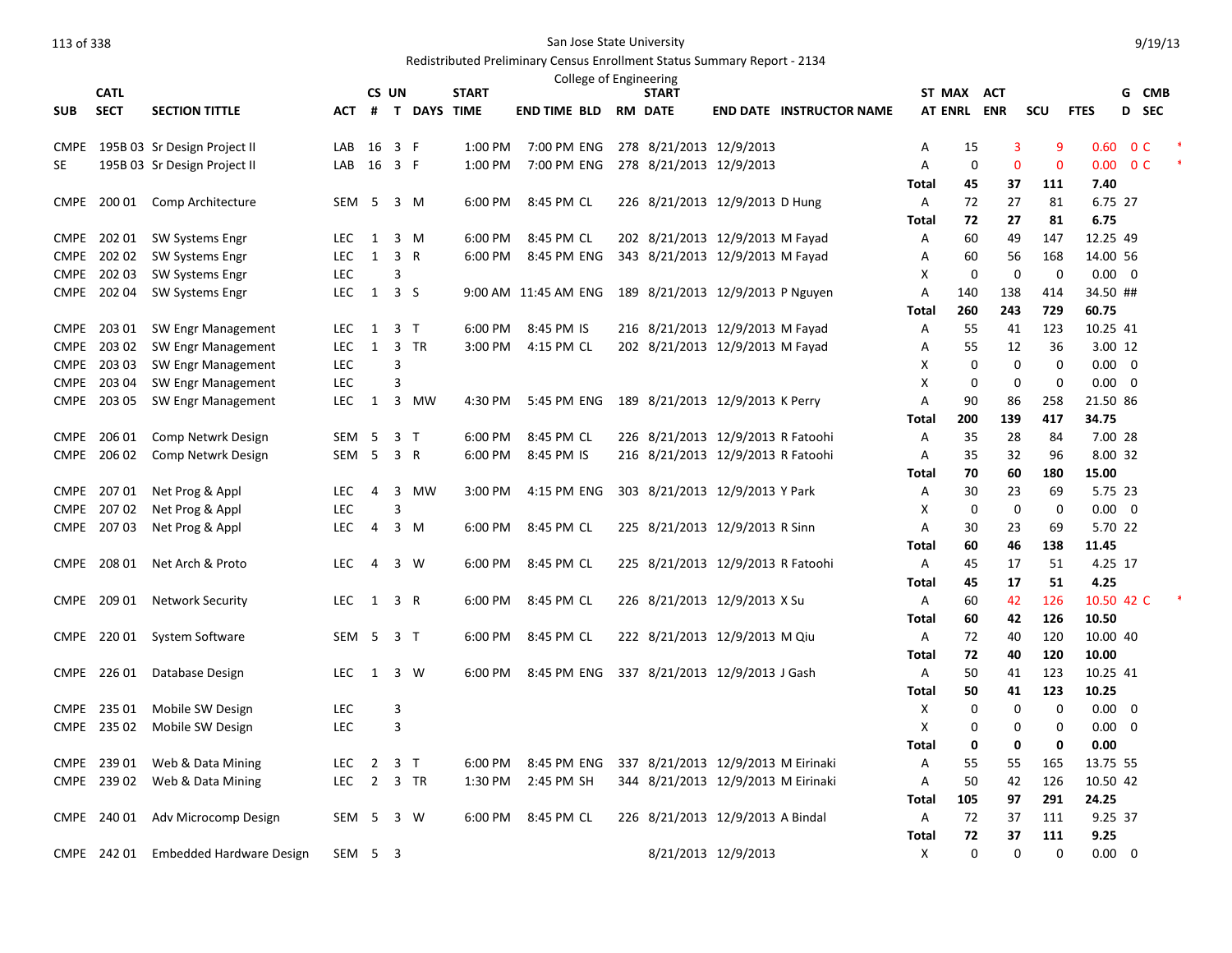|             |                       |                                                    |                          |                |                         |                  |              | College of Engineering                   |                                    |                     |                                       |                |                    |                    |                    |                            |   |            |
|-------------|-----------------------|----------------------------------------------------|--------------------------|----------------|-------------------------|------------------|--------------|------------------------------------------|------------------------------------|---------------------|---------------------------------------|----------------|--------------------|--------------------|--------------------|----------------------------|---|------------|
|             | <b>CATL</b>           |                                                    |                          |                | CS UN                   |                  | <b>START</b> |                                          | <b>START</b>                       |                     |                                       |                | ST MAX             | ACT                |                    |                            | G | CMB        |
| <b>SUB</b>  | <b>SECT</b>           | <b>SECTION TITTLE</b>                              | <b>ACT</b>               | #              | $\mathbf{T}$            | <b>DAYS TIME</b> |              | <b>END TIME BLD</b>                      | <b>RM DATE</b>                     |                     | <b>END DATE INSTRUCTOR NAME</b>       | <b>AT ENRL</b> |                    | <b>ENR</b>         | SCU                | <b>FTES</b>                | D | <b>SEC</b> |
|             | CMPE 242 02           | <b>Embedded Hardware Design</b>                    | <b>SEM</b>               |                | 3                       |                  |              |                                          |                                    |                     |                                       | X              | 0                  | 0                  | 0                  | $0.00 \quad 0$             |   |            |
|             |                       |                                                    |                          |                |                         |                  |              |                                          |                                    |                     |                                       | Total          | 0                  | 0                  | 0                  | 0.00                       |   |            |
| <b>CMPE</b> | 244 01                | <b>Embedded Software</b>                           | <b>LEC</b>               |                | $\overline{3}$          |                  |              |                                          |                                    |                     |                                       | Х              | $\Omega$           | 0                  | 0                  | $0.00 \quad 0$             |   |            |
|             |                       |                                                    |                          |                |                         |                  |              |                                          |                                    |                     |                                       | Total          | 0                  | 0                  | 0                  | 0.00                       |   |            |
| <b>CMPE</b> | 245 01                | <b>Embed Wireless Architec</b>                     | <b>LEC</b>               | $\overline{4}$ | 3                       | MW               | 4:00 PM      | 5:15 PM DMH 358 8/21/2013 12/9/2013 H Li |                                    |                     |                                       | Α              | 45                 | 30                 | 90                 | 7.45 29                    |   |            |
|             |                       |                                                    |                          |                |                         |                  |              |                                          |                                    |                     |                                       | Total          | 45                 | 30                 | 90                 | 7.45                       |   |            |
| <b>CMPE</b> | 26201                 | Embd Multimedia                                    | <b>LEC</b>               |                | 3                       |                  |              |                                          |                                    |                     |                                       | X              | $\mathbf 0$        | $\mathbf 0$        | 0                  | $0.00 \quad 0$             |   |            |
|             |                       |                                                    |                          |                |                         |                  |              |                                          |                                    |                     |                                       | Total          | 0                  | 0                  | 0                  | 0.00                       |   |            |
| <b>CMPE</b> | 265 01                | Hi Speed Dig Des                                   | <b>LEC</b>               | 4              | 3 R                     |                  | 6:00 PM      | 8:45 PM CL                               |                                    |                     | 117 8/21/2013 12/9/2013 H Katircioglu | Α              | 45                 | 27                 | 81                 | 6.65 25                    |   |            |
|             |                       |                                                    |                          |                |                         |                  |              |                                          |                                    |                     |                                       | Total          | 45                 | 27                 | 81                 | 6.65                       |   |            |
| <b>CMPE</b> | 272 01<br>CMPE 272 02 | <b>Ent SW Platforms</b><br><b>Ent SW Platforms</b> | <b>LEC</b><br><b>LEC</b> | $\mathbf{1}$   | 3<br>3 R                |                  | 6:00 PM      | 8:45 PM ENG                              |                                    |                     |                                       | X              | $\mathbf 0$<br>120 | $\mathbf 0$<br>136 | $\mathbf 0$<br>408 | $0.00 \quad 0$<br>34.00 ## |   |            |
| <b>CMPE</b> | 27203                 | Ent SW Platforms                                   | <b>LEC</b>               |                | 3                       |                  |              |                                          | 189 8/21/2013 12/9/2013 R Ranjan   |                     |                                       | Α<br>X         | $\mathbf 0$        | $\mathbf 0$        | $\mathbf 0$        | $0.00 \quad 0$             |   |            |
|             | CMPE 272 04           | Ent SW Platforms                                   | <b>LEC</b>               | 1              |                         | 3 M              | 6:00 PM      | 8:45 PM ENG                              | 189 8/21/2013 12/9/2013 D Harkey   |                     |                                       | Α              | 120                | 137                | 411                | 34.25 ##                   |   |            |
|             |                       |                                                    |                          |                |                         |                  |              |                                          |                                    |                     |                                       | Total          | 240                | 273                | 819                | 68.25                      |   |            |
| <b>CMPE</b> | 273 01                | <b>Ent Dist Systems</b>                            | LEC                      | 1              | 3                       | W                | 6:00 PM      | 8:45 PM ENG                              | 341 8/21/2013 12/9/2013 S Aung     |                     |                                       | Α              | 60                 | 64                 | 192                | 16.00 64                   |   |            |
| <b>CMPE</b> | 27302                 | <b>Ent Dist Systems</b>                            | <b>LEC</b>               | $\mathbf{1}$   | $\overline{\mathbf{3}}$ | <b>MW</b>        | 3:00 PM      | 4:15 PM ENG                              | 329 8/21/2013 12/9/2013 S Shim     |                     |                                       | A              | 60                 | 58                 | 174                | 14.50 58                   |   |            |
|             | CMPE 273 03           | <b>Ent Dist Systems</b>                            | <b>LEC</b>               | 1              |                         | 3 M              | 6:00 PM      | 8:45 PM ENG                              | 341 8/21/2013 12/9/2013 A Banerjee |                     |                                       | Α              | 60                 | 30                 | 90                 | 7.50 30                    |   |            |
|             |                       |                                                    |                          |                |                         |                  |              |                                          |                                    |                     |                                       | Total          | 180                | 152                | 456                | 38.00                      |   |            |
| <b>CMPE</b> | 275 01                | <b>Enterprise App Dev</b>                          | <b>LEC</b>               | $\mathbf{1}$   |                         | 3 M              | 6:00 PM      | 8:45 PM ENG                              | 337 8/21/2013 12/9/2013 J Gash     |                     |                                       | Α              | 70                 | 54                 | 162                | 13.50 54                   |   |            |
| <b>CMPE</b> | 275 02                | Enterprise App Dev                                 | <b>LEC</b>               |                | 3                       |                  |              |                                          |                                    |                     |                                       | х              | $\mathbf 0$        | 0                  | $\mathbf 0$        | $0.00 \quad 0$             |   |            |
|             |                       |                                                    |                          |                |                         |                  |              |                                          |                                    |                     |                                       | Total          | 70                 | 54                 | 162                | 13.50                      |   |            |
| <b>CMPE</b> | 281 01                | Cloud Technologies                                 | <b>LEC</b>               |                | 3                       |                  |              |                                          |                                    |                     |                                       | X              | $\mathbf 0$        | $\mathbf 0$        | $\Omega$           | $0.00 \ 0$                 |   |            |
| <b>CMPE</b> | 28102                 | <b>Cloud Technologies</b>                          | <b>LEC</b>               | $\mathbf{1}$   | 3 R                     |                  | 6:00 PM      | 8:45 PM ENG                              | 337 8/21/2013 12/9/2013 P Nguyen   |                     |                                       | Α              | 50                 | 40                 | 120                | 10.00 40                   |   |            |
| CMPE        | 28103                 | Cloud Technologies                                 | LEC.                     | 1              |                         | 3 W              | 6:00 PM      | 8:45 PM ENG                              | 189 8/21/2013 12/9/2013 M Larkin   |                     |                                       | A              | 80                 | 92                 | 276                | 23.00 92                   |   |            |
| CMPE        | 28301                 | Virtualization Tec                                 | <b>LEC</b>               | 1              | 3                       | M                | 6:00 PM      | 8:45 PM CL                               | 222 8/21/2013 12/9/2013 S Shim     |                     |                                       | Total<br>A     | 130<br>64          | 132<br>51          | 396<br>153         | 33.00<br>12.75 51          |   |            |
| <b>CMPE</b> | 28302                 | Virtualization Tec                                 | <b>LEC</b>               | $\mathbf{1}$   |                         | 3 MW             | 1:30 PM      | 2:45 PM SH                               | 344 8/21/2013 12/9/2013 S Shim     |                     |                                       | Α              | 50                 | 33                 | 99                 | 8.25 33                    |   |            |
|             |                       |                                                    |                          |                |                         |                  |              |                                          |                                    |                     |                                       | Total          | 114                | 84                 | 252                | 21.00                      |   |            |
| <b>CMPE</b> | 28501                 | Sw Engr Processes                                  | <b>LEC</b>               | $\mathbf{1}$   |                         | 3 W              | 6:00 PM      | 8:45 PM CL                               | 222 8/21/2013 12/9/2013 W Yu       |                     |                                       | Α              | 70                 | 63                 | 189                | 15.75 63                   |   |            |
|             |                       |                                                    |                          |                |                         |                  |              |                                          |                                    |                     |                                       | Total          | 70                 | 63                 | 189                | 15.75                      |   |            |
| CMPE        | 28701                 | SW Qlty Assur                                      | <b>LEC</b>               | 1              | 3                       |                  |              |                                          |                                    | 8/21/2013 12/9/2013 |                                       | Х              | 0                  | $\mathbf 0$        | 0                  | $0.00 \quad 0$             |   |            |
| <b>CMPE</b> | 28702                 | SW Qlty Assur                                      | LEC                      |                | 3                       |                  |              |                                          |                                    |                     |                                       | х              | 0                  | 0                  | 0                  | 0.00                       | 0 |            |
| CMPE        | 28703                 | SW Qlty Assur                                      | <b>LEC</b>               | $\mathbf{1}$   | 3 R                     |                  | 6:00 PM      | 6:45 PM ENG                              | 331 8/21/2013 12/9/2013 Z Gao      |                     |                                       | Α              | 50                 | 40                 | 120                | 10.00 40                   |   |            |
|             |                       |                                                    |                          |                |                         |                  |              |                                          |                                    |                     |                                       | Total          | 50                 | 40                 | 120                | 10.00                      |   |            |
| <b>CMPE</b> | 294 01                | <b>CMPE Seminar</b>                                | SEM                      | $\overline{4}$ |                         | $3 \, M$         | 1:30 PM      | 4:15 PM ENG                              | 492 8/21/2013 12/9/2013 V Parrish  |                     |                                       | Α              | 30                 | 34                 | 102                | 8.50 34                    |   |            |
|             | CMPE 294 02           | <b>CMPE Seminar</b>                                | SEM                      | $\overline{4}$ |                         | 3 W              | 1:30 PM      | 4:15 PM ENG                              |                                    |                     | 492 8/21/2013 12/9/2013 M Robinson    | Α              | 30                 | 36                 | 108                | 9.00 36                    |   |            |
| <b>CMPE</b> | 294 03                | <b>CMPE Seminar</b>                                | <b>SEM</b>               | $\overline{4}$ |                         | 3 M              | 6:00 PM      | 8:45 PM ENG                              |                                    |                     | 492 8/21/2013 12/9/2013 M Robinson    | Α              | 30                 | 34                 | 102                | 8.50 34                    |   |            |
| <b>CMPE</b> | 294 04                | <b>CMPE Seminar</b>                                | SEM                      | $\overline{a}$ |                         | 3 W              | 6:00 PM      | 8:45 PM ENG                              |                                    |                     | 492 8/21/2013 12/9/2013 M Robinson    | Α              | 30                 | 36                 | 108                | 9.00 36                    |   |            |
|             |                       |                                                    |                          |                |                         |                  |              |                                          |                                    |                     |                                       | Total          | 120                | 140                | 420                | 35.00                      |   |            |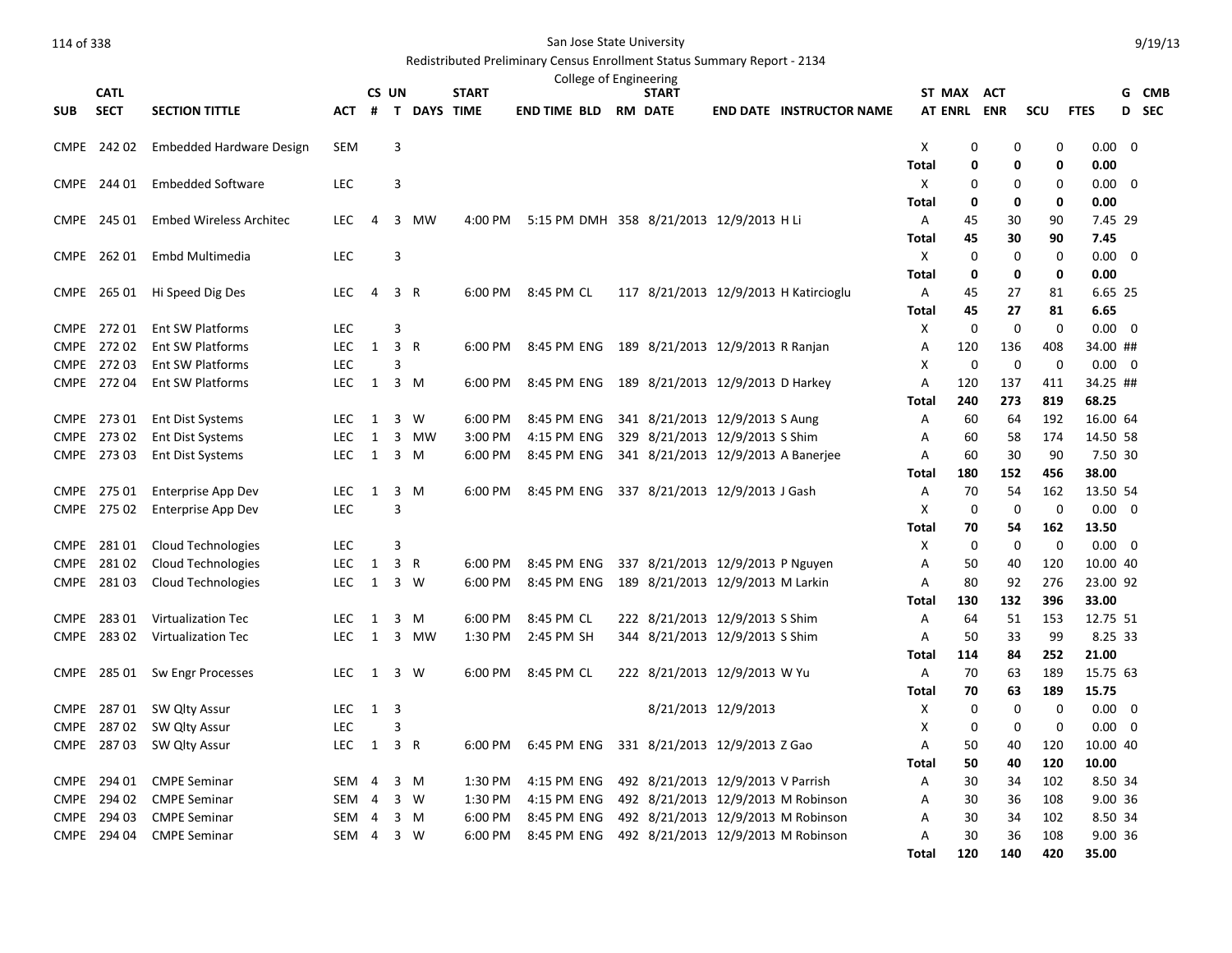|             | <b>CATL</b> |                            |              | CS UN   |                |               | <b>START</b> |                      | College of Engineering | <b>START</b>            |                              |                                                   | ST MAX ACT   |             |             |             |                | G                       | CMB   |
|-------------|-------------|----------------------------|--------------|---------|----------------|---------------|--------------|----------------------|------------------------|-------------------------|------------------------------|---------------------------------------------------|--------------|-------------|-------------|-------------|----------------|-------------------------|-------|
| <b>SUB</b>  | <b>SECT</b> | <b>SECTION TITTLE</b>      | ACT          |         |                | # T DAYS TIME |              | <b>END TIME BLD</b>  |                        | <b>RM DATE</b>          |                              | <b>END DATE INSTRUCTOR NAME</b>                   | AT ENRL ENR  |             |             | <b>SCU</b>  | <b>FTES</b>    |                         | D SEC |
|             |             |                            |              |         |                |               |              |                      |                        |                         |                              |                                                   |              |             |             |             |                |                         |       |
| <b>CMPE</b> |             | 295A 01 Master Project I   | LAB          | 16      |                | 3 MW          |              | 9:00 AM 12:00 PM ENG |                        |                         | 278 8/21/2013 12/9/2013      |                                                   | Α            | 12          | 13          | 39          | 3.25 13        |                         |       |
| <b>CMPE</b> |             | 295A 02 Master Project I   | LAB          | 16 3 TR |                |               |              | 9:00 AM 12:00 PM ENG |                        | 268 8/21/2013 12/9/2013 |                              |                                                   | Α            | 12          | 12          | 36          | 3.00 12        |                         |       |
| <b>CMPE</b> |             | 295A 03 Master Project I   | LAB          |         |                | 16 3 MW       | 3:00 PM      | 6:00 PM ENG          |                        |                         | 487 8/21/2013 12/9/2013      |                                                   | Α            | 12          | 11          | 33          | 2.75 11        |                         |       |
| <b>CMPE</b> |             | 295A 04 Master Project I   | LAB          | 16 3 TR |                |               | 2:00 PM      | 5:00 PM ENG          |                        |                         | 268 8/21/2013 12/9/2013      |                                                   | A            | 12          | 12          | 36          | 3.00 12        |                         |       |
| <b>CMPE</b> |             | 295A 05 Master Project I   | LAB          | 16      |                | 3 TR          |              | 9:00 AM 12:00 PM ENG |                        |                         | 276 8/21/2013 12/9/2013      |                                                   | Α            | 12          | 12          | 36          | 3.00 12        |                         |       |
| <b>CMPE</b> |             | 295A 11 Master Project I   | LAB          | 16      |                | 3 MW          |              | 9:00 AM 12:00 PM ENG |                        |                         | 288 8/21/2013 12/9/2013      |                                                   | A            | 12          | 12          | 36          | 3.00 12        |                         |       |
| <b>CMPE</b> |             | 295A 12 Master Project I   | LAB          | 16 3 TR |                |               |              | 9:00 AM 12:00 PM ENG |                        |                         | 286 8/21/2013 12/9/2013      |                                                   | Α            | 12          | 12          | 36          | 3.00 12        |                         |       |
| <b>CMPE</b> |             | 295A 13 Master Project I   | LAB          | 16      |                | 3 MW          |              | 9:00 AM 12:00 PM ENG |                        |                         | 268 8/21/2013 12/9/2013      |                                                   | Α            | 12          | 14          | 42          | 3.50 14        |                         |       |
| <b>CMPE</b> |             | 295A 14 Master Project I   | LAB          | 16      |                | 3 TR          |              | 9:00 AM 12:00 PM ENG |                        |                         | 288 8/21/2013 12/9/2013      |                                                   | Α            | 12          | 12          | 36          | 3.00 12        |                         |       |
| <b>CMPE</b> |             | 295A 15 Master Project I   | LAB          | 16      |                | 3 MW          | 2:00 PM      | 5:00 PM ENG          |                        |                         | 206 8/21/2013 12/9/2013      |                                                   | Α            | 12          | 8           | 24          | 2.008          |                         |       |
| <b>CMPE</b> |             | 295A 16 Master Project I   | LAB          | 16      |                | 3 MW          |              | 9:00 AM 12:00 PM ENG |                        |                         | 206 8/21/2013 12/9/2013      |                                                   | Α            | 12          | 12          | 36          | 3.00 12        |                         |       |
| <b>CMPE</b> |             | 295A 17 Master Project I   | LAB          | 16 3 TR |                |               |              | 9:00 AM 12:00 PM ENG |                        |                         | 206 8/21/2013 12/9/2013      |                                                   | Α            | 12          | 13          | 39          | 3.20 12        |                         |       |
|             |             |                            |              |         |                |               |              |                      |                        |                         |                              |                                                   | Total        | 144         | 143         | 429         | 35.70          |                         |       |
| <b>CMPE</b> |             | 295B 01 Master Project II  |              |         |                | LAB 16 3 MW   |              | 9:00 AM 12:00 PM ENG |                        |                         | 489 8/21/2013 12/9/2013      |                                                   | A            | 12          | 11          | 33          | 2.75 11        |                         |       |
| <b>CMPE</b> |             | 295B 02 Master Project II  | LAB          | 16      |                | 3 TR          |              | 9:00 AM 12:00 PM ENG |                        |                         | 189 8/21/2013 12/9/2013      |                                                   | Α            | 12          | 11          | 33          | 2.75 11        |                         |       |
| <b>CMPE</b> |             | 295B 03 Master Project II  | LAB          | 16 3 TR |                |               |              | 9:00 AM 12:00 PM ENG |                        |                         | 492 8/21/2013 12/9/2013      |                                                   | A            | 12          | 12          | 36          | 3.00 12        |                         |       |
| <b>CMPE</b> |             | 295B 04 Master Project II  | LAB          |         |                | 16 3 MW       |              | 9:00 AM 12:00 PM ENG |                        |                         | 286 8/21/2013 12/9/2013      |                                                   | Α            | 12          | 12          | 36          | 3.00 12        |                         |       |
| <b>CMPE</b> |             | 295B 05 Master Project II  | LAB          |         | 3              |               |              |                      |                        |                         |                              |                                                   | Χ            | $\mathbf 0$ | $\mathbf 0$ | 0           | $0.00 \quad 0$ |                         |       |
| <b>CMPE</b> |             | 295B 11 Master Project II  | LAB          | 16      |                | 3 TR          |              | 9:00 AM 12:00 PM ENG |                        |                         | 405 8/21/2013 12/9/2013      |                                                   | Α            | 12          | 12          | 36          | 3.00 12        |                         |       |
| <b>CMPE</b> |             | 295B 12 Master Project II  | LAB          | 16      |                | 3 TR          | 2:00 PM      | 5:00 PM ENG          |                        |                         | 276 8/21/2013 12/9/2013      |                                                   | Α            | 12          | 12          | 36          | 3.00 12        |                         |       |
| <b>CMPE</b> |             | 295B 13 Master Project II  | LAB          |         |                | 16 3 MW       |              | 9:00 AM 12:00 PM ENG |                        |                         | 487 8/21/2013 12/9/2013      |                                                   | Α            | 12          | 12          | 36          | 3.00 12        |                         |       |
| <b>CMPE</b> |             | 295B 14 Master Project II  | LAB 16 3 TR  |         |                |               |              | 9:00 AM 12:00 PM ENG |                        |                         | 487 8/21/2013 12/9/2013      |                                                   | Α            | 12          | 12          | 36          | 3.00 12        |                         |       |
| <b>CMPE</b> |             | 295B 15 Master Project II  | LAB          |         | 3              |               |              |                      |                        |                         |                              |                                                   | X            | 0           | 0           | $\Omega$    | $0.00 \quad 0$ |                         |       |
| <b>CMPE</b> |             | 295B 16 Master Project II  | LAB          |         | 3              |               |              |                      |                        |                         |                              |                                                   | X            | 0           | $\mathbf 0$ | $\mathbf 0$ | 0.00           | $\overline{\mathbf{0}}$ |       |
| <b>CMPE</b> |             | 295B 17 Master Project II  | LAB          |         | 3              |               |              |                      |                        |                         |                              |                                                   | Χ            | 0           | 0           | 0           | 0.00           | - 0                     |       |
|             |             |                            |              |         |                |               |              |                      |                        |                         |                              |                                                   | <b>Total</b> | 96          | 94          | 282         | 23.50          |                         |       |
| <b>CMPE</b> |             | 297 01 Spec Top Comp Engr  | SEM          | -5      |                | 3 W           | 6:00 PM      |                      |                        |                         |                              | 8:45 PM BBC 220 8/21/2013 12/9/2013 C Vuppalapati | Α            | 60          | 30          | 30          | 7.50 30        |                         |       |
|             |             |                            |              |         |                |               |              |                      |                        |                         |                              |                                                   | <b>Total</b> | 60          | 30          | 30          | 7.50           |                         |       |
| <b>CMPE</b> | 298 01      | <b>Special Problems</b>    | SUP          |         | 1              |               |              |                      |                        |                         |                              |                                                   | Х            | 0           | 0           | 0           | $0.00 \quad 0$ |                         |       |
| <b>CMPE</b> |             | 298 02 Special Problems    | SUP          |         | $\overline{2}$ |               |              |                      |                        |                         |                              |                                                   | X            | 0           | $\mathbf 0$ | 0           | $0.00 \quad 0$ |                         |       |
|             |             |                            |              |         |                |               |              |                      |                        |                         |                              |                                                   | Total        | 0           | 0           | 0           | 0.00           |                         |       |
| <b>CMPE</b> |             | 298131 CMPE/SE Internship  | <b>SUP</b>   | 48      |                | 3 TBA         |              |                      |                        |                         | 8/21/2013 12/9/2013 S Meldal |                                                   | Α            | 15          | 21          | 63          | 5.25 21        |                         |       |
| <b>CMPE</b> |             | 298132 CMPE/SE Internship  | SUP          | 48      |                | 3 TBA         |              |                      |                        |                         | 8/21/2013 12/9/2013 S Meldal |                                                   | Α            | 15          | 19          | 57          | 4.75 19        |                         |       |
| <b>CMPE</b> |             | 298133 CMPE/SE Internship  | <b>SUP</b>   | 48      |                | 3 TBA         |              |                      |                        |                         | 8/21/2013 12/9/2013 S Meldal |                                                   | A            | 15          | 17          | 51          | 4.25 17        |                         |       |
| <b>CMPE</b> |             | 2981 34 CMPE/SE Internship | <b>SUP</b>   |         |                | 48 3 TBA      |              |                      |                        |                         | 8/21/2013 12/9/2013 S Meldal |                                                   | Α            | 15          | 17          | 51          | 4.25 17        |                         |       |
| <b>CMPE</b> |             | 2981 35 CMPE/SE Internship | SUP 48 3 TBA |         |                |               |              |                      |                        |                         | 8/21/2013 12/9/2013 S Meldal |                                                   | A            | 15          | 17          | 51          | 4.25 17        |                         |       |
|             |             |                            |              |         |                |               |              |                      |                        |                         |                              |                                                   | Total        | 75          | 91          | 273         | 22.75          |                         |       |
| <b>CMPE</b> |             | 299A 01 Master Thesis I    | SUP          |         |                | 25 3 TBA      |              |                      |                        |                         | 8/21/2013 12/9/2013 L Chang  |                                                   | Α            | 10          | 3           | 9           | $0.75$ 3       |                         |       |
|             |             |                            |              |         |                |               |              |                      |                        |                         |                              |                                                   | Total        | 10          | 3           | 9           | 0.75           |                         |       |
| <b>CMPE</b> |             | 299B 01 Master Thesis II   | SUP 25 3 TBA |         |                |               |              |                      |                        |                         | 8/21/2013 12/9/2013 L Chang  |                                                   | A            | 10          | 1           | 3           | $0.25 \quad 1$ |                         |       |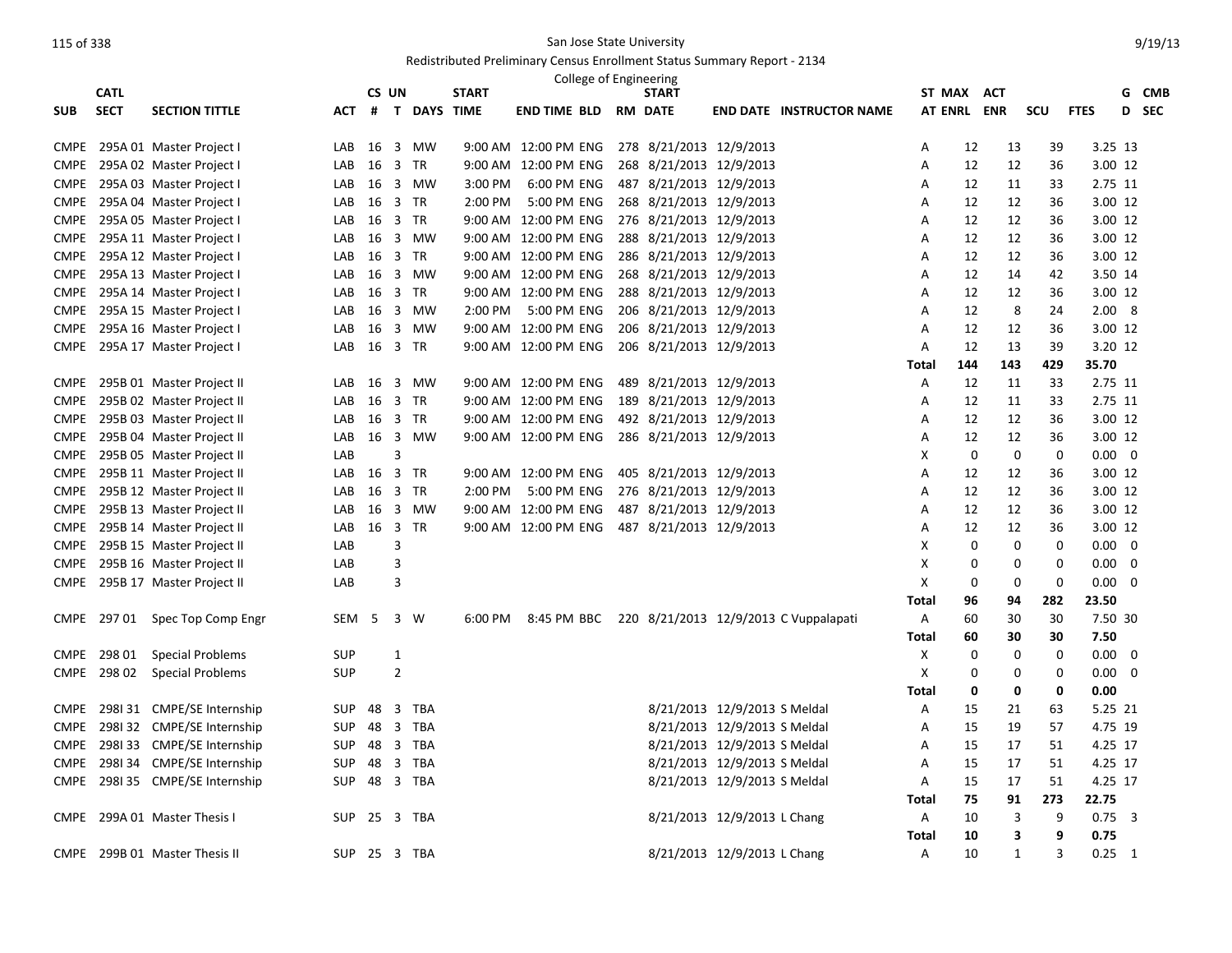| 116 of 338 |             |                       |            |       |             |              | San Jose State University                                                |              |                                 |                |            |     |             | 9/19/13 |
|------------|-------------|-----------------------|------------|-------|-------------|--------------|--------------------------------------------------------------------------|--------------|---------------------------------|----------------|------------|-----|-------------|---------|
|            |             |                       |            |       |             |              | Redistributed Preliminary Census Enrollment Status Summary Report - 2134 |              |                                 |                |            |     |             |         |
|            |             |                       |            |       |             |              | College of Engineering                                                   |              |                                 |                |            |     |             |         |
|            | <b>CATL</b> |                       |            | CS UN |             | <b>START</b> |                                                                          | <b>START</b> |                                 | ST MAX         | ACT        |     |             | G CMB   |
| <b>SUB</b> | <b>SECT</b> | <b>SECTION TITTLE</b> | <b>ACT</b> |       | <b>DAYS</b> | <b>TIME</b>  | END TIME BLD RM DATE                                                     |              | <b>END DATE INSTRUCTOR NAME</b> | <b>AT ENRL</b> | <b>ENR</b> | scu | <b>FTES</b> | D SEC   |
|            |             |                       |            |       |             |              |                                                                          |              |                                 |                |            |     |             |         |
|            |             |                       |            |       |             |              |                                                                          |              |                                 | Total          | 10         |     | 0.25        |         |

**Computer Engineering Total 4540 3654 9662 766.38**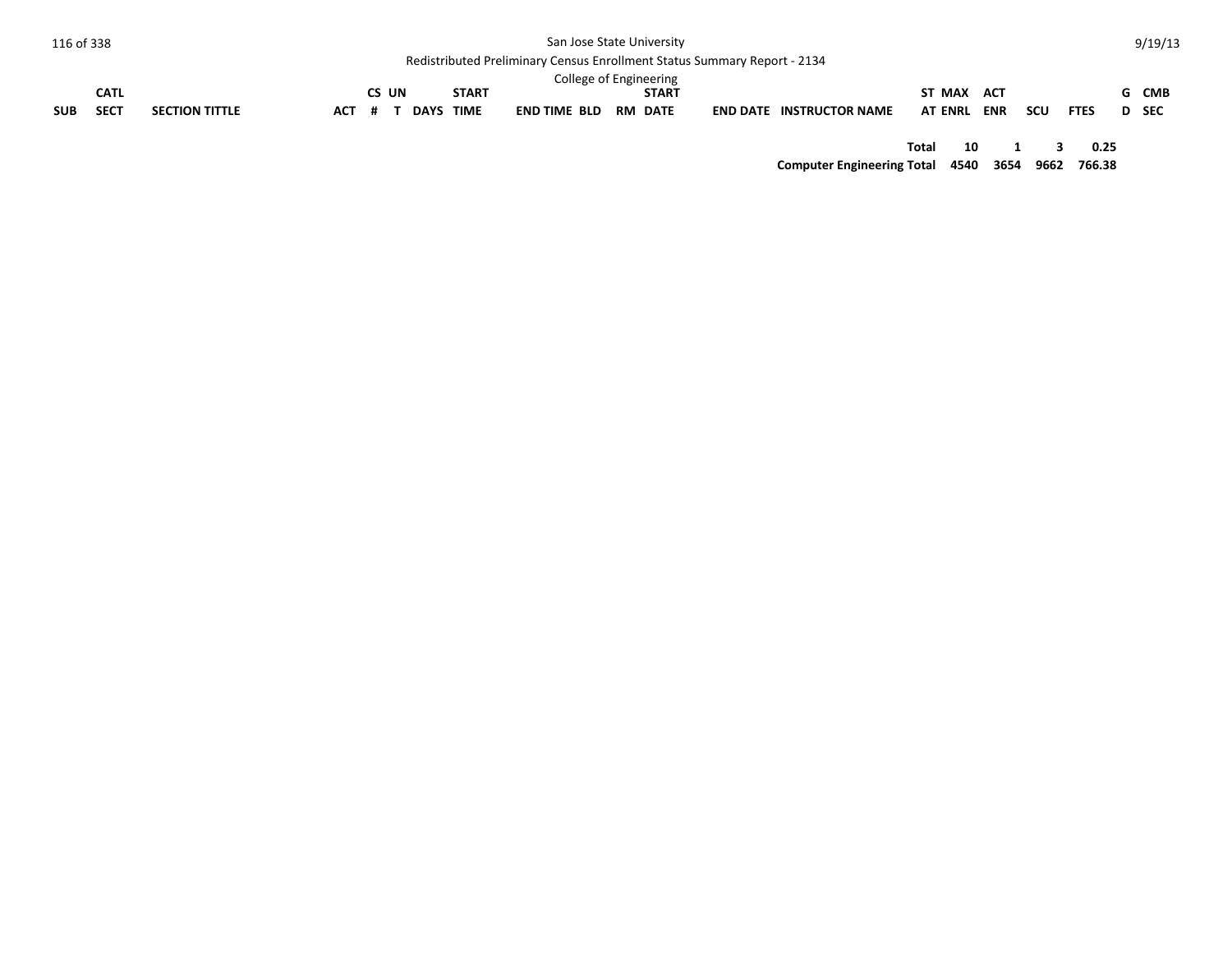## Redistributed Preliminary Census Enrollment Status Summary Report - 2134

|                                          |        |                             |            | CS UN          |                |               | <b>START</b> |                             | <b>START</b>                      |                                                   |              | ST MAX ACT     |                |                |                | G              | CMB   |
|------------------------------------------|--------|-----------------------------|------------|----------------|----------------|---------------|--------------|-----------------------------|-----------------------------------|---------------------------------------------------|--------------|----------------|----------------|----------------|----------------|----------------|-------|
| <b>CATL</b><br><b>SECT</b><br><b>SUB</b> |        | <b>SECTION TITTLE</b>       | ACT        |                |                | # T DAYS TIME |              | <b>END TIME BLD RM DATE</b> |                                   | <b>END DATE INSTRUCTOR NAME</b>                   |              | <b>AT ENRL</b> | <b>ENR</b>     | SCU            | <b>FTES</b>    |                | D SEC |
|                                          |        |                             |            |                |                |               |              |                             |                                   |                                                   |              |                |                |                |                |                |       |
| <b>Electrical Engineering</b>            |        |                             |            |                |                |               |              |                             |                                   |                                                   |              |                |                |                |                |                |       |
|                                          |        |                             |            |                |                |               |              |                             |                                   |                                                   |              |                |                |                |                |                |       |
| EE.                                      | 9701   | Intro EE Lab                | LAB 17 1 R |                |                |               | 6:00 PM      | 8:45 PM ENG                 |                                   | 249 8/21/2013 12/9/2013 D Guldiken                | Α            | 20             | 21             | 21             | $1.40 \quad 0$ |                |       |
| EE.                                      | 9702   | Intro EE Lab                | LAB 17 1 T |                |                |               |              | 9:00 AM 11:45 AM ENG        | 249 8/21/2013 12/9/2013 C Jones   |                                                   | Α            | 20             | 15             | 15             | $1.00 \quad 0$ |                |       |
| EE.                                      | 9703   | Intro EE Lab                | LAB 17 1 T |                |                |               | 1:30 PM      | 4:15 PM ENG                 | 249 8/21/2013 12/9/2013 F Lin     |                                                   | Α            | 20             | 21             | 21             | $1.40 \quad 0$ |                |       |
| EE                                       | 9704   | Intro EE Lab                | LAB        | 17 1 R         |                |               | 1:30 PM      | 4:15 PM ENG                 | 249 8/21/2013 12/9/2013 C Jones   |                                                   | Α            | 20             | 18             | 18             | 1.20           | 0              |       |
| EE                                       | 9705   | Intro EE Lab                | LAB        |                | $\mathbf{1}$   |               |              |                             |                                   |                                                   | X            | $\Omega$       | $\mathbf 0$    | $\Omega$       | $0.00 \quad 0$ |                |       |
| EE.                                      | 9706   | Intro EE Lab                | LAB 17 1 F |                |                |               |              | 9:00 AM 11:45 AM ENG        |                                   | 249 8/21/2013 12/9/2013 O Pantchenko              | Α            | 20             | 18             | 18             | $1.20 \ 0$     |                |       |
|                                          |        |                             |            |                |                |               |              |                             |                                   |                                                   | Total        | 100            | 93             | 93             | 6.20           |                |       |
| EE                                       | 9801   | Intro Ckt Analysis          | SEM        | $\overline{4}$ |                | 3 TR          |              | 9:00 AM 10:15 AM ENG        | 345 8/21/2013 12/9/2013 K Ghadiri |                                                   | Α            | 80             | 74             | 222            | 14.80 0        |                |       |
| EE.                                      | 98 02  | Intro Ckt Analysis          | SEM        | $\overline{4}$ |                | 3 MW          |              | 10:30 AM 11:45 AM ENG       | 345 8/21/2013 12/9/2013 K Ghadiri |                                                   | Α            | 80             | 76             | 228            | 15.25 1        |                |       |
| EE.                                      | 98 03  | Intro Ckt Analysis          | SEM        | $\overline{4}$ |                | 3 MW          | 1:30 PM      | 2:45 PM ENG                 | 345 8/21/2013 12/9/2013 D Parent  |                                                   | Α            | 80             | 72             | 216            | 14.55 3        |                |       |
|                                          |        |                             |            |                |                |               |              |                             |                                   |                                                   | Total        | 240            | 222            | 666            | 44.60          |                |       |
| EE.                                      | 101 01 | Cir/Conc & Prob So          | ACT 13 1 R |                |                |               | 2:00 PM      | 4:00 PM ENG                 | 339 8/21/2013 12/9/2013 R Chen    |                                                   | Α            | 90             | 109            | 109            | $7.28$ 1       |                |       |
|                                          |        |                             |            |                |                |               |              |                             |                                   |                                                   | Total        | 90             | 109            | 109            | 7.28           |                |       |
| EE                                       | 102 01 | Prob/Stat in EE             | <b>SEM</b> | $\overline{4}$ | $\overline{3}$ | <b>MW</b>     |              | 10:30 AM 11:45 AM ENG       | 486 8/21/2013 12/9/2013 B Sirkeci |                                                   | A            | 45             | 50             | 150            | $10.00 \t 0$   |                |       |
|                                          |        |                             |            |                |                |               |              |                             |                                   |                                                   | <b>Total</b> | 45             | 50             | 150            | 10.00          |                |       |
| EE.                                      | 104 01 | Num Methods in EE           | SEM 4      |                |                | 3 MW          | 4:30 PM      | 5:45 PM SH                  | 241 8/21/2013 12/9/2013 F Lin     |                                                   | Α            | 35             | 20             | 60             | $4.00 \ 0$     |                |       |
|                                          |        |                             |            |                |                |               |              |                             |                                   |                                                   | <b>Total</b> | 35             | 20             | 60             | 4.00           |                |       |
| EE                                       | 110 01 | <b>Circuits and Systems</b> | SEM        | $\overline{4}$ | 3              | <b>MW</b>     | 4:30 PM      | 5:45 PM ENG                 | 331 8/21/2013 12/9/2013 E Marouf  |                                                   | A            | 55             | 73             | 219            | 14.70 2        |                |       |
|                                          |        |                             |            |                |                |               |              |                             |                                   |                                                   | Total        | 55             | 73             | 219            | 14.70          |                |       |
| EE.                                      | 112 01 | <b>Signal Processing</b>    | <b>SEM</b> | $\overline{4}$ |                | 3 MW          | 3:00 PM      | 4:15 PM ENG                 | 341 8/21/2013 12/9/2013 B Sirkeci |                                                   | Α            | 55             | 69             | 207            | 14.05 5        |                |       |
|                                          |        |                             |            |                |                |               |              |                             |                                   |                                                   | <b>Total</b> | 55             | 69             | 207            | 14.05          |                |       |
| EE.                                      | 11801  | Digital Design I            | <b>SEM</b> | $\overline{4}$ | 4              | MW            |              | 10:30 AM 11:45 AM ENG       | 189 8/21/2013 12/9/2013 C Choo    |                                                   | А            | 80             | 79             | 237            | 21.40 5        |                |       |
| EE                                       | 11802  | Digital Design I            | LAB 16     |                | 0 R            |               |              | 9:00 AM 11:45 AM ENG        | 305 8/21/2013 12/9/2013 B Wang    |                                                   | Α            | 20             | 20             | 20             | 0.00 1         |                |       |
| EE                                       | 11803  | Digital Design I            | LAB        | 16             | 0 R            |               | 6:00 PM      | 8:45 PM ENG                 |                                   | 305 8/21/2013 12/9/2013 D Bhavnagari              | Α            | 20             | 13             | 13             | $0.00 \quad 0$ |                |       |
| EE                                       | 11804  | Digital Design I            | LAB        | 16             | 0 <sub>T</sub> |               | 1:30 PM      | 4:15 PM ENG                 |                                   | 305 8/21/2013 12/9/2013 R Ramanathan              | Α            | 20             | 23             | 23             | 0.00           | $\overline{2}$ |       |
| <b>EE</b>                                | 118 05 | Digital Design I            | LAB        | 16 0 T         |                |               |              | 9:00 AM 11:45 AM ENG        |                                   | 305 8/21/2013 12/9/2013 S Karnamadakala Ravi      | Α            | 20             | 23             | 23             | $0.00$ 2       |                |       |
|                                          |        |                             |            |                |                |               |              |                             |                                   |                                                   | <b>Total</b> | 160            | 158            | 316            | 21.40          |                |       |
| EE                                       | 120 01 | Microp Sys Design           | SEM        | $\overline{a}$ | 4              | MW            | 1:30 PM      | 2:45 PM ENG                 | 341 8/21/2013 12/9/2013 T Le      |                                                   | Α            | 64             | 57             | 171            | 15.33 2        |                |       |
| EE                                       | 120 02 | Microp Sys Design           | LAB        | 16             | 0 R            |               | 1:30 PM      | 4:15 PM ENG                 |                                   | 307 8/21/2013 12/9/2013 A Bindigan Hariprasanna A |              | 16             | 15             | 15             | 0.00           | 0              |       |
| EE                                       | 120 03 | Microp Sys Design           | LAB        | 16             | 0 <sub>T</sub> |               | 1:30 PM      | 4:15 PM ENG                 | 307 8/21/2013 12/9/2013 S Qazi    |                                                   | Α            | 16             | 15             | 15             | 0.00 1         |                |       |
| EE.                                      | 120 04 | Microp Sys Design           | LAB        | 16             | 0 R            |               | 10:30 AM     | 1:15 PM ENG                 | 307 8/21/2013 12/9/2013 D Giberti |                                                   | Α            | 16             | 16             | 16             | $0.00 \quad 1$ |                |       |
| EE                                       | 120 05 | Microp Sys Design           | LAB        | 16             | $0 \quad W$    |               | 6:00 PM      | 8:45 PM ENG                 | 307 8/21/2013 12/9/2013 S Qazi    |                                                   | Α            | 16             | 11             | 11             | 0.00           | $\overline{0}$ |       |
|                                          |        |                             |            |                |                |               |              |                             |                                   |                                                   | <b>Total</b> | 128            | 114            | 228            | 15.33          |                |       |
| EE                                       | 122 01 | Electr Design I             | SEM        | $\overline{4}$ | 4              | MW            |              | 9:00 AM 10:15 AM ENG        |                                   | 339 8/21/2013 12/9/2013 S Hamedi-Hagh             | Α            | 55             | 44             | 132            | 11.73 0        |                |       |
| EE.                                      | 122 02 | Electr Design I             | LAB        | 16             | 0 <sub>T</sub> |               | 6:00 PM      | 8:45 PM ENG                 |                                   | 290 8/21/2013 12/9/2013 S Mozayani                | Α            | 16             | $\overline{7}$ | $\overline{7}$ | $0.00 \ 0$     |                |       |
| EE                                       | 122 03 | Electr Design I             | LAB        | 16             | 0 <sub>T</sub> |               | 1:30 PM      | 4:15 PM ENG                 |                                   | 290 8/21/2013 12/9/2013 P Santhiranayagam         | Α            | 16             | 24             | 24             | 0.00           | 0              |       |
| EE                                       | 122 04 | Electr Design I             | LAB        | 16 0 R         |                |               | 6:00 PM      | 8:45 PM ENG                 | 290 8/21/2013 12/9/2013 K Mali    |                                                   | A            | 16             | 13             | 13             | $0.00 \ 0$     |                |       |
|                                          |        |                             |            |                |                |               |              |                             |                                   |                                                   | <b>Total</b> | 103            | 88             | 176            | 11.73          |                |       |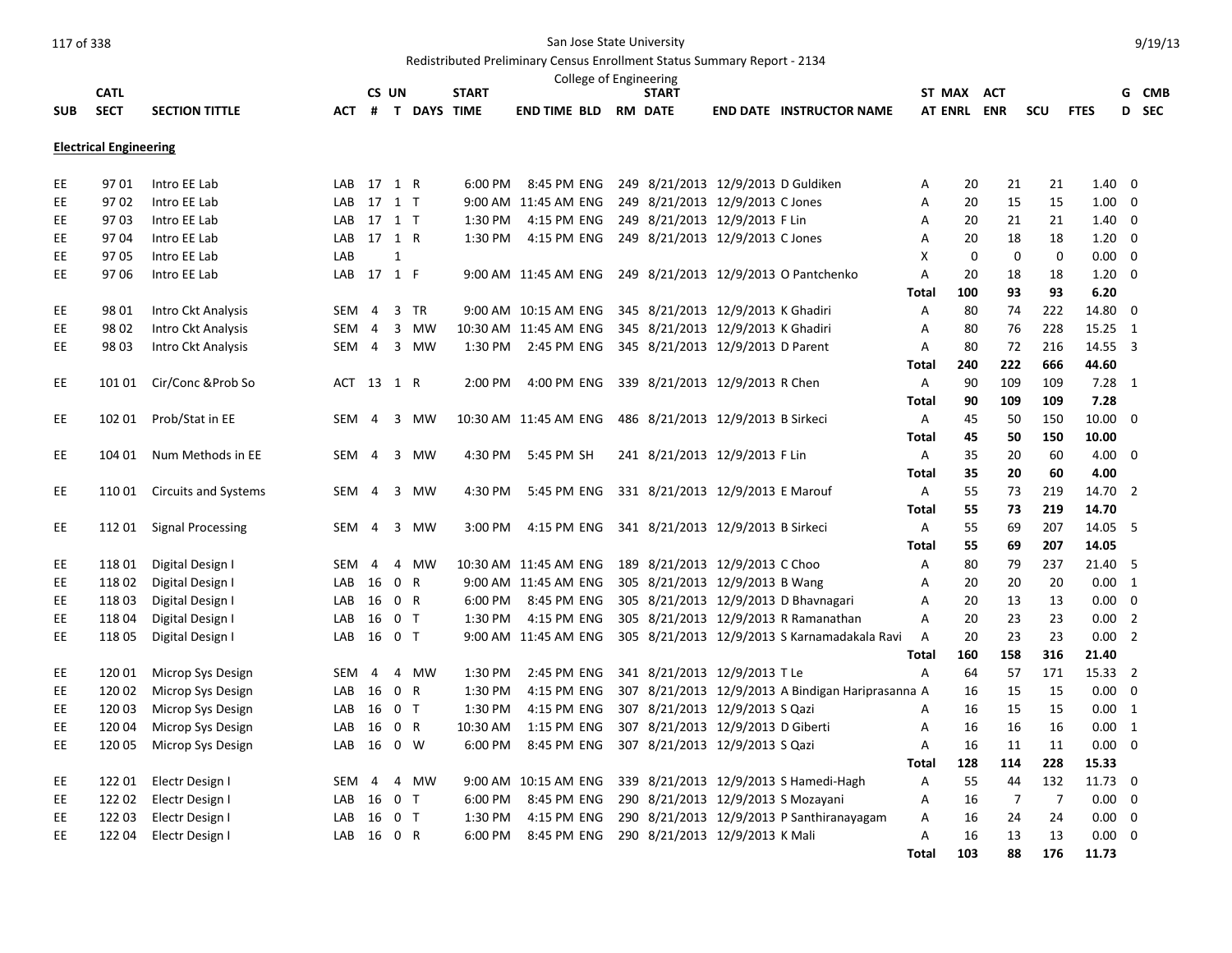|            | <b>CATL</b>      |                                                        |            | CS UN          |              |                    | <b>START</b>          |                             | College of Engineering | <b>START</b>                                          |                     |                                                                            |                | ST MAX ACT  |                   |                   |                        | G                       | CMB   |
|------------|------------------|--------------------------------------------------------|------------|----------------|--------------|--------------------|-----------------------|-----------------------------|------------------------|-------------------------------------------------------|---------------------|----------------------------------------------------------------------------|----------------|-------------|-------------------|-------------------|------------------------|-------------------------|-------|
| <b>SUB</b> | <b>SECT</b>      | <b>SECTION TITTLE</b>                                  | <b>ACT</b> | #              |              | <b>T DAYS TIME</b> |                       | <b>END TIME BLD RM DATE</b> |                        |                                                       |                     | <b>END DATE INSTRUCTOR NAME</b>                                            | <b>AT ENRL</b> |             | <b>ENR</b>        | SCU               | <b>FTES</b>            |                         | D SEC |
|            |                  |                                                        |            |                |              |                    |                       |                             |                        |                                                       |                     |                                                                            |                |             |                   |                   |                        |                         |       |
| EE         | 124 01           | Electr Design II                                       | SEM        | 4              |              | 4 MW               |                       | 9:00 AM 10:15 AM ENG        |                        | 345 8/21/2013 12/9/2013 S Ardalan                     |                     |                                                                            | Α              | 55          | 51                | 153               | 13.67 1                |                         |       |
| EE.        | 124 02           | Electr Design II                                       | LAB        | 16             | 0 R          |                    | 1:30 PM               | 4:15 PM ENG                 |                        | 258 8/21/2013 12/9/2013 P Agale                       |                     |                                                                            | Α              | 16          | 31                | 31                | 0.00 1                 |                         |       |
| EE.        | 124 03           | Electr Design II                                       | LAB        | 16 0 R         |              |                    | 6:00 PM               | 8:45 PM ENG                 |                        | 258 8/21/2013 12/9/2013 M Ali                         |                     |                                                                            | Α              | 16          | 20                | 20                | $0.00 \quad 0$         |                         |       |
|            |                  |                                                        |            |                |              |                    |                       |                             |                        |                                                       |                     |                                                                            | Total          | 87          | 102               | 204               | 13.67                  |                         |       |
| EE.        | 125 01           | Analog CMOS IC                                         | <b>SEM</b> |                | 3            |                    |                       |                             |                        |                                                       |                     |                                                                            | X              | 0           | 0                 | 0                 | $0.00 \quad 0$         |                         |       |
|            |                  |                                                        |            |                |              |                    |                       |                             |                        |                                                       |                     |                                                                            | Total          | 0           | 0                 | 0                 | 0.00                   |                         |       |
| EE.        | 127 01           | <b>Electronics for Bioengg</b>                         | <b>LEC</b> | 2 3 TR         |              |                    | 3:00 PM               | 4:15 PM ENG                 |                        |                                                       |                     | 303 8/21/2013 12/9/2013 O Pantchenko                                       | Α              | 35          | 28                | 84                | 6.008                  |                         |       |
|            |                  |                                                        |            |                |              |                    |                       |                             |                        |                                                       |                     |                                                                            | Total          | 35          | 28                | 84                | 6.00                   |                         |       |
| EE.        | 128 01           | <b>Phys Electronics</b>                                | SEM 4      |                |              | 3 TR               | 10:30 AM 11:45 AM ENG |                             |                        | 345 8/21/2013 12/9/2013 K Ghadiri                     |                     |                                                                            | Α              | 55          | 45                | 135               | $9.00 \quad 0$         |                         |       |
|            |                  |                                                        |            |                |              |                    |                       |                             |                        |                                                       |                     |                                                                            | <b>Total</b>   | 55          | 45                | 135               | 9.00                   |                         |       |
| EE         | 130 01           | Elec. Mach. Drv.                                       | SEM 4      |                |              | 3 TR               |                       | 9:00 AM 10:15 AM ENG        |                        | 303 8/21/2013 12/9/2013 J Wagner                      |                     |                                                                            | Α              | 35          | 13                | 39                | $2.65$ 1               |                         |       |
|            |                  |                                                        |            |                |              |                    |                       |                             |                        |                                                       |                     |                                                                            | <b>Total</b>   | 35          | 13                | 39                | 2.65                   |                         |       |
| EE.        | 134 01           | Power Systems                                          | <b>LEC</b> | $\overline{2}$ |              | 3 TR               | 4:30 PM               | 5:45 PM ENG                 |                        | 303 8/21/2013 12/9/2013 V Spitsa                      |                     |                                                                            | Α              | 35          | 16                | 48                | 3.20                   | 0                       |       |
|            |                  |                                                        |            |                |              |                    |                       |                             |                        |                                                       |                     |                                                                            | <b>Total</b>   | 35          | 16                | 48                | 3.20                   |                         |       |
| EE         | 13801            | Embedded Cntr Sys Design                               | SEM 5 3 TR |                |              |                    | 6:00 PM               | 7:15 PM ENG                 |                        | 301 8/21/2013 12/9/2013 T Nguyen                      |                     |                                                                            | Α              | 35          | 24                | 72                | 4.80 0                 |                         |       |
|            |                  |                                                        |            |                |              |                    |                       |                             |                        |                                                       |                     |                                                                            | <b>Total</b>   | 35          | 24                | 72                | 4.80                   |                         |       |
| EE         | 140 01           | Prin of E & M Flds                                     | SEM        | $\overline{4}$ |              | 3 TR               |                       | 9:00 AM 10:15 AM ENG        |                        | 339 8/21/2013 12/9/2013 L He                          |                     |                                                                            | Α              | 55          | 59                | 177               | 11.95 3                |                         |       |
|            |                  |                                                        |            |                |              |                    |                       |                             |                        |                                                       |                     |                                                                            | <b>Total</b>   | 55          | 59                | 177               | 11.95                  |                         |       |
| EE         | 153 01           | Intro DIg Sig Proc                                     | SEM        | 5              |              | 3 TR               | 1:30 PM               | 2:45 PM ENG                 |                        | 345 8/21/2013 12/9/2013 J Kim                         |                     |                                                                            | Α              | 35          | 9                 | 27                | $1.80 \quad 0$         |                         |       |
|            |                  |                                                        |            |                |              |                    |                       |                             |                        |                                                       |                     |                                                                            | <b>Total</b>   | 35          | 9                 | 27                | 1.80                   |                         |       |
| EE.        | 160 01           | Princ Comm Systems                                     | <b>LEC</b> | 2 3 TR         |              |                    | 4:30 PM               | 5:20 PM ENG                 |                        | 339 8/21/2013 12/9/2013 J Kim                         |                     |                                                                            | Α              | 35          | 30                | 60                | $6.00 \quad 0$         |                         |       |
| EE.<br>EE  | 160 02           | <b>Princ Comm Systems</b>                              | LAB        |                | $\Omega$     |                    |                       |                             |                        |                                                       |                     |                                                                            | Х              | $\mathbf 0$ | $\mathbf 0$<br>14 | $\mathbf 0$<br>14 | $0.00 \t 0$            |                         |       |
| EE         | 160 03<br>160 04 | <b>Princ Comm Systems</b><br><b>Princ Comm Systems</b> | LAB<br>LAB | 16 0 M<br>16   |              | $0 \quad W$        | 3:00 PM<br>3:00 PM    | 5:45 PM ENG<br>5:45 PM ENG  |                        |                                                       |                     | 238 8/21/2013 12/9/2013 R Buenviaje<br>238 8/21/2013 12/9/2013 R Buenviaje | Α<br>А         | 16<br>16    | 11                | 11                | $0.00 \quad 0$<br>0.00 | $\overline{\mathbf{0}}$ |       |
| EE         | 160 05           | Princ Comm Systems                                     | LAB        | 16 0 F         |              |                    |                       | 9:00 AM 11:45 AM ENG        |                        | 238 8/21/2013 12/9/2013 A Gupta                       |                     |                                                                            | Α              | 16          | 5                 | -5                | $0.00 \quad 0$         |                         |       |
|            |                  |                                                        |            |                |              |                    |                       |                             |                        |                                                       |                     |                                                                            | <b>Total</b>   | 83          | 60                | 90                | 6.00                   |                         |       |
| EE.        | 172 01           | Microwaves                                             | SEM        |                | 3            |                    |                       |                             |                        |                                                       |                     |                                                                            | Χ              | 0           | 0                 | 0                 | $0.00 \quad 0$         |                         |       |
|            |                  |                                                        |            |                |              |                    |                       |                             |                        |                                                       |                     |                                                                            | <b>Total</b>   | $\mathbf 0$ | 0                 | 0                 | 0.00                   |                         |       |
| EE.        | 178 01           | Dig Design w FPGAS                                     | SEM 4      |                |              | 3 MW               | 1:30 PM               | 2:45 PM ENG                 |                        | 303 8/21/2013 12/9/2013 C Choo                        |                     |                                                                            | Α              | 35          | 13                | 39                | $2.60 \quad 0$         |                         |       |
|            |                  |                                                        |            |                |              |                    |                       |                             |                        |                                                       |                     |                                                                            | <b>Total</b>   | 35          | 13                | 39                | 2.60                   |                         |       |
| EE.        | 18001            | <b>Indiv Studies</b>                                   | SUP        |                |              | 36 1 TBA           |                       |                             |                        |                                                       | 8/21/2013 12/9/2013 |                                                                            | Α              | 10          | 0                 | $\Omega$          | $0.00\,$               | 0                       |       |
| EE.        | 18002            | <b>Indiv Studies</b>                                   | <b>SUP</b> |                | 3            |                    |                       |                             |                        |                                                       |                     |                                                                            | X              | $\mathbf 0$ | $\mathbf 0$       | $\mathbf 0$       | $0.00 \quad 0$         |                         |       |
|            |                  |                                                        |            |                |              |                    |                       |                             |                        |                                                       |                     |                                                                            | Total          | 10          | 0                 | 0                 | 0.00                   |                         |       |
| EE.        | 18101            | Fund-Internetwork                                      | <b>LEC</b> | $\overline{2}$ |              | 3 MW               | 10:30 AM 11:45 AM CL  |                             |                        | 202 8/21/2013 12/9/2013 N Mir                         |                     |                                                                            | Α              | 55          | 50                | 150               | 10.20                  | $\overline{4}$          |       |
|            |                  |                                                        |            |                |              |                    |                       |                             |                        |                                                       |                     |                                                                            | <b>Total</b>   | 55          | 50                | 150               | 10.20                  |                         |       |
| EE         |                  | 198A 01 EE Sr Dsgn Proj I                              | LAB        | 16 1 F         |              |                    | 12:00 PM              | 2:45 PM ENG                 |                        | 339 8/21/2013 12/9/2013 D Parent                      |                     |                                                                            | Α              | 15          | 18                | 18                | $1.20 \quad 0$         |                         |       |
| EE.        |                  | 198A 02 EE Sr Dsgn Proj I                              | LAB        | 16 1 F         |              |                    | 12:00 PM              | 2:45 PM ENG                 |                        | 339 8/21/2013 12/9/2013 C Choo                        |                     |                                                                            | Α              | 15          | 13                | 13                | $0.87 \quad 0$         |                         |       |
| EE         |                  | 198A 03 EE Sr Dsgn Proj I                              | LAB        |                | $\mathbf{1}$ |                    |                       |                             |                        |                                                       |                     |                                                                            | Х              | $\mathbf 0$ | 0                 | $\mathbf 0$       | 0.00                   | $\overline{\mathbf{0}}$ |       |
|            |                  |                                                        |            |                |              |                    |                       |                             |                        |                                                       |                     |                                                                            | Total          | 30          | 31                | 31                | 2.07                   |                         |       |
| EE         |                  | 198B 01 EE Sr Dsgn Proj II                             | LAB        | 16 3 F         |              |                    |                       |                             |                        | 1:30 PM 10:15 PM ENG 376 8/21/2013 12/9/2013 D Parent |                     |                                                                            | A              | 15          | 16                | 48                | 3.20                   | $\mathbf 0$             |       |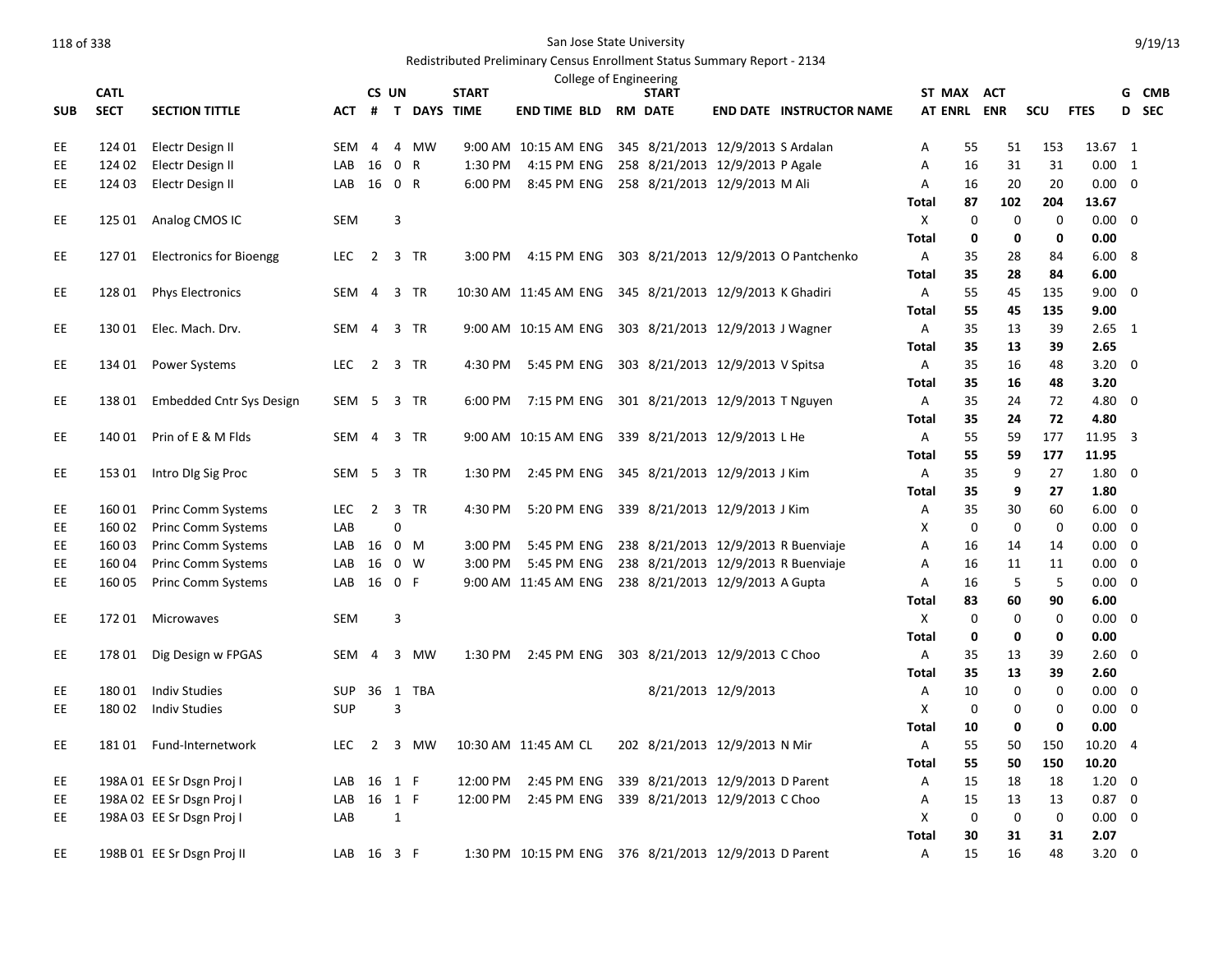|            |             |                            |                  |           |                |             |              |                      |  | College of Engineering                             |                     |                                            |                   |             |             |                               |                |  |
|------------|-------------|----------------------------|------------------|-----------|----------------|-------------|--------------|----------------------|--|----------------------------------------------------|---------------------|--------------------------------------------|-------------------|-------------|-------------|-------------------------------|----------------|--|
|            | <b>CATL</b> |                            |                  | CS UN     |                |             | <b>START</b> |                      |  | <b>START</b>                                       |                     |                                            | ST MAX ACT        |             |             |                               | G CMB          |  |
| <b>SUB</b> | <b>SECT</b> | <b>SECTION TITTLE</b>      | ACT              | #         |                | T DAYS TIME |              | END TIME BLD         |  | <b>RM DATE</b>                                     |                     | <b>END DATE INSTRUCTOR NAME</b>            | AT ENRL ENR       |             | scu         | <b>FTES</b>                   | D SEC          |  |
| EE         |             | 198B 02 EE Sr Dsgn Proj II | LAB              | 16 3 F    |                |             |              | 1:30 PM 10:15 PM ENG |  | 376 8/21/2013 12/9/2013 B Sirkeci                  |                     |                                            | Α                 | 15          | 15          | $3.00 \ 0$<br>45              |                |  |
| EE.        |             | 198B 03 EE Sr Dsgn Proj II | LAB              | 16 3 S    |                |             |              | 1:30 PM 10:15 PM ENG |  |                                                    |                     | 376 8/21/2013 12/9/2013 R Morelos-Zaragoza | Α                 | 15          | 8           | 24<br>$1.60 \quad 0$          |                |  |
|            |             |                            |                  |           |                |             |              |                      |  |                                                    |                     |                                            | Total             | 45          | 39<br>117   | 7.80                          |                |  |
| EE.        | 209 01      | Network Security           | LEC              | 1         | 3 R            |             | 6:00 PM      | 8:45 PM CL           |  | 226 8/21/2013 12/9/2013 X Su                       |                     |                                            | A                 | $\mathbf 0$ | 9           | 2.25<br>27                    | 9 <sup>C</sup> |  |
|            |             |                            |                  |           |                |             |              |                      |  |                                                    |                     |                                            | <b>Total</b>      | 0           | 9           | 2.25<br>27                    |                |  |
| EE         | 21001       | Linear Sys Theory          | <b>SEM</b>       | 5         |                | 3 TR        | 4:30 PM      | 5:45 PM ENG          |  | 345 8/21/2013 12/9/2013 R Kwok                     |                     |                                            | A                 | 55          | 80<br>240   | 20.00 80                      |                |  |
| EE         | 210 02      | Linear Sys Theory          | SEM              | -5        | $\overline{3}$ | MW          | 6:00 PM      | 7:15 PM ENG          |  | 331 8/21/2013 12/9/2013 E Marouf                   |                     |                                            | Α                 | 55          | 68<br>204   | 17.00 68                      |                |  |
| <b>EE</b>  | 210 03      | Linear Sys Theory          | SEM <sub>5</sub> |           |                | 3 TR        | 7:30 PM      | 8:45 PM ENG          |  | 345 8/21/2013 12/9/2013 J Kamali                   |                     |                                            | $\overline{A}$    | 55          | 36<br>108   | 9.00 36                       |                |  |
|            |             |                            |                  |           |                |             |              |                      |  |                                                    |                     |                                            | <b>Total</b>      | 165<br>184  |             | 552<br>46.00                  |                |  |
| EE.        | 220 01      | RFIC Design I              | <b>LEC</b>       | 3         |                | 3 TR        | 4:30 PM      | 5:45 PM ENG          |  |                                                    |                     | 395 8/21/2013 12/9/2013 S Hamedi-Hagh      | A                 | 30          | 23          | 5.70 22<br>69                 |                |  |
|            |             |                            |                  |           |                |             |              |                      |  |                                                    |                     |                                            | Total             | 30          | 23          | 69<br>5.70                    |                |  |
| EE         | 22101       | Prin of Semi Dev I         | SEM              | - 5       |                | 3 TR        | 3:00 PM      | 4:15 PM ENG          |  | 345 8/21/2013 12/9/2013 L He                       |                     |                                            | Α                 | 70          | 76<br>228   | 19.00 76                      |                |  |
| EE         | 22102       | Prin of Semi Dev I         | <b>SEM</b>       | 5         | $\overline{3}$ | <b>MW</b>   | 4:30 PM      | 5:45 PM ENG          |  |                                                    |                     | 339 8/21/2013 12/9/2013 M Zoroofchi        | A                 | 45          | 58<br>174   | 14.50 58                      |                |  |
| EE         | 22103       | Prin of Semi Dev I         | SEM <sub>5</sub> |           |                | 3 MW        | 7:30 PM      | 8:45 PM ENG          |  |                                                    |                     | 331 8/21/2013 12/9/2013 M Zoroofchi        | A                 | 45          | 53<br>159   | 13.25 53                      |                |  |
|            |             |                            |                  |           |                |             |              |                      |  |                                                    |                     |                                            | Total             | 187<br>160  | 561         | 46.75                         |                |  |
| EE         |             | 223 01 Analog Int Ckts     | SEM 5            |           |                | 3 TBA       |              |                      |  |                                                    | 8/21/2013 12/9/2013 |                                            | $\overline{A}$    | 35          | 23          | 5.60 20<br>69                 |                |  |
|            |             |                            |                  |           |                |             |              |                      |  |                                                    |                     |                                            | <b>Total</b>      | 35          | 23          | 69<br>5.60                    |                |  |
| EE         | 224 01      | Hi Speed CMOS Ckts         | <b>SEM</b>       |           | 3              |             |              |                      |  |                                                    |                     |                                            | X                 | $\mathbf 0$ | $\mathbf 0$ | $0.00 \quad 0$<br>0           |                |  |
| <b>EE</b>  | 224 02      | Hi Speed CMOS Ckts         | LAB              |           | 0              |             |              |                      |  |                                                    |                     |                                            | $\mathsf{x}$      | 0           | $\mathbf 0$ | $\mathbf 0$<br>$0.00 \t 0$    |                |  |
| EE         | 224 03      | Hi Speed CMOS Ckts         | <b>SEM</b>       | -5        |                | 3 MW        | 7:30 PM      | 8:20 PM ENG          |  | 345 8/21/2013 12/9/2013 S Ardalan                  |                     |                                            | A                 | 35          | 54<br>108   | 13.50 54                      |                |  |
| EE         | 224 04      | Hi Speed CMOS Ckts         | LAB              | 16        | $\mathbf 0$    | MW          | 8:30 PM      | 8:45 PM ENG          |  | 345 8/21/2013 12/9/2013 S Ardalan                  |                     |                                            | Α                 | 35          | 54          | 54<br>0.0054                  |                |  |
|            |             |                            |                  |           |                |             |              |                      |  |                                                    |                     |                                            | Total             | 70<br>108   | 162         | 13.50                         |                |  |
| <b>EE</b>  | 22701       | Signal Integrity--AMS IC   | <b>SEM</b>       |           | 3              |             |              |                      |  |                                                    |                     |                                            | X                 | 0           | $\mathbf 0$ | $\mathbf 0$<br>$0.00 \quad 0$ |                |  |
| EE         | 22702       | Signal Integrity--AMS IC   | LAB              |           | 0              |             |              |                      |  |                                                    |                     |                                            | X                 | 0           | $\mathbf 0$ | $\mathbf 0$<br>$0.00 \quad 0$ |                |  |
| EE         | 22703       | Signal Integrity--AMS IC   | SEM              | - 5<br>16 | $\mathbf{0}$   | 3 MW        | 6:00 PM      | 6:50 PM ENG          |  | 303 8/21/2013 12/9/2013 S Ardalan                  |                     |                                            | Α                 | 35<br>35    | 21<br>21    | 5.25 21<br>42                 |                |  |
| EE         | 22704       | Signal Integrity--AMS IC   | LAB              |           |                | MW          | 7:00 PM      | 7:15 PM ENG          |  | 303 8/21/2013 12/9/2013 S Ardalan                  |                     |                                            | Α<br><b>Total</b> | 70          | 42          | 0.0021<br>21<br>5.25<br>63    |                |  |
| EE         | 23701       | Ctrl of AC Machine         | <b>SEM</b>       |           | 3              |             |              |                      |  |                                                    |                     |                                            | Χ                 | $\mathbf 0$ | $\mathbf 0$ | $0.00 \quad 0$<br>$\mathbf 0$ |                |  |
| <b>EE</b>  | 23702       | Ctrl of AC Machine         | SEM <sub>5</sub> |           | 3 <sub>5</sub> |             |              |                      |  | 9:30 AM 12:00 PM ENG 345 8/21/2013 12/9/2013 P Hsu |                     |                                            | A                 | 35          | 10          | $2.35$ 7<br>30                |                |  |
|            |             |                            |                  |           |                |             |              |                      |  |                                                    |                     |                                            | Total             | 35          | 10          | 2.35<br>30                    |                |  |
| EE         | 239 01      | Sel Top in Sys & C         | <b>SEM</b>       |           | 3              |             |              |                      |  |                                                    |                     |                                            | $\mathsf{x}$      | 0           | $\mathbf 0$ | $\mathbf 0$<br>$0.00 \quad 0$ |                |  |
| <b>EE</b>  | 239 02      | Sel Top in Sys & C         | LAB              |           | 0              |             |              |                      |  |                                                    |                     |                                            | X                 | 0           | $\mathbf 0$ | $\mathbf 0$<br>$0.00 \quad 0$ |                |  |
|            |             |                            |                  |           |                |             |              |                      |  |                                                    |                     |                                            | Total             | 0           | 0           | 0<br>0.00                     |                |  |
| <b>EE</b>  | 250 01      | Prob Ran Vari & St Prc     | <b>SEM</b>       | -5        | 3              | <b>MW</b>   | 3:00 PM      | 4:15 PM ENG          |  | 345 8/21/2013 12/9/2013 K Ghadiri                  |                     |                                            | $\overline{A}$    | 55          | 35<br>105   | 8.70 34                       |                |  |
| EE         | 250 02      | Prob Ran Vari & St Prc     | SEM              | 5         |                | 3 TR        | 6:00 PM      | 7:15 PM ENG          |  |                                                    |                     | 345 8/21/2013 12/9/2013 R Morelos-Zaragoza | $\overline{A}$    | 55          | 56<br>168   | 14.00 56                      |                |  |
|            |             |                            |                  |           |                |             |              |                      |  |                                                    |                     |                                            | <b>Total</b>      | 110         | 91<br>273   | 22.70                         |                |  |
| EE         | 25201       | Digital Data Tran 2        | SEM              | - 5       |                | 3 MW        | 7:30 PM      | 8:45 PM ENG          |  |                                                    |                     | 303 8/21/2013 12/9/2013 R Morelos-Zaragoza | A                 | 35          | 13          | 39<br>3.15 11                 |                |  |
|            |             |                            |                  |           |                |             |              |                      |  |                                                    |                     |                                            | <b>Total</b>      | 35          | 13          | 3.15<br>39                    |                |  |
| EE.        | 253 01      | Dig Sig Proc I             | <b>SEM</b>       |           | 3              |             |              |                      |  |                                                    |                     |                                            | X                 | $\Omega$    | $\mathbf 0$ | $\Omega$<br>$0.00 \quad 0$    |                |  |
|            |             |                            |                  |           |                |             |              |                      |  |                                                    |                     |                                            | <b>Total</b>      | 0           | 0           | $\mathbf{0}$<br>0.00          |                |  |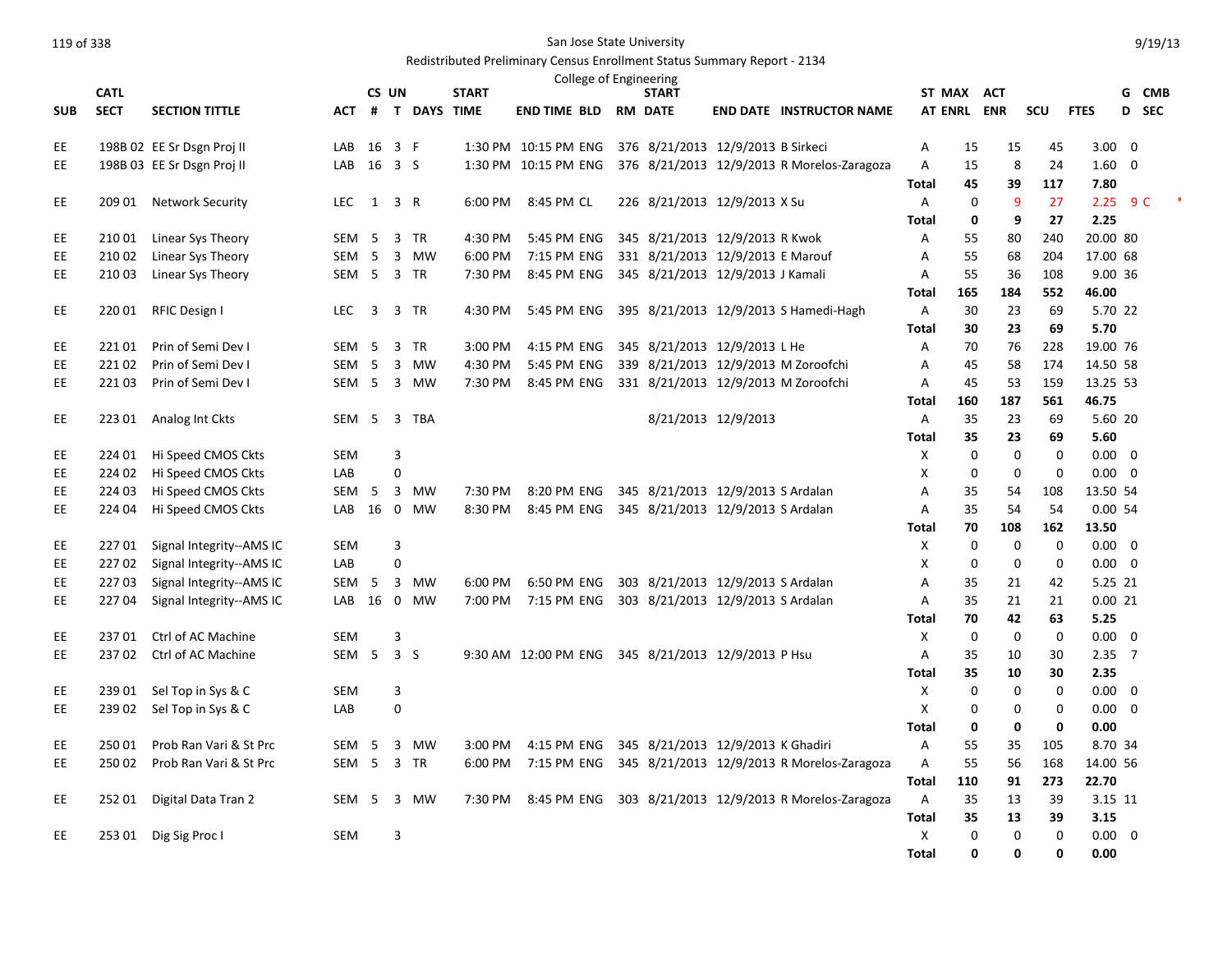|            | <b>CATL</b> |                                 |              | CS UN          |     |                    | <b>START</b>          |                     | College of Engineering | <b>START</b>                                 |                            |                                            | ST MAX ACT     |             |                         |             |                   | G | CMB   |
|------------|-------------|---------------------------------|--------------|----------------|-----|--------------------|-----------------------|---------------------|------------------------|----------------------------------------------|----------------------------|--------------------------------------------|----------------|-------------|-------------------------|-------------|-------------------|---|-------|
| <b>SUB</b> | <b>SECT</b> | <b>SECTION TITTLE</b>           | <b>ACT</b>   | $\#$           |     | <b>T DAYS TIME</b> |                       | <b>END TIME BLD</b> |                        | <b>RM DATE</b>                               |                            | <b>END DATE INSTRUCTOR NAME</b>            | <b>AT ENRL</b> |             | <b>ENR</b>              | scu         | <b>FTES</b>       |   | D SEC |
|            |             |                                 |              |                |     |                    |                       |                     |                        |                                              |                            |                                            |                |             |                         |             |                   |   |       |
| EE         | 259 01      | Selct Top in Sig Prc            | SEM          | 5              |     | 3 TR               | 4:30 PM               | 5:45 PM ENG         |                        |                                              |                            | 329 8/21/2013 12/9/2013 R Morelos-Zaragoza | Α              | 35          | 9                       | 27          | $2.25$ 9          |   |       |
|            |             |                                 |              |                |     |                    |                       |                     |                        |                                              |                            |                                            | Total          | 35          | 9                       | 27          | 2.25              |   |       |
| EE         | 26101       | <b>Biomedical Imaging</b>       | <b>SEM</b>   |                | 3   |                    |                       |                     |                        |                                              |                            |                                            | X              | 0           | 0                       | $\mathbf 0$ | $0.00 \quad 0$    |   |       |
|            |             |                                 |              |                |     |                    |                       |                     |                        |                                              |                            |                                            | <b>Total</b>   | 0           | 0                       | $\mathbf 0$ | 0.00              |   |       |
| EE         | 27001       | Adv Logic Design                | SEM          | - 5            |     | 3 MW               | 6:00 PM               |                     |                        | 7:15 PM ENG 339 8/21/2013 12/9/2013 T Caohuu |                            |                                            | Α              | 35          | 25                      | 75          | 6.25 25           |   |       |
| EE.        | 27002       | Adv Logic Design                | <b>SEM</b>   |                | 3   |                    |                       |                     |                        |                                              |                            |                                            | X              | $\mathbf 0$ | $\mathbf{0}$            | $\Omega$    | $0.00 \quad 0$    |   |       |
|            |             |                                 |              |                |     |                    |                       |                     |                        |                                              |                            |                                            | Total          | 35          | 25                      | 75          | 6.25              |   |       |
| EE.        | 27201       | <b>SOC DESIGN</b>               | SEM 5        |                |     | 3 MW               | 6:00 PM               | 7:15 PM ENG         |                        | 343 8/21/2013 12/9/2013 T Le                 |                            |                                            | A              | 55          | 73                      | 219         | 18.25 73          |   |       |
|            |             |                                 |              |                |     |                    |                       |                     |                        |                                              |                            |                                            | <b>Total</b>   | 55          | 73                      | 219         | 18.25             |   |       |
| EE         | 278 01      | Dig Des DSP/Comm                | SEM          | $\overline{4}$ |     | 3 MW               | 4:30 PM               | 5:45 PM BBC         |                        | 4 8/21/2013 12/9/2013 C Choo                 |                            |                                            | Α              | 75          | 67                      | 201         | 16.75 67          |   |       |
|            |             |                                 |              |                |     |                    |                       |                     |                        |                                              |                            |                                            | <b>Total</b>   | 75          | 67                      | 201         | 16.75             |   |       |
| EE         | 28101       | Internetworking                 | SEM          | $\overline{4}$ |     | 3 MW               | 6:00 PM               | 7:15 PM ENG         |                        | 345 8/21/2013 12/9/2013 C Tarng              |                            |                                            | $\mathsf{A}$   | 55          | 59                      | 177         | 14.75 59          |   |       |
|            |             |                                 |              |                |     |                    |                       |                     |                        |                                              |                            |                                            | Total          | 55          | 59                      | 177         | 14.75             |   |       |
| EE         |             | 284 01 Voice & Data Net         | SEM          | 5              |     | 3 MW               | 4:30 PM               | 5:45 PM ENG         |                        | 345 8/21/2013 12/9/2013 N Mir                |                            |                                            | Α              | 55<br>55    | 58<br>58                | 174<br>174  | 14.35 55<br>14.35 |   |       |
| EE.        | 28701       | <b>ASIC CMOS Design</b>         | SEM          | 5              |     | 3 TR               | 7:30 PM               | 8:45 PM ENG         |                        | 341 8/21/2013 12/9/2013 M Jones              |                            |                                            | Total<br>Α     | 55          | 40                      | 120         | 10.00 40          |   |       |
|            |             |                                 |              |                |     |                    |                       |                     |                        |                                              |                            |                                            | <b>Total</b>   | 55          | 40                      | 120         | 10.00             |   |       |
| EE         |             | 295 01 Technical Writing        | <b>LEC</b>   | $\overline{3}$ |     | 3 TR               | 10:30 AM 11:45 AM ENG |                     |                        | 339 8/21/2013 12/9/2013 E Moriarty           |                            |                                            | Α              | 55          | 39                      | 117         | 9.75 39           |   |       |
|            |             |                                 |              |                |     |                    |                       |                     |                        |                                              |                            |                                            | <b>Total</b>   | 55          | 39                      | 117         | 9.75              |   |       |
| EE         |             | 297A 01 MSEE Project Proposal   | LAB          | 16 3 F         |     |                    | 12:30 PM              | 9:00 PM ENG         |                        | 345 8/21/2013 12/9/2013 T Caohuu             |                            |                                            | Α              | 10          | 12                      | 36          | 3.00 12           |   |       |
| EE         |             | 297A 02 MSEE Project Proposal   | LAB          | 16 3 F         |     |                    | 12:30 PM              | 9:00 PM ENG         |                        |                                              |                            | 345 8/21/2013 12/9/2013 S Hamedi-Hagh      | Α              | 10          | 11                      | 33          | 2.75 11           |   |       |
| EE         |             | 297A 03 MSEE Project Proposal   | LAB          | 16 3 F         |     |                    | 12:30 PM              | 9:00 PM ENG         |                        | 345 8/21/2013 12/9/2013 S Ardalan            |                            |                                            | Α              | 10          | 12                      | 36          | 3.00 12           |   |       |
| EE         |             | 297A 04 MSEE Project Proposal   | LAB          | 16 3 F         |     |                    | 12:30 PM              | 9:00 PM ENG         |                        | 345 8/21/2013 12/9/2013 M Jones              |                            |                                            | Α              | 10          | 13                      | 39          | 3.25 13           |   |       |
| EE         |             | 297A 05 MSEE Project Proposal   | LAB          | 16             | 3 F |                    | 12:30 PM              | 9:00 PM ENG         |                        | 345 8/21/2013 12/9/2013 T Le                 |                            |                                            | Α              | 10          | 13                      | 39          | 3.25 13           |   |       |
| EE         |             | 297A 06 MSEE Project Proposal   | LAB          | 16 3 F         |     |                    | 12:30 PM              | 9:00 PM ENG         |                        | 345 8/21/2013 12/9/2013 E Marouf             |                            |                                            | A              | 10          | 12                      | 36          | 3.00 12           |   |       |
|            |             |                                 |              |                |     |                    |                       |                     |                        |                                              |                            |                                            | <b>Total</b>   | 60          | 73                      | 219         | 18.25             |   |       |
| EE         |             | 297B 01 MSEE Project            | LAB          | 16             | 3 S |                    | 12:30 PM              | 9:00 PM ENG         |                        | 345 8/21/2013 12/9/2013 T Caohuu             |                            |                                            | Α              | 10          | 11                      | 33          | 2.75 11           |   |       |
| EE         |             | 297B 02 MSEE Project            | LAB          | 16             | 3S  |                    | 12:30 PM              | 9:00 PM ENG         |                        | 345 8/21/2013 12/9/2013 L He                 |                            |                                            | A              | 10          | 13                      | 39          | 3.25 13           |   |       |
| EE         |             | 297B 03 MSEE Project            | LAB 16 3 S   |                |     |                    | 12:30 PM              | 9:00 PM ENG         |                        | 345 8/21/2013 12/9/2013 N Mir                |                            |                                            | Α              | 10          | 12                      | 36          | 3.00 12           |   |       |
|            |             |                                 |              |                |     |                    |                       |                     |                        |                                              |                            |                                            | <b>Total</b>   | 30          | 36                      | 108         | 9.00              |   |       |
| EE         |             | 298 03 Spec Prob                | SUP 25 1 TBA |                |     |                    |                       |                     |                        |                                              | 8/21/2013 12/9/2013        |                                            | $\mathsf{A}$   | 10          | $\mathbf 0$             | 0           | $0.00 \quad 0$    |   |       |
|            |             |                                 |              |                |     |                    |                       |                     |                        |                                              |                            |                                            | Total          | 10          | 0                       | $\mathbf 0$ | 0.00              |   |       |
| EE         |             | 298101 EE Internship Experience | SUP          |                |     | 48 1 TBA           |                       |                     |                        |                                              | 8/21/2013 12/9/2013 R Chen |                                            | Α              | 5           | $\mathbf{1}$            | 1           | $0.07 \quad 0$    |   |       |
| <b>EE</b>  |             | 298102 EE Internship Experience | <b>SUP</b>   |                |     | 48 2 TBA           |                       |                     |                        |                                              | 8/21/2013 12/9/2013 R Chen |                                            | A              | 5           | $\mathbf 0$             | $\Omega$    | $0.00 \quad 0$    |   |       |
| EE         |             | 298103 EE Internship Experience | <b>SUP</b>   |                |     | 48 3 TBA           |                       |                     |                        |                                              | 8/21/2013 12/9/2013 R Chen |                                            | Α              | 40          | 51                      | 153         | 12.65 49          |   |       |
|            |             |                                 |              |                |     |                    |                       |                     |                        |                                              |                            |                                            | <b>Total</b>   | 50          | 52                      | 154         | 12.72             |   |       |
| EE         |             | 299A 01 MSEE Thesis Proposal    | SUP 25 3 TBA |                |     |                    |                       |                     |                        |                                              | 8/21/2013 12/9/2013        |                                            | $\mathsf{A}$   | 5           | $\overline{7}$          | 21          | $1.75$ 7          |   |       |
|            |             |                                 |              |                |     |                    |                       |                     |                        |                                              |                            |                                            | <b>Total</b>   | 5           | $\overline{\mathbf{z}}$ | 21          | 1.75              |   |       |
| EE         |             | 299B 01 MSEE Thesis             | SUP 25 3 TBA |                |     |                    |                       |                     |                        |                                              | 8/21/2013 12/9/2013        |                                            | Α              | 5<br>5      | $\overline{4}$          | 12          | 1.004             |   |       |
|            |             |                                 |              |                |     |                    |                       |                     |                        |                                              |                            |                                            | <b>Total</b>   |             | 4                       | 12          | 1.00              |   |       |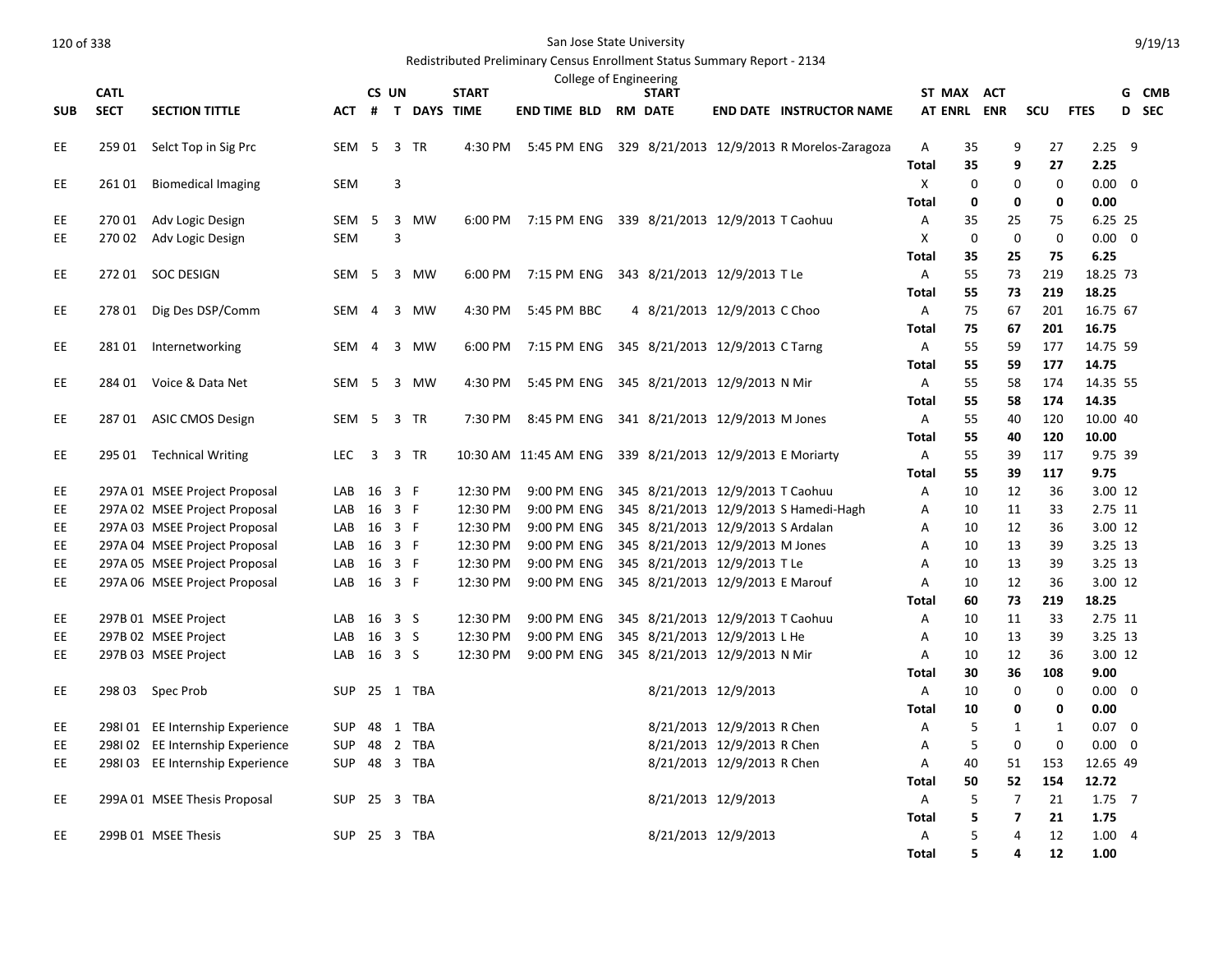| 121 of 338 |             |                       |            |     |       |             |              | San Jose State University                                                       |              |                                 |                |     |     |             | 9/19/13 |
|------------|-------------|-----------------------|------------|-----|-------|-------------|--------------|---------------------------------------------------------------------------------|--------------|---------------------------------|----------------|-----|-----|-------------|---------|
|            |             |                       |            |     |       |             |              | <b>Redistributed Preliminary Census Enrollment Status Summary Report - 2134</b> |              |                                 |                |     |     |             |         |
|            |             |                       |            |     |       |             |              | College of Engineering                                                          |              |                                 |                |     |     |             |         |
|            | <b>CATL</b> |                       |            |     | CS UN |             | <b>START</b> |                                                                                 | <b>START</b> |                                 | ST MAX ACT     |     |     |             | G CMB   |
| <b>SUB</b> | <b>SECT</b> | <b>SECTION TITTLE</b> | <b>ACT</b> | - # |       | <b>DAYS</b> | <b>TIME</b>  | END TIME BLD RM DATE                                                            |              | <b>END DATE INSTRUCTOR NAME</b> | <b>AT ENRL</b> | ENR | scu | <b>FTES</b> | D SEC   |

**Electrical Engineering Total 2931 2717 6906 519.35**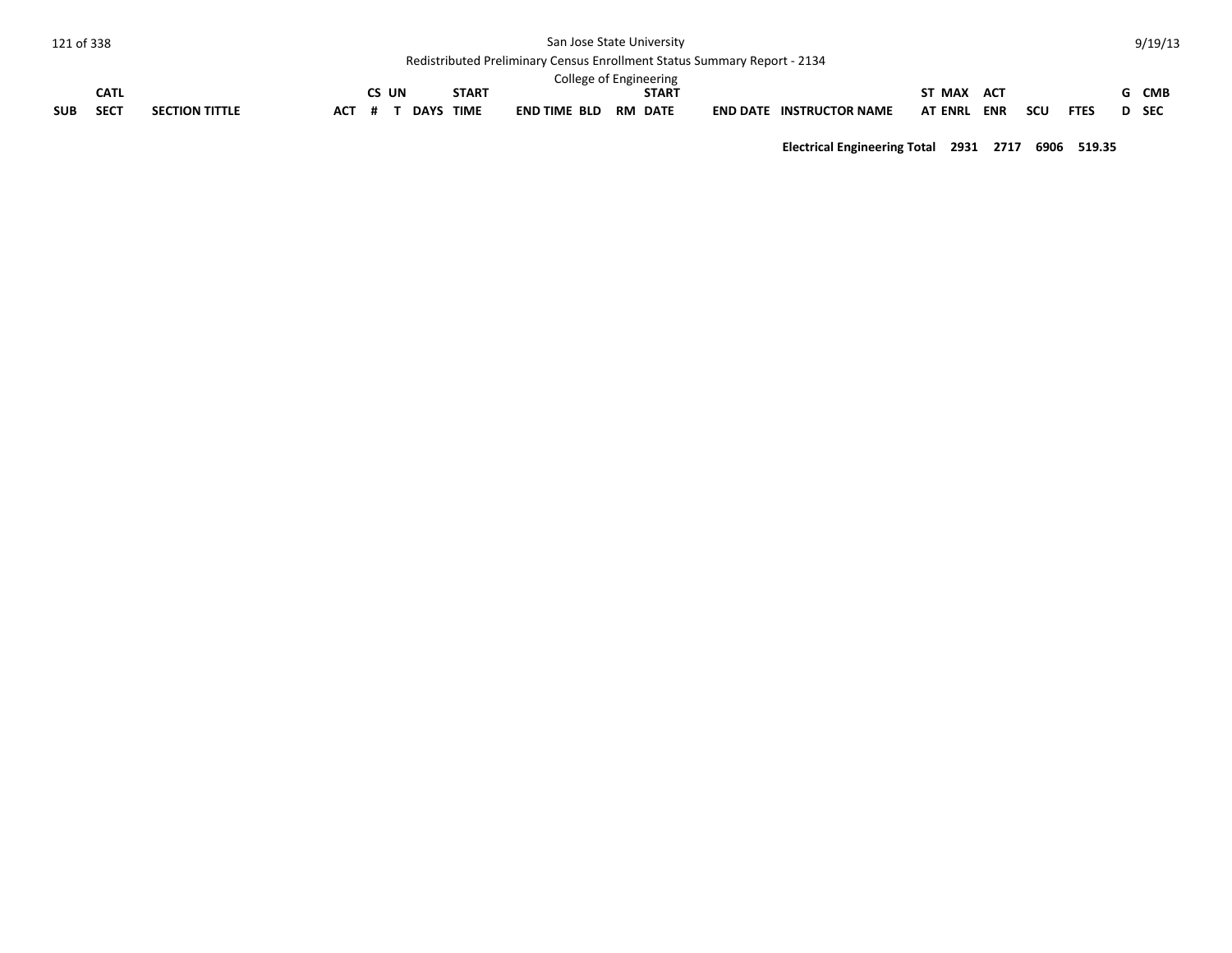Redistributed Preliminary Census Enrollment Status Summary Report - 2134

|             |                            |                            |            |                |                |                    |              | College of Engineering |                                    |                                        |       |                |            |            |             |             |            |
|-------------|----------------------------|----------------------------|------------|----------------|----------------|--------------------|--------------|------------------------|------------------------------------|----------------------------------------|-------|----------------|------------|------------|-------------|-------------|------------|
|             | <b>CATL</b>                |                            |            | CS UN          |                |                    | <b>START</b> |                        | START                              |                                        |       | ST MAX         | ACT        |            |             | G           | <b>CMB</b> |
| SUB         | <b>SECT</b>                | <b>SECTION TITTLE</b>      | ACT        | #              |                | <b>T DAYS TIME</b> |              | <b>END TIME BLD</b>    | <b>RM DATE</b>                     | <b>END DATE INSTRUCTOR NAME</b>        |       | <b>AT ENRL</b> | <b>ENR</b> | <b>SCU</b> | <b>FTES</b> | D           | <b>SEC</b> |
|             | <b>General Engineering</b> |                            |            |                |                |                    |              |                        |                                    |                                        |       |                |            |            |             |             |            |
| ENGR        | 501                        | Science of High Tech       | LEC        | $\overline{2}$ | 3              | MW                 | 12:00 PM     | 1:15 PM ENG            | 331 8/21/2013 12/9/2013 E Green    |                                        | Α     | 50             | 30         | 90         | 6.00        | 0           |            |
| <b>ENGR</b> | 502                        | Science of High Tech       | <b>LEC</b> | 2              | $\overline{3}$ | <b>MW</b>          | 1:30 PM      | 2:45 PM ENG            | 301 8/21/2013 12/9/2013 E Green    |                                        | A     | 30             | 12         | 36         | 2.40        | $\Omega$    |            |
|             |                            |                            |            |                |                |                    |              |                        |                                    |                                        | Total | 80             | 42         | 126        | 8.40        |             |            |
| ENGR        | 8Q 01                      | <b>Engineering Success</b> | ACT 13 1 T |                |                |                    | 12:00 PM     | 1:45 PM ENG            | 327 8/21/2013 12/9/2013 F Castillo |                                        | A     | 25             | 25         | 25         | 1.67        | 0           |            |
| <b>ENGR</b> | 8Q 02                      | <b>Engineering Success</b> | ACT        | 13 1 T         |                |                    | 12:00 PM     | 1:45 PM ENG            |                                    | 338 8/21/2013 12/9/2013 B Sanchez-Cruz | Α     | 25             | 24         | 24         | 1.60        | 0           |            |
| ENGR        | 8Q 03                      | <b>Engineering Success</b> | ACT        | 13 1 R         |                |                    | 12:00 PM     | 1:45 PM ENG            | 327 8/21/2013 12/9/2013 F Castillo |                                        | Α     | 25             | 24         | 24         | 1.60        | 0           |            |
| <b>ENGR</b> | 8Q 04                      | <b>Engineering Success</b> | ACT 13 1 R |                |                |                    | 12:00 PM     | 1:45 PM ENG            |                                    | 338 8/21/2013 12/9/2013 B Sanchez-Cruz | A     | 25             | 25         | 25         | 1.67        | $\Omega$    |            |
|             |                            |                            |            |                |                |                    |              |                        |                                    |                                        | Total | 100            | 98         | 98         | 6.53        |             |            |
| ENGR        | 10 01                      | Intro to Engr              | SEM        | -5             | 3              | MW                 | 8:00 AM      | 8:50 AM ENG            | 189 8/21/2013 12/9/2013 T Anagnos  |                                        | Α     | 200            | 204        | 408        | 40.80       | 0           |            |
| ENGR        | 10 02                      | Intro to Engr              | SEM        | 5              |                | 3 MW               | 1:30 PM      | 2:20 PM MD             | 101 8/21/2013 12/9/2013 K Youssefi |                                        | Α     | 375            | 302        | 604        | 60.40       | 0           |            |
| ENGR        | 1003                       | Intro to Engr              | LAB        | 16             |                | 0 W                |              | 9:00 AM 11:45 AM ENG   | 391 8/21/2013 12/9/2013 S Duorah   |                                        | Α     | 24             | 24         | 24         | 0.00        | 0           |            |
| <b>ENGR</b> | 1004                       | Intro to Engr              | LAB        | 16             | 0 <sub>T</sub> |                    | 6:00 PM      | 8:45 PM ENG            | 391 8/21/2013 12/9/2013 S Sepka    |                                        | A     | 24             | 25         | 25         | 0.00        | $\Omega$    |            |
| <b>ENGR</b> | 10 05                      | Intro to Engr              | LAB        | 16             | 0 <sub>T</sub> |                    | 3:00 PM      | 5:45 PM ENG            | 391 8/21/2013 12/9/2013 W Du       |                                        | A     | 24             | 24         | 24         | 0.00        | $\mathbf 0$ |            |
| ENGR        | 1006                       | Intro to Engr              | LAB        | 16             | 0 M            |                    | 3:00 PM      | 5:45 PM ENG            | 391 8/21/2013 12/9/2013 E Green    |                                        | Α     | 24             | 24         | 24         | 0.00        | $\mathbf 0$ |            |
| ENGR        | 10 07                      | Intro to Engr              | LAB        | 16             | 0 <sub>T</sub> |                    |              | 9:00 AM 11:45 AM ENG   | 391 8/21/2013 12/9/2013 W Du       |                                        | Α     | 24             | 23         | 23         | 0.00        | 0           |            |
| <b>ENGR</b> | 1008                       | Intro to Engr              | LAB        | 16             | 0 R            |                    |              | 9:00 AM 11:45 AM ENG   | 391 8/21/2013 12/9/2013 S Duorah   |                                        | Α     | 24             | 24         | 24         | 0.00        | $\mathbf 0$ |            |
| <b>ENGR</b> | 10 09                      | Intro to Engr              | LAB        | 16             | 0 <sub>T</sub> |                    | 12:00 PM     | 2:45 PM ENG            |                                    | 391 8/21/2013 12/9/2013 O Pantchenko   | A     | 24             | 24         | 24         | 0.00        | $\mathbf 0$ |            |
| <b>ENGR</b> | 10 10                      | Intro to Engr              | LAB        | 16             | 0 R            |                    | 12:00 PM     | 2:45 PM ENG            |                                    | 391 8/21/2013 12/9/2013 O Pantchenko   | Α     | 24             | 25         | 25         | 0.00        | $\mathbf 0$ |            |
| ENGR        | 10 11                      | Intro to Engr              | LAB        | 16             | 0 R            |                    | 3:00 PM      | 5:45 PM ENG            | 391 8/21/2013 12/9/2013 G Avila    |                                        | Α     | 24             | 24         | 24         | 0.00        | 0           |            |
| ENGR        | 10 12                      | Intro to Engr              | LAB        | 16 0 F         |                |                    | 12:30 PM     | 3:15 PM ENG            | 391 8/21/2013 12/9/2013 K Youssefi |                                        | Α     | 24             | 24         | 24         | 0.00        | 0           |            |
| ENGR        | 10 13                      | Intro to Engr              | LAB        | 16             |                | $0 \quad W$        | 3:00 PM      | 5:45 PM ENG            | 391 8/21/2013 12/9/2013 V De Loza  |                                        | Α     | 24             | 26         | 26         | 0.00        | 0           |            |
| ENGR        | 10 14                      | Intro to Engr              | LAB        | 16             | 0 F            |                    |              | 9:00 AM 11:45 AM ENG   | 391 8/21/2013 12/9/2013 S Sepka    |                                        | A     | 24             | 24         | 24         | 0.00        | 0           |            |
| <b>ENGR</b> | 10 15                      | Intro to Engr              | LAB        | 16             |                | 0 W                | 12:00 PM     | 2:45 PM ENG            | 391 8/21/2013 12/9/2013 V De Loza  |                                        | Α     | 24             | 24         | 24         | 0.00        | $\mathbf 0$ |            |
| ENGR        | 10 16                      | Intro to Engr              | LAB        | 16             | 0 F            |                    |              | 9:00 AM 11:45 AM ENG   | 393 8/21/2013 12/9/2013 K Youssefi |                                        | A     | 24             | 24         | 24         | 0.00        | 0           |            |
| ENGR        | 10 17                      | Intro to Engr              | LAB        | 16             |                | 0 W                |              | 9:00 AM 11:45 AM ENG   | 393 8/21/2013 12/9/2013            |                                        | Α     | 24             | 24         | 24         | 0.00        | 0           |            |
| <b>ENGR</b> | 10 18                      | Intro to Engr              | LAB        | 16             | 0 F            |                    | 12:30 PM     | 3:15 PM ENG            | 393 8/21/2013 12/9/2013 S Duorah   |                                        | Α     | 24             | 24         | 24         | 0.00        | $\mathbf 0$ |            |
| ENGR        | 10 19                      | Intro to Engr              | LAB        | 16 0 W         |                |                    | 12:00 PM     | 2:45 PM ENG            |                                    | 393 8/21/2013 12/9/2013 V Mangrulkar   | Α     | 24             | 24         | 24         | 0.00        | $\mathbf 0$ |            |
| ENGR        | 10 20                      | Intro to Engr              | LAB        | 16             | 0 R            |                    |              | 9:00 AM 11:45 AM ENG   | 393 8/21/2013 12/9/2013 J Valencia |                                        | Α     | 24             | 24         | 24         | 0.00        | 0           |            |
| ENGR        | 10 21                      | Intro to Engr              | LAB        | 16             | 0 <sub>T</sub> |                    |              | 9:00 AM 11:45 AM ENG   | 393 8/21/2013 12/9/2013            |                                        | A     | 24             | 24         | 24         | 0.00        | 0           |            |
| <b>ENGR</b> | 10 22                      | Intro to Engr              | LAB        | 16             | 0 <sub>T</sub> |                    | 3:00 PM      | 5:45 PM ENG            | 393 8/21/2013 12/9/2013            |                                        | Α     | 24             | 23         | 23         | 0.00        | 0           |            |
| <b>ENGR</b> | 10 23                      | Intro to Engr              | LAB        | 16 0 R         |                |                    | 6:00 PM      | 8:45 PM ENG            | 391 8/21/2013 12/9/2013            |                                        | Α     | 24             | 24         | 24         | 0.00        | $\Omega$    |            |
|             |                            |                            |            |                |                |                    |              |                        |                                    |                                        | Total | 1079           | 1012       | 1518       | 101.20      |             |            |
| ENGR        | 11 01                      | Intro Eng Transfer         | ACT        |                | 1              |                    |              |                        |                                    |                                        | Х     | 0              | 0          | 0          | 0.00        | 0           |            |
| ENGR        | 1102                       | Intro Eng Transfer         | ACT        | 13 1           |                | MW                 | 1:30 PM      | 2:20 PM ENG            | 327 8/21/2013 12/9/2013 L Wesley   |                                        | Α     | 30             | 19         | 19         | 1.27        | 0           |            |
| ENGR        | 1103                       | Intro Eng Transfer         | ACT        | 13 1 W         |                |                    | 6:00 PM      | 7:45 PM ENG            | 340 8/21/2013 12/9/2013            |                                        | A     | 30             | 14         | 14         | 0.93        | $\mathbf 0$ |            |
|             |                            |                            |            |                |                |                    |              |                        |                                    |                                        | Total | 60             | 33         | 33         | 2.20        |             |            |
| <b>ENGR</b> |                            | 81W 01 Basic Writ Wrkshp   | LAB        | 16 1 T         |                |                    | 11:30 AM     | 1:20 PM ENG            | 333 8/21/2013 12/9/2013 J Melvin   |                                        | Α     | 25             | 26         | 26         | 1.73        | 0           |            |
| <b>ENGR</b> |                            | 81W 02 Basic Writ Wrkshp   | LAB 16 1 M |                |                |                    | 11:30 AM     | 1:20 PM ENG            | 333 8/21/2013 12/9/2013 J Melvin   |                                        | A     | 25             | 25         | 25         | 1.67        | $\Omega$    |            |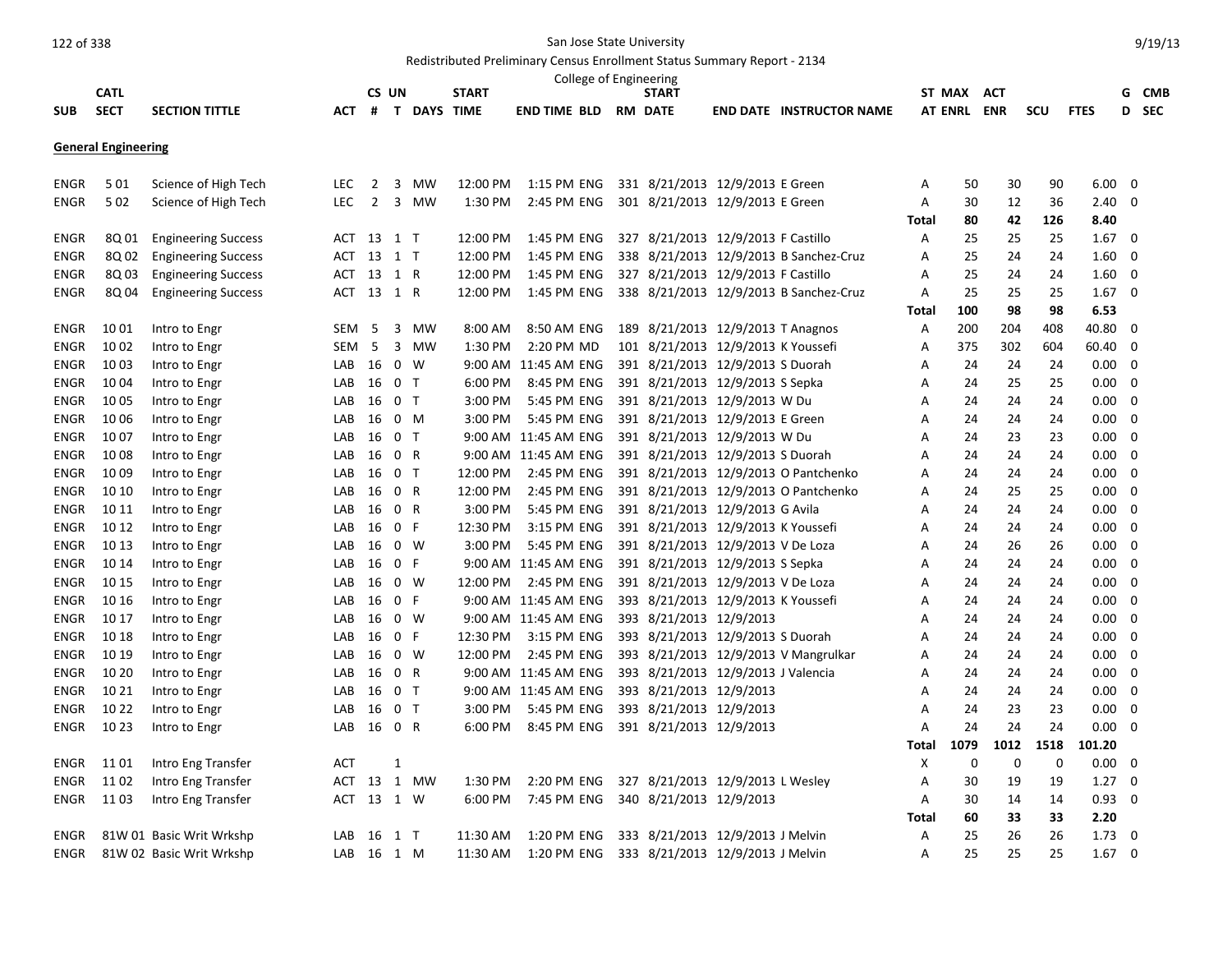|             | <b>CATL</b> |                          |            | CS UN  |                |               | <b>START</b> |                       | College of Engineering |     | <b>START</b>                       |                     |                                         | ST MAX ACT  |     |              |              |                | G                        | <b>CMB</b> |
|-------------|-------------|--------------------------|------------|--------|----------------|---------------|--------------|-----------------------|------------------------|-----|------------------------------------|---------------------|-----------------------------------------|-------------|-----|--------------|--------------|----------------|--------------------------|------------|
| <b>SUB</b>  | <b>SECT</b> | <b>SECTION TITTLE</b>    | ACT        |        |                | # T DAYS TIME |              | <b>END TIME BLD</b>   |                        |     | <b>RM DATE</b>                     |                     | <b>END DATE INSTRUCTOR NAME</b>         | AT ENRL ENR |     |              | scu          | <b>FTES</b>    | D                        | <b>SEC</b> |
|             |             |                          |            |        |                |               |              |                       |                        |     |                                    |                     |                                         |             |     |              |              |                |                          |            |
| ENGR        |             | 81W 03 Basic Writ Wrkshp | LAB        | 16     | 1              | F             |              | 9:30 AM 11:20 AM ENG  |                        |     | 333 8/21/2013 12/9/2013 V Sansome  |                     |                                         | Α           | 25  | 23           | 23           | $1.53 \quad 0$ |                          |            |
| <b>ENGR</b> |             | 81W 04 Basic Writ Wrkshp | LAB        | 16     | 1 F            |               | 11:30 AM     | 1:20 PM ENG           |                        |     | 333 8/21/2013 12/9/2013 V Sansome  |                     |                                         | А           | 25  | 25           | 25           | $1.67 \quad 0$ |                          |            |
| ENGR        |             | 81W 05 Basic Writ Wrkshp | LAB        | 16 1 W |                |               | 4:00 PM      | 5:50 PM ENG           |                        |     | 388 8/21/2013 12/9/2013 B Eswar    |                     |                                         | Α           | 25  | 23           | 23           | $1.53 \t 0$    |                          |            |
| ENGR        |             | 81W 06 Basic Writ Wrkshp | LAB        | 16     | 1 M            |               |              | 10:30 AM 12:20 PM ENG |                        |     | 394 8/21/2013 12/9/2013 K Stangel  |                     |                                         | Α           | 25  | 24           | 24           | $1.60 \quad 0$ |                          |            |
|             |             |                          |            |        |                |               |              |                       |                        |     |                                    |                     |                                         | Total       | 150 | 146          | 146          | 9.73           |                          |            |
| ENGR        |             | 100W 01 Engr Reports     | <b>SEM</b> | 5      |                | 3 W           | 12:00 PM     | 1:15 PM ENG           |                        |     | 189 8/21/2013 12/9/2013            |                     |                                         | Α           | 26  | 27           | 54           | $5.40 \quad 0$ |                          |            |
| ENGR        |             | 100W 02 Engr Reports     | LAB        | 16     |                | $0 \quad W$   | 7:00 AM      | 8:50 AM ENG           |                        |     | 392 8/21/2013 12/9/2013            |                     |                                         | А           | 26  | 27           | 27           | 0.00           | $\mathbf 0$              |            |
| ENGR        |             | 100W 03 Engr Reports     | <b>SEM</b> | 5      |                | $3 \quad W$   | 12:00 PM     | 1:15 PM ENG           |                        |     | 189 8/21/2013 12/9/2013            |                     |                                         | A           | 26  | 26           | 52           | $5.20 \ 0$     |                          |            |
| ENGR        |             | 100W 04 Engr Reports     | LAB        | 16     |                | $0 \quad W$   | 9:00 AM      | 10:50 AM ENG          |                        |     | 395 8/21/2013 12/9/2013            |                     |                                         | Α           | 26  | 26           | 26           | 0.00           | 0                        |            |
| <b>ENGR</b> |             | 100W 05 Engr Reports     | <b>SEM</b> | 5      |                | $3 \quad W$   | 12:00 PM     | 1:15 PM ENG           |                        |     | 189 8/21/2013 12/9/2013 J Linsdell |                     |                                         | А           | 26  | 27           | 54           | 5.40           | $\mathbf 0$              |            |
| ENGR        |             | 100W 06 Engr Reports     | LAB        | 16     |                | $0 \quad W$   | 1:30 PM      | 3:20 PM ENG           |                        |     | 395 8/21/2013 12/9/2013            |                     |                                         | Α           | 26  | 27           | 27           | $0.00 \quad 0$ |                          |            |
| ENGR        |             | 100W 07 Engr Reports     | <b>SEM</b> | 5      |                | $3 \quad W$   | 12:00 PM     | 1:15 PM ENG           |                        |     | 189 8/21/2013 12/9/2013            |                     |                                         | Α           | 24  | 25           | 50           | 5.00           | $\mathbf{0}$             |            |
| ENGR        |             | 100W 08 Engr Reports     | LAB        | 16     | $\mathbf 0$    | W             | 4:00 PM      | 5:50 PM ENG           |                        |     | 395 8/21/2013 12/9/2013            |                     |                                         | Α           | 24  | 25           | 25           | 0.00           | $\overline{\phantom{0}}$ |            |
| <b>ENGR</b> |             | 100W 09 Engr Reports     | <b>SEM</b> | - 5    |                | 3 M           | 6:00 PM      | 7:50 PM ENG           |                        |     | 392 8/21/2013 12/9/2013 B Eswar    |                     |                                         | Α           | 26  | 26           | 52           | 5.20           | $\mathbf{0}$             |            |
| <b>ENGR</b> |             | 100W 10 Engr Reports     | LAB        | 16     |                | $0 \quad W$   | 6:00 PM      | 8:50 PM ENG           |                        |     | 392 8/21/2013 12/9/2013 B Eswar    |                     |                                         | Α           | 26  | 26           | 26           | $0.00 \quad 0$ |                          |            |
| <b>ENGR</b> |             | 100W 11 Engr Reports     | <b>SEM</b> | 5      |                | $3 \quad W$   | 12:00 PM     | 1:15 PM ENG           |                        |     | 189 8/21/2013 12/9/2013 J Linsdell |                     |                                         | Α           | 26  | 28           | 56           | 5.60           | $\mathbf 0$              |            |
| <b>ENGR</b> |             | 100W 12 Engr Reports     | LAB        | 16     | 0 R            |               | 7:30 AM      | 9:20 AM ENG           |                        |     | 392 8/21/2013 12/9/2013 J Linsdell |                     |                                         | Α           | 26  | 28           | 28           | 0.00           | $\mathbf 0$              |            |
| <b>ENGR</b> |             | 100W 13 Engr Reports     | <b>SEM</b> | 5      |                | $3 \quad W$   | 12:00 PM     | 1:15 PM ENG           |                        |     | 189 8/21/2013 12/9/2013 J Linsdell |                     |                                         | Α           | 26  | 28           | 56           | 5.60           | $\mathbf{0}$             |            |
| ENGR        |             | 100W 14 Engr Reports     | LAB        | 16     | $\mathbf 0$    | R             | 10:30 AM     | 12:20 PM ENG          |                        |     | 392 8/21/2013 12/9/2013 J Linsdell |                     |                                         | Α           | 26  | 28           | 28           | 0.00           | $\mathbf{0}$             |            |
| <b>ENGR</b> |             | 100W 15 Engr Reports     | <b>SEM</b> | 5      |                | $3 \quad W$   | 12:00 PM     | 1:15 PM ENG           |                        |     | 189 8/21/2013 12/9/2013 J Linsdell |                     |                                         | Α           | 26  | 26           | 52           | 5.20           | $\mathbf{0}$             |            |
| ENGR        |             | 100W 16 Engr Reports     | LAB        | 16     | 0 R            |               | 1:30 PM      | 3:20 PM ENG           |                        |     | 392 8/21/2013 12/9/2013 V Parrish  |                     |                                         | Α           | 26  | 26           | 26           | $0.00\,$       | $\Omega$                 |            |
| <b>ENGR</b> |             | 100W 17 Engr Reports     | <b>SEM</b> | 5      |                | 3 W           | 12:00 PM     | 1:15 PM ENG           |                        |     | 189 8/21/2013 12/9/2013 J Linsdell |                     |                                         | Α           | 26  | 26           | 52           | $5.20 \ 0$     |                          |            |
| <b>ENGR</b> |             | 100W 18 Engr Reports     | LAB        | 16     | 0              | R             | 4:00 PM      | 5:50 PM ENG           |                        |     | 392 8/21/2013 12/9/2013 V Parrish  |                     |                                         | Α           | 26  | 26           | 26           | $0.00\,$       | 0                        |            |
| <b>ENGR</b> |             | 100W 19 Engr Reports     | <b>SEM</b> | 5      | 3 <sub>1</sub> |               | 6:00 PM      | 7:50 PM ENG           |                        |     | 392 8/21/2013 12/9/2013 C Cordero  |                     |                                         | Α           | 26  | 26           | 52           | 5.20           | $\mathbf 0$              |            |
| ENGR        |             | 100W 20 Engr Reports     | LAB        | 16     | 0 R            |               | 6:00 PM      | 8:50 PM ENG           |                        |     | 392 8/21/2013 12/9/2013 C Cordero  |                     |                                         | Α           | 26  | 26           | 26           | 0.00           | $\Omega$                 |            |
| <b>ENGR</b> |             | 100W 21 Engr Reports     | <b>SEM</b> | 5      | 3 <sub>1</sub> |               | 6:00 PM      | 7:50 PM ENG           |                        |     | 394 8/21/2013 12/9/2013 L Zou      |                     |                                         | Α           | 26  | 26           | 52           | 5.20           | $\mathbf{0}$             |            |
| ENGR        |             | 100W 22 Engr Reports     | LAB        | 16     | $\mathbf 0$    | R             | 6:00 PM      | 8:50 PM ENG           |                        |     | 333 8/21/2013 12/9/2013 L Zou      |                     |                                         | Α           | 26  | 26           | 26           | 0.00           | 0                        |            |
| ENGR        |             | 100W 23 Engr Reports     | <b>SEM</b> | 5      | 3 F            |               | 1:00 PM      | 2:50 PM ENG           |                        |     |                                    |                     | 392 8/21/2013 12/9/2013 B Murphy-Wesley | Α           | 26  | 26           | 52           | $5.20 \ 0$     |                          |            |
| ENGR        |             | 100W 24 Engr Reports     | LAB        | 16     | 0 F            |               | 9:30 AM      | 12:20 PM ENG          |                        |     |                                    |                     | 392 8/21/2013 12/9/2013 B Murphy-Wesley | А           | 26  | 26           | 26           | $0.00 \quad 0$ |                          |            |
| ENGR        |             | 100W 25 Engr Reports     | <b>SEM</b> | 5      |                | $3 \quad W$   | 12:00 PM     | 1:15 PM ENG           |                        |     | 189 8/21/2013 12/9/2013 J Linsdell |                     |                                         | Α           | 26  | 25           | 50           | 5.00           | $\mathbf{0}$             |            |
| ENGR        |             | 100W 26 Engr Reports     | LAB        | 16     | $0$ M          |               | 1:00 PM      | 3:50 PM ENG           |                        |     | 394 8/21/2013 12/9/2013 C Cordero  |                     |                                         | Α           | 26  | 25           | 25           | 0.00           | $\Omega$                 |            |
|             |             |                          |            |        |                |               |              |                       |                        |     |                                    |                     |                                         | Total       | 672 | 684          | 1026         | 68.40          |                          |            |
| ENGR        | 102 01      | Renew Energy Engineering | LEC        |        | 3              |               |              |                       |                        |     |                                    |                     |                                         | Χ           | 0   | 0            | 0            | 0.00           | $\Omega$                 |            |
|             |             |                          |            |        |                |               |              |                       |                        |     |                                    |                     |                                         | Total       | 0   | 0            | 0            | 0.00           |                          |            |
| ENGR        | 108 01      | <b>Green Electronics</b> | <b>LEC</b> |        | 3              |               |              |                       |                        |     |                                    |                     |                                         | х           | O   | 0            | 0            | 0.00           | $\Omega$                 |            |
|             |             |                          |            |        |                |               |              |                       |                        |     |                                    |                     |                                         | Total       | 0   | 0            | 0            | 0.00           |                          |            |
| ENGR        | 180 01      | <b>Indiv Studies</b>     | <b>SUP</b> | 36     |                | 3 TBA         |              |                       |                        |     | 8/21/2013 12/9/2013                |                     |                                         | А           | 36  | 0            | 0            | $0.00\,$       | 0                        |            |
| <b>ENGR</b> | 18002       | <b>Indiv Studies</b>     | <b>SUP</b> | 36     |                | 2 TBA         |              |                       |                        |     |                                    | 8/21/2013 12/9/2013 |                                         | Α           | 20  | 0            | 0            | 0.00           | $\mathbf 0$              |            |
| <b>ENGR</b> | 18003       | <b>Indiv Studies</b>     | <b>SUP</b> | 36     | 1 F            |               | 1:00 PM      | 3:00 PM ENG           |                        | 343 | 8/21/2013 12/9/2013 N Mourtos      |                     |                                         | Α           | 35  | 13           | 13           | 0.87           | $\Omega$                 |            |
| <b>ENGR</b> | 18004       | <b>Indiv Studies</b>     | <b>SUP</b> | 36     | 1 F            |               | 1:00 PM      | 3:00 PM ENG           |                        |     | 343 8/21/2013 12/9/2013 S Gleixner |                     |                                         | A           | 10  | $\mathbf{1}$ | $\mathbf{1}$ | 0.07           | $\overline{0}$           |            |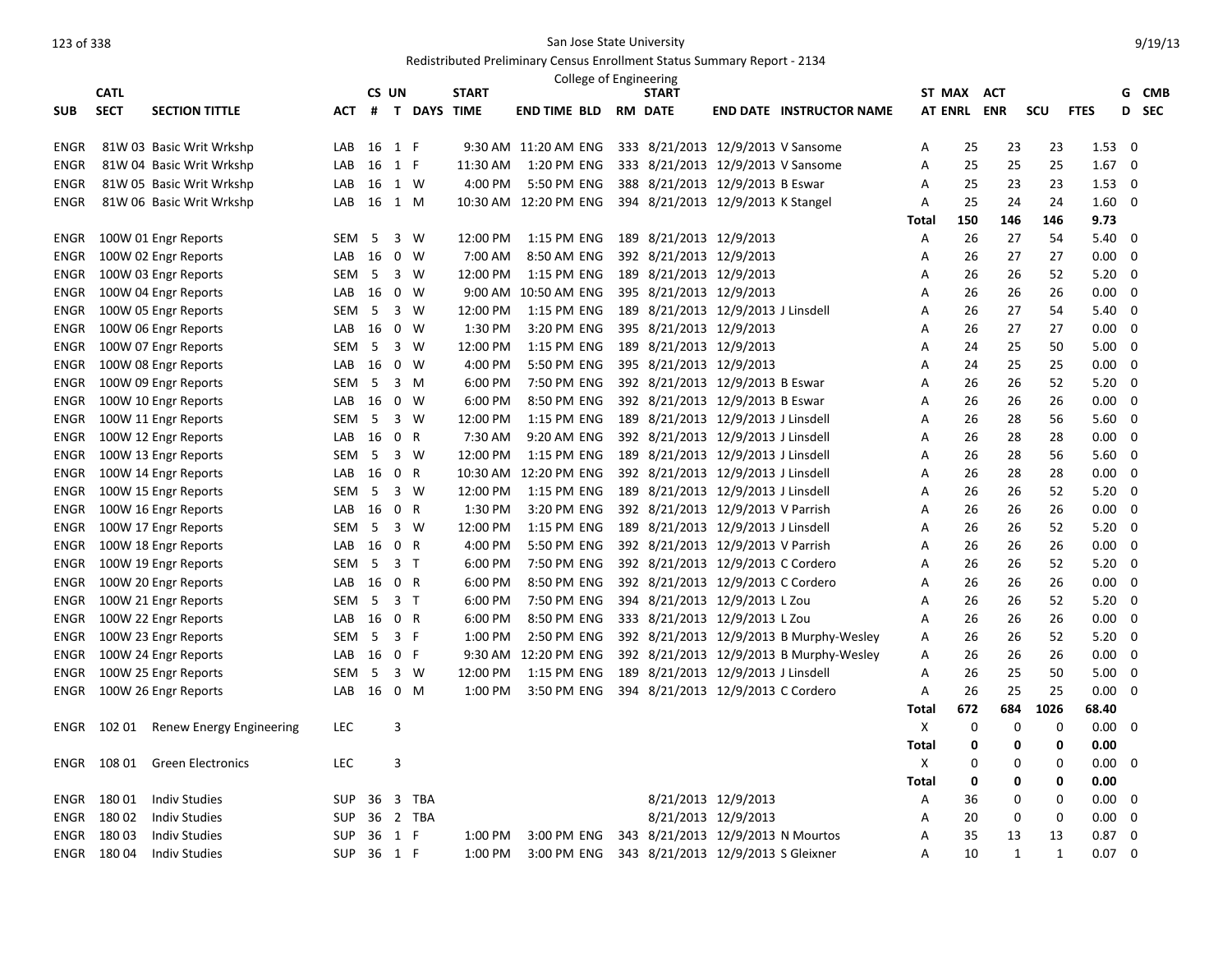## Redistributed Preliminary Census Enrollment Status Summary Report - 2134

|             |             |                              |                  |                |              |                    |              | College of Engineering |                                    |                                |                                         |              |                   |                   |                |                        |                |            |  |
|-------------|-------------|------------------------------|------------------|----------------|--------------|--------------------|--------------|------------------------|------------------------------------|--------------------------------|-----------------------------------------|--------------|-------------------|-------------------|----------------|------------------------|----------------|------------|--|
|             | <b>CATL</b> |                              |                  | CS UN          |              |                    | <b>START</b> |                        | <b>START</b>                       |                                |                                         | ST MAX ACT   |                   |                   |                |                        | G              | <b>CMB</b> |  |
| <b>SUB</b>  | <b>SECT</b> | <b>SECTION TITTLE</b>        | ACT              | #              |              | <b>T DAYS TIME</b> |              | END TIME BLD           | <b>RM DATE</b>                     |                                | <b>END DATE INSTRUCTOR NAME</b>         |              |                   | AT ENRL ENR       | scu            | <b>FTES</b>            | D              | <b>SEC</b> |  |
| ENGR        | 18005       | <b>Indiv Studies</b>         | <b>SUP</b>       | 36             | 1 F          |                    | 1:00 PM      | 3:00 PM ENG            | 343 8/21/2013 12/9/2013 B Hawkins  |                                |                                         | Α            | 10                | 3                 | 3              | 0.20                   | $\mathbf 0$    |            |  |
| ENGR        | 180 06      | <b>Indiv Studies</b>         | <b>SUP</b>       | 36             | 1 F          |                    | 1:00 PM      | 3:00 PM ENG            | 343 8/21/2013 12/9/2013 D Parent   |                                |                                         | A            | 35                | 23                | 23             | 1.53                   | $\mathbf 0$    |            |  |
|             |             |                              |                  |                |              |                    |              |                        |                                    |                                |                                         | Total        | 146               | 40                | 40             | 2.67                   |                |            |  |
| ENGR        | 184 01      | <b>Bus Strat in Practice</b> | SEM              | - 5            | 3            | M                  | 6:00 PM      | 8:45 PM IS             | 113 8/21/2013 12/9/2013 J Dorosti  |                                |                                         | A            | 30                | 16                | 48             | 3.20                   | 0 <sup>C</sup> |            |  |
| BUS3        | 184 01      | <b>Bus Strat in Practice</b> | SEM              | - 5            |              | 3 M                | 6:00 PM      | 8:45 PM IS             | 113 8/21/2013 12/9/2013 J Dorosti  |                                |                                         | Α            | $\mathbf 0$       | $\mathbf 0$       | $\mathbf 0$    | 0.00                   | 0 <sup>C</sup> |            |  |
|             |             |                              |                  |                |              |                    |              |                        |                                    |                                |                                         | Total        | 30                | 16                | 48             | 3.20                   |                |            |  |
| ENGR        |             | 195C 01 Inter Sr Proj I      | LAB              | 16             |              | 3 W                | 1:30 PM      | 4:15 PM ENG            | 133 8/21/2013 12/9/2013 B Furman   |                                |                                         | Α            | 30                | 17                | 51             | 3.40 OC                |                |            |  |
| <b>AVIA</b> |             | 195C 01 Inter Sr Proj I      | LAB              | 16             |              | 3 W                | 1:30 PM      | 4:15 PM ENG            | 133 8/21/2013 12/9/2013 B Furman   |                                |                                         | A            | $\mathbf 0$       | $\mathbf{0}$      | $\mathbf{0}$   | 0.00                   | 0 <sup>C</sup> |            |  |
| <b>CHE</b>  |             | 195C 01 Inter Sr Proj I      | LAB              | 16             |              | 3 W                | 1:30 PM      | 4:15 PM ENG            | 133 8/21/2013 12/9/2013 B Furman   |                                |                                         | Α            | 0                 | $\mathbf{0}$      | 0              | 0.00                   | 0 <sup>C</sup> |            |  |
|             |             | CMPE 195C 01 Inter Sr Proj I | LAB              | 16             |              | 3 W                | 1:30 PM      | 4:15 PM ENG            | 133 8/21/2013 12/9/2013 B Furman   |                                |                                         | Α            | 0                 | 0                 | $\mathbf{0}$   | 0.00                   | 0 <sup>C</sup> |            |  |
| EE          |             | 195C 01 Inter Sr Proj I      | LAB              | 16             |              | 3 W                | 1:30 PM      | 4:15 PM ENG            | 133 8/21/2013 12/9/2013 B Furman   |                                |                                         | A            | $\Omega$          | 0                 | $\mathbf{0}$   | 0.00 <sub>1</sub>      | 0 <sup>C</sup> |            |  |
| <b>ISE</b>  |             | 195C 01 Inter Sr Proj I      | LAB              | 16             |              | 3 W                | 1:30 PM      | 4:15 PM ENG            | 133 8/21/2013 12/9/2013 B Furman   |                                |                                         | Α            | $\mathbf 0$       | 0                 | 0              | 0.00                   | 0 <sup>C</sup> |            |  |
| MATE        |             | 195C 01 Inter Sr Proj I      | LAB              | 16             |              | 3 W                | 1:30 PM      | 4:15 PM ENG            | 133 8/21/2013 12/9/2013 B Furman   |                                |                                         | A            | 0                 | $\mathbf{0}$      | $\mathbf{0}$   | 0.00                   | 0 <sup>C</sup> |            |  |
| <b>TECH</b> |             | 195C 01 Inter Sr Proj I      | LAB              | 16             |              | 3 W                | 1:30 PM      | 4:15 PM ENG            | 133 8/21/2013 12/9/2013 B Furman   |                                |                                         | A            | $\mathbf 0$       | $\mathbf{0}$      | $\mathbf 0$    | 0.00                   | 0 <sup>C</sup> |            |  |
|             |             |                              |                  |                |              |                    |              |                        |                                    |                                |                                         | Total        | 30                | 17                | 51             | 3.40                   |                |            |  |
| ENGR        |             | 195D 01 Inter Sr Proj II     | LAB              |                | 3            |                    |              |                        |                                    |                                |                                         | $\mathsf X$  | $\mathbf 0$       | $\mathbf 0$       | $\mathbf 0$    | 0.00                   | $\mathbf 0$    |            |  |
|             |             |                              |                  |                |              |                    |              |                        |                                    |                                |                                         | Total        | 0                 | 0                 | $\mathbf 0$    | 0.00                   |                |            |  |
| ENGR        |             | 200W 01 Engr Grad Reports    | SEM <sub>5</sub> |                | 3            | M                  | 7:00 PM      | 9:45 PM ENG            |                                    |                                | 394 8/21/2013 12/9/2013 B Murphy-Wesley | Α            | 24                | 24                | 48             | 6.00 24                |                |            |  |
| <b>ENGR</b> |             | 200W 02 Engr Grad Reports    | LAB              | 16             |              | 0 TBA              |              |                        |                                    |                                | 8/21/2013 12/9/2013 B Murphy-Wesley     | A            | 24                | 24                | 24             | 0.0024                 |                |            |  |
| ENGR        |             | 200W 03 Engr Grad Reports    | SEM 5            |                |              | 3 W                |              | 7:30 AM 10:15 AM ENG   | 394 8/21/2013 12/9/2013 J Linsdell |                                |                                         | Α            | 24                | 22                | 44             | 5.50 22                |                |            |  |
| ENGR        |             | 200W 04 Engr Grad Reports    | <b>SEM</b>       |                | 3            |                    |              |                        |                                    |                                |                                         | X            | $\mathbf 0$       | $\mathbf 0$       | $\mathbf 0$    | $0.00 \quad 0$         |                |            |  |
| ENGR        |             | 200W 05 Engr Grad Reports    | LAB              | 16             |              | 0 TBA              |              |                        |                                    | 8/21/2013 12/9/2013 J Linsdell |                                         | Α            | 24                | 22                | 22             | 0.0022                 |                |            |  |
|             |             |                              |                  |                |              |                    |              |                        |                                    |                                |                                         | Total        | 96                | 92                | 138            | 11.50                  |                |            |  |
| ENGR        |             | 201 01 Engr Analysis         | SEM              | - 5            |              | 3 M                | 6:00 PM      | 8:45 PM ENG            |                                    |                                | 388 8/21/2013 12/9/2013 M Khosravi      | Α            | 40                | 20                | 60             | 5.00 20                |                |            |  |
|             |             |                              | <b>LEC</b>       |                |              |                    |              |                        |                                    |                                |                                         | Total<br>X   | 40<br>$\mathbf 0$ | 20<br>$\mathbf 0$ | 60             | 5.00<br>$0.00 \quad 0$ |                |            |  |
| ENGR        | 202 01      | Systems Engr                 |                  |                | 3            |                    |              |                        |                                    |                                |                                         | <b>Total</b> |                   | 0                 | 0<br>0         | 0.00                   |                |            |  |
| ENGR        | 203 01      |                              | SEM              | - 5            |              | 3 W                | 6:00 PM      | 8:45 PM ENG            |                                    |                                | 388 8/21/2013 12/9/2013 R Venkatesh     | Α            | 0<br>40           | 33                | 99             | 8.25 33                |                |            |  |
|             |             | <b>Engr Management</b>       |                  |                |              |                    |              |                        |                                    |                                |                                         |              |                   | 33                | 99             | 8.25                   |                |            |  |
|             | 230 01      |                              | <b>LEC</b>       | $\overline{2}$ | 3 R          |                    | 6:00 PM      | 8:45 PM ENG            | 394 8/21/2013 12/9/2013 P Wolber   |                                |                                         | Total<br>Α   | 40<br>40          | 13                | 39             | 3.10 10                |                |            |  |
| ENGR        |             | <b>Special Topics NGS</b>    |                  |                |              |                    |              |                        |                                    |                                |                                         | Total        | 40                | 13                | 39             | 3.10                   |                |            |  |
| ENGR        | 236 01      | Design for Manuf             | SEM              | 4              | 3 R          |                    | 6:00 PM      | 8:45 PM ENG            | 388 8/21/2013 12/9/2013 J Dorosti  |                                |                                         | Α            | 25                | 9                 | 27             | 1.95 3                 |                |            |  |
|             |             |                              |                  |                |              |                    |              |                        |                                    |                                |                                         | Total        | 25                | 9                 | 27             | 1.95                   |                |            |  |
| ENGR        | 28101       | <b>Master's Project</b>      | LAB              |                | $\mathbf{1}$ |                    |              |                        |                                    |                                |                                         | X            | $\mathbf 0$       | 0                 | $\mathbf 0$    | 0.00                   | $\Omega$       |            |  |
| ENGR        | 28102       | Master's Project             | LAB              | 16 1 S         |              |                    |              | 9:00 AM 11:45 AM       |                                    | 8/21/2013 12/9/2013 L Wesley   |                                         | Α            | 30                | 7                 | $\overline{7}$ | $0.58$ 7               |                |            |  |
|             |             |                              |                  |                |              |                    |              |                        |                                    |                                |                                         | Total        | 30                | $\overline{7}$    | $\overline{7}$ | 0.58                   |                |            |  |
| ENGR        |             | 297B 01 Spc Topics Bioinfo   | SUP              |                |              | 25 1 TBA           |              |                        |                                    | 8/21/2013 12/9/2013            |                                         | Α            | 25                | 1                 | 1              | $0.08$ 1               |                |            |  |
|             |             |                              |                  |                |              |                    |              |                        |                                    |                                |                                         | <b>Total</b> | 25                | 1                 | $\mathbf{1}$   | 0.08                   |                |            |  |
| ENGR        |             | 297D 01 Topics Emerge Tech   | <b>LEC</b>       |                | 1            |                    |              |                        |                                    |                                |                                         | Χ            | $\Omega$          | 0                 | 0              | $0.00\,$               | 0              |            |  |
|             |             |                              |                  |                |              |                    |              |                        |                                    |                                |                                         | <b>Total</b> | 0                 | 0                 | $\Omega$       | 0.00                   |                |            |  |
|             |             |                              |                  |                |              |                    |              |                        |                                    |                                |                                         |              |                   |                   |                |                        |                |            |  |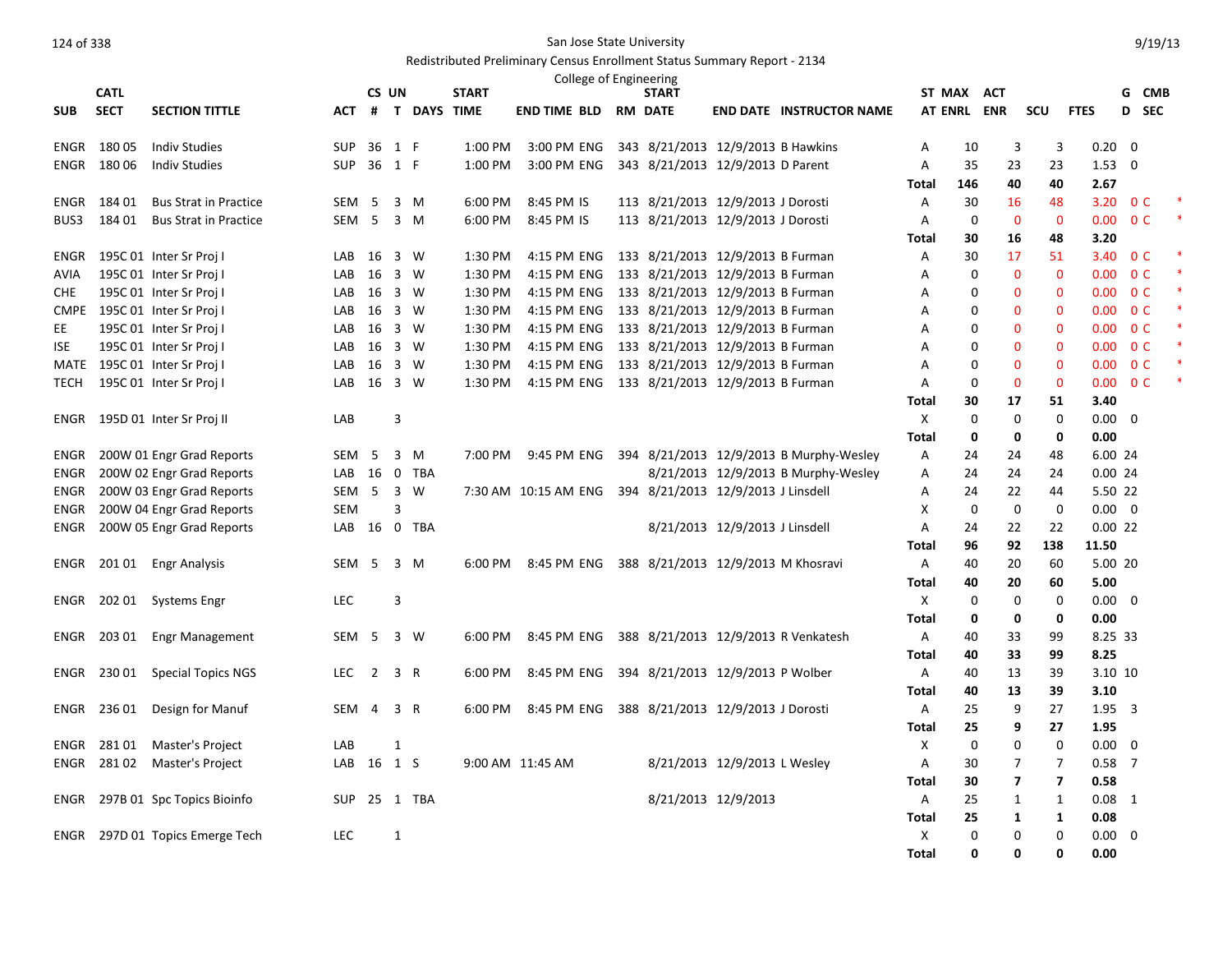|            |             |                           |            |   |       |             |              | College of Engineering |                |                              |                                  |       |                |             |          |                |       |
|------------|-------------|---------------------------|------------|---|-------|-------------|--------------|------------------------|----------------|------------------------------|----------------------------------|-------|----------------|-------------|----------|----------------|-------|
|            | <b>CATL</b> |                           |            |   | CS UN |             | <b>START</b> |                        | <b>START</b>   |                              |                                  |       | ST MAX ACT     |             |          |                | G CMB |
| <b>SUB</b> | <b>SECT</b> | <b>SECTION TITTLE</b>     | <b>ACT</b> | # |       | <b>DAYS</b> | TIME         | <b>END TIME BLD</b>    | <b>RM DATE</b> | <b>END DATE</b>              | <b>INSTRUCTOR NAME</b>           |       | <b>AT ENRL</b> | <b>ENR</b>  | scu      | <b>FTES</b>    | D SEC |
| ENGR       | 298 01      | Master's Project          | LAB        |   |       | 16 2 TBA    |              |                        |                | 8/21/2013 12/9/2013 L Wesley |                                  | A     | 30             |             | 14       | $1.17 \quad 7$ |       |
|            |             |                           |            |   |       |             |              |                        |                |                              |                                  | Total | 30             | 7           | 14       | 1.17           |       |
| ENGR       | 298101      | MSE Internship Experience | <b>SUP</b> |   |       | 48 3 TBA    |              |                        |                | 8/21/2013 12/9/2013 L Wesley |                                  | A     | 24             |             | 3        | $0.25 \quad 1$ |       |
|            |             |                           |            |   |       |             |              |                        |                |                              |                                  | Total | 24             |             | 3        | 0.25           |       |
| ENGR       | 299 01      | Masters Thesis            | SUP        |   |       | 25 1 TBA    |              |                        |                | 8/21/2013 12/9/2013 L Wesley |                                  | A     | 30             | $\mathbf 0$ | $\Omega$ | $0.00 \quad 0$ |       |
| ENGR       | 29902       | <b>Masters Thesis</b>     | <b>SUP</b> |   |       | 25 2 TBA    |              |                        |                | 8/21/2013 12/9/2013 L Wesley |                                  | A     | 25             | $\mathbf 0$ | 0        | $0.00 \ 0$     |       |
| ENGR       | 299 03      | <b>Masters Thesis</b>     | <b>SUP</b> |   |       | 25 3 TBA    |              |                        |                | 8/21/2013 12/9/2013 L Wesley |                                  | A     | 25             | $\mathbf 0$ | $\Omega$ | $0.00 \ 0$     |       |
|            |             |                           |            |   |       |             |              |                        |                |                              |                                  | Total | 80             | 0           | 0        | 0.00           |       |
|            |             |                           |            |   |       |             |              |                        |                |                              | <b>General Engineering Total</b> |       | 2777           | 2271        | 3474     | 237.62         |       |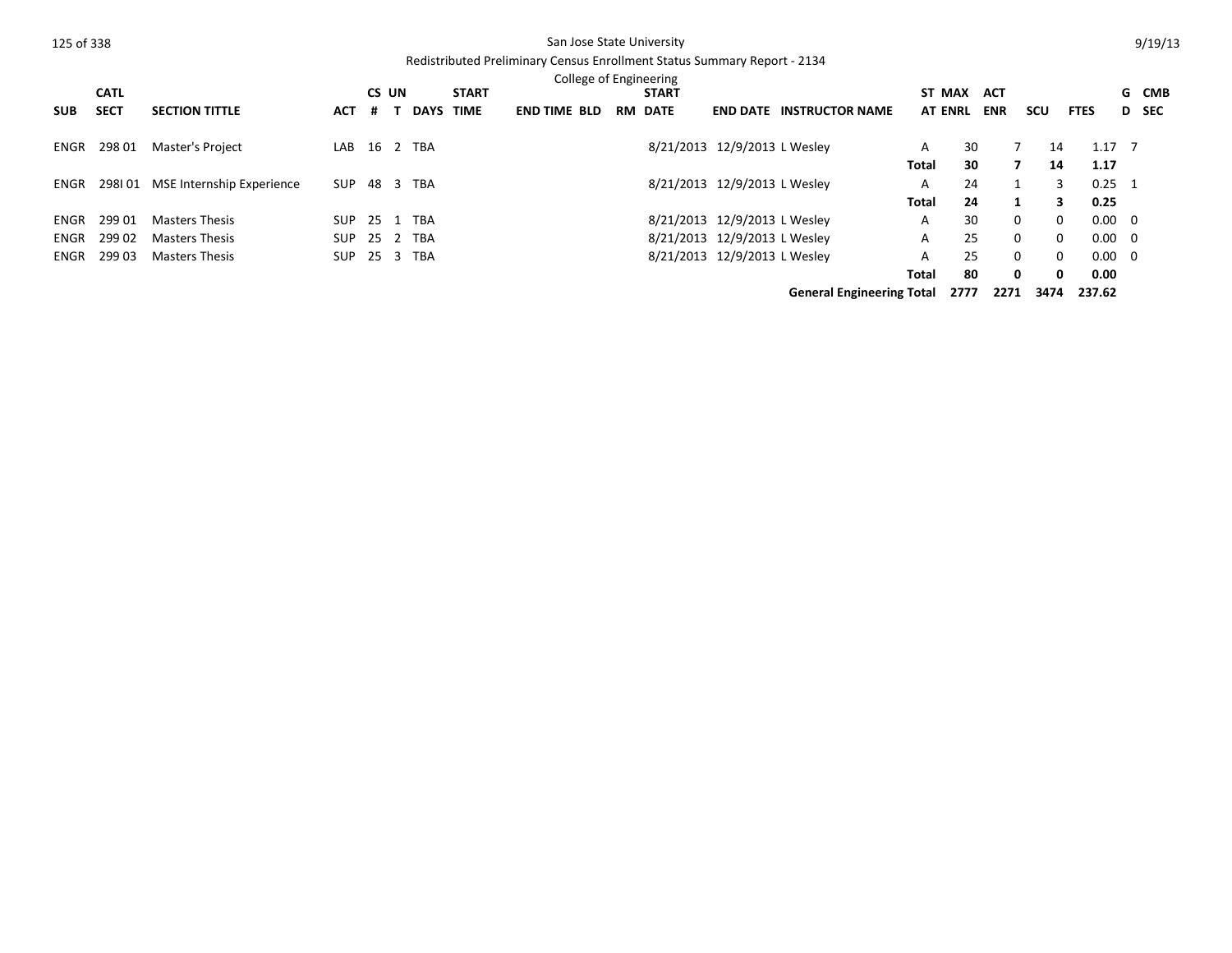| 126 of 338 |  |
|------------|--|
|            |  |

## San Jose State University

# Redistributed Preliminary Census Enrollment Status Summary Report - 2134

|             |             |                                  |            |                |                |                    |              |                      |  | College of Engineering                      |                                         |              |             |                         |                |                |       |  |
|-------------|-------------|----------------------------------|------------|----------------|----------------|--------------------|--------------|----------------------|--|---------------------------------------------|-----------------------------------------|--------------|-------------|-------------------------|----------------|----------------|-------|--|
|             | <b>CATL</b> |                                  |            | CS UN          |                |                    | <b>START</b> |                      |  | <b>START</b>                                |                                         | ST MAX ACT   |             |                         |                |                | G CMB |  |
| <b>SUB</b>  | <b>SECT</b> | <b>SECTION TITTLE</b>            | <b>ACT</b> | #              |                | <b>T DAYS TIME</b> |              | <b>END TIME BLD</b>  |  | <b>RM DATE</b>                              | <b>END DATE INSTRUCTOR NAME</b>         | AT ENRL ENR  |             |                         | scu            | <b>FTES</b>    | D SEC |  |
|             |             | Industrial & Systems Engineering |            |                |                |                    |              |                      |  |                                             |                                         |              |             |                         |                |                |       |  |
| <b>ISE</b>  | 102 01      | Engr Econ Systems                | SEM        | $\overline{4}$ |                | 3 TR               | 1:30 PM      | 2:45 PM ENG          |  | 341 8/21/2013 12/9/2013 N Patel             |                                         | Α            | 90          | 70                      | 210            | 14.00 0        |       |  |
|             |             |                                  |            |                |                |                    |              |                      |  |                                             |                                         | <b>Total</b> | 90          | 70                      | 210            | 14.00          |       |  |
| <b>ISE</b>  |             | 112 01 Occup Health Engr         | SEM        | $\overline{4}$ | 3 <sub>T</sub> |                    | 6:00 PM      | 8:45 PM CL           |  |                                             | 234 8/21/2013 12/9/2013 Y Dessouky      | Α            | 40          | 32                      | 96             | $6.45 \quad 1$ |       |  |
|             |             |                                  |            |                |                |                    |              |                      |  |                                             |                                         | Total        | 40          | 32                      | 96             | 6.45           |       |  |
| <b>ISE</b>  | 130 01      | <b>Engr Statistics</b>           | <b>LEC</b> |                | 3              |                    |              |                      |  |                                             |                                         | X            | $\mathbf 0$ | $\mathbf 0$             | 0              | $0.00 \quad 0$ |       |  |
| <b>ISE</b>  | 130 02      | <b>Engr Statistics</b>           | <b>LEC</b> |                | 3              |                    |              |                      |  |                                             |                                         | X            | $\mathbf 0$ | $\mathbf 0$             | 0              | $0.00 \quad 0$ |       |  |
| <b>ISE</b>  | 130 03      | <b>Engr Statistics</b>           | <b>LEC</b> | $\overline{4}$ |                | 3 MW               | 1:30 PM      |                      |  | 2:45 PM ENG 189 8/21/2013 12/9/2013 N Patel |                                         | Α            | 120         | 112                     | 336            | 23.40 20       |       |  |
|             |             |                                  |            |                |                |                    |              |                      |  |                                             |                                         | <b>Total</b> | 120         | 112                     | 336            | 23.40          |       |  |
| <b>ISE</b>  | 135 01      | Design of Expmts                 | <b>SEM</b> | $\overline{4}$ |                | 3 TR               | 3:00 PM      | 4:15 PM ENG          |  | 488 8/21/2013 12/9/2013 C Chen              |                                         | A            | 60          | 37                      | 111            | $7.50$ 2       |       |  |
|             |             |                                  |            |                |                |                    |              |                      |  |                                             |                                         | Total        | 60          | 37                      | 111            | 7.50           |       |  |
| <b>ISE</b>  | 140 01      | Oper Plan & Control              | SEM        | -4             |                | 3 MW               | 3:00 PM      | 4:15 PM ENG          |  |                                             | 488 8/21/2013 12/9/2013 Y Dessouky      | A            | 60          | 59                      | 177            | 13.30 30       |       |  |
|             |             |                                  |            |                |                |                    |              |                      |  |                                             |                                         | <b>Total</b> | 60          | 59                      | 177            | 13.30          |       |  |
| <b>ISE</b>  |             | 15101 Managing Engr              | SEM 4      |                | 3 R            |                    | 6:00 PM      | 8:45 PM ENG          |  | 488 8/21/2013 12/9/2013 J Flahaux           |                                         | A            | 60          | 50                      | 150            | $10.00 \t 0$   |       |  |
|             |             |                                  |            |                |                |                    |              |                      |  |                                             |                                         | Total        | 60          | 50                      | 150            | 10.00          |       |  |
| <b>ISE</b>  | 162 02      | <b>Engr Stat Analysis</b>        | <b>SEM</b> | $\overline{4}$ | 3 T            |                    | 6:00 PM      | 8:45 PM ENG          |  | 343 8/21/2013 12/9/2013 C Chen              |                                         | A            | $\mathbf 0$ | 65                      | 195            | 13.40 0 C      |       |  |
|             |             |                                  |            |                |                |                    |              |                      |  |                                             |                                         | Total        | 0           | 65                      | 195            | 13.40          |       |  |
| <b>ISE</b>  | 167 01      | <b>Sys Simulation</b>            | <b>SEM</b> | -4             |                | 3 MW               | 4:30 PM      | 5:20 PM ENG          |  | 488 8/21/2013 12/9/2013 K Mabrouk           |                                         | Α            | 60          | 51                      | 102            | 11.50 26       |       |  |
| <b>ISE</b>  | 16702       | <b>Sys Simulation</b>            | LAB        | 16             |                | $0 \t M$           | 6:00 PM      | 8:45 PM ENG          |  | 407 8/21/2013 12/9/2013 K Mabrouk           |                                         | Α            | 30          | 32                      | 32             | $0.00$ 13      |       |  |
| <b>ISE</b>  | 16703       | <b>Sys Simulation</b>            | $LAB$ 16   |                |                | 0 W                | 6:00 PM      | 8:45 PM ENG          |  | 394 8/21/2013 12/9/2013 K Mabrouk           |                                         | Α            | 30          | 19                      | 19             | $0.00$ 13      |       |  |
|             |             |                                  |            |                |                |                    |              |                      |  |                                             |                                         | Total        | 120         | 102                     | 153            | 11.50          |       |  |
| <b>ISE</b>  | 18001       | <b>Individ Studies</b>           | <b>SUP</b> | 36             |                | 1 TBA              |              |                      |  |                                             | 8/21/2013 12/9/2013 Y Dessouky          | A            | 35          | 0                       | 0              | $0.00 \quad 0$ |       |  |
| <b>ISE</b>  | 18002       | <b>Individ Studies</b>           | <b>SUP</b> | 36             |                | 2 TBA              |              |                      |  |                                             | 8/21/2013 12/9/2013 Y Dessouky          | A            | 35          | 1                       | $\overline{2}$ | $0.13 \ 0$     |       |  |
| <b>ISE</b>  | 18003       | <b>Individ Studies</b>           |            |                |                | SUP 36 3 TBA       |              |                      |  |                                             | 8/21/2013 12/9/2013 Y Dessouky          | Α            | 35          | $\mathbf{1}$            | 3              | $0.20 \ 0$     |       |  |
|             |             |                                  |            |                |                |                    |              |                      |  |                                             |                                         | <b>Total</b> | 105         | $\overline{\mathbf{2}}$ | 5              | 0.33           |       |  |
| <b>ISE</b>  |             | 195A 01 Sr ISE Design I          | LAB        | 16             | 1 F            |                    |              | 9:30 AM 12:15 PM ENG |  | 486 8/21/2013 12/9/2013 L Freund            |                                         | Α            | 50          | 18                      | 18             | $1.20 \ 0$     |       |  |
|             |             |                                  |            |                |                |                    |              |                      |  |                                             |                                         | Total        | 50          | 18                      | 18             | 1.20           |       |  |
| <b>ISE</b>  |             | 195B 01 Sr ISE Design II         | LAB        | 16 3 F         |                |                    | 1:30 PM      | 4:15 PM ENG          |  | 486 8/21/2013 12/9/2013 L Freund            |                                         | A            | 50          | $\overline{7}$          | 21             | $1.40 \quad 0$ |       |  |
|             |             |                                  |            |                |                |                    |              |                      |  |                                             |                                         | <b>Total</b> | 50          | $\overline{\mathbf{z}}$ | 21             | 1.40           |       |  |
| <b>ISE</b>  |             | 210 01 Hum Factors Des           | SEM 5 3 T  |                |                |                    | 6:00 PM      | 8:45 PM ENG          |  |                                             | 486 8/21/2013 12/9/2013 S Vatan-Korkmaz | $\mathsf{A}$ | 50          | 36                      | 108            | 9.00 36        |       |  |
|             |             |                                  |            |                |                |                    |              |                      |  |                                             |                                         | Total        | 50          | 36                      | 108            | 9.00           |       |  |
| <b>ISE</b>  | 21701       | Hum Cmptr Int                    | <b>SEM</b> | $\overline{4}$ |                | 3 R                | 6:00 PM      | 8:45 PM CL           |  | 310 8/21/2013 12/9/2013 A Moallem           |                                         | A            | 50          | 43                      | 129            | 10.75 43 C     |       |  |
| <b>CMPE</b> | 217 01      | Hum Cmptr Int                    | SEM        | $\overline{4}$ | 3 R            |                    | 6:00 PM      | 8:45 PM CL           |  | 310 8/21/2013 12/9/2013 A Moallem           |                                         | A            | 0           | $\mathbf 0$             | $\mathbf 0$    | $0.00 \t 0 C$  |       |  |
|             |             |                                  |            |                |                |                    |              |                      |  |                                             |                                         | Total        | 50          | 43                      | 129            | 10.75          |       |  |
| <b>ISE</b>  | 230 01      | Adv Oper Resrch                  | SEM 5      |                | 3 W            |                    | 6:00 PM      | 8:45 PM ENG          |  | 486 8/21/2013 12/9/2013 H Tsao              |                                         | A            | 40          | 26                      | 78             | 6.50 26        |       |  |
|             |             |                                  |            |                |                |                    |              |                      |  |                                             |                                         | <b>Total</b> | 40          | 26                      | 78             | 6.50           |       |  |
| <b>ISE</b>  | 235 01      | Qual Assur & Relia               | SEM        | 5              | 3 R            |                    | 6:00 PM      | 8:45 PM ENG          |  | 486 8/21/2013 12/9/2013 H Tsao              |                                         | A            | 40          | 28                      | 84             | 7.00 28        |       |  |
|             |             |                                  |            |                |                |                    |              |                      |  |                                             |                                         | Total        | 40          | 28                      | 84             | 7.00           |       |  |
| <b>ISE</b>  |             | 245 01 Adv Sply Chain Engr       | <b>LEC</b> | $\overline{4}$ |                | 3 M                | 6:00 PM      |                      |  | 8:45 PM ENG 488 8/21/2013 12/9/2013 W Wei   |                                         | A            | 40          | 28                      | 84             | 7.00 28        |       |  |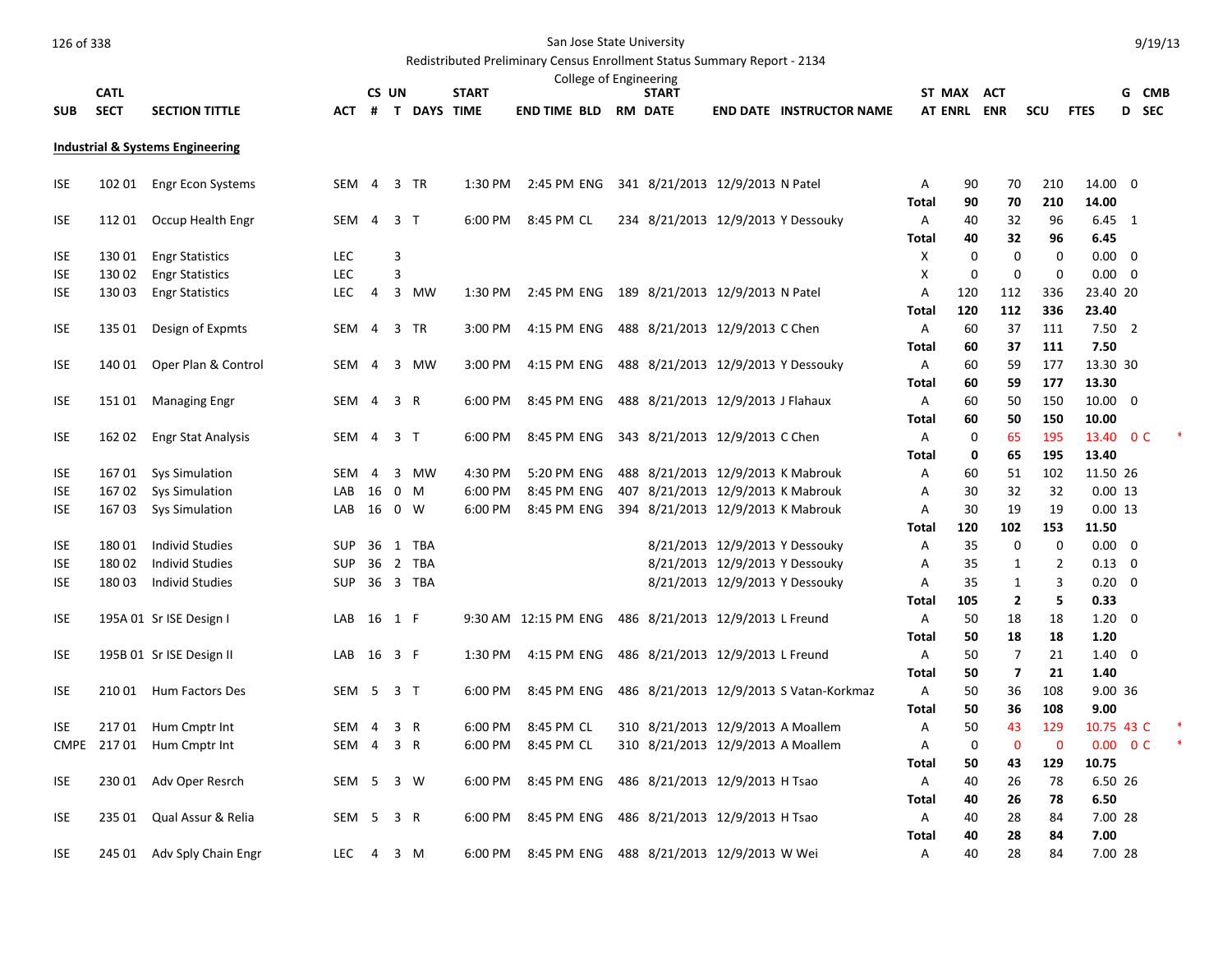| 127 of 338 |  |
|------------|--|
|            |  |

## San Jose State University

|                          |                  |                                                |                          |                |                |                      |              |                     |  | College of Engineering           |                                                            |                                        |              |                |             |              |                            |   |            |
|--------------------------|------------------|------------------------------------------------|--------------------------|----------------|----------------|----------------------|--------------|---------------------|--|----------------------------------|------------------------------------------------------------|----------------------------------------|--------------|----------------|-------------|--------------|----------------------------|---|------------|
|                          | <b>CATL</b>      |                                                |                          | CS UN          |                |                      | <b>START</b> |                     |  | <b>START</b>                     |                                                            |                                        |              | ST MAX         | <b>ACT</b>  |              |                            | G | <b>CMB</b> |
| <b>SUB</b>               | <b>SECT</b>      | <b>SECTION TITTLE</b>                          | <b>ACT</b>               | #              | $\mathbf{T}$   | <b>DAYS TIME</b>     |              | <b>END TIME BLD</b> |  | <b>RM DATE</b>                   |                                                            | <b>END DATE INSTRUCTOR NAME</b>        |              | <b>AT ENRL</b> | <b>ENR</b>  | SCU          | <b>FTES</b>                | D | <b>SEC</b> |
|                          |                  |                                                |                          |                |                |                      |              |                     |  |                                  |                                                            |                                        | <b>Total</b> | 40             | 28          | 84           | 7.00                       |   |            |
| <b>ISE</b>               | 25101            | Mang Lean Imprvmnt Prgms                       | SEM 4                    |                | 3 <sub>1</sub> |                      | 6:00 PM      | 8:45 PM ENG         |  | 488 8/21/2013 12/9/2013 D Steele |                                                            |                                        | Α            | 40             | 39          | 117          | 9.65 37                    |   |            |
|                          |                  |                                                |                          |                |                |                      |              |                     |  |                                  |                                                            |                                        | <b>Total</b> | 40             | 39          | 117          | 9.65                       |   |            |
| <b>ISE</b>               | 260 01           | Proc Impr Health                               | <b>LEC</b>               |                | 3              |                      |              |                     |  |                                  |                                                            |                                        | $\mathsf{x}$ | 0              | 0           | 0            | $0.00 \quad 0$             |   |            |
|                          |                  |                                                |                          |                |                |                      |              |                     |  |                                  |                                                            |                                        | <b>Total</b> | 0              | 0           | $\mathbf{0}$ | 0.00                       |   |            |
| <b>ISE</b>               | 26101            | <b>Med Errors Reduct</b>                       | <b>LEC</b>               | $\overline{2}$ |                | 3 W                  | 6:00 PM      | 8:45 PM ENG         |  | 488 8/21/2013 12/9/2013 C Brown  |                                                            |                                        | Α            | 40             | 26          | 78           | 6.50 26                    |   |            |
|                          |                  |                                                |                          |                |                |                      |              |                     |  |                                  |                                                            |                                        | <b>Total</b> | 40             | 26          | 78           | 6.50                       |   |            |
| <b>ISE</b>               | 263 01           | Health Info System                             | <b>LEC</b>               | $\overline{2}$ |                | $3 \, M$             | 6:00 PM      | 8:45 PM ENG         |  | 486 8/21/2013 12/9/2013 C Berg   |                                                            |                                        | Α            | 40             | 8           | 24           | 2.008                      |   |            |
|                          |                  |                                                |                          |                |                |                      |              |                     |  |                                  |                                                            |                                        | <b>Total</b> | 40             | 8           | 24           | 2.00                       |   |            |
| <b>ISE</b>               | 290 01           | HF/Ergo Prof Sem                               | SEM <sub>5</sub>         |                | 2 R            |                      | 3:00 PM      | 5:00 PM ENG         |  | 486 8/21/2013 12/9/2013 A Andre  |                                                            |                                        | Α            | 50             | 35          | 70           | 5.83 35                    |   |            |
|                          |                  |                                                |                          |                |                |                      |              |                     |  |                                  |                                                            |                                        | Total        | 50             | 35          | 70           | 5.83                       |   |            |
| <b>ISE</b>               | 29701            | Sp Topics IE                                   | SEM                      |                | $\mathbf{1}$   |                      |              |                     |  |                                  |                                                            |                                        | X            | 0              | 0           | $\Omega$     | $0.00 \quad 0$             |   |            |
|                          |                  |                                                |                          |                |                |                      |              |                     |  |                                  |                                                            |                                        | <b>Total</b> | 0              | 0           | 0            | 0.00                       |   |            |
| <b>ISE</b>               | 298 01           | Spec Prob                                      | <b>SUP</b>               | 25             |                | 1 TBA                |              |                     |  |                                  |                                                            | 8/21/2013 12/9/2013 D Rosenberg        | Α            | 35             | 24          | 24           | 2.00 24                    |   |            |
| <b>ISE</b>               | 298 02           | Spec Prob                                      | SUP 25                   |                |                | 2 TBA                |              |                     |  |                                  | 8/21/2013 12/9/2013 H Tsao                                 |                                        | Α            | 35             | 5           | 10           | 0.83, 5                    |   |            |
| <b>ISE</b>               | 298 03           | Spec Prob                                      | <b>SUP</b>               | 25             |                | 3 TBA                |              |                     |  |                                  | 8/21/2013 12/9/2013 H Tsao                                 |                                        | Α            | 35             | 28          | 84           | 7.00 28                    |   |            |
| <b>ISE</b>               | 298 04           | Spec Prob                                      | <b>SUP</b>               | 25             |                | 4 TBA                |              |                     |  |                                  | 8/21/2013 12/9/2013 H Tsao                                 |                                        | Α            | 35             | 3           | 12           | $1.00 \quad 3$             |   |            |
| <b>ISE</b>               | 298 05           | Spec Prob                                      | SUP                      |                |                | 25 3 TBA             |              |                     |  |                                  | 8/21/2013 12/9/2013 H Tsao                                 |                                        | A            | 35             | 0           | 0            | $0.00 \quad 0$             |   |            |
|                          |                  |                                                |                          |                |                |                      |              |                     |  |                                  |                                                            |                                        | <b>Total</b> | 175            | 60          | 130          | 10.83                      |   |            |
| <b>ISE</b>               | 299 01           | <b>Masters Thesis</b>                          | <b>SUP</b>               | 25             |                | 1 TBA                |              |                     |  |                                  | 8/21/2013 12/9/2013 A Andre                                |                                        | Α            | 35             | $\mathbf 0$ | $\mathbf 0$  | $0.00 \quad 0$             |   |            |
| <b>ISE</b>               | 299 02           | <b>Masters Thesis</b><br><b>Masters Thesis</b> | <b>SUP</b>               | 25             |                | 2 TBA                |              |                     |  |                                  | 8/21/2013 12/9/2013 A Andre<br>8/21/2013 12/9/2013 A Andre |                                        | Α            | 35<br>35       | 8           | 16           | $1.33 \quad 8$             |   |            |
| <b>ISE</b><br><b>ISE</b> | 299 03<br>299 04 | <b>Masters Thesis</b>                          | <b>SUP</b><br><b>SUP</b> |                |                | 25 3 TBA<br>25 4 TBA |              |                     |  |                                  | 8/21/2013 12/9/2013 A Andre                                |                                        | Α<br>Α       | 35             | 1<br>0      | 3<br>0       | $0.25$ 1<br>$0.00 \quad 0$ |   |            |
|                          |                  |                                                |                          |                |                |                      |              |                     |  |                                  |                                                            |                                        | <b>Total</b> | 140            | 9           | 19           | 1.58                       |   |            |
|                          |                  |                                                |                          |                |                |                      |              |                     |  |                                  |                                                            | Industrial & Systems Engineering Total |              | 1460           | 892         | 2393         | 179.13                     |   |            |
|                          |                  |                                                |                          |                |                |                      |              |                     |  |                                  |                                                            |                                        |              |                |             |              |                            |   |            |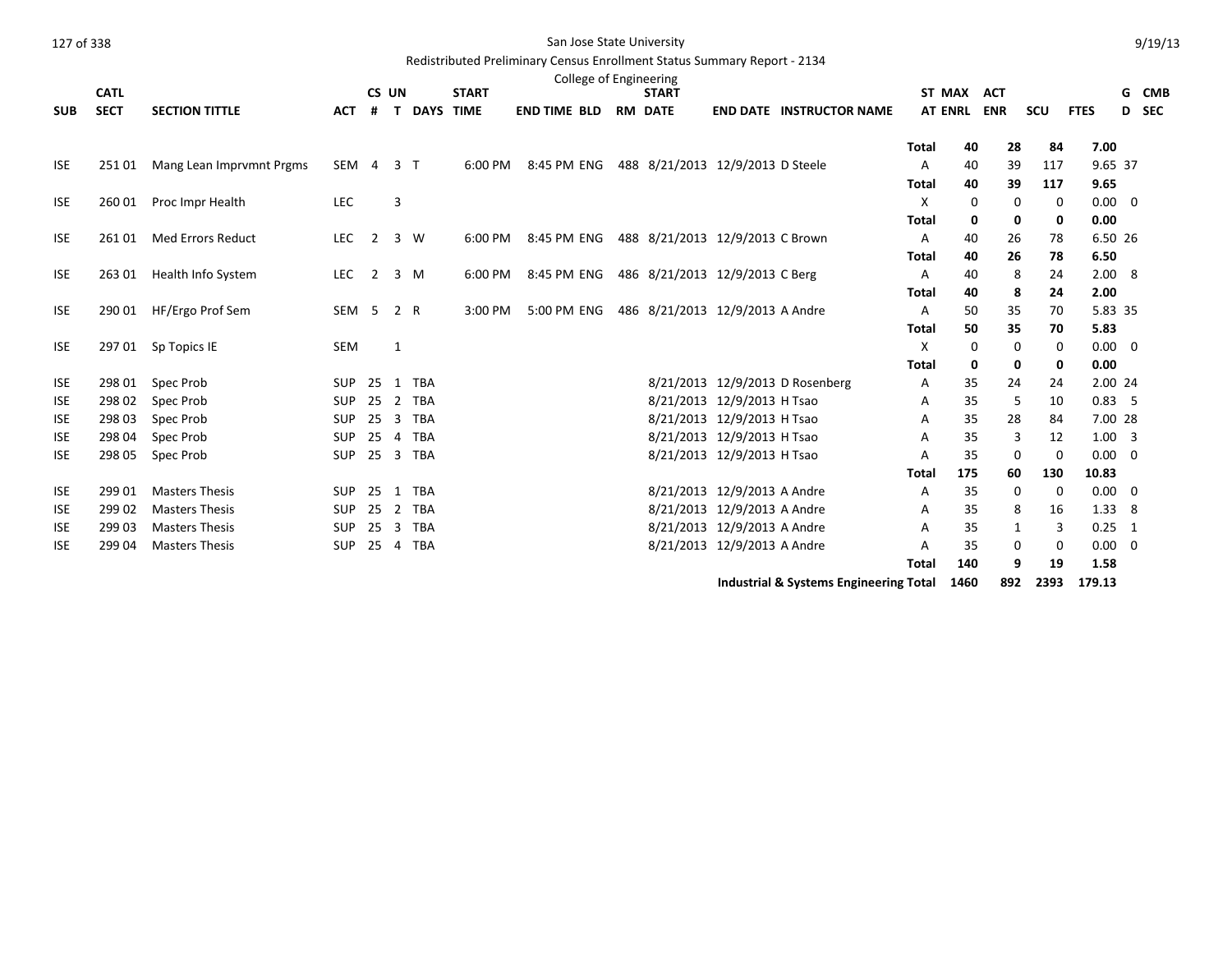|             |                              |                              |            |                |                |                    |              |                      |  | College of Engineering             |                              |                                      |             |             |             |             |                |                          |                |
|-------------|------------------------------|------------------------------|------------|----------------|----------------|--------------------|--------------|----------------------|--|------------------------------------|------------------------------|--------------------------------------|-------------|-------------|-------------|-------------|----------------|--------------------------|----------------|
|             | <b>CATL</b>                  |                              |            |                | CS UN          |                    | <b>START</b> |                      |  | <b>START</b>                       |                              |                                      | ST MAX ACT  |             |             |             |                |                          | G CMB          |
| <b>SUB</b>  | <b>SECT</b>                  | <b>SECTION TITTLE</b>        | <b>ACT</b> | #              |                | <b>T DAYS TIME</b> |              | <b>END TIME BLD</b>  |  | <b>RM DATE</b>                     |                              | <b>END DATE INSTRUCTOR NAME</b>      | AT ENRL ENR |             |             | scu         | <b>FTES</b>    |                          | D SEC          |
|             | <b>Materials Engineering</b> |                              |            |                |                |                    |              |                      |  |                                    |                              |                                      |             |             |             |             |                |                          |                |
| <b>MATE</b> | 25 01                        | Intro to Materials           | <b>LEC</b> | $\overline{2}$ | 3              | MW                 | 4:30 PM      | 5:20 PM ENG          |  | 341 8/21/2013 12/9/2013 T Pan      |                              |                                      | A           | 80          | 79          | 158         | 16.15 7        |                          |                |
| <b>MATE</b> | 25 02                        | Intro to Materials           | <b>LEC</b> | $\overline{2}$ |                | 3 TR               | 9:00 AM      | 9:50 AM ENG          |  | 341 8/21/2013 12/9/2013 C Peters   |                              |                                      | A           | 80          | 79          | 158         | 16.00          | $\overline{4}$           |                |
| MATE        | 25 03                        | Intro to Materials           | LAB        | 16             |                | $0$ M              | 10:30 AM     | 1:15 PM ENG          |  | 105 8/21/2013 12/9/2013 W Ray      |                              |                                      | Α           | 18          | 18          | 18          | $0.00$ 2       |                          |                |
| MATE        | 25 04                        | Intro to Materials           | LAB        | 16             |                | $0 \t M$           | 1:30 PM      | 4:15 PM ENG          |  | 105 8/21/2013 12/9/2013 W Ray      |                              |                                      | A           | 18          | 18          | 18          | 0.005          |                          |                |
| MATE        | 25 05                        | Intro to Materials           | LAB        | 16             |                | $0 \t M$           | 6:00 PM      | 8:45 PM ENG          |  | 105 8/21/2013 12/9/2013 S Sepka    |                              |                                      | Α           | 18          | 18          | 18          | 0.00           | 5                        |                |
| MATE        | 25 06                        | Intro to Materials           | LAB        | 16             | 0 <sub>T</sub> |                    | 10:30 AM     | 1:15 PM ENG          |  | 105 8/21/2013 12/9/2013 B Serrano  |                              |                                      | A           | 18          | 18          | 18          | 0.00 1         |                          |                |
| MATE        | 25 07                        | Intro to Materials           | LAB        | 16             | 0 <sub>T</sub> |                    | 1:30 PM      | 4:15 PM ENG          |  | 105 8/21/2013 12/9/2013 W Ray      |                              |                                      | Α           | 18          | 18          | 18          | $0.00 \quad 0$ |                          |                |
| <b>MATE</b> | 25 08                        | Intro to Materials           | LAB        | 16             | 0 <sub>T</sub> |                    | 6:00 PM      | 8:45 PM ENG          |  | 105 8/21/2013 12/9/2013 T Pan      |                              |                                      | A           | 18          | 18          | 18          | 0.00           | $\overline{\mathbf{0}}$  |                |
| MATE        | 25 09                        | Intro to Materials           | LAB        | 16             |                | $0 \quad W$        | 10:30 AM     | 1:15 PM ENG          |  | 105 8/21/2013 12/9/2013 B Serrano  |                              |                                      | Α           | 18          | 17          | 17          | $0.00$ 2       |                          |                |
| MATE        | 25 10                        | Intro to Materials           | LAB        | 16             |                | 0 W                | 6:00 PM      | 8:45 PM ENG          |  | 105 8/21/2013 12/9/2013 J Pham     |                              |                                      | Α           | 18          | 18          | 18          | 0.00           | $\overline{\phantom{0}}$ |                |
|             | MATE 25 11                   | Intro to Materials           | LAB        | 16             | 0 R            |                    | 10:30 AM     | 1:15 PM ENG          |  | 105 8/21/2013 12/9/2013 E Ishida   |                              |                                      | A           | 18          | 18          | 18          | 0.00           | $\overline{\mathbf{0}}$  |                |
| MATE        | 25 12                        | Intro to Materials           | LAB        | 16             | 0 R            |                    | 6:00 PM      | 8:45 PM ENG          |  | 105 8/21/2013 12/9/2013 C England  |                              |                                      | A           | 18          | 14          | 14          | 0.00 1         |                          |                |
| MATE        | 25 13                        | Intro to Materials           | LAB        | 16             | 0 F            |                    | 10:30 AM     | 1:15 PM ENG          |  | 105 8/21/2013 12/9/2013 M Chan     |                              |                                      | A           | 18          | 18          | 18          | $0.00 \quad 0$ |                          |                |
|             | MATE 25 14                   | Intro to Materials           | LAB        | 16             | 0 F            |                    | 1:30 PM      | 4:15 PM ENG          |  | 105 8/21/2013 12/9/2013 Y Wang     |                              |                                      | Α           | 18          | 18          | 18          | $0.00 \quad 1$ |                          |                |
| MATE        | 25 15                        | Intro to Materials           | <b>LEC</b> |                | 3              |                    |              |                      |  |                                    |                              |                                      | X           | $\mathbf 0$ | $\mathbf 0$ | $\mathbf 0$ | 0.00           | $\overline{\mathbf{0}}$  |                |
| MATE        | 25 16                        | Intro to Materials           | <b>LEC</b> | $\overline{2}$ |                | 3 MW               |              | 10:30 AM 11:20 AM MH |  | 324 8/21/2013 12/9/2013 C Peters   |                              |                                      | Α           | 60          | 69          | 138         | 14.20          | - 8                      |                |
| MATE        | 25 17                        | Intro to Materials           | LAB        | 16             | 0 R            |                    |              | 7:30 AM 10:15 AM     |  |                                    | 8/21/2013 12/9/2013 M Sereda |                                      | Α           | 18          | 16          | 16          | 0.00 2         |                          |                |
|             |                              |                              |            |                |                |                    |              |                      |  |                                    |                              |                                      | Total       | 454         | 454         | 681         | 46.35          |                          |                |
|             | MATE 115 01                  | Struc/Prop Solids            | <b>LEC</b> | $\overline{2}$ |                | 3 TR               |              | 9:00 AM 10:15 AM ENG |  | 401 8/21/2013 12/9/2013 S Gleixner |                              |                                      | A           | 30          | 29          | 58          | $6.20\ 8$      |                          |                |
|             |                              |                              |            |                |                |                    |              |                      |  |                                    |                              |                                      | Total       | 30          | 29          | 58          | 6.20           |                          |                |
|             | MATE 143 01                  | Prin Scng Micrscpy           | LAB        | 16             |                | 1 M                | 1:30 PM      | 4:15 PM ENG          |  | 223 8/21/2013 12/9/2013 J Pons     |                              |                                      | A           | 12          | 12          | 12          | $0.85$ 3       |                          |                |
|             |                              |                              |            |                |                |                    |              |                      |  |                                    |                              |                                      | Total       | 12          | 12          | 12          | 0.85           |                          |                |
|             | MATE 145 01                  | <b>Princ Scnng Probes</b>    | LAB        | 16             | 1 R            |                    |              | 9:00 AM 11:45 AM ENG |  | 223 8/21/2013 12/9/2013 M Goedert  |                              |                                      | A           | 12          | 11          | 11          | $0.77$ 2       |                          |                |
|             |                              |                              |            |                |                |                    |              |                      |  |                                    |                              |                                      | Total       | 12          | 11          | 11          | 0.77           |                          |                |
|             | MATE 153 01                  | <b>EO&amp;M Props Solids</b> | <b>LEC</b> | $\overline{2}$ |                | 3 MW               | 9:00 AM      | 9:50 AM ENG          |  | 341 8/21/2013 12/9/2013 M Oye      |                              |                                      | A           | 90          | 81          | 162         | 16.30 2        |                          |                |
|             | MATE 153 02                  | <b>EO&amp;M Props Solids</b> | LAB        | 16             | 0 <sub>T</sub> |                    | 10:30 AM     | 1:15 PM ENG          |  | 315 8/21/2013 12/9/2013 S Duorah   |                              |                                      | Α           | 16          | 16          | 16          | $0.00 \quad 0$ |                          |                |
|             | MATE 153 03                  | <b>EO&amp;M Props Solids</b> | LAB        | 16             | 0 <sub>T</sub> |                    | 1:30 PM      | 3:16 PM ENG          |  | 315 8/21/2013 12/9/2013 C Jones    |                              |                                      | Α           | 16          | 17          | 17          | $0.00 \quad 0$ |                          |                |
|             | MATE 153 04                  | <b>EO&amp;M Props Solids</b> | LAB        | 16             | 0 R            |                    | 1:30 PM      | 4:15 PM ENG          |  | 315 8/21/2013 12/9/2013 S Duorah   |                              |                                      | Α           | 16          | 14          | 14          | $0.00 \quad 1$ |                          |                |
|             | MATE 153 05                  | <b>EO&amp;M Props Solids</b> | LAB        | 16             |                | 0 R                | 10:30 AM     | 1:15 PM ENG          |  | 315 8/21/2013 12/9/2013 C England  |                              |                                      | Α           | 16          | 17          | 17          | 0.00           | $\overline{1}$           |                |
|             | MATE 153 06                  | EO&M Props Solids            | LAB        | 16             |                | 0 W                | 6:00 PM      | 8:45 PM ENG          |  | 315 8/21/2013 12/9/2013 C England  |                              |                                      | A           | 16          | 17          | 17          | $0.00\,$       | $\overline{\mathbf{0}}$  |                |
|             |                              |                              |            |                |                |                    |              |                      |  |                                    |                              |                                      | Total       | 170         | 162         | 243         | 16.30          |                          |                |
| MATE        | 165 01                       | Photovoltaic Lab             | LAB        | 16             | 1 T            |                    | 1:30 PM      | 4:15 PM ENG          |  | 311 8/21/2013 12/9/2013 E Lucow    |                              |                                      | A           | 16          | 12          | -12         | 0.85           |                          | 3 <sup>c</sup> |
| EE          | 165 01                       | Photovoltaic Lab             | LAB        | 16             | $1$ T          |                    | 1:30 PM      | 4:15 PM ENG          |  | 311 8/21/2013 12/9/2013 E Lucow    |                              |                                      | Α           | $\mathbf 0$ | $\mathbf 0$ | $\mathbf 0$ | 0.00           | 0 <sup>C</sup>           |                |
|             |                              |                              |            |                |                |                    |              |                      |  |                                    |                              |                                      | Total       | 16          | 12          | 12          | 0.85           |                          |                |
|             | MATE 175 01                  | <b>Biomaterials</b>          | SEM        | -4             |                | 3 TR               | 4:30 PM      | 5:45 PM ENG          |  |                                    |                              | 403 8/21/2013 12/9/2013 G Selvaduray | A           | 40          | 31          | 93          | 6.70 10        |                          |                |
|             |                              |                              |            |                |                |                    |              |                      |  |                                    |                              |                                      | Total       | 40          | 31          | 93          | 6.70           |                          |                |
|             | MATE 180 01                  | Ind Studies                  | <b>SUP</b> | 36             |                | 1 TBA              |              |                      |  |                                    | 8/21/2013 12/9/2013 G Young  |                                      | A           | 15          | 0           | 0           | 0.00           | $\overline{\mathbf{0}}$  |                |
|             | MATE 180 02                  | Ind Studies                  |            |                |                | SUP 36 2 TBA       |              |                      |  |                                    | 8/21/2013 12/9/2013 G Young  |                                      | A           | 15          | 0           | $\Omega$    | 0.00           | $\overline{\phantom{0}}$ |                |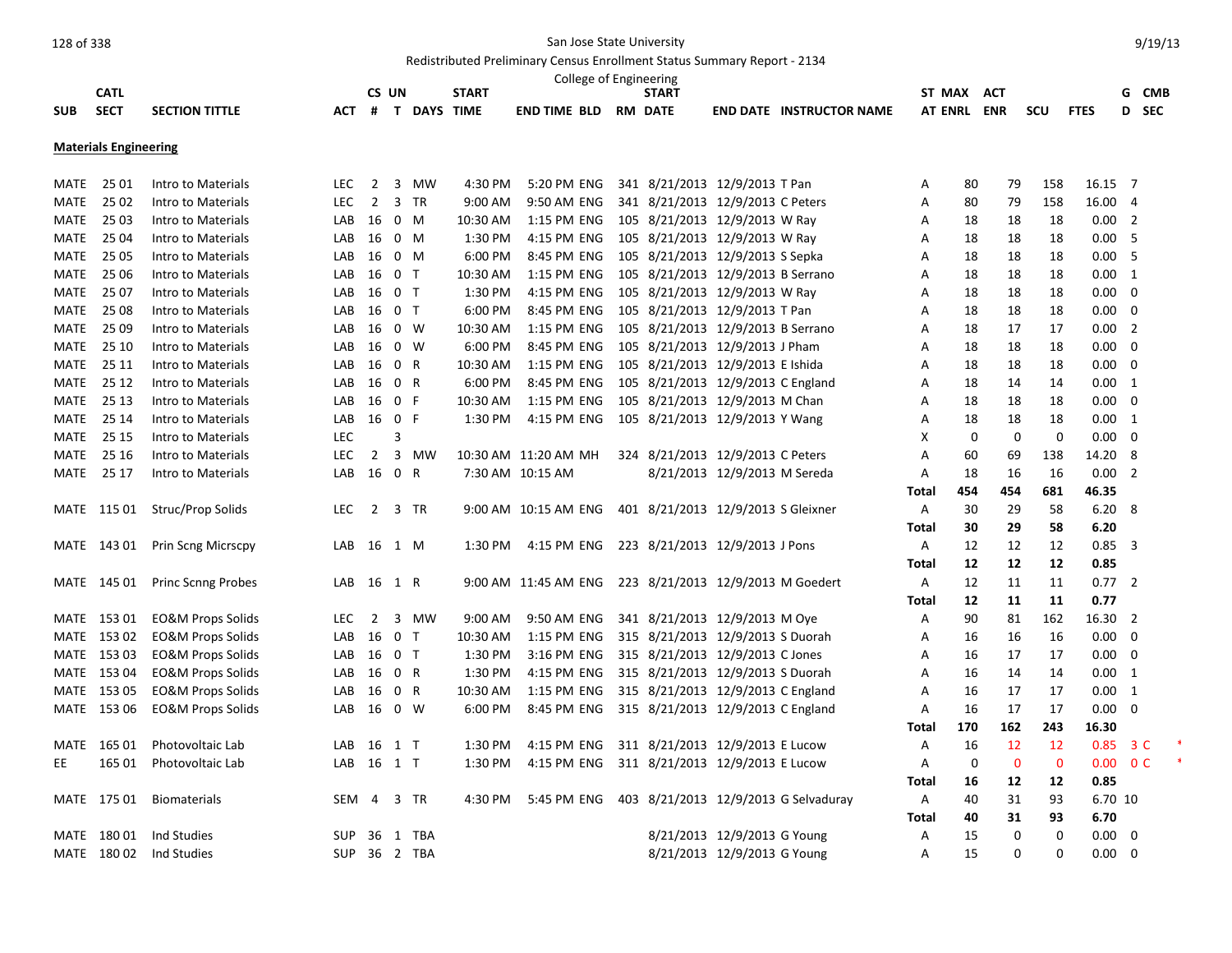|  | 129 of 338 |
|--|------------|
|  |            |

## San Jose State University

# Redistributed Preliminary Census Enrollment Status Summary Report - 2134

|              | <b>CATL</b>      |                                                  |                  | CS UN               |     |                    | <b>START</b> | College of Engineering | <b>START</b>                        |                                |                                      | ST MAX ACT     |            |             |             |                              |                         | G CMB |
|--------------|------------------|--------------------------------------------------|------------------|---------------------|-----|--------------------|--------------|------------------------|-------------------------------------|--------------------------------|--------------------------------------|----------------|------------|-------------|-------------|------------------------------|-------------------------|-------|
| <b>SUB</b>   | <b>SECT</b>      | <b>SECTION TITTLE</b>                            | <b>ACT</b>       | #                   |     | <b>T DAYS TIME</b> |              | <b>END TIME BLD</b>    | <b>RM DATE</b>                      |                                | <b>END DATE INSTRUCTOR NAME</b>      | <b>AT ENRL</b> | <b>ENR</b> |             | SCU         | <b>FTES</b>                  |                         | D SEC |
|              |                  |                                                  |                  |                     |     |                    |              |                        |                                     |                                |                                      |                |            |             |             |                              |                         |       |
| MATE         | 18003            | Ind Studies                                      | <b>SUP</b>       |                     |     | 36 3 TBA           |              |                        |                                     | 8/21/2013 12/9/2013 G Young    |                                      | Α              | 15         | 0           | 0           | $0.00 \quad 0$               |                         |       |
|              |                  |                                                  |                  |                     |     |                    |              |                        |                                     |                                |                                      | Total          | 45         | 0           | 0           | 0.00                         |                         |       |
|              | MATE 185 01      | Ceramics                                         | <b>SEM</b>       | 5                   | 3   | MW                 |              | 9:00 AM 10:15 AM ENG   | 327 8/21/2013 12/9/2013 D Chafey    |                                |                                      | A              | 20         | 12          | 36          | $2.50$ 2                     |                         |       |
|              |                  |                                                  |                  |                     |     |                    |              |                        |                                     |                                |                                      | Total          | 20         | 12          | 36          | 2.50                         |                         |       |
|              | MATE 191 01      | Matls Procsg Lab                                 | LAB              |                     | 1   |                    |              |                        |                                     |                                |                                      | X              | 0          | $\mathbf 0$ | 0           | $0.00 \quad 0$               |                         |       |
|              |                  |                                                  |                  |                     |     |                    |              |                        |                                     |                                |                                      | Total          | 0          | 0           | 0           | 0.00                         |                         |       |
| MATE         | 195 01           | <b>Mech Bhyr Matls</b>                           | <b>SEM</b>       | $\overline{4}$      | 3   | M                  | 3:00 PM      | 4:40 PM ENG            | 335 8/21/2013 12/9/2013 E Barjasteh |                                |                                      | A              | 20         | 17          | 34          | 3.808                        |                         |       |
|              | MATE 195 02      | <b>Mech Bhyr Matls</b>                           | LAB              | 16                  |     | $0 \quad W$        | 3:00 PM      | 5:45 PM ENG            | 105 8/21/2013 12/9/2013 E Barjasteh |                                |                                      | Α              | 20         | 17          | 17          | 0.008                        |                         |       |
|              |                  |                                                  |                  |                     |     |                    |              |                        |                                     |                                |                                      | Total          | 40         | 34          | 51          | 3.80                         |                         |       |
| MATE         |                  | 198A 01 Sr Design Proj                           | SEM 4            |                     | 2 F |                    | 9:00 AM      | 9:50 AM ENG            | 335 8/21/2013 12/9/2013 S Gleixner  |                                |                                      | A              | 20         | 9           | 9           | $1.20 \ 0$                   |                         |       |
| MATE         |                  | 198A 02 Sr Design Proj                           | LAB              | 16 0 F              |     |                    |              | 10:00 AM 12:45 PM ENG  | 335 8/21/2013 12/9/2013 S Gleixner  |                                |                                      | Α              | 20         | 9           | 9           | $0.00 \quad 0$               |                         |       |
|              |                  |                                                  |                  |                     |     |                    |              |                        |                                     |                                |                                      | Total          | 40         | 18          | 18          | 1.20                         |                         |       |
| MATE         | 215 01           | <b>Solid State Matls</b>                         | SEM              | -5                  |     | 3 W                | 6:00 PM      | 8:45 PM ENG            |                                     |                                | 401 8/21/2013 12/9/2013 R Vasudevan  | Α              | 40         | 21          | 63          | 5.20 20                      |                         |       |
|              |                  |                                                  |                  |                     |     |                    |              |                        |                                     |                                |                                      | Total          | 40         | 21          | 63          | 5.20                         |                         |       |
|              | MATE 251 01      | Adv Sld St Thermo                                | SEM <sub>5</sub> |                     |     | 3 M                | 6:00 PM      | 8:45 PM ENG            |                                     |                                | 401 8/21/2013 12/9/2013 G Selvaduray | A              | 40         | 20          | 60          | 5.00 20                      |                         |       |
|              |                  |                                                  |                  |                     |     |                    |              |                        |                                     |                                |                                      | Total          | 40         | 20          | 60          | 5.00                         |                         |       |
|              | MATE 265 01      | <b>Nanomaterials</b>                             | LEC.             | $1 \quad 3 \quad T$ |     |                    | 6:00 PM      | 8:45 PM ENG            | 329 8/21/2013 12/9/2013 M Oye       |                                |                                      | A              | 40         | 20          | 60          | 4.85 17                      |                         |       |
|              |                  |                                                  |                  |                     |     |                    |              |                        |                                     |                                |                                      | Total          | 40         | 20          | 60          | 4.85                         |                         |       |
|              | MATE 270 01      | Meth Thin Flim Dep                               | SEM <sub>5</sub> |                     | 3 R |                    | 6:00 PM      | 8:45 PM ENG            | 329 8/21/2013 12/9/2013 S Harvey    |                                |                                      | A              | 40         | 14          | 42          | 3.50 14                      |                         |       |
|              |                  |                                                  |                  |                     |     |                    |              |                        |                                     |                                |                                      | Total          | 40         | 14          | 42          | 3.50                         |                         |       |
| MATE         | 28101            | Thesis Prep Sem                                  | LAB              | 16                  | 1 F |                    | 3:00 PM      | 5:45 PM ENG            | 333 8/21/2013 12/9/2013 M Mcneil    |                                |                                      | Α              | 30         | 36          | 36          | 3.00 36 C                    |                         |       |
| <b>CHE</b>   | 28101            | Thesis Prep Sem                                  | LAB              | 16 1 F              |     |                    | 3:00 PM      | 5:45 PM ENG            | 333 8/21/2013 12/9/2013 M Mcneil    |                                |                                      | Α              | 0          | 0           | $\mathbf 0$ | $0.00 \t 0 C$                |                         |       |
|              |                  |                                                  |                  |                     |     |                    |              |                        |                                     |                                |                                      | <b>Total</b>   | 30         | 36          | 36          | 3.00                         |                         |       |
| MATE         | 298 01<br>298 02 | Master's Project                                 | <b>SUP</b>       | 25 1 F              |     |                    | 3:00 PM      | 4:00 PM ENG            | 329 8/21/2013 12/9/2013 A Diaz      |                                |                                      | A              | 40         | 3           | 3           | $0.25 \quad 3$<br>$0.50 - 3$ |                         |       |
| MATE         |                  | Master's Project                                 | <b>SUP</b>       | 25 2 F              |     |                    | 3:00 PM      | 4:00 PM ENG            | 329 8/21/2013 12/9/2013 A Diaz      |                                |                                      | A              | 40         | 3           | 6           |                              |                         |       |
| MATE         | 298 03           | Master's Project                                 | <b>SUP</b>       |                     |     | 25 1 TBA           |              |                        |                                     | 8/21/2013 12/9/2013 S Gleixner |                                      | A              | 40         | 3           | 3           | 0.25                         | $\overline{\mathbf{3}}$ |       |
| MATE         | 298 04           | Master's Project                                 | SUP              |                     |     | 25 2 TBA           |              |                        |                                     | 8/21/2013 12/9/2013 S Gleixner |                                      | Α              | 40         | 4           | 8<br>20     | 0.674<br>1.67                |                         |       |
|              |                  |                                                  |                  |                     |     |                    |              |                        |                                     |                                |                                      | Total          | 160        | 13          |             |                              |                         |       |
| MATE<br>MATE | 299 01<br>299 02 | <b>Master's Thesis</b><br><b>Master's Thesis</b> | <b>SUP</b>       | 25 3 F              |     | 25 3 TBA           | 3:00 PM      | 4:00 PM ENG            | 329 8/21/2013 12/9/2013 A Diaz      | 8/21/2013 12/9/2013 S Gleixner |                                      | A              | 40<br>40   | 1           | 3<br>3      | $0.25$ 1<br>$0.25 \quad 1$   |                         |       |
|              |                  |                                                  | SUP              |                     |     |                    |              |                        |                                     |                                |                                      | A              | 80         | 1           | 6           | 0.50                         |                         |       |
|              |                  |                                                  |                  |                     |     |                    |              |                        |                                     |                                |                                      | Total          |            | 2           |             |                              |                         |       |

**Materials Engineering Total 1309 901 1502 109.23**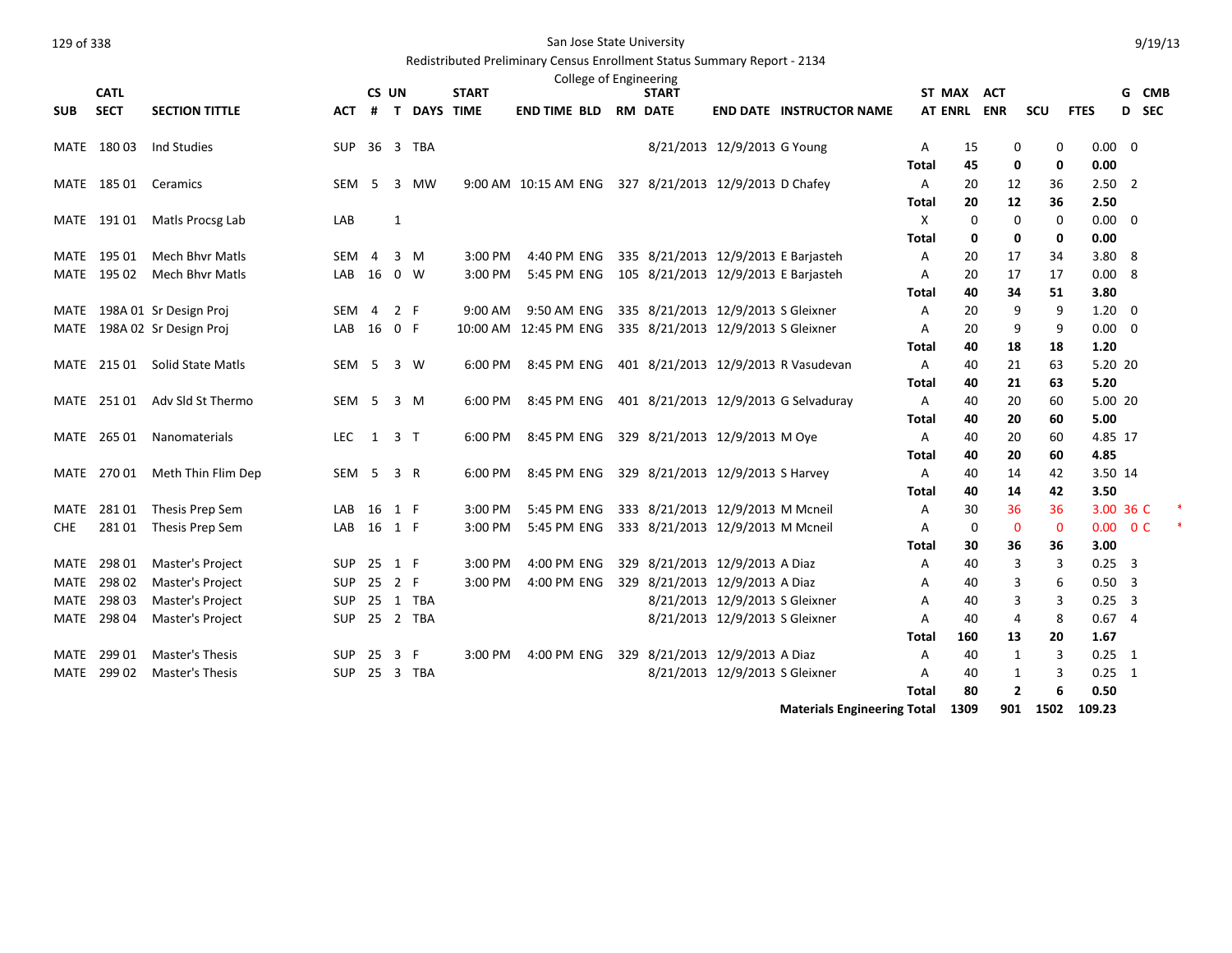# Redistributed Preliminary Census Enrollment Status Summary Report - 2134

|            |             |                |                 |    |             |              | College of Engineering |                |                 |                        |                |            |     |             |            |
|------------|-------------|----------------|-----------------|----|-------------|--------------|------------------------|----------------|-----------------|------------------------|----------------|------------|-----|-------------|------------|
|            | CATL        |                |                 | UN |             | <b>START</b> |                        | START          |                 |                        | ST MAX         | AC T       |     |             | <b>CMB</b> |
| <b>SUB</b> | <b>SECT</b> | SECTION TITTLE | AC <sup>7</sup> |    | <b>DAYS</b> | <b>TIME</b>  | <b>END TIME BLD</b>    | <b>RM DATE</b> | <b>END DATE</b> | <b>INSTRUCTOR NAME</b> | <b>AT ENRL</b> | <b>ENR</b> | scu | <b>FTES</b> | -SEC       |

**Mechanical Engineering**

| ME          | 1901   | <b>Graphics for Engineers</b> | LAB        | 16 1 W         |                |                |           |                       |  | 9:00 AM 11:45 AM ENG 407 8/21/2013 12/9/2013 F Ghandehari | А            | 25          | 30             | 30           | $2.00 \t 0$    |                         |  |
|-------------|--------|-------------------------------|------------|----------------|----------------|----------------|-----------|-----------------------|--|-----------------------------------------------------------|--------------|-------------|----------------|--------------|----------------|-------------------------|--|
|             |        |                               |            |                |                |                |           |                       |  |                                                           | Total        | 25          | 30             | 30           | 2.00           |                         |  |
| ME.         | 20 01  | Design & Graphics             | SEM        | 5              |                | 2 M            | 9:00 AM   | 9:50 AM ENG           |  | 189 8/21/2013 12/9/2013 K Youssefi                        | Α            | 125         | 131            | 131          | 17.47 0 C      |                         |  |
| <b>TECH</b> | 20 01  | Design & Graphics             | <b>SEM</b> | 5              |                | 2 M            | $9:00$ AM | 9:50 AM ENG           |  | 189 8/21/2013 12/9/2013 K Youssefi                        | А            | 0           | $\mathbf 0$    | $\mathbf 0$  | 0.00           | 0 <sup>C</sup>          |  |
| ME          | 20 02  | Design & Graphics             | LAB        | 16             |                | $0 \quad M$    | 1:30 PM   | 4:15 PM ENG           |  | 407 8/21/2013 12/9/2013 T Van                             | А            | 30          | 30             | 30           | 0.00           | 0 <sup>c</sup>          |  |
| <b>TECH</b> | 20 02  | Design & Graphics             | LAB        | 16             |                | $0 \quad M$    | 1:30 PM   | 4:15 PM ENG           |  | 407 8/21/2013 12/9/2013 T Van                             | A            | 0           | $\mathbf{0}$   | $\mathbf{0}$ | 0.00           | 0 <sup>C</sup>          |  |
| ME          | 20 03  | Design & Graphics             | LAB        | 16             |                | 0 <sub>T</sub> |           | 9:00 AM 11:45 AM ENG  |  | 407 8/21/2013 12/9/2013 M Khosroshahi                     | А            | 30          | 25             | 25           | 0.00           | 0 <sup>C</sup>          |  |
| <b>TECH</b> | 20 03  | Design & Graphics             | LAB        | 16             |                | 0 <sub>T</sub> |           | 9:00 AM 11:45 AM ENG  |  | 407 8/21/2013 12/9/2013 M Khosroshahi                     | A            | 0           | $\overline{0}$ | $\mathbf 0$  | 0.00           | 0 <sup>C</sup>          |  |
| <b>ME</b>   | 2004   | Design & Graphics             | LAB        | 16             | $\mathbf 0$    | W              | 1:30 PM   | 4:15 PM ENG           |  | 407 8/21/2013 12/9/2013 G Avila                           | А            | 30          | 27             | 27           | 0.00           | 0 <sup>c</sup>          |  |
| <b>TECH</b> | 20 04  | Design & Graphics             | LAB        | 16             |                | $0 \quad W$    | 1:30 PM   | 4:15 PM ENG           |  | 407 8/21/2013 12/9/2013 G Avila                           | A            | 0           | $\mathbf 0$    | $\mathbf 0$  | 0.00           | 0 <sup>c</sup>          |  |
| ME          | 20 05  | Design & Graphics             | LAB        | 16             | 0 R            |                | 1:30 PM   | 4:15 PM ENG           |  | 407 8/21/2013 12/9/2013 V Puvvula                         | А            | 30          | 24             | 24           | 0.00           | 0 <sup>c</sup>          |  |
| <b>TECH</b> | 20 05  | Design & Graphics             | LAB        | 16             | 0 R            |                | 1:30 PM   | 4:15 PM ENG           |  | 407 8/21/2013 12/9/2013 V Puvvula                         | Α            | 0           | $\mathbf{0}$   | $\mathbf 0$  | 0.00           | 0 <sup>C</sup>          |  |
| ME          | 20 06  | Design & Graphics             | LAB        |                | $\mathbf 0$    |                |           |                       |  |                                                           | X            | 0           | $\Omega$       | 0            | 0.00           | $\mathbf 0$             |  |
| <b>TECH</b> | 20 06  | Design & Graphics             | LAB        |                | 0              |                |           |                       |  |                                                           | x            | 0           | $\mathbf 0$    | 0            | 0.00           | $\mathbf 0$             |  |
| ME          | 20 07  | Design & Graphics             | LAB        | 16             |                | $0 \quad M$    |           | 10:00 AM 12:45 PM ENG |  | 407 8/21/2013 12/9/2013 K Youssefi                        | A            | 25          | 25             | 25           | 0.00           | 0 <sup>C</sup>          |  |
| <b>TECH</b> | 20 07  | Design & Graphics             | LAB        | 16             |                | $0 \quad M$    |           | 10:00 AM 12:45 PM ENG |  | 407 8/21/2013 12/9/2013 K Youssefi                        | Α            | 0           | $\mathbf{0}$   | $\mathbf 0$  | 0.00           | 0 <sup>C</sup>          |  |
|             |        |                               |            |                |                |                |           |                       |  |                                                           | <b>Total</b> | 270         | 262            | 262          | 17.47          |                         |  |
| ME          | 30 01  | <b>Comp Applications</b>      | SEM        | 5              |                | 2 M            |           | 12:00 PM 12:50 PM BBC |  | 202 8/21/2013 12/9/2013 B Burlingame                      | Α            | 101         | 103            | 103          | 13.73 0        |                         |  |
| <b>ME</b>   | 30 02  | <b>Comp Applications</b>      | LAB        | 16             |                | 0 <sub>T</sub> | 1:30 PM   | 4:15 PM ENG           |  | 407 8/21/2013 12/9/2013 S Pappu                           | Α            | 25          | 25             | 25           | 0.00           | $\overline{0}$          |  |
| ME          | 30 05  | <b>Comp Applications</b>      | LAB        | 16             | 0 F            |                | 1:30 PM   | 4:15 PM ENG           |  | 407 8/21/2013 12/9/2013 S Pappu                           | Α            | 25          | 24             | 24           | $0.00 \quad 0$ |                         |  |
| ME          | 30 06  | <b>Comp Applications</b>      | LAB        | 16             | 0 F            |                |           | 9:00 AM 11:45 AM ENG  |  | 394 8/21/2013 12/9/2013 M Dahale                          | Α            | 25          | 25             | 25           | 0.00           | $\overline{\mathbf{0}}$ |  |
| ME.         | 30 07  | <b>Comp Applications</b>      | LAB        | 16             | 0 R            |                | 1:30 PM   | 4:15 PM ENG           |  | 388 8/21/2013 12/9/2013 M Dahale                          | A            | 25          | 29             | 29           | $0.00 \quad 0$ |                         |  |
|             |        |                               |            |                |                |                |           |                       |  |                                                           | <b>Total</b> | 201         | 206            | 206          | 13.73          |                         |  |
| ME          | 101 01 | <b>Dynamics</b>               | <b>SEM</b> | $\overline{4}$ |                | 3 MW           |           | 10:30 AM 11:45 AM ENG |  | 339 8/21/2013 12/9/2013 K Youssefi                        | Α            | 50          | 57             | 171          | 11.40 0        |                         |  |
| ME          | 101 02 | Dynamics                      | <b>SEM</b> |                | 3              |                |           |                       |  |                                                           | Х            | $\mathbf 0$ | $\mathbf 0$    | 0            | $0.00 \t 0$    |                         |  |
| ME          | 101 03 | Dynamics                      | SEM 4      |                | 3              | MW             | 4:30 PM   | 5:45 PM BBC           |  | 130 8/21/2013 12/9/2013 A Leeper                          | А            | 35          | 35             | 105          | $7.00 \quad 0$ |                         |  |
| ME          | 101 04 | <b>Dynamics</b>               | SEM        | $\overline{4}$ |                | 3 TR           |           |                       |  | 10:30 AM 11:45 AM DMH 348 8/21/2013 12/9/2013 J Hunter    | А            | 50          | 53             | 159          | $10.60$ 0      |                         |  |
| ME          | 101 05 | Dynamics                      | SEM 4      |                |                | 3 TR           | 6:00 PM   | 7:15 PM ENG           |  | 341 8/21/2013 12/9/2013 K Hardikar                        | A            | 50          | 45             | 135          | $9.10$ 2       |                         |  |
| ME          | 101 06 | <b>Dynamics</b>               | SEM        | $\overline{4}$ |                | 3 TR           | 4:30 PM   | 5:45 PM ENG           |  | 401 8/21/2013 12/9/2013 J Hunter                          | Α            | 40          | 36             | 108          | $7.25 \quad 1$ |                         |  |
|             |        |                               |            |                |                |                |           |                       |  |                                                           | <b>Total</b> | 225         | 226            | 678          | 45.35          |                         |  |
| ME          | 106 01 | <b>Fund Mechatro Engr</b>     | SEM        | $\overline{a}$ | 3              | <b>TR</b>      |           | 10:30 AM 11:20 AM ENG |  | 341 8/21/2013 12/9/2013 B Furman                          | Α            | 80          | 59             | 118          | 11.90 2 C      |                         |  |
| EE          | 106 01 | Fund Mechatro Engr            | SEM        | $\overline{4}$ | $\overline{3}$ | TR             |           | 10:30 AM 11:20 AM ENG |  | 341 8/21/2013 12/9/2013 B Furman                          | А            | $\mathbf 0$ | $\mathbf 0$    | $\mathbf 0$  | 0.00           | 0 <sup>C</sup>          |  |
| ME          | 106 02 | <b>Fund Mechatro Engr</b>     | LAB        | 16             |                | 0 <sub>T</sub> | 2:30 PM   | 5:15 PM ENG           |  | 125 8/21/2013 12/9/2013 B Furman                          | А            | 20          | 17             | 17           | 0.00           | 0 <sup>c</sup>          |  |
| EE          | 106 02 | Fund Mechatro Engr            | LAB        | 16             |                | 0 <sub>T</sub> | 2:30 PM   | 5:15 PM ENG           |  | 125 8/21/2013 12/9/2013 B Furman                          | А            | 0           | $\mathbf{0}$   | $\mathbf 0$  | 0.00           | 0 <sup>c</sup>          |  |
| МE          | 106 03 | Fund Mechatro Engr            | LAB        | 16             |                | $0 \quad W$    | 6:00 PM   | 8:45 PM ENG           |  | 125 8/21/2013 12/9/2013 E Aylen                           | А            | 20          | 15             | 15           | 0.00           | 0 <sup>C</sup>          |  |
| EE          | 106 03 | Fund Mechatro Engr            | LAB        | 16             |                | $0 \quad W$    | 6:00 PM   | 8:45 PM ENG           |  | 125 8/21/2013 12/9/2013 E Aylen                           | А            | 0           | $\mathbf 0$    | $\mathbf 0$  | 0.00           | 0 <sup>C</sup>          |  |
| ME          | 106 04 | Fund Mechatro Engr            | LAB        | 16 0           |                |                |           |                       |  | 8/21/2013 12/9/2013                                       | X            | $\mathbf 0$ | $\mathbf 0$    | 0            | 0.00           | $\mathbf 0$             |  |
| EE          | 106 04 | <b>Fund Mechatro Engr</b>     | LAB        |                | 0              |                |           |                       |  |                                                           | X            | 0           | $\Omega$       | 0            | $0.00\,$       | $\mathbf 0$             |  |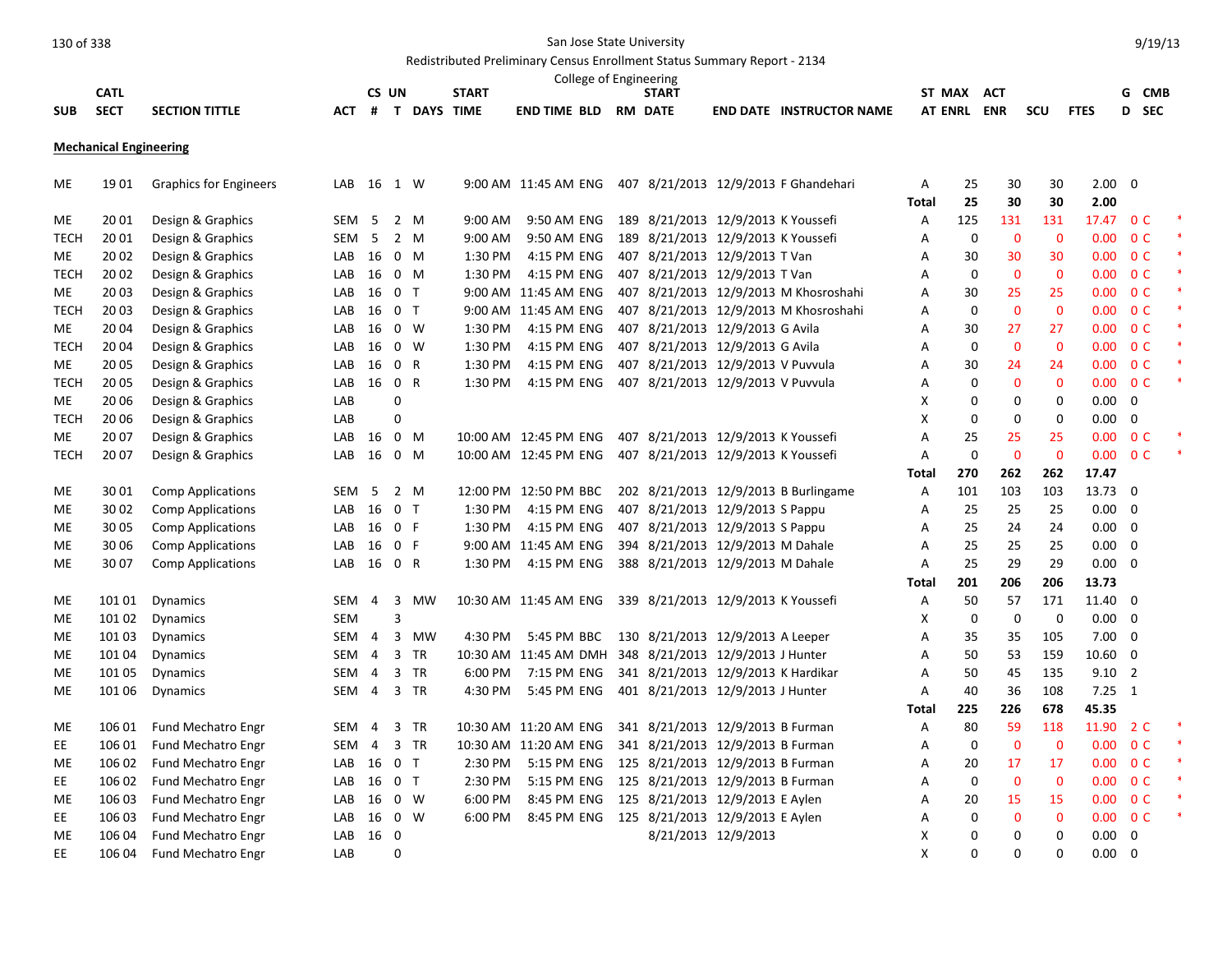## Redistributed Preliminary Census Enrollment Status Summary Report - 2134

|                 |             |                           |            |                |                |                               |              | College of Engineering                                 |                                    |                                       |                   |             |                |                |                         |                               |                |   |
|-----------------|-------------|---------------------------|------------|----------------|----------------|-------------------------------|--------------|--------------------------------------------------------|------------------------------------|---------------------------------------|-------------------|-------------|----------------|----------------|-------------------------|-------------------------------|----------------|---|
|                 | <b>CATL</b> |                           |            |                | CS UN          |                               | <b>START</b> |                                                        | <b>START</b>                       |                                       | ST MAX            |             | <b>ACT</b>     |                |                         |                               | G CMB          |   |
| <b>SUB</b>      | <b>SECT</b> | <b>SECTION TITTLE</b>     | <b>ACT</b> | #              |                | <b>T DAYS TIME</b>            |              | END TIME BLD                                           | <b>RM DATE</b>                     | <b>END DATE INSTRUCTOR NAME</b>       | AT ENRL ENR       |             |                | SCU            | <b>FTES</b>             |                               | D SEC          |   |
| ME              | 106 05      | Fund Mechatro Engr        | LAB        | 16             | 0 F            |                               | 2:30 PM      | 5:15 PM ENG                                            | 125 8/21/2013 12/9/2013 B Furman   |                                       | Α                 | 20          | 14             | 14             | 0.00                    |                               | 2 C            |   |
| EE.             | 106 05      | <b>Fund Mechatro Engr</b> | LAB        | 16             | 0 F            |                               | 2:30 PM      | 5:15 PM ENG                                            | 125 8/21/2013 12/9/2013 B Furman   |                                       | A                 | $\mathbf 0$ | $\mathbf{0}$   | $\mathbf{0}$   | 0.00                    |                               | 0 <sup>C</sup> | 慢 |
| ME              | 106 06      | Fund Mechatro Engr        | LAB        | 16             |                | 0 R                           | 5:30 PM      | 8:15 PM ENG                                            | 125 8/21/2013 12/9/2013 B Furman   |                                       | Α                 | 20          | 13             | 13             | 0.00                    |                               | 0 <sup>C</sup> | × |
| EE.             | 106 06      | Fund Mechatro Engr        | LAB        | 16             |                | 0 R                           | 5:30 PM      | 8:15 PM ENG                                            | 125 8/21/2013 12/9/2013 B Furman   |                                       | A                 | 0           | $\mathbf{0}$   | $\overline{0}$ | 0.00                    |                               | 0 <sup>C</sup> | 慢 |
|                 |             |                           |            |                |                |                               |              |                                                        |                                    |                                       | <b>Total</b>      | 160         | 118            | 177            | 11.90                   |                               |                |   |
| ME.             | 110 01      | <b>Mfg Processes</b>      | <b>LEC</b> | $\overline{4}$ |                | 3 TR                          |              | 9:00 AM 10:15 AM SH                                    | 100 8/21/2013 12/9/2013 S Lee      |                                       | A                 | 75          | 83             | 249            | 16.60                   |                               | 0 <sup>C</sup> |   |
| <b>ISE</b>      | 110 01      | Mfg Processes             | <b>LEC</b> | $\overline{4}$ |                | 3 TR                          |              | 9:00 AM 10:15 AM SH                                    | 100 8/21/2013 12/9/2013 S Lee      |                                       | A                 | $\mathbf 0$ | $\overline{0}$ | $\mathbf 0$    | 0.00 <sub>1</sub>       |                               | 0 <sup>C</sup> |   |
|                 |             |                           |            |                |                |                               |              |                                                        |                                    |                                       | Total             | 75          | 83             | 249            | 16.60                   |                               |                |   |
| ME.             | 111 01      | <b>Fluid Mech</b>         | <b>SEM</b> | $\overline{4}$ | 3              | <b>TR</b>                     |              | 9:00 AM 10:15 AM MH                                    | 520 8/21/2013 12/9/2013 J Rhee     |                                       | A                 | 70          | 69             | 207            | 13.90 2                 |                               |                |   |
| <b>ME</b>       | 11102       | <b>Fluid Mech</b>         | <b>SEM</b> | $\overline{4}$ |                | 3 TR                          | 4:30 PM      | 5:45 PM ENG                                            | 341 8/21/2013 12/9/2013 P Kutler   |                                       | A                 | 50          | 63             | 189            | 12.75 3                 |                               |                |   |
|                 |             |                           |            |                |                |                               |              |                                                        |                                    |                                       | <b>Total</b>      | 120         | 132            | 396            | 26.65                   |                               |                |   |
| ME.             | 113 01      | Thermodynamics            | <b>SEM</b> | $\overline{4}$ |                | 4 MW                          |              | 8:40 AM 10:20 AM DMH 348 8/21/2013 12/9/2013 N Okamoto |                                    |                                       | Α                 | 50          | 60             | 240            | 16.00                   | $\overline{0}$                |                |   |
| ME              | 113 02      | Thermodynamics            | <b>SEM</b> |                | 4              |                               |              |                                                        |                                    |                                       | X                 | 0           | $\mathbf 0$    | 0              | 0.00                    | $\mathbf 0$                   |                |   |
| ME.             | 113 03      | Thermodynamics            | SEM        | $\overline{4}$ |                | 4 TR                          | 7:30 PM      | 9:10 PM ENG                                            |                                    | 339 8/21/2013 12/9/2013 N Diordievich | A                 | 75          | 63             | 252            | 16.87 1                 |                               |                |   |
|                 |             |                           |            |                |                |                               |              |                                                        |                                    |                                       | Total             | 125         | 123            | 492            | 32.87                   |                               |                |   |
| ME.             | 114 01      | <b>Heat Transfer</b>      | <b>SEM</b> |                | 3              |                               |              |                                                        |                                    |                                       | X                 | 0           | $\mathbf 0$    | $\mathbf 0$    | 0.00                    | $\overline{0}$                |                |   |
| ME              | 114 02      | <b>Heat Transfer</b>      | SEM        | $\overline{4}$ |                | 3 MW                          | 6:00 PM      | 7:15 PM MH                                             | 520 8/21/2013 12/9/2013 A Shah     |                                       | Α                 | 60          | 39             | 117            | 7.90                    | $\overline{2}$                |                |   |
|                 |             |                           |            |                |                |                               |              |                                                        |                                    |                                       | <b>Total</b>      | 60          | 39             | 117            | 7.90                    |                               |                |   |
| ME              | 115 01      | Thermal Eng Lab           | LAB        | 16             |                | 1 M                           | 2:30 PM      | 5:15 PM ENG                                            | 113 8/21/2013 12/9/2013 A Carlozzi |                                       | Α                 | 15          | 12             | 12             | 0.80                    | $\mathbf 0$                   |                |   |
| ME              | 115 02      | Thermal Eng Lab           | LAB        | 16             | $1$ T          |                               | 1:30 PM      | 4:15 PM ENG                                            | 113 8/21/2013 12/9/2013 J Mokri    |                                       | A                 | 15          | 15             | 15             | 1.00                    | $\mathbf 0$                   |                |   |
| ME              | 115 03      | Thermal Eng Lab           | LAB        | 16 1 T         |                |                               | 6:00 PM      | 8:45 PM ENG                                            |                                    | 113 8/21/2013 12/9/2013 T Grushkowitz | Α                 | 15          | 13             | 13             | 0.87                    | $\overline{\mathbf{0}}$       |                |   |
|                 |             |                           |            |                |                |                               |              |                                                        |                                    |                                       | <b>Total</b>      | 45          | 40             | 40             | 2.67                    |                               |                |   |
| ME              | 12001       | <b>Experimental Meths</b> | <b>SEM</b> | $\overline{4}$ |                | 2 M                           | 8:00 AM      | 8:50 AM ENG                                            | 331 8/21/2013 12/9/2013 A Mysore   |                                       | Α                 | 90          | 94             | 94             | 12.53 0                 |                               |                |   |
| ME.             | 120 02      | <b>Experimental Meths</b> | LAB        | 16             |                | $0 \quad M$                   | 5:30 PM      | 8:15 PM ENG                                            | 133 8/21/2013 12/9/2013 A Mysore   |                                       | A                 | 15          | 12             | 12             | 0.00                    | $\mathbf 0$                   |                |   |
| ME.             | 120 03      | <b>Experimental Meths</b> | LAB        | 16             |                | 0 <sub>T</sub>                | 1:30 PM      | 4:15 PM ENG                                            | 133 8/21/2013 12/9/2013 A Mysore   |                                       | A                 | 15          | 19             | 19             | 0.00                    | $\overline{0}$                |                |   |
| <b>ME</b>       | 120 04      | <b>Experimental Meths</b> | LAB        | 16             | 0 <sub>T</sub> |                               | 5:30 PM      | 8:15 PM ENG                                            | 133 8/21/2013 12/9/2013 A Mysore   |                                       | A                 | 15          | 17             | 17             | 0.00                    | $\overline{0}$<br>$\mathbf 0$ |                |   |
| ME<br><b>ME</b> | 120 05      | <b>Experimental Meths</b> | LAB        | 16             |                | 0 <sub>T</sub><br>$0 \quad M$ |              | 9:00 AM 11:45 AM ENG<br>4:15 PM ENG                    | 133 8/21/2013 12/9/2013 A Mysore   |                                       | Α<br>A            | 15<br>15    | 16<br>17       | 16<br>17       | 0.00<br>0.00            | $\mathbf 0$                   |                |   |
|                 | 120 06      | <b>Experimental Meths</b> | LAB        | 16             |                |                               | 1:30 PM      |                                                        | 133 8/21/2013 12/9/2013 A Mysore   |                                       |                   |             |                |                |                         |                               |                |   |
| ME              | 120 07      | <b>Experimental Meths</b> | LAB        | 16             |                | 0 M                           |              | 9:30 AM 12:15 PM ENG                                   | 133 8/21/2013 12/9/2013 A Mysore   |                                       | Α<br><b>Total</b> | 15<br>180   | 13<br>188      | 13<br>188      | $0.00 \quad 0$<br>12.53 |                               |                |   |
| ME              | 130 01      |                           | SEM        | 4              |                | 3 TR                          |              | 9:00 AM 10:15 AM ENG                                   | 331 8/21/2013 12/9/2013 T Hsu      |                                       | Α                 | 75          | 31             | 93             | $6.25$ 1                |                               |                |   |
|                 |             | <b>Appl Engr Analysis</b> |            |                |                |                               |              |                                                        |                                    |                                       | <b>Total</b>      | 75          | 31             | 93             | 6.25                    |                               |                |   |
| ME              | 147 01      | Dyn Sys Vibs Cntrl        | SEM        | 4              | 3              | MW                            | 4:30 PM      | 5:45 PM ENG                                            | 343 8/21/2013 12/9/2013 F Barez    |                                       | A                 | 60          | 85             | 255            | 17.05 1                 |                               |                |   |
|                 |             |                           |            |                |                |                               |              |                                                        |                                    |                                       | <b>Total</b>      | 60          | 85             | 255            | 17.05                   |                               |                |   |
| ME              | 154 01      | Mech Engr Design          | SEM        | 4              | 4              | MW                            | 3:00 PM      | 4:40 PM CL                                             | 202 8/21/2013 12/9/2013 K Youssefi |                                       | Α                 | 60          | 37             | 148            | 9.93 1                  |                               |                |   |
|                 |             |                           |            |                |                |                               |              |                                                        |                                    |                                       | <b>Total</b>      | 60          | 37             | 148            | 9.93                    |                               |                |   |
| ME.             | 15701       | Mech System Design        | SEM        | 4              |                | 3 MW                          |              | 10:30 AM 11:45 AM ENG                                  | 341 8/21/2013 12/9/2013 R Yee      |                                       | A                 | 75          | 68             | 204            | 13.70 2                 |                               |                |   |
|                 |             |                           |            |                |                |                               |              |                                                        |                                    |                                       | <b>Total</b>      | 75          | 68             | 204            | 13.70                   |                               |                |   |
| ME              |             | 160 01 Finite Ele Methods | SEM        | 4              |                | 3 TR                          |              | 10:30 AM 11:45 AM ENG                                  | 301 8/21/2013 12/9/2013 R Agarwal  |                                       | Α                 | 35          | 25             | 75             | $5.10$ 2                |                               |                |   |
|                 |             |                           |            |                |                |                               |              |                                                        |                                    |                                       | <b>Total</b>      | 35          | 25             | 75             | 5.10                    |                               |                |   |
|                 |             |                           |            |                |                |                               |              |                                                        |                                    |                                       |                   |             |                |                |                         |                               |                |   |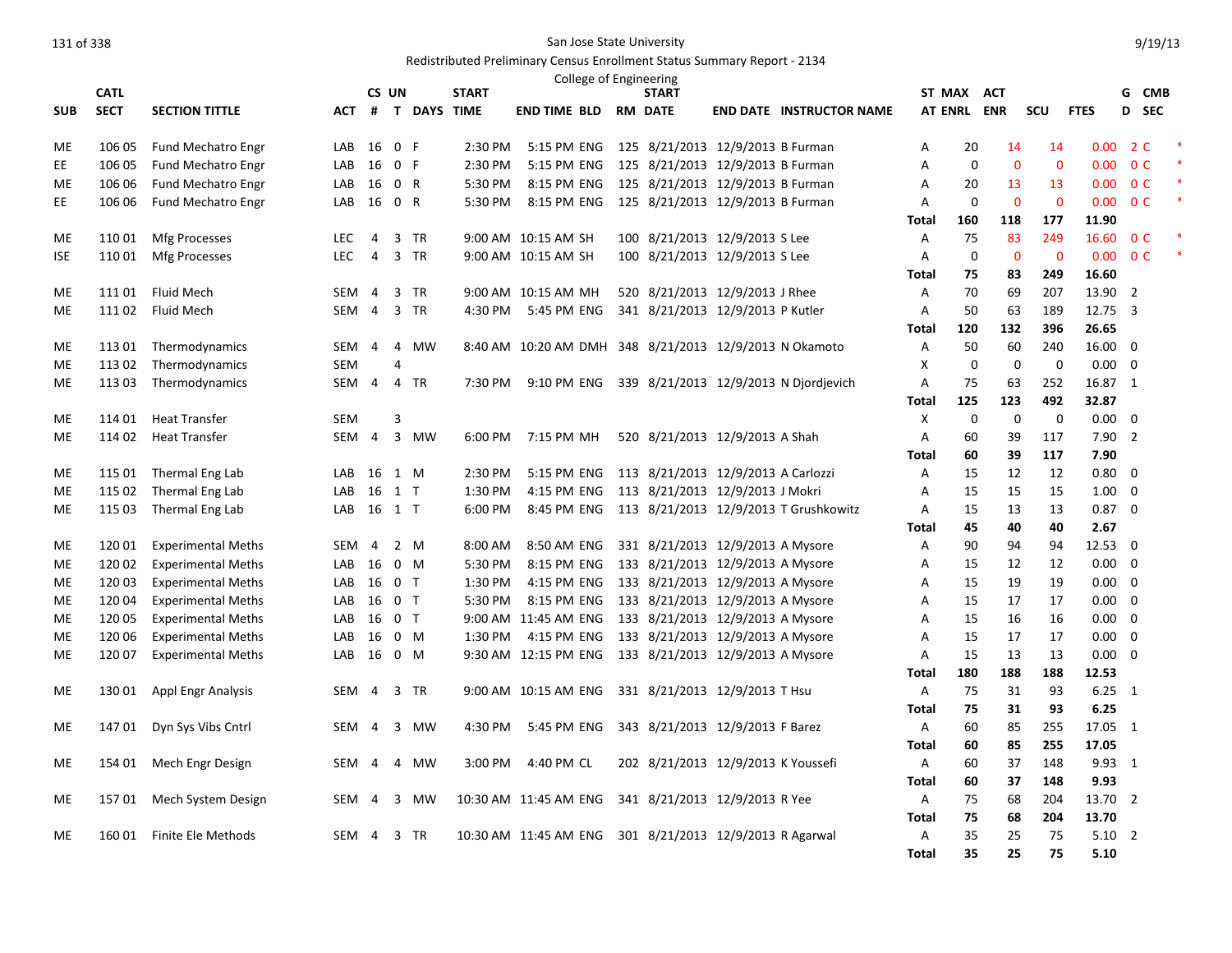|            |             |                               |            |                |                |               |              | College of Engineering      |                                   |                           |                                   |                   |            |              |             |                         |                         |            |
|------------|-------------|-------------------------------|------------|----------------|----------------|---------------|--------------|-----------------------------|-----------------------------------|---------------------------|-----------------------------------|-------------------|------------|--------------|-------------|-------------------------|-------------------------|------------|
|            | <b>CATL</b> |                               |            |                | CS UN          |               | <b>START</b> |                             | <b>START</b>                      |                           |                                   |                   | ST MAX ACT |              |             |                         | G                       | <b>CMB</b> |
| <b>SUB</b> | <b>SECT</b> | <b>SECTION TITTLE</b>         | <b>ACT</b> |                |                | # T DAYS TIME |              | <b>END TIME BLD RM DATE</b> |                                   |                           | <b>END DATE INSTRUCTOR NAME</b>   | <b>AT ENRL</b>    |            | <b>ENR</b>   | SCU         | <b>FTES</b>             |                         | D SEC      |
| ME         | 165 01      | Com Aid Des in ME             | SEM 4      |                |                | 3 TR          | 3:00 PM      | 4:15 PM ENG                 | 301 8/21/2013 12/9/2013 E Chan    |                           |                                   | Α                 | 35         | 27           | 81          | 5.502                   |                         |            |
|            |             |                               |            |                |                |               |              |                             |                                   |                           |                                   | <b>Total</b>      | 35         | 27           | 81          | 5.50                    |                         |            |
| ME         | 168 01      | Microfluidics Lab             | LAB        |                | $\mathbf{1}$   |               |              |                             |                                   |                           |                                   | X                 | 0          | $\mathbf 0$  | 0           | $0.00 \quad 0$          |                         |            |
| EE         | 168 01      | Microfluidics Lab             | LAB        |                | $\mathbf{1}$   |               |              |                             |                                   |                           |                                   | х                 | 0          | 0            | 0           | $0.00 \quad 0$          |                         |            |
| MATE       | 168 01      | Microfluidics Lab             | LAB        |                | $\mathbf{1}$   |               |              |                             |                                   |                           |                                   | X                 | 0          | 0            | 0           | $0.00 \quad 0$          |                         |            |
|            |             |                               |            |                |                |               |              |                             |                                   |                           |                                   | Total             | 0          | 0            | 0           | 0.00                    |                         |            |
| ME         |             | 170 01 Solar Energy Eng       | SEM 4      |                |                | 3 TR          | 4:30 PM      | 5:45 PM CL                  | 202 8/21/2013 12/9/2013 J Mokri   |                           |                                   | Α                 | 50         | 16           | 48          | $3.30\quad 2$           |                         |            |
|            |             |                               |            |                |                |               |              |                             |                                   |                           |                                   | Total             | 50         | 16           | 48          | 3.30                    |                         |            |
| <b>ME</b>  | 18001       | <b>Indiv Studies</b>          | <b>SUP</b> | 36             |                | 1 TBA         |              |                             |                                   | 8/21/2013 12/9/2013 R Yee |                                   | Α                 | 30         | $\mathbf 0$  | 0           | $0.00 \quad 0$          |                         |            |
| <b>ME</b>  | 18002       | <b>Indiv Studies</b>          | <b>SUP</b> |                |                | 36 2 TBA      |              |                             |                                   | 8/21/2013 12/9/2013 R Yee |                                   | A                 | 30         | $\mathbf 0$  | $\mathbf 0$ | 0.00                    | $\overline{0}$          |            |
| ME         | 18003       | <b>Indiv Studies</b>          | SUP        |                |                | 36 3 TBA      |              |                             |                                   | 8/21/2013 12/9/2013 R Yee |                                   | Α                 | 30         | 1            | 3           | $0.20 \quad 0$          |                         |            |
|            |             |                               |            |                |                |               |              |                             |                                   |                           |                                   | Total             | 90         | $\mathbf{1}$ | 3           | 0.20                    |                         |            |
| ME         | 18201       | Thermal System Design         | SEM        | $\overline{4}$ |                | 3 MW          |              | 12:00 PM   1:15 PM ENG      | 329 8/21/2013 12/9/2013 E Thurlow |                           |                                   | A                 | 45         | 24           | 72          | 4.90 2                  |                         |            |
|            |             |                               |            |                |                |               |              |                             |                                   |                           |                                   | Total             | 45         | 24           | 72          | 4.90                    |                         |            |
| ME         | 186 01      | <b>Automotive Engineering</b> | SEM 4      |                | 3 <sub>T</sub> |               | 6:00 PM      | 8:45 PM ENG                 | 331 8/21/2013 12/9/2013 K Sawyer  |                           |                                   | A                 | 50         | 28           | 84          | 6.008                   |                         |            |
|            |             |                               |            |                |                |               |              |                             |                                   |                           |                                   | <b>Total</b>      | 50         | 28           | 84          | 6.00                    |                         |            |
| ME         | 190 01      | Mecha Sys Design              | <b>SEM</b> | 4              |                | 3 TR          | 1:30 PM      | 2:20 PM ENG                 | 301 8/21/2013 12/9/2013 B Furman  |                           |                                   | A                 | 35         | 35           | 70          | $7.10$ 2                |                         |            |
| <b>ME</b>  | 190 02      | Mecha Sys Design              | LAB 16 0 R |                |                |               | 2:30 PM      | 5:15 PM ENG                 | 135 8/21/2013 12/9/2013 B Furman  |                           |                                   | A                 | 35         | 35           | 35          | 0.00 2                  |                         |            |
|            |             |                               |            |                |                |               |              |                             |                                   |                           |                                   | <b>Total</b>      | 70         | 70           | 105         | 7.10                    |                         |            |
| ME.        |             | 192 01 Robotics               | <b>SEM</b> | $\overline{4}$ |                | 3 MW          | 6:00 PM      | 6:50 PM ENG                 | 192 8/21/2013 12/9/2013 W Du      |                           |                                   | Α                 | 35         | 28           | 56          | $5.60 \quad 0$          |                         |            |
| ME         |             | 192 0402 Robotics             | LAB        | 16             | 0 W            |               | 7:00 PM      | 9:45 PM ENG                 | 192 8/21/2013 12/9/2013 W Du      |                           |                                   | Α                 | 35         | 28           | 28          | $0.00 \quad 0$          |                         |            |
|            |             |                               |            |                |                |               |              |                             |                                   |                           |                                   | <b>Total</b>      | 70         | 56           | 84          | 5.60                    |                         |            |
| ME         |             | 195A 01 Sr Design Proj I      | LAB        | 16             | 3 W            |               | 1:30 PM      | 4:15 PM ENG                 | 135 8/21/2013 12/9/2013 R Agarwal |                           |                                   | Α                 | 30         | 33           | 99          | $6.60 \quad 0$          |                         |            |
| ME         |             | 195A 02 Sr Design Proj I      | LAB        | 16             | 3 W            |               | 1:30 PM      | 4:15 PM ENG                 | 192 8/21/2013 12/9/2013 W Du      |                           |                                   | Α                 | 30         | 25           | 75          | 5.00                    | $\overline{\mathbf{0}}$ |            |
| ME         |             | 195A 03 Sr Design Proj I      | LAB        | 16             | 3 W            |               | 1:30 PM      | 4:15 PM ENG                 |                                   |                           | 114 8/21/2013 12/9/2013 N Okamoto | А                 | 30<br>30   | 25<br>20     | 75          | $5.00 \quad 0$          |                         |            |
| <b>ME</b>  |             | 195A 04 Sr Design Proj I      | LAB        | 16             | 3 W            |               | 1:30 PM      | 4:15 PM ENG                 | 111 8/21/2013 12/9/2013 R Yee     |                           |                                   | Α<br><b>Total</b> | 120        | 103          | 60<br>309   | $4.00 \quad 0$<br>20.60 |                         |            |
| ME         |             | 221 01 Visc Flow Anyl Cmp     | SEM 5      |                |                | 3 MW          | 7:30 PM      | 8:45 PM BBC                 | 205 8/21/2013 12/9/2013 Y Shabany |                           |                                   | A                 | 35         | 10           | 30          | 2.50 10                 |                         |            |
|            |             |                               |            |                |                |               |              |                             |                                   |                           |                                   | <b>Total</b>      | 35         | 10           | 30          | 2.50                    |                         |            |
| ME         | 230 01      | Ad Mech Eng Analys            | <b>SEM</b> |                | 3              |               |              |                             |                                   |                           |                                   | X                 | 0          | $\mathbf 0$  | $\mathbf 0$ | $0.00 \quad 0$          |                         |            |
| ME         | 230 02      | Ad Mech Eng Analys            | SEM 5      |                |                | 3 MW          | 6:00 PM      | 7:15 PM BBC                 | 205 8/21/2013 12/9/2013 Y Shabany |                           |                                   | Α                 | 45         | 35           | 105         | 8.75 35                 |                         |            |
|            |             |                               |            |                |                |               |              |                             |                                   |                           |                                   | <b>Total</b>      | 45         | 35           | 105         | 8.75                    |                         |            |
| ME         | 243 01      | Vib of Mech System            | SEM 5      |                |                | 3 TR          | 7:30 PM      | 8:45 PM ENG                 | 401 8/21/2013 12/9/2013 A Rahimi  |                           |                                   | A                 | 35         | 29           | 87          | 7.25 29                 |                         |            |
|            |             |                               |            |                |                |               |              |                             |                                   |                           |                                   | <b>Total</b>      | 35         | 29           | 87          | 7.25                    |                         |            |
| ME         | 260 01      | App Stress Analys             | SEM 5      |                |                | 3 TR          | 6:00 PM      | 7:15 PM CL                  | 224 8/21/2013 12/9/2013 S Ma      |                           |                                   | A                 | 50         | 39           | 117         | 9.75 39                 |                         |            |
|            |             |                               |            |                |                |               |              |                             |                                   |                           |                                   | <b>Total</b>      | 50         | 39           | 117         | 9.75                    |                         |            |
| ME         | 274 01      | Adv FEM in Engr               | <b>LEC</b> | 4              | 3              | MW            | 6:00 PM      | 7:15 PM ENG                 | 213 8/21/2013 12/9/2013 E Chan    |                           |                                   | A                 | 35         | 21           | 63          | 5.25 21                 |                         |            |
|            |             |                               |            |                |                |               |              |                             |                                   |                           |                                   | <b>Total</b>      | 35         | 21           | 63          | 5.25                    |                         |            |
| ME         | 283 01      | Mfg Proc Control              | SEM 4      |                |                | 3 MW          | 4:30 PM      | 5:45 PM ENG                 | 340 8/21/2013 12/9/2013 S Lee     |                           |                                   | Α                 | 35         | 20           | 60          | 5.00 20                 |                         |            |
|            |             |                               |            |                |                |               |              |                             |                                   |                           |                                   | Total             | 35         | 20           | 60          | 5.00                    |                         |            |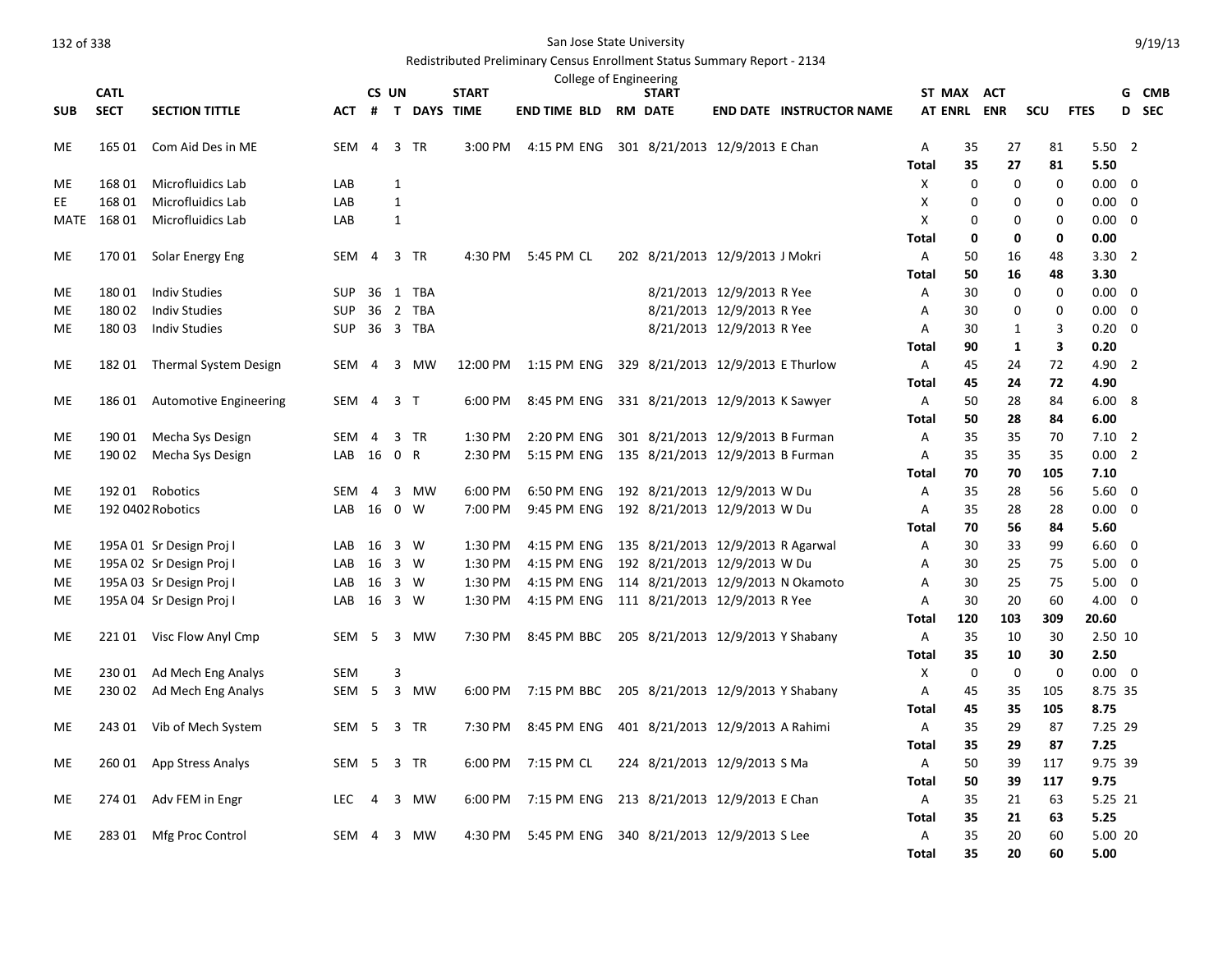| 133 of 338 |             |                        |            |        | San Jose State University |                                                                          |                        |  |                                 |                     |                                     |                |             |            |              | 9/19/13        |  |       |  |
|------------|-------------|------------------------|------------|--------|---------------------------|--------------------------------------------------------------------------|------------------------|--|---------------------------------|---------------------|-------------------------------------|----------------|-------------|------------|--------------|----------------|--|-------|--|
|            |             |                        |            |        |                           | Redistributed Preliminary Census Enrollment Status Summary Report - 2134 |                        |  |                                 |                     |                                     |                |             |            |              |                |  |       |  |
|            |             |                        |            |        |                           |                                                                          | College of Engineering |  |                                 |                     |                                     |                |             |            |              |                |  |       |  |
|            | <b>CATL</b> |                        |            | CS UN  |                           | <b>START</b>                                                             |                        |  | <b>START</b>                    |                     |                                     |                | ST MAX      | <b>ACT</b> |              |                |  | G CMB |  |
| <b>SUB</b> | <b>SECT</b> | <b>SECTION TITTLE</b>  | <b>ACT</b> | #      | <b>DAYS</b>               | <b>TIME</b>                                                              | <b>END TIME BLD</b>    |  | <b>RM DATE</b>                  |                     | <b>END DATE INSTRUCTOR NAME</b>     | <b>AT ENRL</b> |             | <b>ENR</b> | scu          | <b>FTES</b>    |  | D SEC |  |
| ME         |             | 295A 01 ME Project I   | <b>SUP</b> | 25 3 F |                           | 5:00 PM                                                                  | 7:45 PM ENG            |  | 339 8/21/2013 12/9/2013 F Barez |                     |                                     | A              | 25          | 6          | 18           | $1.50\t6$      |  |       |  |
|            |             |                        |            |        |                           |                                                                          |                        |  |                                 |                     |                                     | Total          | 25          | 6          | 18           | 1.50           |  |       |  |
| ME         |             | 295B 01 ME Project II  | SUP        | 25 3 F |                           | 5:00 PM                                                                  | 7:45 PM ENG            |  | 339 8/21/2013 12/9/2013 F Barez |                     |                                     | A              | 25          | 8          | 24           | 2.008          |  |       |  |
|            |             |                        |            |        |                           |                                                                          |                        |  |                                 |                     |                                     | Total          | 25          | 8          | 24           | 2.00           |  |       |  |
| ME         | 298 01      | Special Project ME     | SUP        |        | 25 1 TBA                  |                                                                          |                        |  |                                 | 8/21/2013 12/9/2013 |                                     | A              | $\Omega$    | $\Omega$   | $\mathbf{0}$ | $0.00 \quad 0$ |  |       |  |
| ME         | 298 02      | Special Project ME     | SUP        |        | 25 2 TBA                  |                                                                          |                        |  |                                 | 8/21/2013 12/9/2013 |                                     | A              | $\mathbf 0$ | 0          | 0            | $0.00 \quad 0$ |  |       |  |
| ME.        | 298 03      | Special Project ME     | <b>SUP</b> |        | 25 3 TBA                  |                                                                          |                        |  |                                 | 8/21/2013 12/9/2013 |                                     | A              | $\mathbf 0$ | 0          | $\mathbf{0}$ | $0.00 \quad 0$ |  |       |  |
|            |             |                        |            |        |                           |                                                                          |                        |  |                                 |                     |                                     | Total          | 0           | 0          | 0            | 0.00           |  |       |  |
| ME         | 299 01      | <b>Master's Thesis</b> | SUP        | 25 3 F |                           | 5:00 PM                                                                  | 7:45 PM ENG            |  | 339 8/21/2013 12/9/2013 F Barez |                     |                                     | A              | 25          | 9          | 27           | $2.25$ 9       |  |       |  |
|            |             |                        |            |        |                           |                                                                          |                        |  |                                 |                     |                                     | Total          | 25          | 9          | 27           | 2.25           |  |       |  |
|            |             |                        |            |        |                           |                                                                          |                        |  |                                 |                     | <b>Mechanical Engineering Total</b> |                | 2631        | 2195       | 4927         | 339.15         |  |       |  |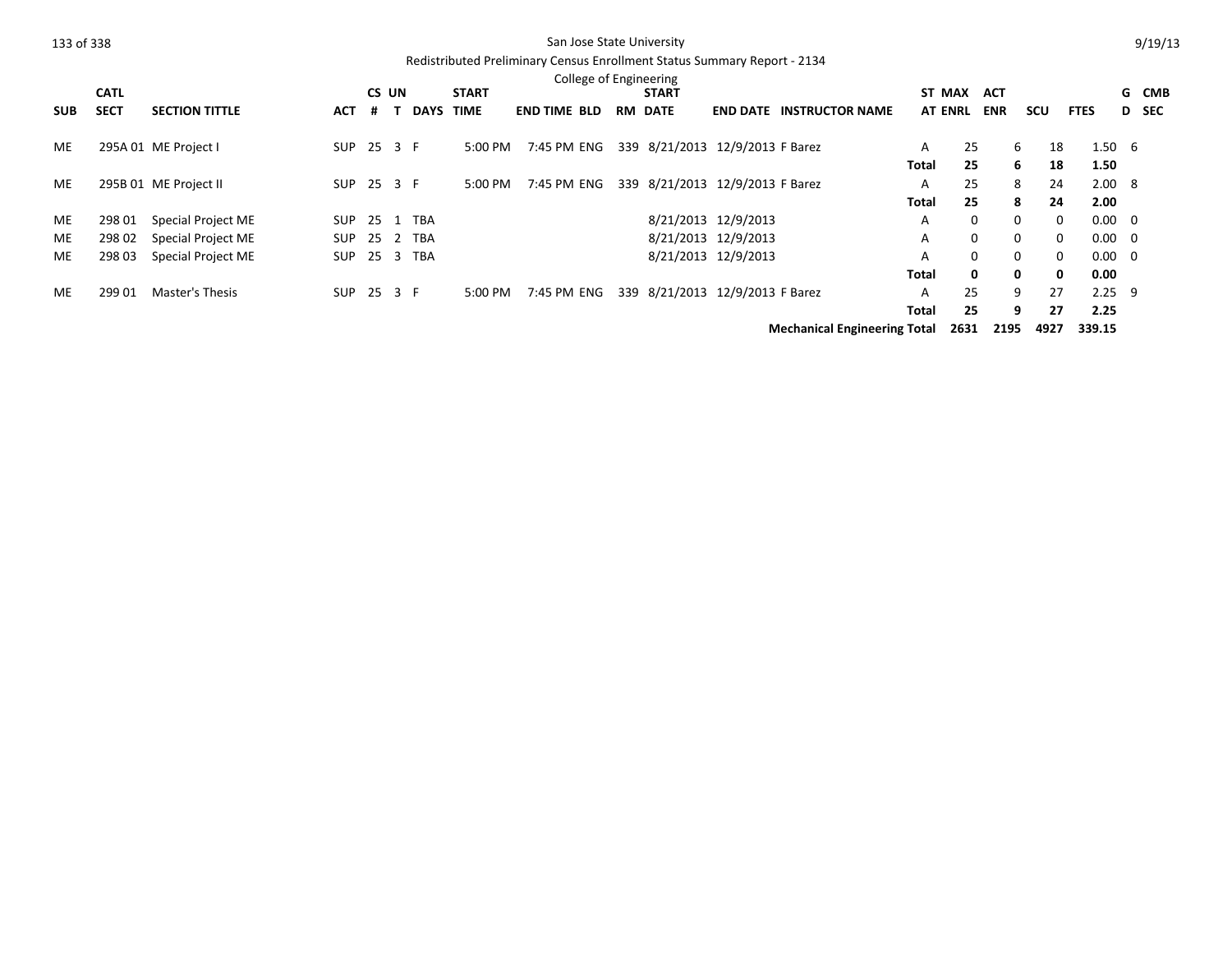| College of Engineering<br>CS UN<br>ST MAX ACT |             |                               |            |                |                |                    |              |                     |  |                                     |  |                                   |       |             |             |              |                 |                          |                |  |
|-----------------------------------------------|-------------|-------------------------------|------------|----------------|----------------|--------------------|--------------|---------------------|--|-------------------------------------|--|-----------------------------------|-------|-------------|-------------|--------------|-----------------|--------------------------|----------------|--|
|                                               | <b>CATL</b> |                               |            |                |                |                    | <b>START</b> |                     |  | <b>START</b>                        |  |                                   |       |             |             |              |                 |                          | G CMB          |  |
| <b>SUB</b>                                    | <b>SECT</b> | <b>SECTION TITTLE</b>         | <b>ACT</b> | #              |                | <b>T DAYS TIME</b> |              | <b>END TIME BLD</b> |  | <b>RM DATE</b>                      |  | <b>END DATE INSTRUCTOR NAME</b>   |       |             | AT ENRL ENR | SCU          | <b>FTES</b>     |                          | D SEC          |  |
| <b>Technology</b>                             |             |                               |            |                |                |                    |              |                     |  |                                     |  |                                   |       |             |             |              |                 |                          |                |  |
| <b>TECH</b>                                   | 25 01       | Intro Materials Tech          | <b>LEC</b> | $\overline{2}$ | $\overline{3}$ | $\mathsf{T}$       | 1:30 PM      | 3:15 PM ENG         |  | 103 8/21/2013 12/9/2013 C Peters    |  |                                   | Α     | 30          | 19          | 38           | 3.80            | $\overline{\mathbf{0}}$  |                |  |
| <b>TECH</b>                                   | 25 11       | Intro Materials Tech          | LAB        | 16             | 0 R            |                    | 1:30 PM      | 4:15 PM ENG         |  | 105 8/21/2013 12/9/2013 C Peters    |  |                                   | Α     | 15          | 19          | 19           | 0.00            | $\overline{\phantom{0}}$ |                |  |
| <b>TECH</b>                                   | 25 12       | Intro Materials Tech          | LAB        |                | 0              |                    |              |                     |  |                                     |  |                                   | X     | $\mathbf 0$ | $\mathbf 0$ | $\mathbf 0$  | 0.00            | - 0                      |                |  |
| <b>TECH</b>                                   | 25 13       | Intro Materials Tech          | LAB        |                | 0              |                    |              |                     |  |                                     |  |                                   | X     | 0           | 0           | 0            | 0.00            | $\overline{\mathbf{0}}$  |                |  |
|                                               |             |                               |            |                |                |                    |              |                     |  |                                     |  |                                   | Total | 45          | 38          | 57           | 3.80            |                          |                |  |
| <b>TECH</b>                                   | 3101        | Qual Assur & Control          | LEC        |                | 3              |                    |              |                     |  |                                     |  |                                   | X     | $\mathbf 0$ | $\mathbf 0$ | $\mathbf 0$  | $0.00 \t 0$     |                          |                |  |
| <b>TECH</b>                                   | 31 11       | Qual Assur & Control          | LAB        |                | 0              |                    |              |                     |  |                                     |  |                                   | Χ     | $\mathbf 0$ | 0           | 0            | 0.00            | $\overline{\mathbf{0}}$  |                |  |
|                                               |             |                               |            |                |                |                    |              |                     |  |                                     |  |                                   | Total | 0           | 0           | 0            | 0.00            |                          |                |  |
| <b>TECH</b>                                   | 41 11       | Mach Shop Safety              | LAB        | 16             | $1$ T          |                    | 6:00 PM      | 8:45 PM IS          |  |                                     |  | 119 8/21/2013 12/9/2013 V Hageman | Α     | 22          | 20          | 20           | 1.37            |                          | 2 C            |  |
| ME                                            | 41 11       | Mach Shop Safety              | LAB        | 16             | 1 T            |                    | 6:00 PM      | 8:45 PM IS          |  |                                     |  | 119 8/21/2013 12/9/2013 V Hageman | Α     | 0           | $\mathbf 0$ | $\mathbf 0$  | 0.00            |                          | 0 <sup>C</sup> |  |
| <b>TECH</b>                                   | 41 12       | Mach Shop Safety              | LAB        | 16             | 1 W            |                    | 3:00 PM      | 5:45 PM IS          |  | 119 8/21/2013 12/9/2013 S Obi       |  |                                   | Α     | 22          | 24          | 24           | 1.60            |                          | 0 <sup>C</sup> |  |
| ME.                                           | 41 12       | Mach Shop Safety              | LAB        | 16             |                | 1 W                | 3:00 PM      | 5:45 PM IS          |  | 119 8/21/2013 12/9/2013 S Obi       |  |                                   | Α     | $\mathbf 0$ | $\mathbf 0$ | $\mathbf{0}$ | 0.00            |                          | 0 <sup>C</sup> |  |
| <b>TECH</b>                                   | 41 13       | Mach Shop Safety              | LAB        | 16             | 1 R            |                    | 6:00 PM      | 8:45 PM IS          |  |                                     |  | 119 8/21/2013 12/9/2013 V Hageman | A     | 22          | 18          | 18           | 1.20 $0 \, C$   |                          |                |  |
| ME                                            | 41 13       | Mach Shop Safety              | LAB        | 16             | 1 R            |                    | 6:00 PM      | 8:45 PM IS          |  |                                     |  | 119 8/21/2013 12/9/2013 V Hageman | Α     | 0           | $\mathbf 0$ | $\mathbf 0$  | 0.00            |                          | 0 <sup>C</sup> |  |
| <b>TECH</b>                                   | 41 14       | Mach Shop Safety              | LAB        | 16             |                | 1 M                | 6:00 PM      | 8:45 PM IS          |  | 119 8/21/2013 12/9/2013 D Muntz     |  |                                   | A     | 22          | 17          | 17           | 1.13            |                          | 0 <sup>C</sup> |  |
| ME                                            | 41 14       | Mach Shop Safety              | LAB        | 16             |                | 1 M                | 6:00 PM      | 8:45 PM IS          |  | 119 8/21/2013 12/9/2013 D Muntz     |  |                                   | Α     | 0           | $\mathbf 0$ | $\mathbf 0$  | 0.00            |                          | 0 <sup>C</sup> |  |
| <b>TECH</b>                                   | 41 15       | Mach Shop Safety              | LAB        | 16             |                | 1 M                | 3:00 PM      | 5:45 PM IS          |  | 119 8/21/2013 12/9/2013 D Muntz     |  |                                   | Α     | 22          | 15          | 15           | 1.00            |                          | 0 <sup>C</sup> |  |
| ME.                                           | 41 15       | Mach Shop Safety              | LAB        | 16             | 1 M            |                    | 3:00 PM      | 5:45 PM IS          |  | 119 8/21/2013 12/9/2013 D Muntz     |  |                                   | A     | $\Omega$    | 0           | $\bf{0}$     | 0.00            |                          | 0 <sup>C</sup> |  |
| ME                                            | 41 16       | Mach Shop Safety              | LAB        |                | $\mathbf{1}$   |                    |              |                     |  |                                     |  |                                   | X     | $\mathbf 0$ | 0           | 0            | 0.00            | $\mathbf 0$              |                |  |
| TECH                                          | 41 16       | Mach Shop Safety              | LAB        |                | $\mathbf{1}$   |                    |              |                     |  |                                     |  |                                   | X     | $\mathbf 0$ | 0           | 0            | 0.00            | $\overline{\mathbf{0}}$  |                |  |
|                                               |             |                               |            |                |                |                    |              |                     |  |                                     |  |                                   | Total | 110         | 94          | 94           | 6.30            |                          |                |  |
| <b>TECH</b>                                   | 46 01       | Mach Oper & Mgmt              | <b>LEC</b> | $\overline{2}$ |                | 3 W                |              | 9:00 AM 10:50 AM IS |  | 120 8/21/2013 12/9/2013 S Obi       |  |                                   | Α     | 24          | 23          | 46           | 4.60            | $\overline{\mathbf{0}}$  |                |  |
| <b>TECH</b>                                   | 46 11       | Mach Oper & Mgmt              | LAB        | 16             |                | 0 M                |              | 9:00 AM 11:45 AM IS |  | 119 8/21/2013 12/9/2013 D Muntz     |  |                                   | Α     | 24          | 23          | 23           | 0.00            | $\overline{\phantom{0}}$ |                |  |
|                                               |             |                               |            |                |                |                    |              |                     |  |                                     |  |                                   | Total | 48          | 46          | 69           | 4.60            |                          |                |  |
| <b>TECH</b>                                   | 6001        | Intro Electronics             | <b>LEC</b> | $\overline{2}$ | 3              | M                  | 3:00 PM      | 4:45 PM IS          |  | 216 8/21/2013 12/9/2013 M Kim       |  |                                   | Α     | 60          | 57          | 114          | 11.40           | $\overline{\mathbf{0}}$  |                |  |
| TECH                                          | 60 11       | Intro Electronics             | LAB        | 16             |                | $0 \quad W$        | 3:00 PM      | 5:45 PM IS          |  | 117 8/21/2013 12/9/2013 M Kim       |  |                                   | Α     | 30          | 29          | 29           | 0.00            | $\overline{\mathbf{0}}$  |                |  |
| <b>TECH</b>                                   | 60 12       | Intro Electronics             | LAB        |                | $\Omega$       |                    |              |                     |  |                                     |  |                                   | х     | 0           | 0           | 0            | $0.00 \ 0$      |                          |                |  |
| <b>TECH</b>                                   | 60 13       | Intro Electronics             | LAB        | 16             | 0 F            |                    | 3:00 PM      | 5:45 PM IS          |  | 117 8/21/2013 12/9/2013 M Kim       |  |                                   | A     | 30          | 28          | 28           | 0.00            | $\overline{\mathbf{0}}$  |                |  |
| <b>TECH</b>                                   | 60 14       | Intro Electronics             | LAB        |                | 0              |                    |              |                     |  |                                     |  |                                   | X     | 0           | $\mathbf 0$ | $\mathbf 0$  | 0.00            | $\overline{\mathbf{0}}$  |                |  |
|                                               |             |                               |            |                |                |                    |              |                     |  |                                     |  |                                   | Total | 120         | 114         | 171          | 11.40           |                          |                |  |
| <b>TECH</b>                                   | 62 01       | <b>Analog Circuits</b>        | <b>LEC</b> | $\overline{2}$ | 3              | M                  | 12:00 PM     | 1:45 PM IS          |  | 117 8/21/2013 12/9/2013 J Garcia    |  |                                   | Α     | 24          | 21          | 42           | 4.20            | $\overline{\mathbf{0}}$  |                |  |
| TECH                                          | 62 11       | <b>Analog Circuits</b>        | LAB        | 16             |                | $0 \quad W$        | 12:00 PM     | 2:45 PM IS          |  | 117 8/21/2013 12/9/2013 T Brown Jr. |  |                                   | Α     | 24          | 21          | 21           | $0.00 \quad 0$  |                          |                |  |
|                                               |             |                               |            |                |                |                    |              |                     |  |                                     |  |                                   | Total | 48          | 42          | 63           | 4.20            |                          |                |  |
| TECH                                          | 65 01       | Netwrk Theory/Appl            | <b>LEC</b> | $\overline{2}$ |                | 3 W                | 3:00 PM      | 4:45 PM BBC         |  | 320 8/21/2013 12/9/2013 J Garcia    |  |                                   | A     | 60          | 53          | 106          | $10.60 \quad 0$ |                          |                |  |
| <b>TECH</b>                                   | 65 11       | Netwrk Theory/Appl            | LAB        | 16             |                | $0 \t M$           | 3:00 PM      | 5:45 PM ENG         |  | 103 8/21/2013 12/9/2013 J Garcia    |  |                                   | Α     | 30          | 30          | 30           | $0.00 \quad 0$  |                          |                |  |
| TECH                                          | 65 12       | Netwrk Theory/Appl            | LAB        | 16             |                | 0 W                | 12:00 PM     | 2:45 PM ENG         |  | 103 8/21/2013 12/9/2013 J Garcia    |  |                                   | Α     | 30          | 23          | 23           | 0.00            | $\overline{\phantom{0}}$ |                |  |
|                                               |             |                               |            |                |                |                    |              |                     |  |                                     |  |                                   | Total | 120         | 106         | 159          | 10.60           |                          |                |  |
| TECH                                          | 115 01      | <b>Automation &amp; Cntrl</b> | <b>LEC</b> | 2              |                | 3 M                | 6:00 PM      | 7:45 PM IS          |  | 216 8/21/2013 12/9/2013 M Kim       |  |                                   | A     | 60          | 61          | 122          | 12.20           | - 0                      |                |  |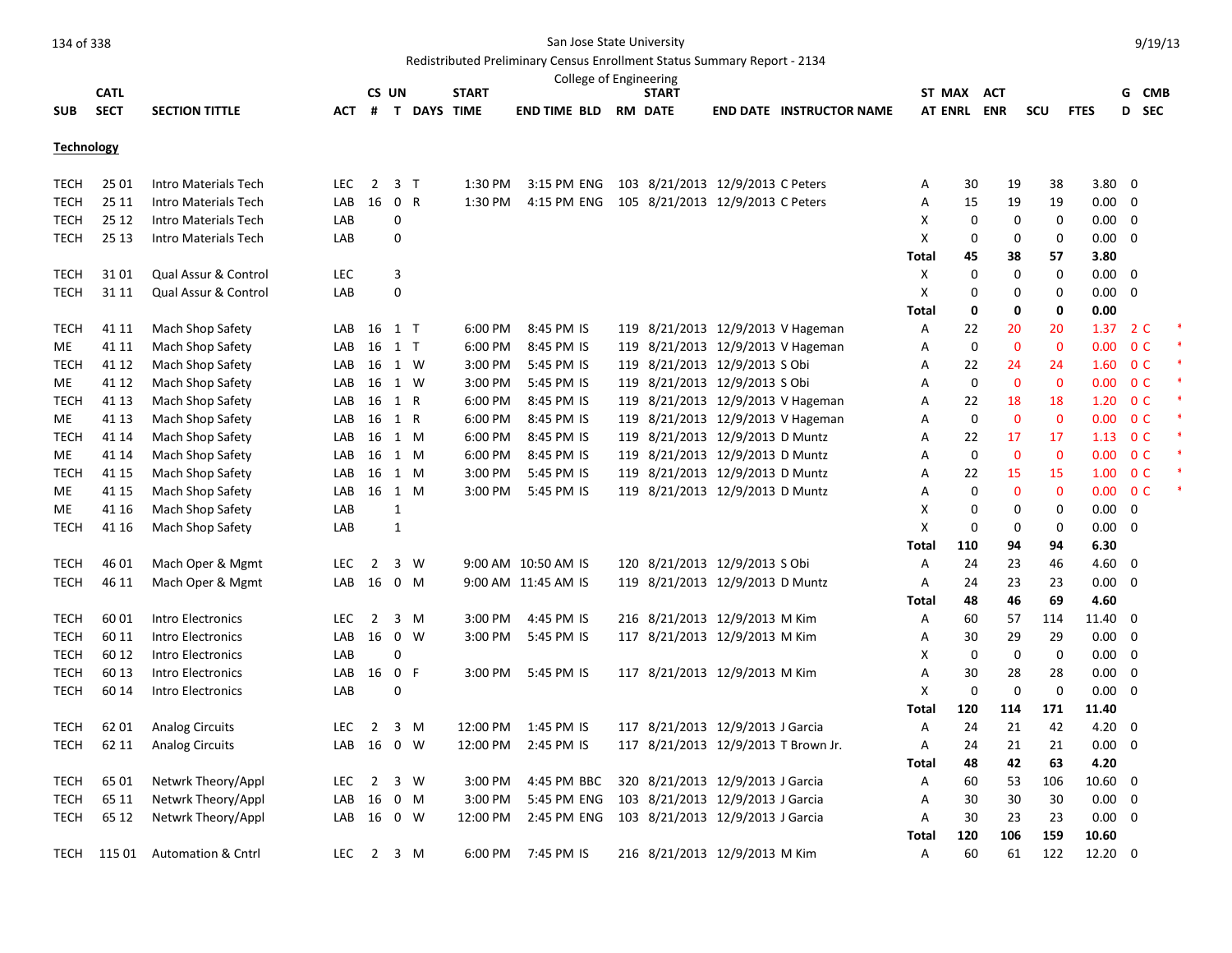|             |             |                                          |            |                      |                |                    |              | College of Engineering                    |                                  |                              |                                     |            |             |              |             |                |                |                |  |
|-------------|-------------|------------------------------------------|------------|----------------------|----------------|--------------------|--------------|-------------------------------------------|----------------------------------|------------------------------|-------------------------------------|------------|-------------|--------------|-------------|----------------|----------------|----------------|--|
|             | <b>CATL</b> |                                          |            |                      | CS UN          |                    | <b>START</b> |                                           | <b>START</b>                     |                              |                                     |            | ST MAX ACT  |              |             |                | G              | CMB            |  |
| <b>SUB</b>  | <b>SECT</b> | <b>SECTION TITTLE</b>                    | <b>ACT</b> | #                    |                | <b>T DAYS TIME</b> |              | <b>END TIME BLD</b>                       | <b>RM DATE</b>                   |                              | <b>END DATE INSTRUCTOR NAME</b>     |            | AT ENRL ENR |              | <b>SCU</b>  | <b>FTES</b>    |                | D SEC          |  |
| <b>TECH</b> | 115 11      | <b>Automation &amp; Cntrl</b>            | LAB        | 16                   |                | $0 \quad W$        | 6:00 PM      | 8:45 PM IS                                | 117 8/21/2013 12/9/2013 M Kim    |                              |                                     | Α          | 30          | 31           | 31          | $0.00 \quad 0$ |                |                |  |
| TECH        | 115 12      | <b>Automation &amp; Cntrl</b>            | LAB        | 16                   | 0 R            |                    | 6:00 PM      | 8:45 PM IS                                | 117 8/21/2013 12/9/2013 M Kim    |                              |                                     | Α          | 30          | 30           | 30          | 0.00           | 0              |                |  |
|             |             |                                          |            |                      |                |                    |              |                                           |                                  |                              |                                     | Total      | 120         | 122          | 183         | 12.20          |                |                |  |
| <b>TECH</b> | 140 01      | Green Prod Design                        | <b>LEC</b> | $\overline{2}$       |                | 3 <sub>T</sub>     |              | 9:00 AM 10:45 AM ENG                      | 103 8/21/2013 12/9/2013 S Obi    |                              |                                     | Α          | 24          | 24           | 48          | 4.80           |                | 0 <sup>C</sup> |  |
| ME.         | 140 01      | Green Prod Design                        | <b>LEC</b> | $\overline{2}$       |                | 3T                 |              | 9:00 AM 10:45 AM ENG                      | 103 8/21/2013 12/9/2013 S Obi    |                              |                                     | А          | 0           | $\mathbf 0$  | $\mathbf 0$ | 0.00           |                | 0 <sup>C</sup> |  |
| <b>TECH</b> | 140 11      | Green Prod Design                        | LAB        | 16                   | 0 R            |                    |              | 9:00 AM 11:45 AM ENG                      | 103 8/21/2013 12/9/2013 S Obi    |                              |                                     | A          | 24          | 24           | 24          | 0.00           |                | 0 <sup>C</sup> |  |
| ME          | 140 11      | Green Prod Design                        | LAB        | 16 0 R               |                |                    |              | 9:00 AM 11:45 AM ENG                      | 103 8/21/2013 12/9/2013 S Obi    |                              |                                     | Α          | 0           | $\mathbf{0}$ | $\mathbf 0$ | $0.00 \t 0 C$  |                |                |  |
|             |             |                                          |            |                      |                |                    |              |                                           |                                  |                              |                                     | Total      | 48          | 48           | 72          | 4.80           |                |                |  |
| TECH        | 145 01      | Lean Manufacturing                       | <b>LEC</b> | 3                    |                | 3 W                | 6:00 PM      | 8:45 PM IS                                | 216 8/21/2013 12/9/2013 D Hall   |                              |                                     | Α          | 24          | 30           | 90          | 6.00           |                | 0 <sup>C</sup> |  |
| <b>ISE</b>  | 145 01      | Lean Manufacturing                       | LEC.       | $\overline{3}$       |                | 3 W                | 6:00 PM      | 8:45 PM IS                                | 216 8/21/2013 12/9/2013 D Hall   |                              |                                     | Α          | 0           | $\mathbf{0}$ | $\mathbf 0$ | 0.00           |                | 0 <sup>C</sup> |  |
|             |             |                                          |            |                      |                |                    |              |                                           |                                  |                              |                                     | Total      | 24          | 30           | 90          | 6.00           |                |                |  |
| TECH        | 147 01      | Green Mfg Managemt                       | <b>LEC</b> |                      | 3              |                    |              |                                           |                                  |                              |                                     | X          | $\mathbf 0$ | $\mathbf 0$  | 0           | $0.00\,$       | $\Omega$       |                |  |
| <b>TECH</b> | 14702       | Green Mfg Managemt                       | <b>LEC</b> | $\overline{2}$       | 3 R            |                    | 3:30 PM      | 5:15 PM ENG 103 8/21/2013 12/9/2013 S Obi |                                  |                              |                                     | Α          | 24          | 11           | 22          | 2.20           | $\mathbf 0$    |                |  |
| TECH        | 147 11      | Green Mfg Managemt                       | LAB        |                      | 0              |                    |              |                                           |                                  |                              |                                     | Х          | 0           | 0            | 0           | $0.00\,$       | 0              |                |  |
| TECH        | 147 12      | Green Mfg Managemt                       | LAB        | 16 0 T               |                |                    | 3:30 PM      | 6:15 PM ENG                               | 103 8/21/2013 12/9/2013 S Obi    |                              |                                     | Α          | 24          | 11           | 11          | $0.00 \quad 0$ |                |                |  |
|             |             |                                          |            |                      |                |                    |              |                                           |                                  |                              |                                     | Total      | 48          | 22           | 33          | 2.20           |                |                |  |
| TECH        |             | 163 01 Telecomm Systems                  | <b>LEC</b> |                      | 2 3 T          |                    | 6:00 PM      | 8:45 PM IS                                |                                  |                              | 117 8/21/2013 12/9/2013 T Brown Jr. | Α          | 24          | 18           | 54          | $3.60 \quad 0$ |                |                |  |
|             | 165 01      |                                          |            |                      |                |                    |              |                                           |                                  |                              |                                     | Total      | 24          | 18           | 54          | 3.60           |                |                |  |
| TECH        | 165 11      | Wireless Comm Tech<br>Wireless Comm Tech | LEC.       | $\overline{2}$<br>16 |                | 3 M<br>$0 \quad W$ |              | 9:00 AM 10:45 AM ENG                      | 103 8/21/2013 12/9/2013 J Garcia |                              |                                     | A          | 24          | 21           | 42<br>21    | 4.20<br>0.00   | 0              |                |  |
| <b>TECH</b> |             |                                          | LAB        |                      |                |                    |              | 9:00 AM 11:45 AM ENG                      | 103 8/21/2013 12/9/2013 J Garcia |                              |                                     | Α          | 24          | 21<br>42     | 63          | 4.20           | 0              |                |  |
| TECH        | 16701       | <b>Control Systems</b>                   | <b>LEC</b> | $\overline{2}$       |                | 3 <sub>T</sub>     | 3:00 PM      | 4:45 PM IS                                |                                  |                              | 117 8/21/2013 12/9/2013 T Brown Jr. | Total<br>Α | 48<br>24    | 22           | 44          | 4.40           | $\mathbf 0$    |                |  |
| TECH        |             | 167 11 Control Systems                   | LAB        | 16                   | 0 R            |                    | 3:00 PM      | 5:45 PM IS                                |                                  |                              | 117 8/21/2013 12/9/2013 T Brown Jr. | Α          | 24          | 22           | 22          | 0.00           | 0              |                |  |
|             |             |                                          |            |                      |                |                    |              |                                           |                                  |                              |                                     | Total      | 48          | 44           | 66          | 4.40           |                |                |  |
| TECH        |             | 180A 03 Indiv St El Comtec               | <b>SUP</b> | 36                   | $\overline{3}$ | TBA                |              |                                           |                                  | 8/21/2013 12/9/2013 S Bates  |                                     | Α          | 10          | 0            | 0           | $0.00\,$       | 0              |                |  |
| TECH        |             | 180A 04 Indiv St El Comtec               | <b>SUP</b> |                      |                | 36 4 TBA           |              |                                           |                                  | 8/21/2013 12/9/2013 S Bates  |                                     | A          | 10          | $\Omega$     | $\mathbf 0$ | $0.00\,$       | $\mathbf 0$    |                |  |
|             |             |                                          |            |                      |                |                    |              |                                           |                                  |                              |                                     | Total      | 20          | 0            | 0           | 0.00           |                |                |  |
| TECH        |             | 180B 03 Indiv St Manufactg               | SUP        |                      |                | 36 3 TBA           |              |                                           |                                  | 8/21/2013 12/9/2013 S Bates  |                                     | A          | 15          | $\Omega$     | 0           | $0.00\,$       | - 0            |                |  |
|             |             |                                          |            |                      |                |                    |              |                                           |                                  |                              |                                     | Total      | 15          | 0            | 0           | 0.00           |                |                |  |
| TECH        |             | 180J 01 Indiv St Tech Issu               | <b>SUP</b> | 36                   |                | 1 TBA              |              |                                           |                                  | 8/21/2013 12/9/2013 S Bates  |                                     | Α          | 15          | 0            | 0           | $0.00\,$       | 0              |                |  |
| <b>TECH</b> |             | 180J 03 Indiv St Tech Issu               | <b>SUP</b> |                      |                | 36 3 TBA           |              |                                           |                                  | 8/21/2013 12/9/2013 S Bates  |                                     | Α          | 10          | 0            | 0           | 0.00           | $\mathbf 0$    |                |  |
|             |             |                                          |            |                      |                |                    |              |                                           |                                  |                              |                                     | Total      | 25          | 0            | 0           | 0.00           |                |                |  |
| TECH        | 190 01      | Senior Tch Seminar                       | LEC        |                      | 3              |                    |              |                                           |                                  |                              |                                     | X          | 0           | $\Omega$     | 0           | $0.00\,$       | 0              |                |  |
| TECH        | 190 02      | Senior Tch Seminar                       | <b>LEC</b> | $\overline{2}$       |                | 3 TBA              |              |                                           |                                  | 8/21/2013 12/9/2013 J Garcia |                                     | Α          | 20          | 10           | 30          | 2.00           | 0              |                |  |
|             |             |                                          |            |                      |                |                    |              |                                           |                                  |                              |                                     | Total      | 20          | 10           | 30          | 2.00           |                |                |  |
| TECH        | 195 03      | Cooperative Intern                       | SUP        |                      |                | 36 3 TBA           |              | IS                                        | 120 8/21/2013 12/9/2013 J Garcia |                              |                                     | Α          | 20          | $\mathbf{1}$ | 3           | 0.20           | $\overline{0}$ |                |  |
|             |             |                                          |            |                      |                |                    |              |                                           |                                  |                              |                                     | Total      | 20          | 1            | 3           | 0.20           |                |                |  |
| <b>TECH</b> | 198 01      | Technology & Civil                       | <b>LEC</b> | $\overline{2}$       | 3              | TBA                |              |                                           |                                  | 8/21/2013 12/9/2013 P Backer |                                     | Α          | 100         | 103          | 309         | 20.60          |                | 0 <sup>C</sup> |  |
| AE          | 198 01      | Technology & Civil                       | <b>LEC</b> | $\overline{2}$       |                | 3 TBA              |              |                                           |                                  | 8/21/2013 12/9/2013 P Backer |                                     | Α          | 0           | $\mathbf 0$  | $\mathbf 0$ | 0.00           |                | 0 <sup>C</sup> |  |
|             | CMPE 198 01 | Technology & Civil                       | <b>LEC</b> |                      |                | 2 3 TBA            |              |                                           |                                  | 8/21/2013 12/9/2013 P Backer |                                     | A          | 0           | $\Omega$     | $\Omega$    | $0.00 \t 0 C$  |                |                |  |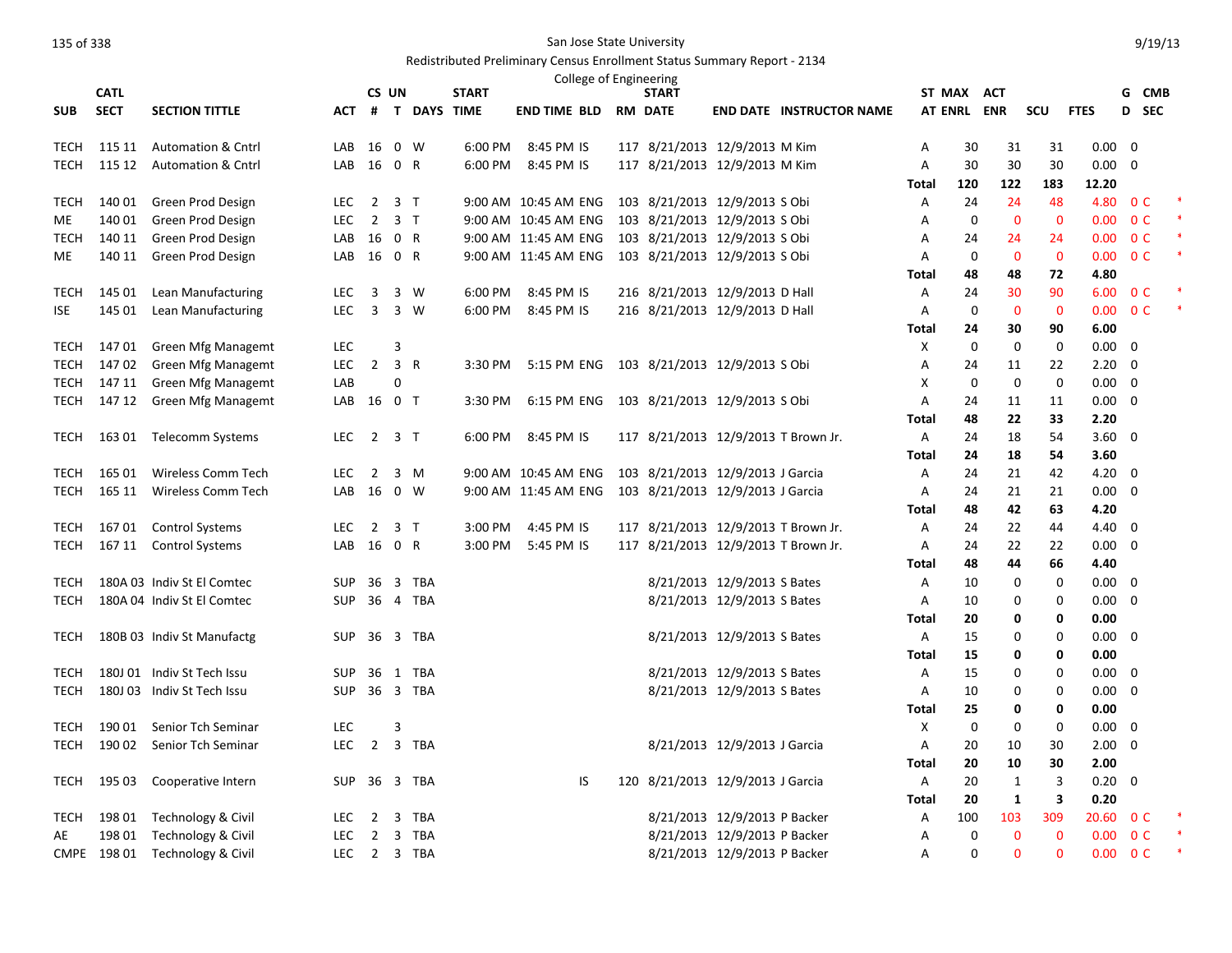## Redistributed Preliminary Census Enrollment Status Summary Report - 2134

|             | <b>CATL</b> |                           |                  | CS UN        |    |             | <b>START</b> | College of Engineering | <b>START</b>                  |                                 |              | ST MAX         | <b>ACT</b>      |              |                       | G | <b>CMB</b>     |  |
|-------------|-------------|---------------------------|------------------|--------------|----|-------------|--------------|------------------------|-------------------------------|---------------------------------|--------------|----------------|-----------------|--------------|-----------------------|---|----------------|--|
| <b>SUB</b>  | <b>SECT</b> | <b>SECTION TITTLE</b>     | <b>ACT</b>       | #            | T. | <b>DAYS</b> | <b>TIME</b>  | <b>END TIME BLD</b>    | <b>RM DATE</b>                | <b>END DATE INSTRUCTOR NAME</b> |              | <b>AT ENRL</b> | <b>ENR</b>      | scu          | <b>FTES</b>           |   | D SEC          |  |
| ENGR        | 198 01      | Technology & Civil        | LEC              | $\mathbf{2}$ | 3  | <b>TBA</b>  |              |                        | 8/21/2013 12/9/2013 P Backer  |                                 | Α            | 0              | $\mathbf{0}$    | $\mathbf 0$  | 0.00                  |   | 0 <sup>C</sup> |  |
| ME          | 198 01      | Technology & Civil        | LEC              | 2            | 3  | <b>TBA</b>  |              |                        | 8/21/2013 12/9/2013 P Backer  |                                 | A            | 0              | $\mathbf{0}$    | $\mathbf{0}$ | 0.00                  |   | 0 <sup>C</sup> |  |
| <b>TECH</b> | 19802       | Technology & Civil        | <b>LEC</b>       |              | 3  |             |              |                        |                               |                                 | X            | 0              | 0               | 0            | $0.00 \quad 0$        |   |                |  |
| AE          | 198 02      | Technology & Civil        | <b>LEC</b>       |              | 3  |             |              |                        |                               |                                 | X            | 0              | 0               | 0            | $0.00 \quad 0$        |   |                |  |
| <b>CMPE</b> | 198 02      | Technology & Civil        | <b>LEC</b>       |              | 3  |             |              |                        |                               |                                 | X            | 0              | 0               | 0            | $0.00 \quad 0$        |   |                |  |
| <b>ENGR</b> | 198 02      | Technology & Civil        | <b>LEC</b>       |              | 3  |             |              |                        |                               |                                 | X            | 0              | $\mathbf 0$     | 0            | $0.00 \quad 0$        |   |                |  |
| <b>ME</b>   | 198 02      | Technology & Civil        | LEC              |              | 3  |             |              |                        |                               |                                 | X            | 0              | $\mathbf 0$     | $\mathbf 0$  | $0.00 \quad 0$        |   |                |  |
|             |             |                           |                  |              |    |             |              |                        |                               |                                 | Total        | 100            | 103             | 309          | 20.60                 |   |                |  |
| TECH        | 200 01      | Research for Engr         | SEM 5            |              |    | 3 TBA       |              |                        | 8/21/2013 12/9/2013 D Hall    |                                 | Α            | 30             | 3               | 9            | $0.75$ 3              |   |                |  |
|             |             |                           |                  |              |    |             |              |                        |                               |                                 | Total        | 30             | 3               | 9            | 0.75                  |   |                |  |
| TECH        | 23201       | <b>Adv Stat Proc Cont</b> | SEM <sub>5</sub> |              |    | 3 M         | 6:00 PM      | 8:45 PM IS             | 116 8/21/2013 12/9/2013 Y Lee |                                 | Α            | 24             | 9               | 27           | $2.25$ 9              |   |                |  |
|             |             |                           |                  |              |    |             |              |                        |                               |                                 | Total        | 24             | 9               | 27           | 2.25                  |   |                |  |
| TECH        | 234 01      | <b>ISO Qual Syst Mgt</b>  | SEM <sub>5</sub> |              |    | 3 W         | 6:00 PM      | 8:45 PM IS             | 116 8/21/2013 12/9/2013 Y Lee |                                 | A            | 24             | 13              | 39           | 3.20 12               |   |                |  |
|             |             |                           |                  |              |    |             |              |                        |                               |                                 | Total        | 24             | 13              | 39           | 3.20                  |   |                |  |
| TECH        | 290 03      | <b>Grad Prob</b>          | <b>SUP</b>       |              |    | 25 3 TBA    |              |                        | 8/21/2013 12/9/2013 J Garcia  |                                 | A            | 10             | 0               | 0            | $0.00 \quad 0$        |   |                |  |
|             |             |                           |                  |              |    |             |              |                        |                               |                                 | Total        | 10             | 0               | 0            | 0.00                  |   |                |  |
| TECH        | 29803       | Grad Spec Study           | <b>SUP</b>       |              |    | 25 3 TBA    |              |                        | 8/21/2013 12/9/2013 J Garcia  |                                 | A            | 10             | 1               | 3            | $0.25 \quad 1$        |   |                |  |
|             |             |                           |                  |              |    |             |              |                        |                               |                                 | Total        | 10             | 1               | З            | 0.25                  |   |                |  |
| TECH        | 299 01      | <b>Masters Thesis</b>     | <b>SUP</b>       |              |    | 25 3 TBA    |              |                        | 8/21/2013 12/9/2013 J Garcia  |                                 | Α            | 18             | 0               | 0            | $0.00 \quad 0$        |   |                |  |
|             |             |                           |                  |              |    |             |              |                        |                               | Tochnology Total 1167           | <b>Total</b> | 18             | 0<br><b>OOC</b> | 0<br>1504    | 0.00<br><b>107 EE</b> |   |                |  |

**Technology Total 1167 906 1594 107.55**